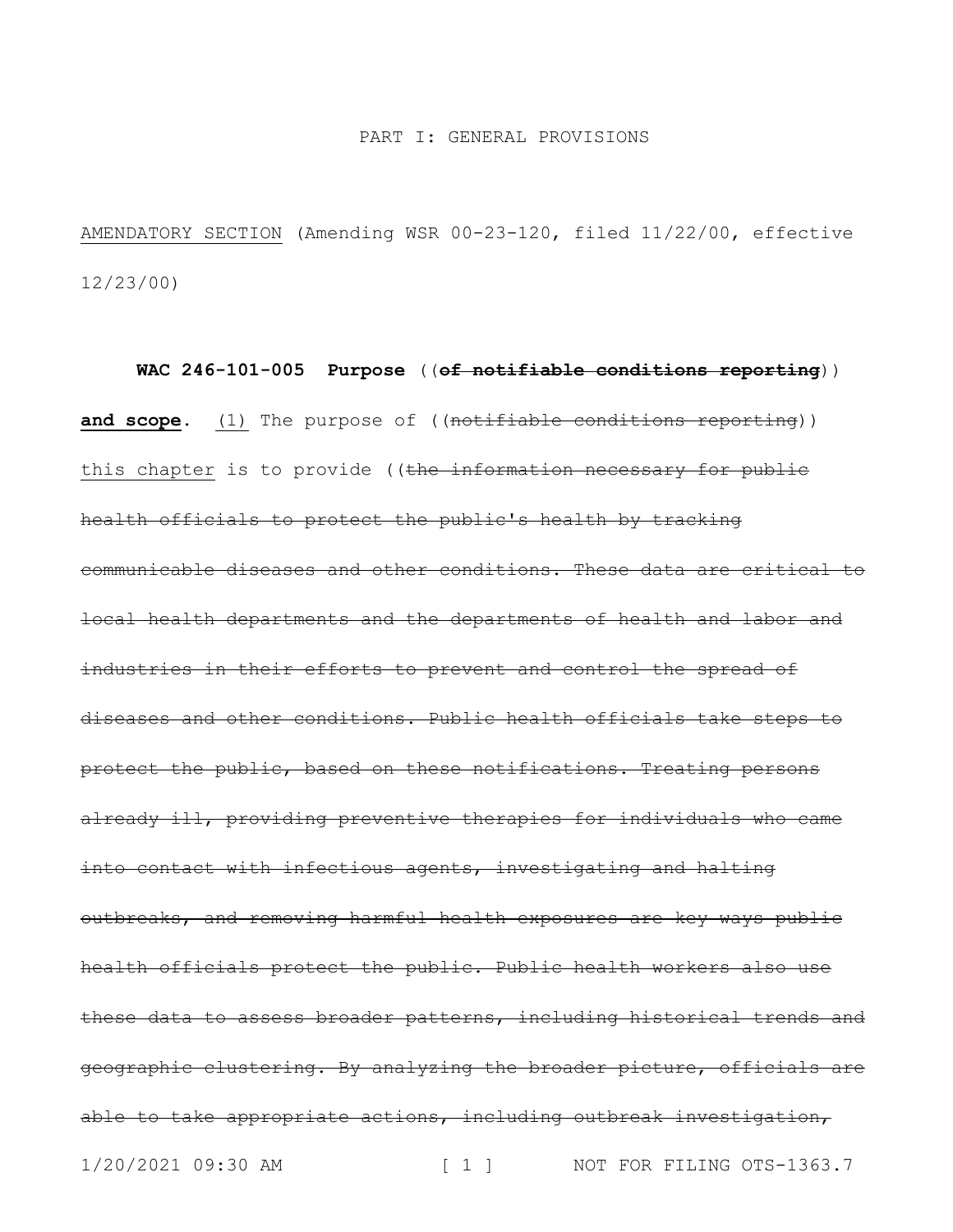redirection of program activities, or policy development)) critical information to public health authorities to aid them in protecting and improving the public's health through prevention and control of infectious and noninfectious conditions. Public health authorities use the information gathered under this chapter to take appropriate action including, but not limited to:

(a) Treating ill persons;

(b) Providing preventive therapies for individuals who came into contact with infectious agents;

(c) Investigating and halting outbreaks;

(d) Removing harmful health exposures from the environment;

(e) Assessing broader health-related patterns, including historical trends, geographic clustering, and risk factors; and

(f) Redirecting program activities and developing policies based on broader health-related patterns.

(2) This chapter establishes notification requirements and standards for conditions that pose a threat to public health consistent with the purpose as established in this section. [Statutory Authority: RCW 43.20.050. WSR 00-23-120, § 246-101-005, filed 11/22/00, effective 12/23/00.]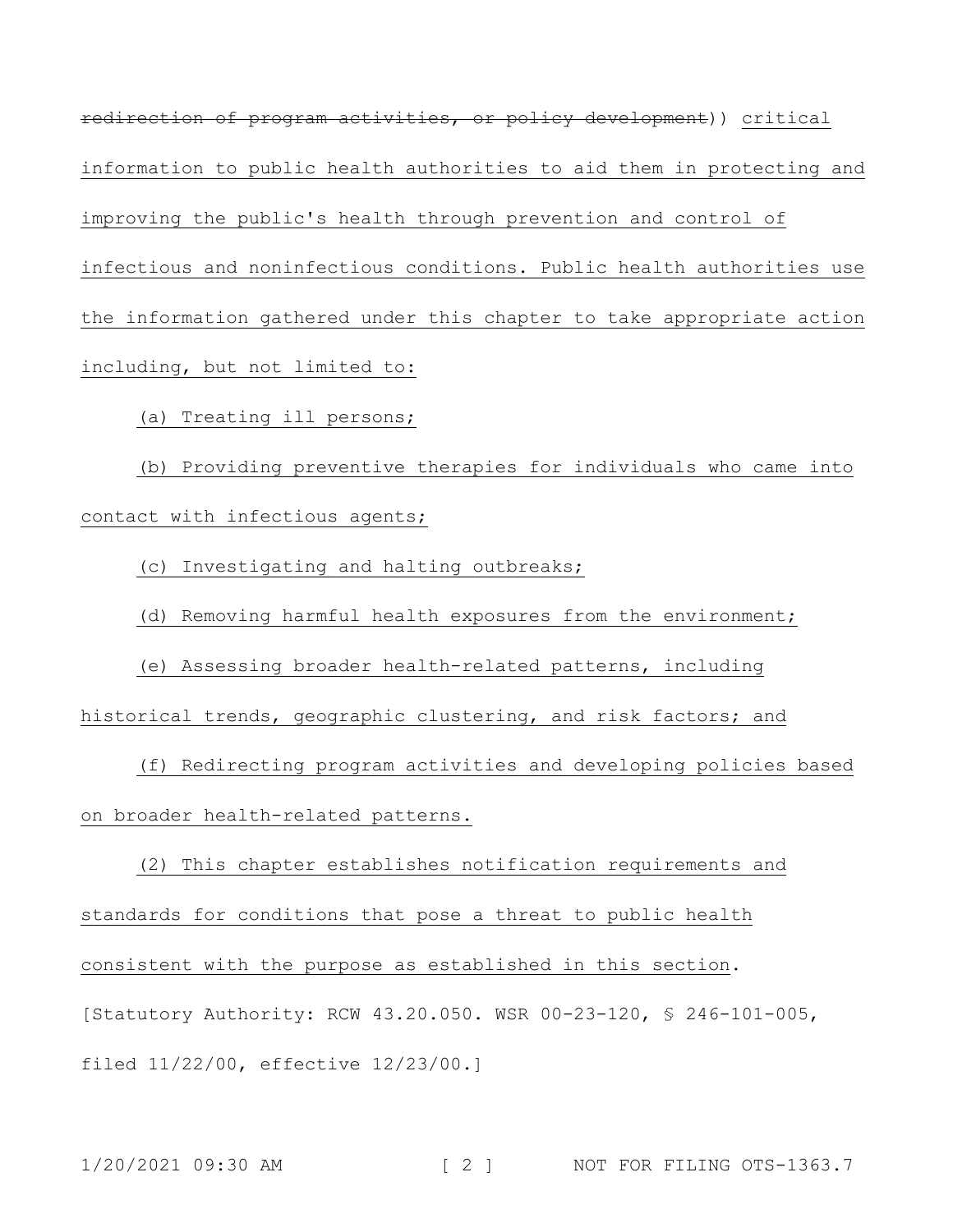AMENDATORY SECTION (Amending WSR 14-11-009, filed 5/8/14, effective 6/8/14)

**WAC 246-101-010 Definitions** ((**within the notifiable conditions regulations**))**, abbreviations, and acronyms.** The ((following)) definitions, abbreviations, and acronyms in this section apply ((in the interpretation and enforcement of)) throughout this chapter unless the context clearly requires otherwise:

(1) "Animal case" means an animal, alive or dead, with a diagnosis or suspected diagnosis of a notifiable condition in Table Agriculture-1 of WAC 246-101-805 made by a veterinarian licensed under chapter 18.92 RCW, veterinary medical facility licensed under chapter 18.92 RCW, or veterinary laboratory as defined under chapter 16.70 RCW based on clinical criteria, or laboratory criteria, or both.

(2) "Animal case report" means the data and other supporting information submitted by the Washington state department of agriculture to the department under WAC 246-101-810 for an individual animal with a notifiable condition.

(3) "Associated death" means a death resulting directly or indirectly from ((the confirmed condition of influenza or varicella. There should be)) a case of the specified condition, with no period of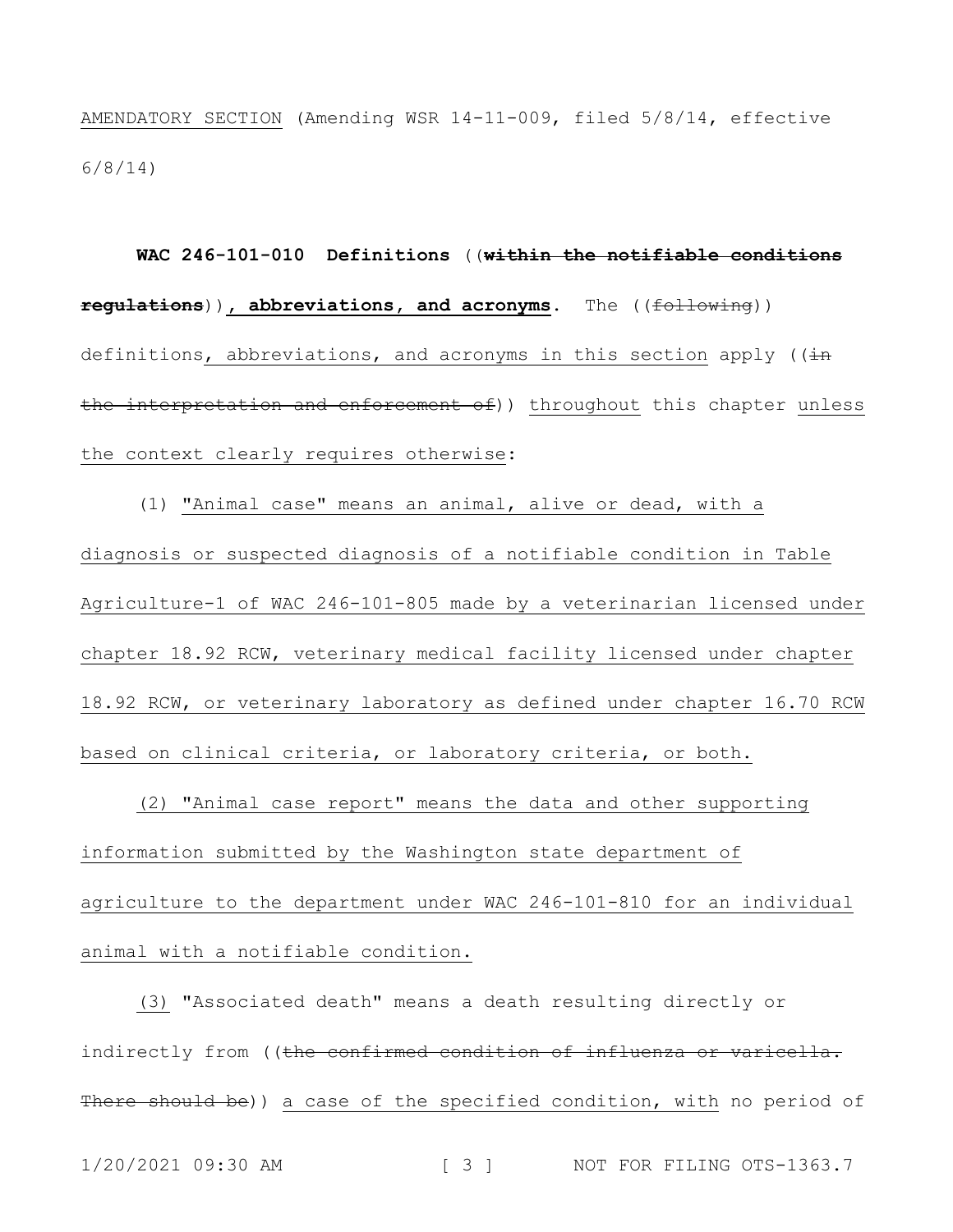complete recovery between the ((illness)) onset of the condition and death.

 $((+2))$  (4) "Blood lead level" means a measurement of lead content in whole blood.

 $((+3))$  (5) "Board" means the Washington state board of health.

 $((+4))$  (6) "Business day" means any day that the department is open for business.

(7) "Carrier" means a person harboring a specific infectious agent without developing symptoms and serving as a potential source of infection to others.

 $((+5))$  (8) "Case" means a person, alive or dead, (( $\overline{di\text{agnosed}}$ )) with a ((particular disease or)) diagnosis or suspected diagnosis of a condition made by a health care provider ((with diagnosis)), health care facility, or laboratory based on clinical criteria, or laboratory criteria, or both, such as the Centers for Disease Control and Prevention, National Notifiable Diseases Surveillance System, Council of State and Territorial Epidemiologists case definitions.

(((6) "Child day care facility" means an agency regularly providing care for a group of children for less than twenty-four hours a day and subject to licensing under chapter 74.15 RCW.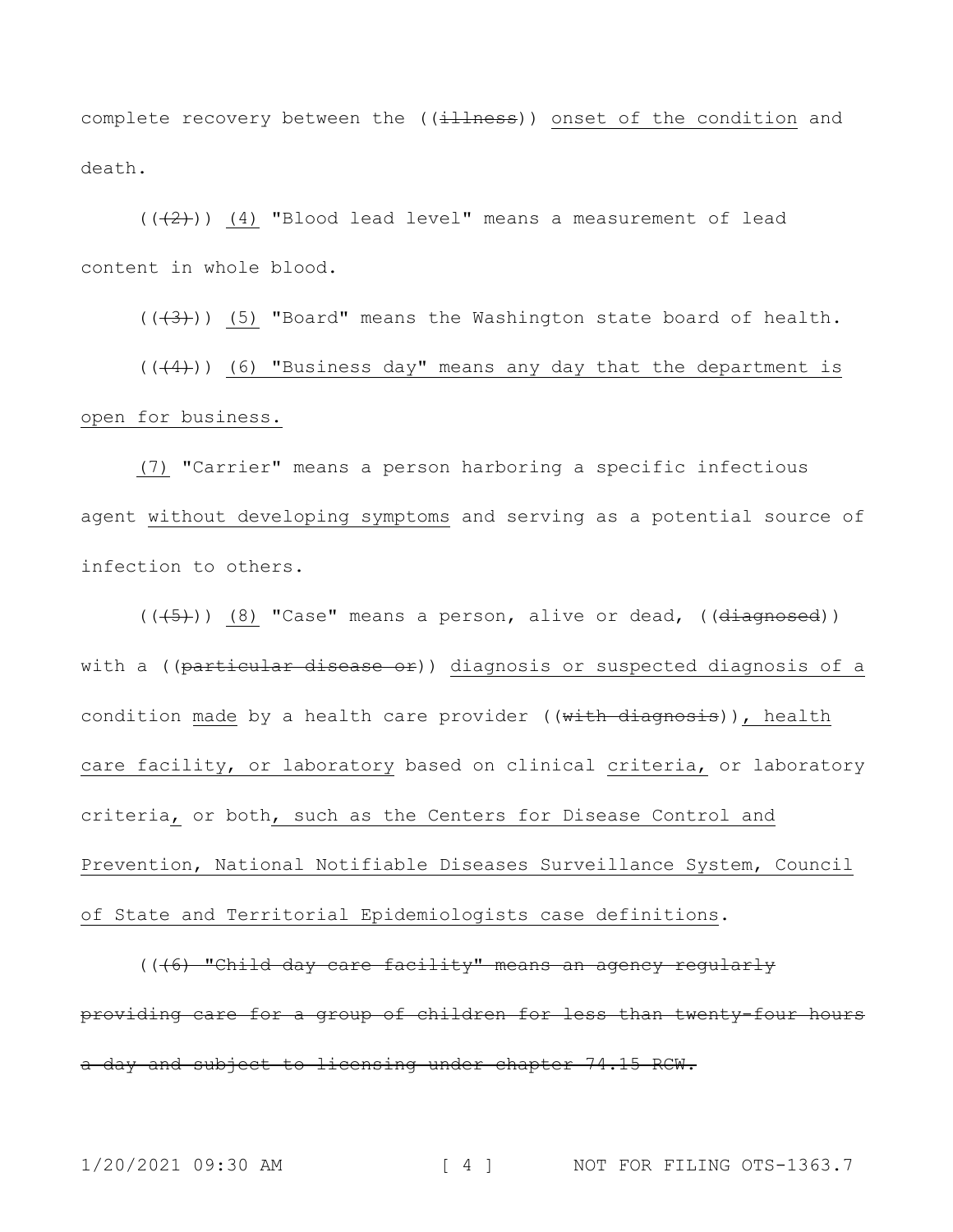(7) "Condition notifiable within three business days" means a notifiable condition that must be reported to the local health officer or the department within three business days following date of diagnosis. For example, if a condition notifiable within three business days is diagnosed on a Friday afternoon, the report must be submitted by the following Wednesday) (9) "Case report" means the data and other supporting information submitted by a health care provider or health care facility to public health authorities under WAC 246-101-115 for an individual patient with a notifiable condition.

 $((+8))$  (10) "Communicable disease" means ( $(a)$ ) an infectious disease ((caused by an infectious agent)) that can be transmitted from ((one)) a person, animal, or object to ((another)) a person by direct or indirect means including, but not limited to, transmission through an intermediate host or vector, food, water, or air.

(((9) "Contact" means a person exposed to an infected person, animal, or contaminated environment that may lead to infection.

 $(10)$ ) (11) "Condition" means an infectious or noninfectious condition as these terms are defined in this chapter.

(12) "Department" or "DOH" means the Washington state department of health.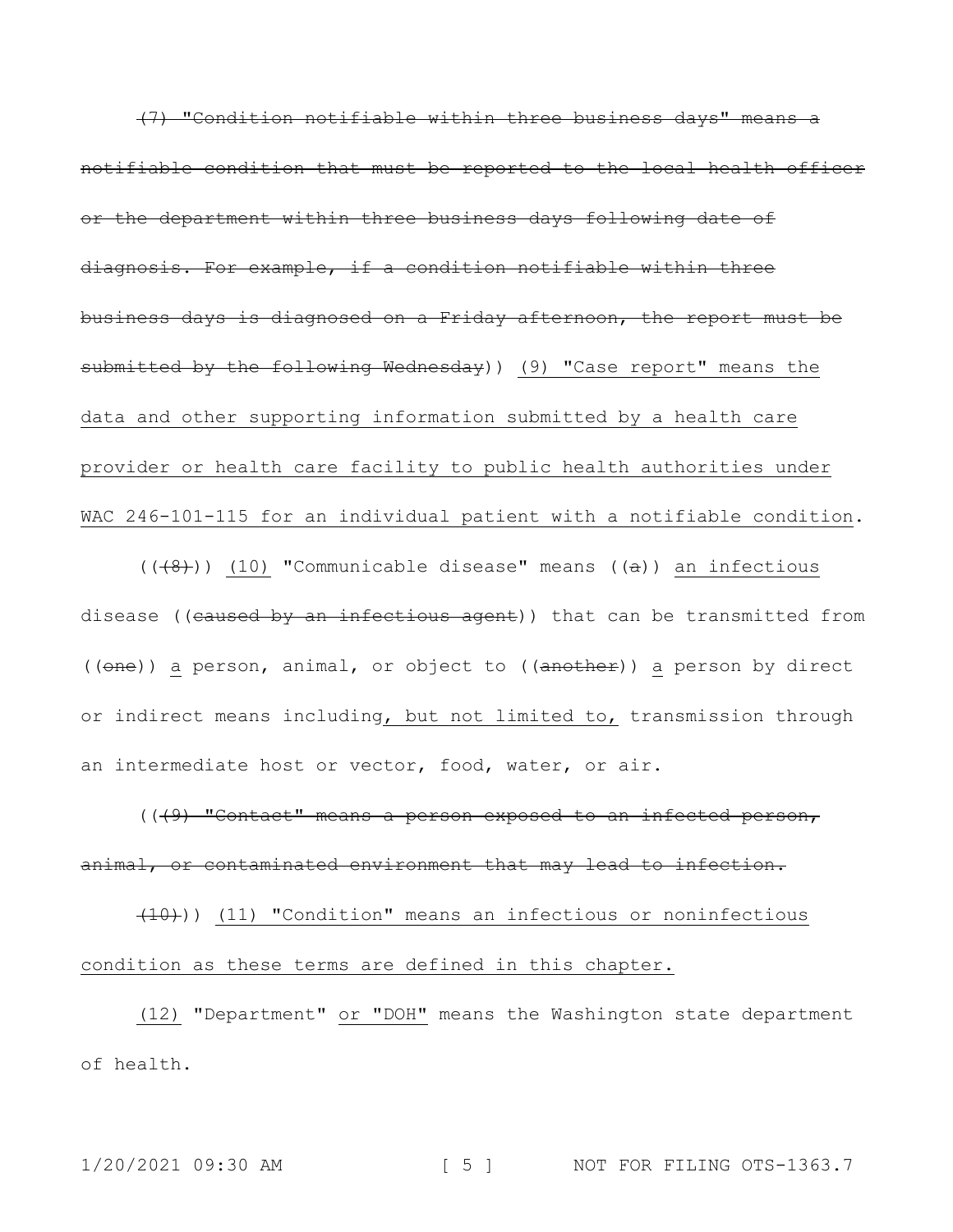(((11) "Disease of suspected bioterrorism origin" means a disease caused by viruses, bacteria, fungi, or toxins from living organisms that are used to produce death or disease in humans, animals, or plants. Many of these diseases may have nonspecific presenting symptoms. The following situations could represent a possible bioterrorism event and should be reported immediately to the local health department:

(a) A single diagnosed or strongly suspected case of disease caused by an uncommon agent or a potential agent of bioterrorism occurring in a patient with no known risk factors;

(b) A cluster of patients presenting with a similar syndrome that includes unusual disease characteristics or unusually high morbidity or mortality without obvious etiology; or

(c) Unexplained increase in a common syndrome above seasonally expected levels.

(12) "Elevated blood lead level" means blood lead levels equal to or greater than 10 micrograms per deciliter for persons aged fifteen years or older, or equal to or greater than 5 micrograms per deciliter in children less than fifteen years of age.

1/20/2021 09:30 AM [ 6 ] NOT FOR FILING OTS-1363.7 (13) "Emerging condition with outbreak potential" means a newly identified condition with potential for person-to-person transmission.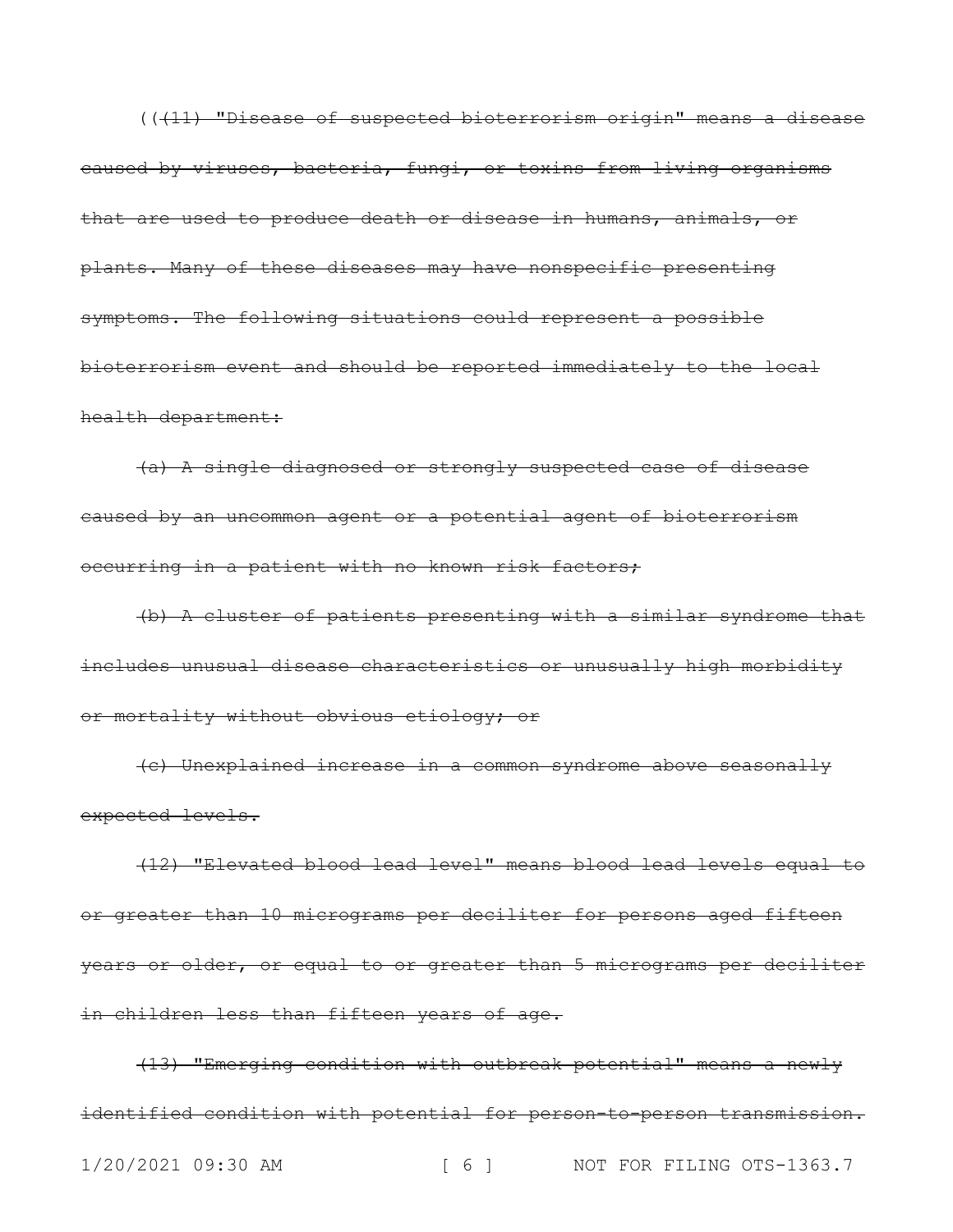(14) "Food service establishment" means a place, location, operation, site, or facility where food is manufactured, prepared, processed, packaged, dispensed, distributed, sold, served, or offered to the consumer regardless of whether or not compensation for food occurs.

(15))) (13) "Health care-associated infection" means ((an infection acquired in a health care facility)) a localized or systemic condition that results from adverse reaction to the presence of an infectious agent or its toxins and that was not present or incubating at the time of admission to the hospitalhealth care facility.

 $((+16))$  (14) "Health care facility" means:

(a) ((Any)) Assisted living ((facility)) facilities licensed under chapter 18.20 RCW;

(b) Birthing centers licensed under chapter 18.46 RCW;

(c) Nursing homes licensed under chapter 18.51 RCW;

(d) Hospitals licensed under chapter 70.41 RCW;

(e) Adult family homes licensed under chapter 70.128 RCW;

(f) Ambulatory surgical ((facility)) facilities licensed under chapter  $70.230$  RCW;  $((e^{\frac{1}{x}}))$ 

(g) Private establishments licensed under chapter 71.12 RCW;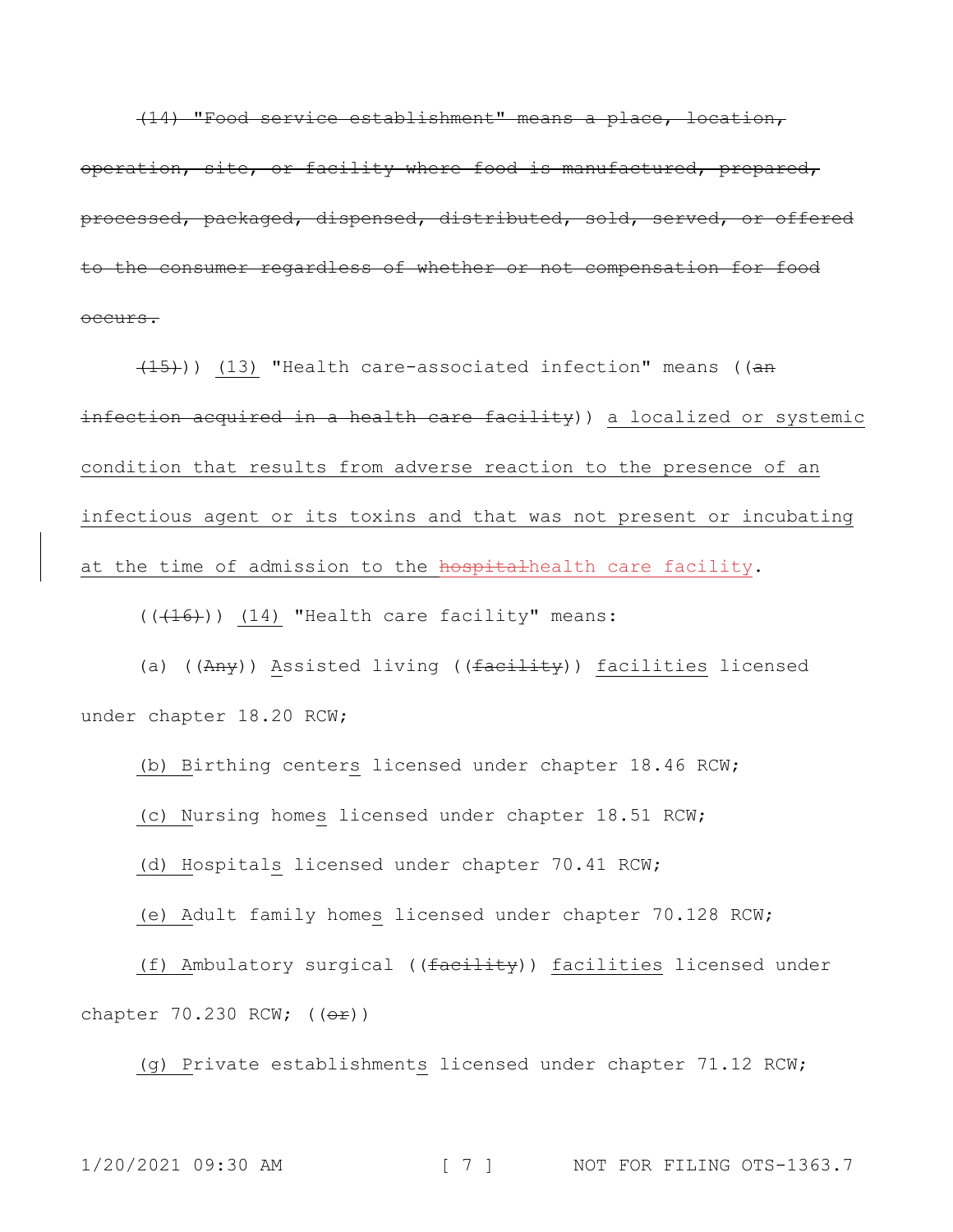(((b))) (h) Enhanced service facilities licensed under chapter 70.97 RCW;

(i) Clinics, or other settings where one or more health care providers practice; and

 $((+e))$  (j) In reference to a sexually transmitted (( $\overline{disease}$ )) infection, other settings as defined in chapter 70.24 RCW.

 $((+17))$   $(15)$  "Health care provider" means any person having direct or supervisory responsibility for the delivery of health care whose scope of practice allows for diagnosis and treatment of notifiable conditions and who is:

(a) Licensed or certified in this state under Title 18 RCW; or

(b) Military personnel providing health care within the state regardless of licensure.

(((18) "Health care services to the patient" means treatment, consultation, or intervention for patient care.

(19) "Health carrier" means a disability insurer regulated under chapter 48.20 or 48.21 RCW, a health care service contractor as defined in RCW 48.44.010, or a health maintenance organization as defined in RCW 48.46.020.

(20) "HIV testing" means conducting a laboratory test or sequence of tests to detect the human immunodeficiency virus (HIV) or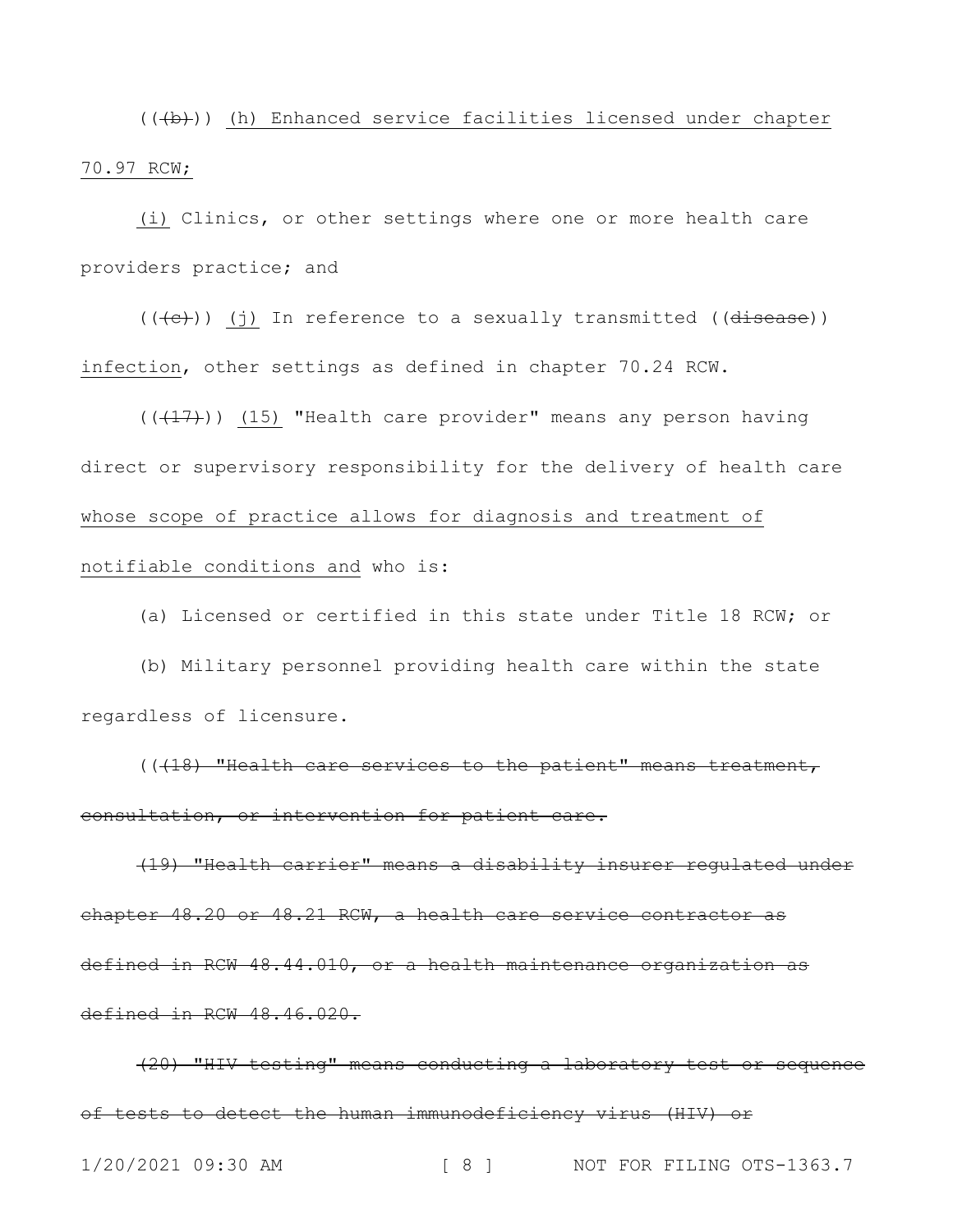antibodies to HIV performed in accordance with requirements to WAC 246-100-207. To assure that the protection, including, but not limited to, pre- and post-test counseling, consent, and confidentiality afforded to HIV testing as described in chapter 246-100 WAC also applies to the enumeration of  $CD4 + (T4)$  lymphocyte counts (CD4 + counts) and CD4 + (T4) percents of total lymphocytes (CD4 + percents) when used to diagnose HIV infection, CD4 + counts and CD4 + percents will be presumed HIV testing except when shown by clear and convincing evidence to be for use in the following circumstances:

(a) Monitoring previously diagnosed infection with HIV;

(b) Monitoring organ or bone marrow transplants;

(c) Monitoring chemotherapy;

(d) Medical research; or

(e) Diagnosis or monitoring of congenital immunodeficiency states or autoimmune states not related to HIV.

The burden of proving the existence of one or more of the circumstances identified in (a) through (e) of this subsection shall be on the person asserting the existence.

1/20/2021 09:30 AM [ 9 ] NOT FOR FILING OTS-1363.7 (21))) (16) "Immediately ((notifiable condition))" means ((a notifiable condition of urgent public health importance, a case or suspected case of which must be reported to the local health officer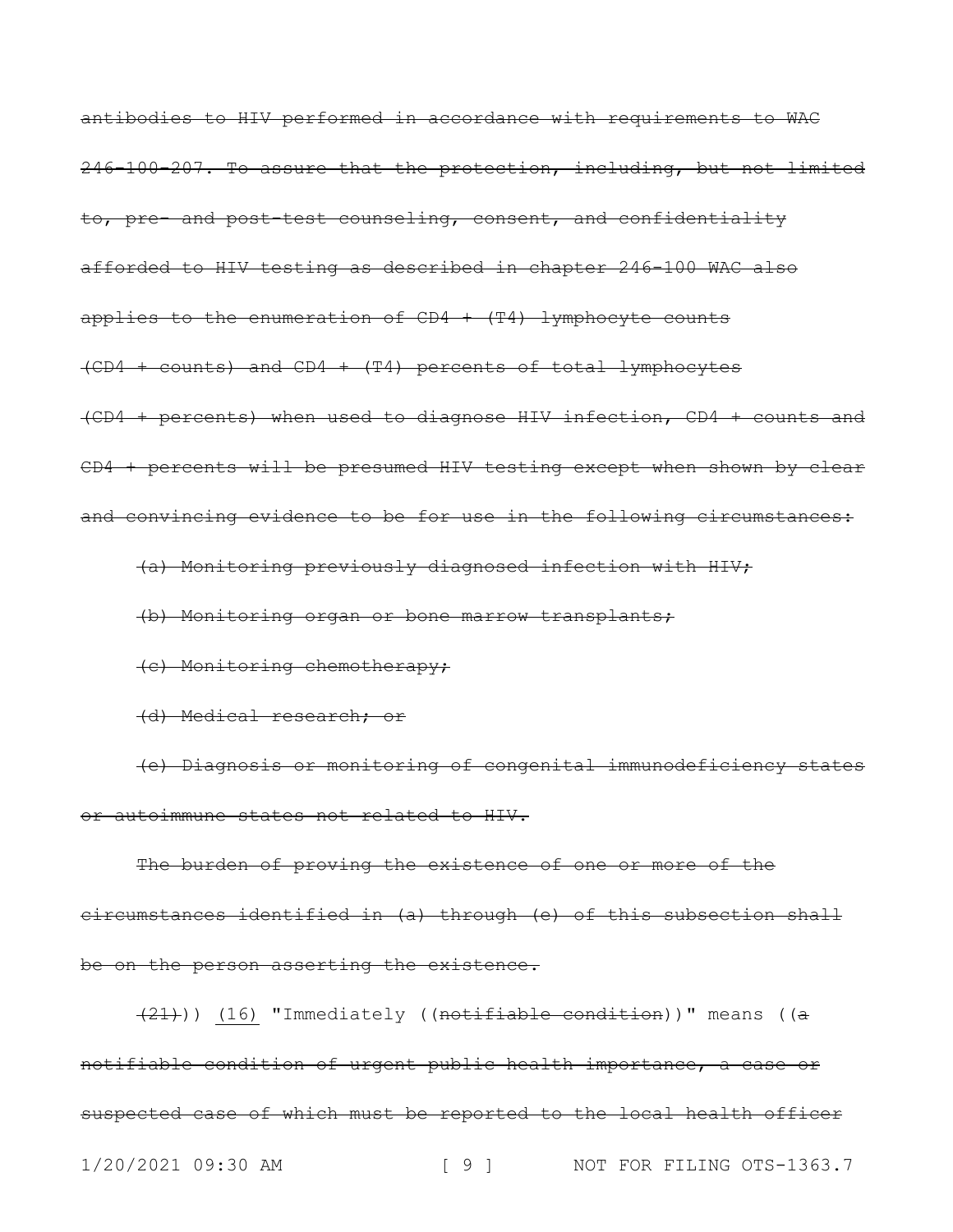or the department)) without delay, twenty-four hours a day, seven days a week.

(a) For health care providers and health care facilities, immediately means at the time ((of diagnosis or suspected diagnosis, twenty-four hours a day, seven days a week)) a case is identified;

(b) For laboratories, immediately means upon receiving a presumptive or final test result; or

(c) For state agencies and local health jurisdictions, immediately means upon receiving notification of a case.

 $((+22))$  (17) "Infection control measures" means the management of an infected person( $(\theta)$ ), or of a person suspected to be infected, and others in a manner to prevent transmission of the infectious agent. Infection control measures include, but are not limited to, isolation and quarantine.

(18) "Infectious condition" means a disease caused by a pathogenic organism such as bacteria, virus, fungus, parasite, or infectious agent, and includes communicable disease and zoonotic disease.

(19) "Influenza, novel" or "influenza virus, novel" means a human infection with an influenza A virus subtype that is different from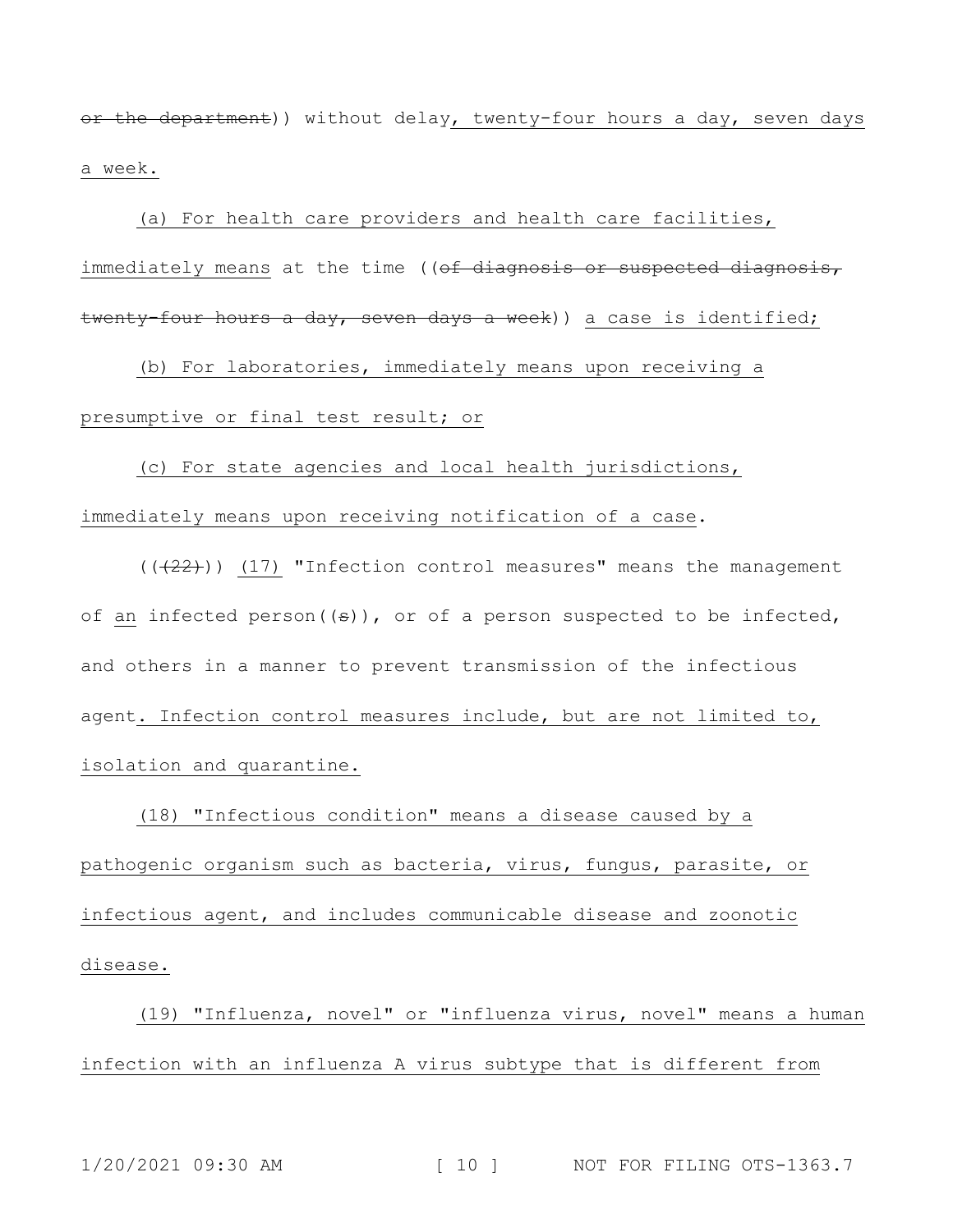currently circulating human influenza subtypes. Novel subtypes include, but are not limited to, H2, H5, H7, and H9 subtypes.

 $((+23))$  (20) "Institutional review board" ((means any board, committee, or other group formally designated by an institution, or authorized under federal or state law, to review, approve the initiation of, or conduct periodic review of research programs to assure the protection of the rights and welfare of human research subjects)) has the same meaning as defined in RCW 70.02.010.

 $((+24))$  (21) "Investigation report" means the data and other supporting information submitted by a local health jurisdiction to the department under WAC 246-101-513(2) for an individual patient with a notifiable condition.

(22) "Isolation" means the separation ((or restriction of activities of infected individuals, or of persons suspected to be infected, from other persons to prevent transmission of the infectious agent)) of infected or contaminated persons or animals from others to prevent or limit the transmission of the infectious agent or contaminant from those infected or contaminated to those who are susceptible to disease or who may spread the infectious agent or contaminant to others.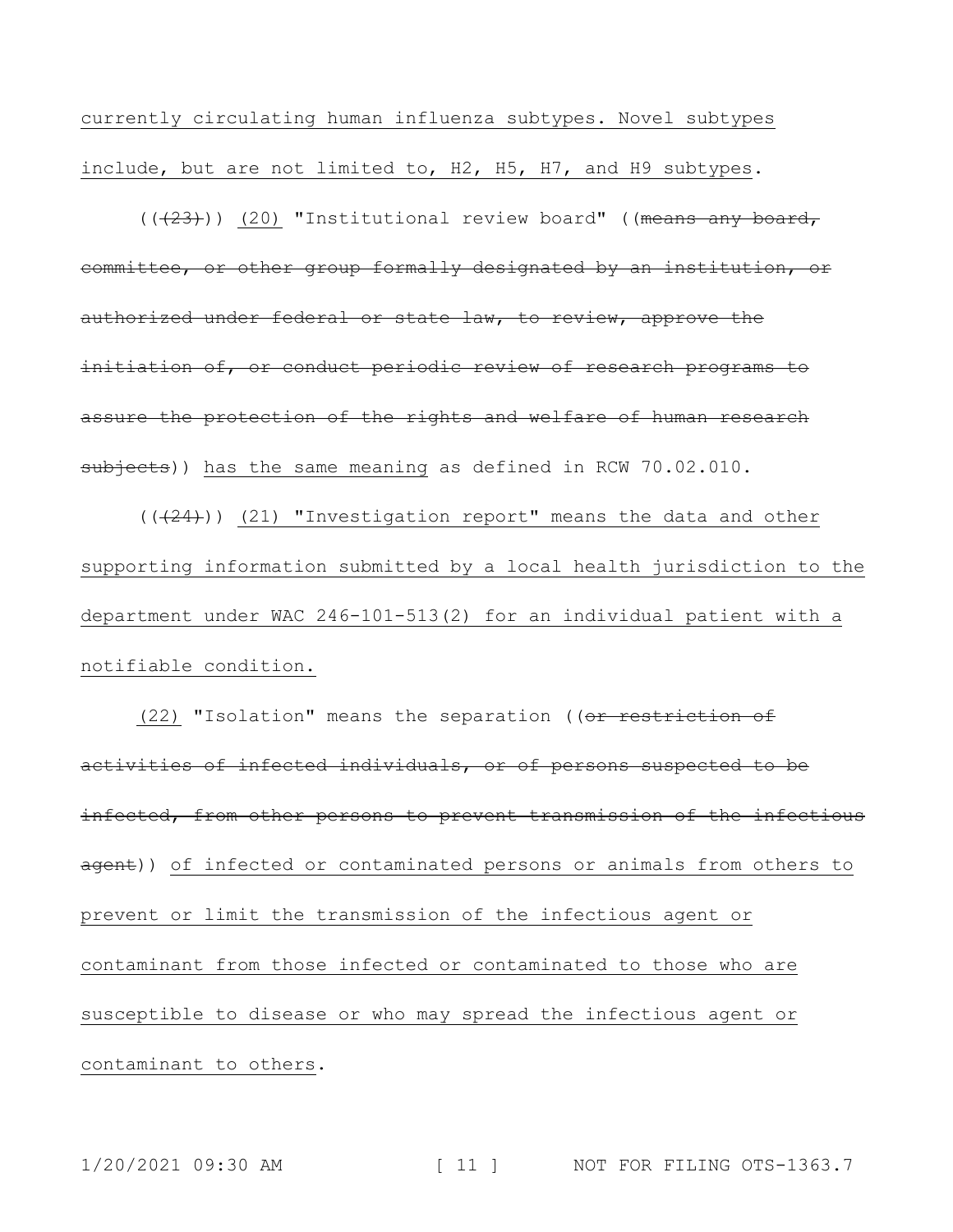$((+25))$   $(23)$  "Laboratory" means any facility licensed as a test site or medical test site under chapter 70.42 RCW and chapter 246-338 WAC, including any laboratory that is granted a Clinical Laboratory Improvement Amendment (CLIA)-Waiver.

 $((+26))$  (24) "Laboratory director" means the (( $\overline{director}$  or manager,)) person, or person's designee, by whatever title known, having the administrative responsibility ((in any licensed medical test site)) for a laboratory.

 $((+27))$   $(25)$  "Laboratory report" means the data and other supporting information submitted by a laboratory director to public health authorities under WAC 246-101-225 for an individual patient with a notifiable condition.

(26) "Local health ((department" means the city, town, county, or district agency providing public health services to persons within the area, established under chapters 70.05, 70.08, and 70.46 RCW)) jurisdiction" or "LHJ" means a county health department under chapter 70.05 RCW, city-county health department under chapter 70.08 RCW, or health district under chapter 70.46 RCW.

1/20/2021 09:30 AM [ 12 ] NOT FOR FILING OTS-1363.7  $((+28))$  (27) "Local health officer" means the ((individual having been appointed under chapter 70.05 RCW as the health officer for the local health department, or having been appointed under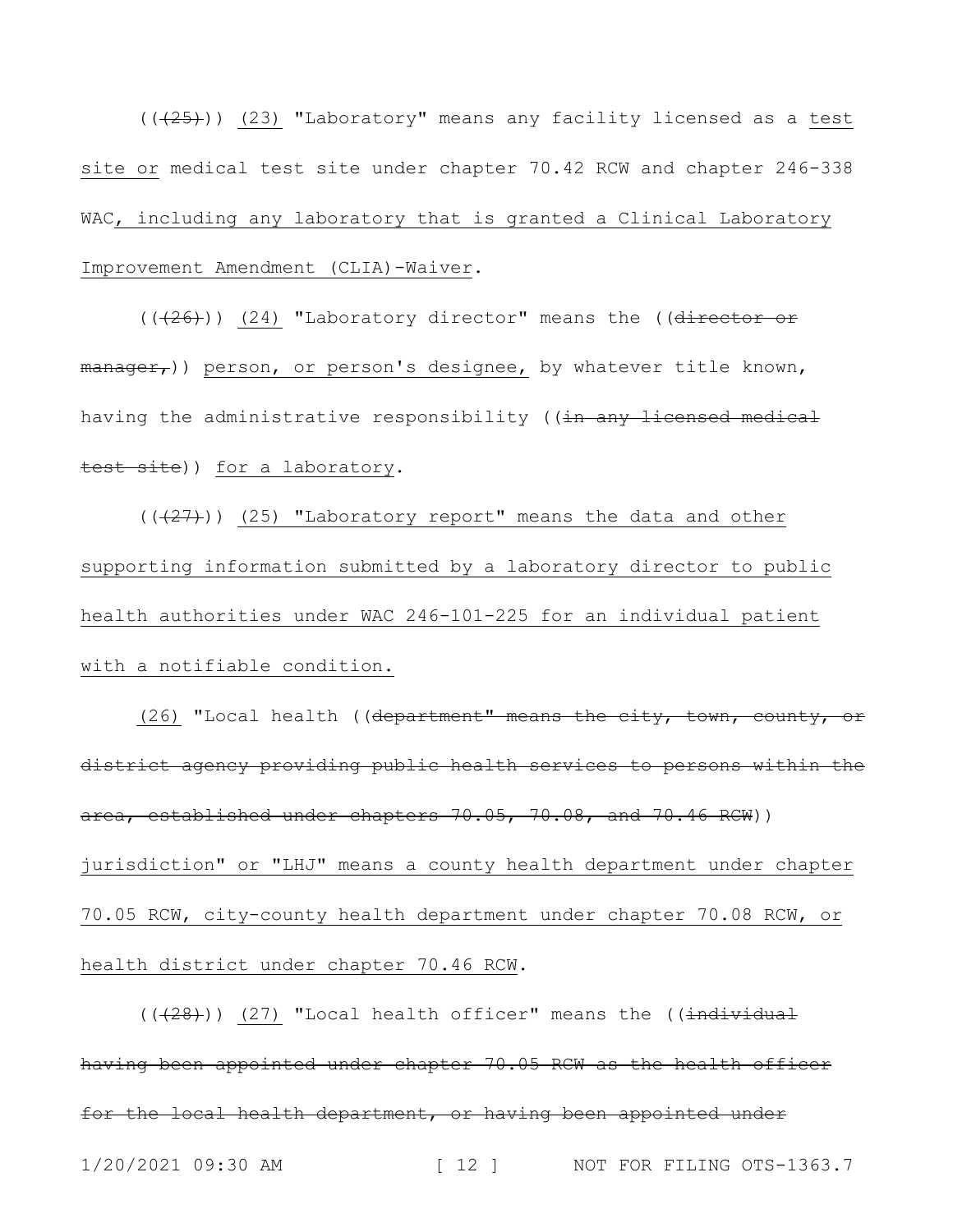chapter 70.08 RCW as the director of public health of a combined citycounty health department.

(29) "Member of the general public" means any person present within the boundary of the state of Washington.

(30) "Monthly notifiable condition" means a notifiable condition which must be reported to the local health officer or the department within one month of diagnosis.

 $(31)$ ) legally qualified physician who has been appointed as the health officer for the local health jurisdiction under chapter 70.05 RCW, or their designee.

(28) "MERS" means Middle East respiratory syndrome.

(29) "Noninfectious condition" means a disease or health concern that may lead to disease caused by nonpathogenic factors.

(30) "Notifiable condition" means a (( $\frac{d}{dx}$ ) condition (( $\theta$ f) public health importance)) identified in Table HC-1 of WAC 246-101- 101, Table Lab-1 of WAC 246-101-201, or Table Agriculture-1 of WAC  $246-101-805$ , a case of which ( $\sqrt{ }$  and for certain diseases, a suspected case of which, must be brought to the attention of the local health officer or the state health officer.

1/20/2021 09:30 AM [ 13 ] NOT FOR FILING OTS-1363.7 (32) "Other rare diseases of public health significance" means a disease or condition, of general or international public health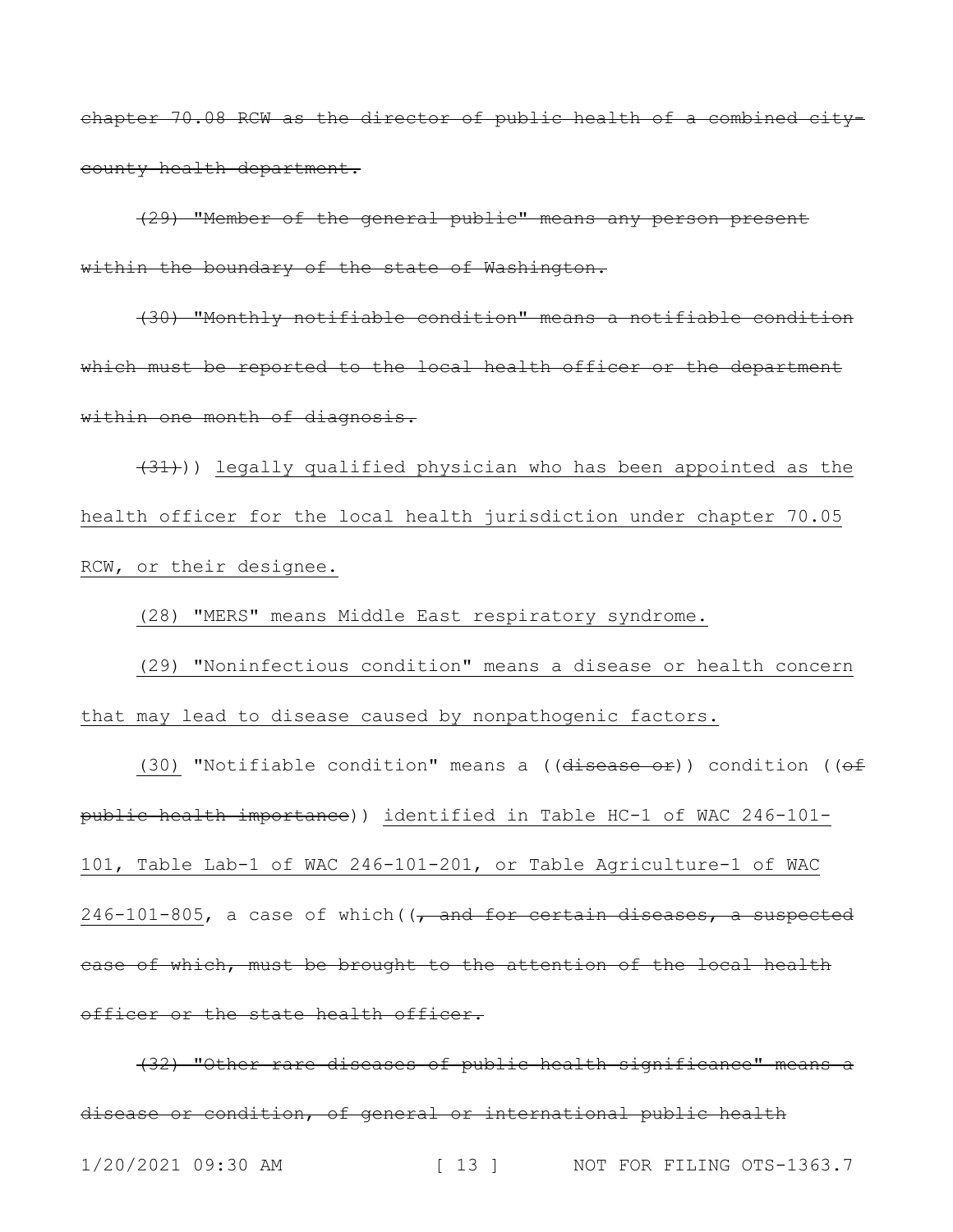concern, which is occasionally or not ordinarily seen in the state of Washington including, but not limited to, spotted fever rickettsiosis, babesiosis, tick paralysis, anaplasmosis, and other tick borne diseases. This also includes public health events of international concern and communicable diseases that would be of general public concern if detected in Washington.

(33))) requires notification to public health authorities under this chapter; or a condition designated by the local health officer as notifiable within their jurisdiction under WAC  $246-101-505$  (4)(d). Notifiable condition does not include provisional conditions as defined under WAC 246-101-015.

(31) "Outbreak" means the occurrence ((of cases or suspected eases)) of a ((disease or)) condition in ((any)) an area over a given period of time in excess of the expected number of ((eases)) occurrences including, but not limited to, foodborne disease, waterborne disease, and health care-associated infection.

(((34) "Patient" means a case, suspected case, or contact.

(35))) (32) "Outbreak report" means the data and other supporting information about an outbreak that local health jurisdictions submit to the department under WAC 246-101-513(3) following investigation of an outbreak.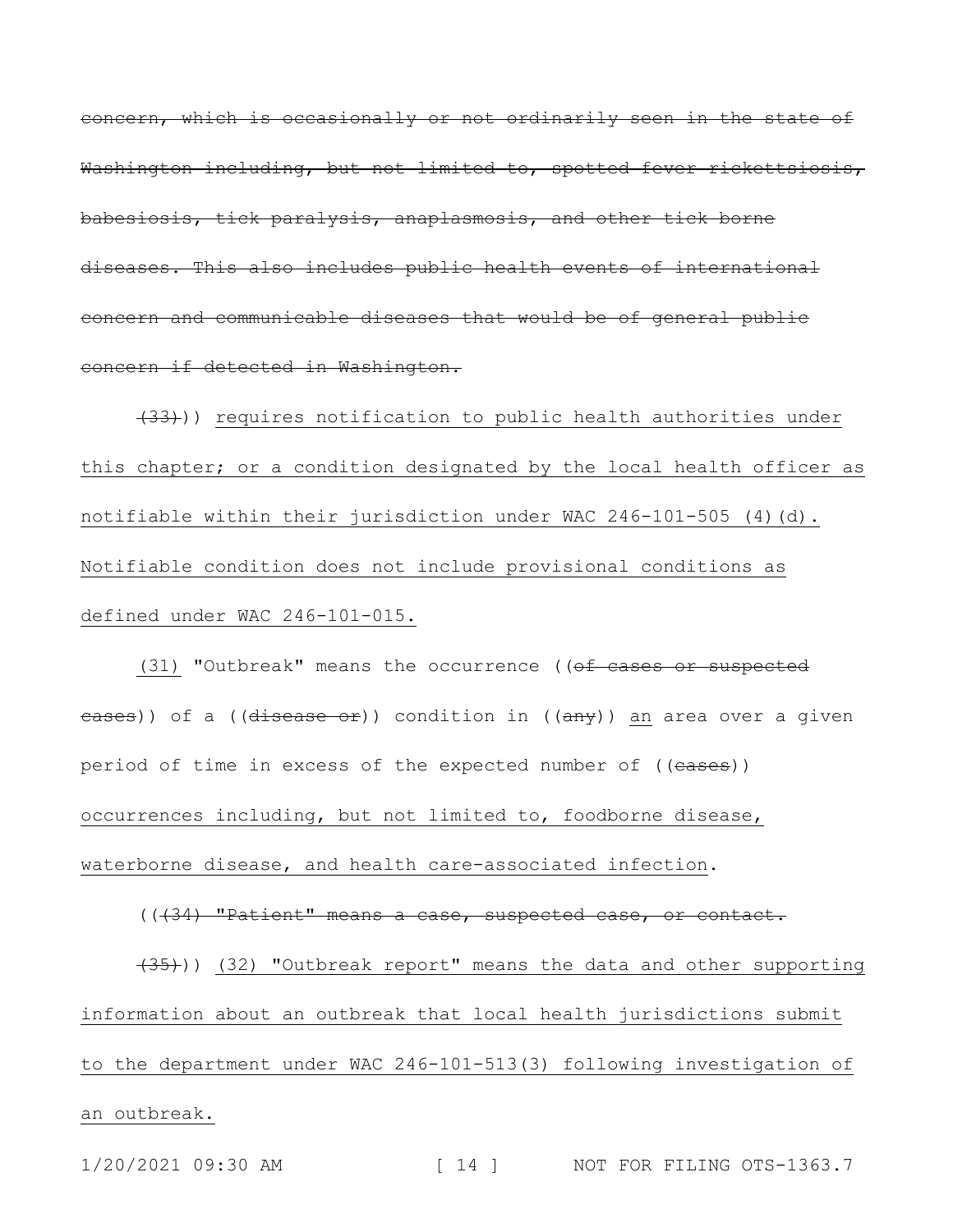## (33) "PCR" means polymerase chain reaction.

(34) "Pesticide poisoning" means the disturbance of function, damage to structure, or illness in humans resulting from the inhalation, absorption, ingestion of, or contact with any pesticide.

 $((+36))$  (35) "Presumptive" means a preliminary test result that has not yet been confirmed as a definitive result.

(36) "Principal health care provider" means the attending health care provider recognized as primarily responsible for diagnosis or treatment of a patient, or in the absence of such, the health care provider initiating diagnostic testing or treatment for the patient.

(37) "Provisional condition" means a condition the department has requested be reported under WAC 246-101-015.

(38) "Public health authorities" ((means)) includes local health ((departments)) jurisdictions, the ((state health)) department, ((and)) the department of labor and industries ((personnel charged with administering provisions of this chapter.

(38))), the department of agriculture, sovereign tribal nations, and tribal epidemiology centers.

(39) "Quarantine" means the ((separation or restriction on activities of an individual having been exposed to or infected with an infectious agent, to prevent disease transmission.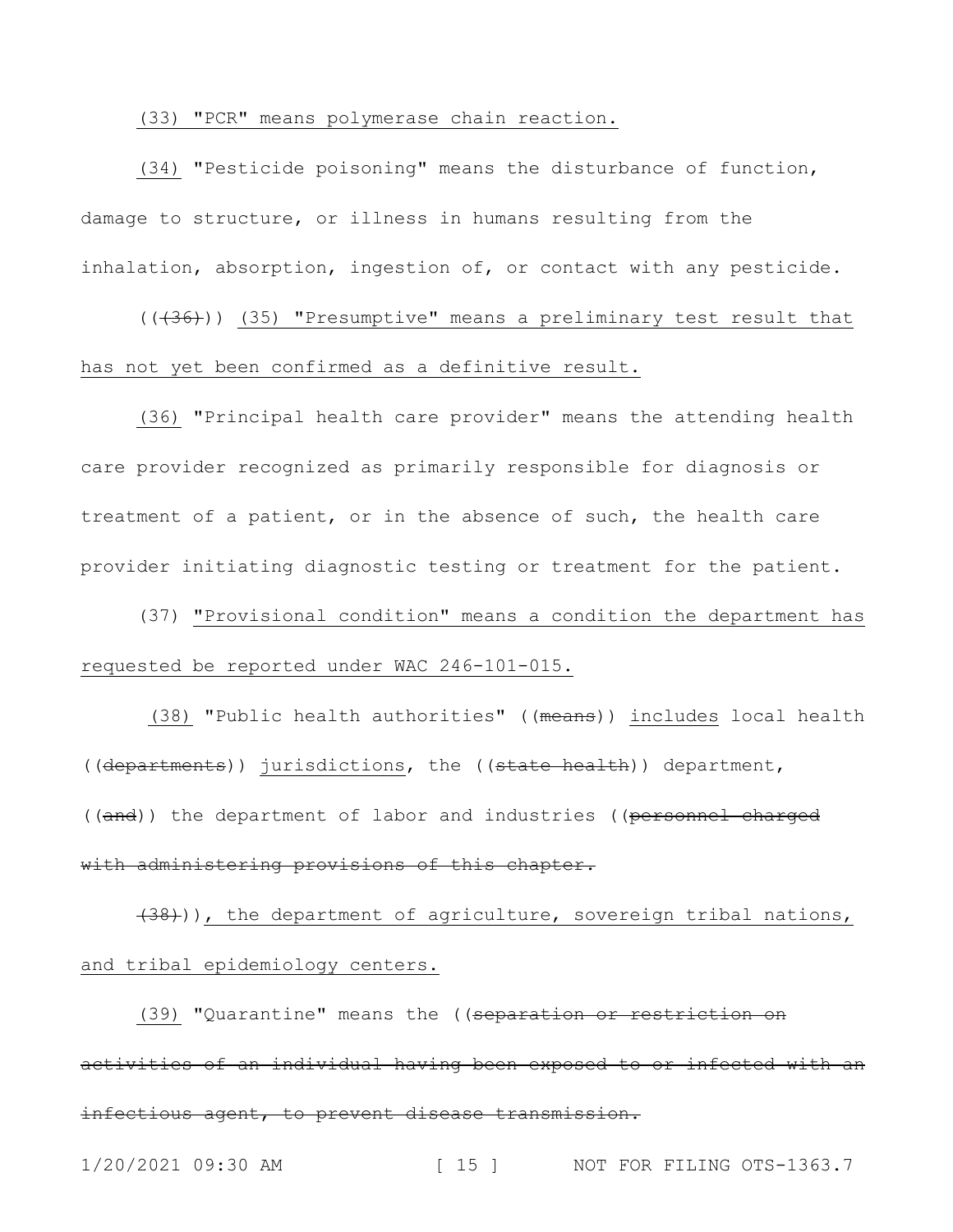(39))) limitation of freedom of movement of persons or domestic animals that have been exposed to, or are suspected to have been exposed to, an infectious agent:

(a) For a period of time not longer than the longest usual incubation period of the infectious agent; and

(b) In a way to prevent effective contact with those not exposed. (40) "Rapid screening test" or "RST" means a U.S. Food and Drug Administration-approved or authorized test that provides same day results and is suitable for obtaining presumptive test results. RST includes point-of-care testing.

(41) "Reference laboratory" means a laboratory licensed inside or outside of Washington state that receives a specimen from another licensed laboratory and performs one or more tests on that specimen.

(42) "School" ((<del>means a facility for programs of education as</del> defined)) has the same meaning as in RCW 28A.210.070 (((preschool and kindergarten through grade twelve))).

 $((+40))$  (43) "SARS" means severe acute respiratory syndrome. (44) "Secretary" means the secretary of the Washington state department of health.

1/20/2021 09:30 AM [ 16 ] NOT FOR FILING OTS-1363.7 (45) "Secure electronic data transmission" means electronic communication and accounts developed and maintained to prevent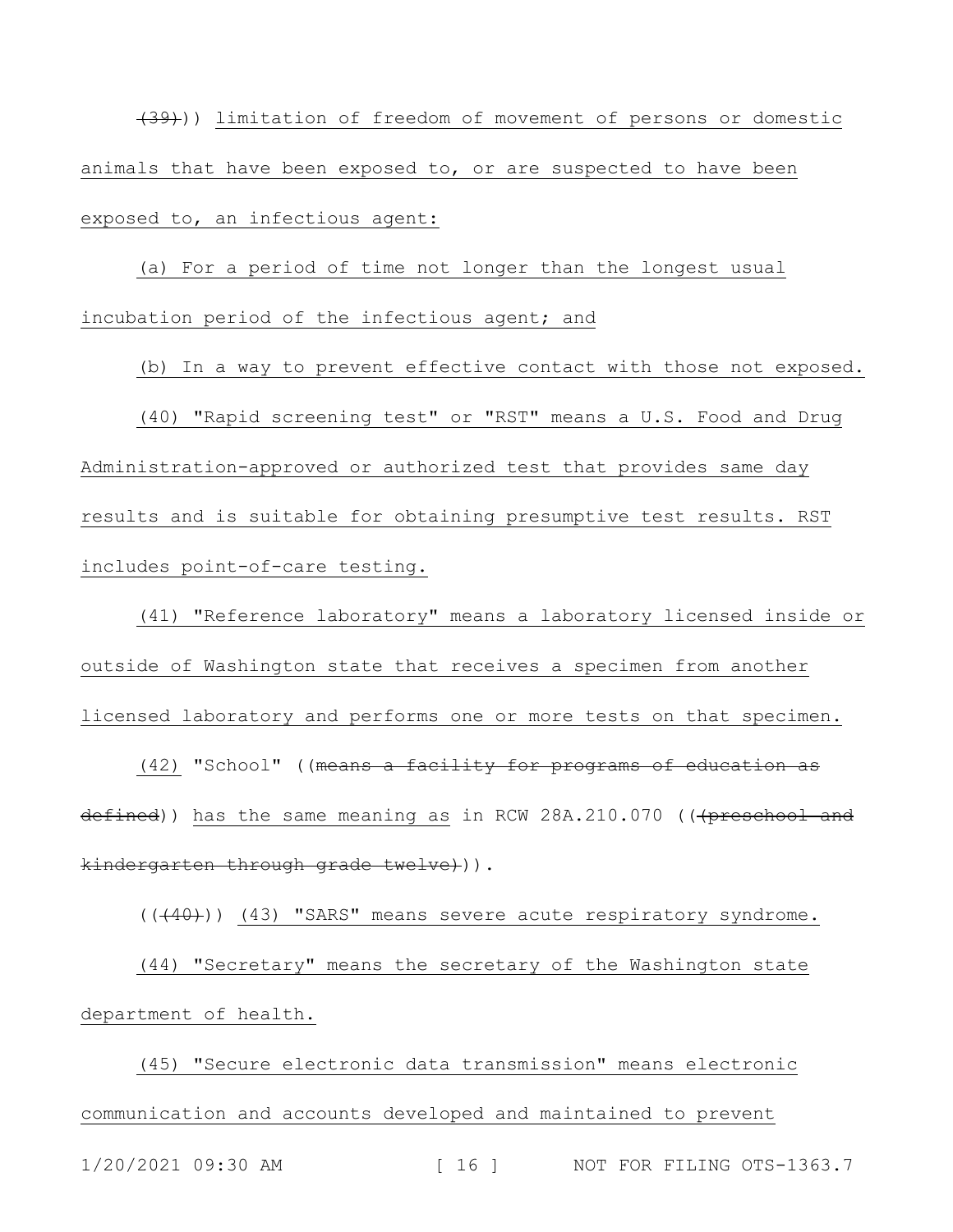unauthorized access, loss, or compromise of sensitive information including, but not limited to, secure file transfer, secure email, secure facsimile, a health information exchange authorized under RCW 41.05.039, and secure electronic disease surveillance system.

(46) "Secure electronic disease surveillance system" means the secure electronic data transmission system maintained by the department and used by local health jurisdictions to submit notifications, investigation reports, and outbreak reports under this chapter.

(47) "Sexually transmitted disease (((STD)))" or "sexually transmitted infection" means a bacterial, viral, fungal, or parasitic disease or condition which is usually transmitted through sexual contact, including:

- (a) Acute pelvic inflammatory disease;
- (b) Chancroid;
- (c) *Chlamydia trachomatis* infection;
- (d) Genital and neonatal Herpes simplex;
- (e) Genital human papilloma virus infection;
- (f) Gonorrhea;
- (g) Granuloma inguinale;
- (h) Hepatitis B infection;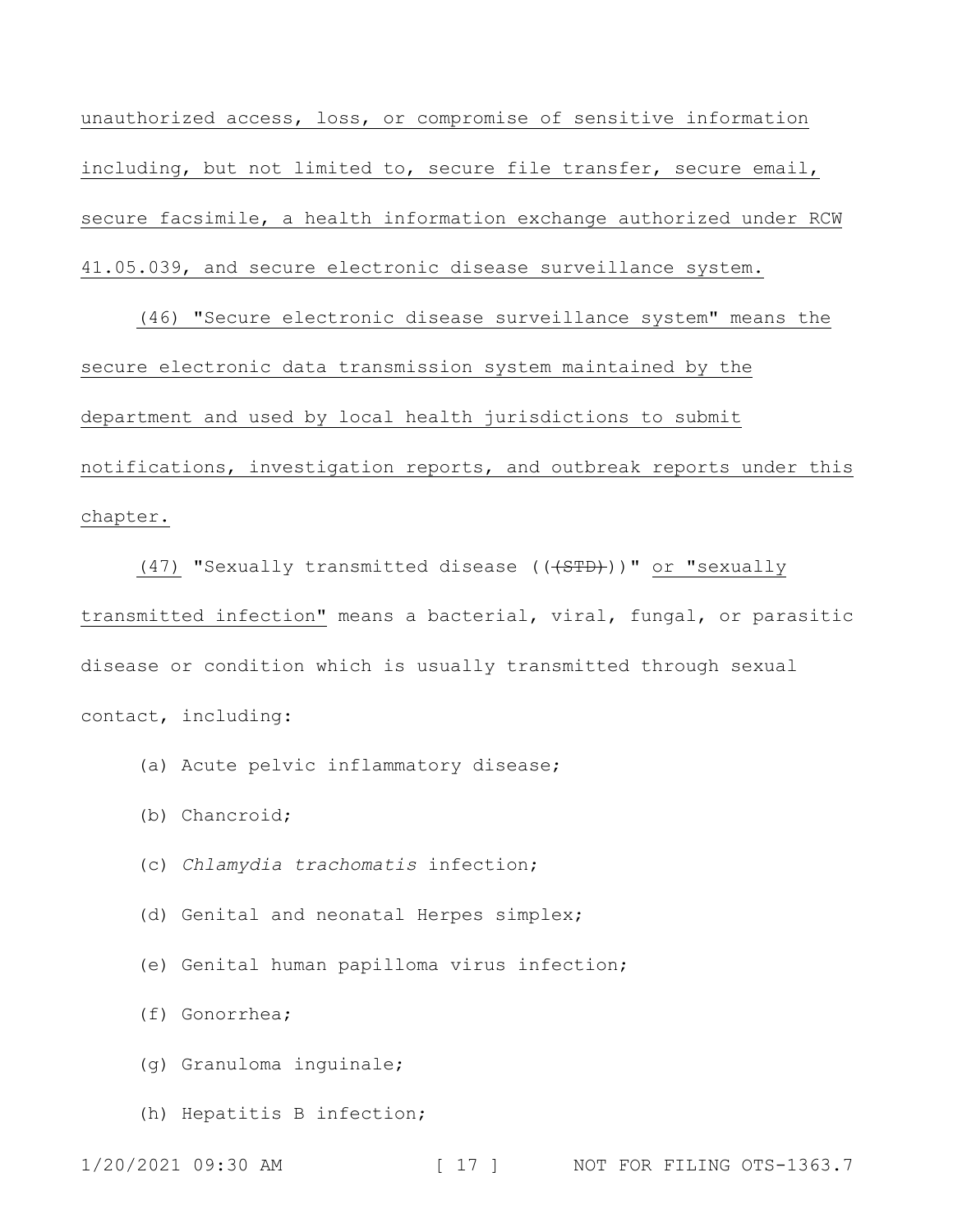(i) Human immunodeficiency virus (HIV) infection ((and acquired immunodeficiency syndrome (AIDS)));

(j) Lymphogranuloma venereum;

(k) Nongonococcal urethritis (NGU); and

(l) Syphilis.

(((41))) (48) "Specimen" means material associated or suspected to be associated with a notifiable condition including, but not limited to, isolates, blood, serum, stool, urine, tissue, respiratory secretions, swab, other body fluid, or an environmental sample.

(49) "State health officer" means the person ((designated)) appointed by the secretary ( $(\overline{ef} - \overline{the} - \overline{deparent}$ )) under RCW 43.70.020 to serve as statewide health officer, or, in the absence of  $($  (this designation, the person having primary responsibility for public health matters in the state.

(42) "Suspected case" means a person whose diagnosis is thought likely to be a particular disease or condition with suspected diagnosis based on signs and symptoms, laboratory evidence, or both.

(43) "Third-party payor" means an insurer regulated under Title 48 RCW authorized to transact business in this state or other jurisdiction including a health care service contractor and health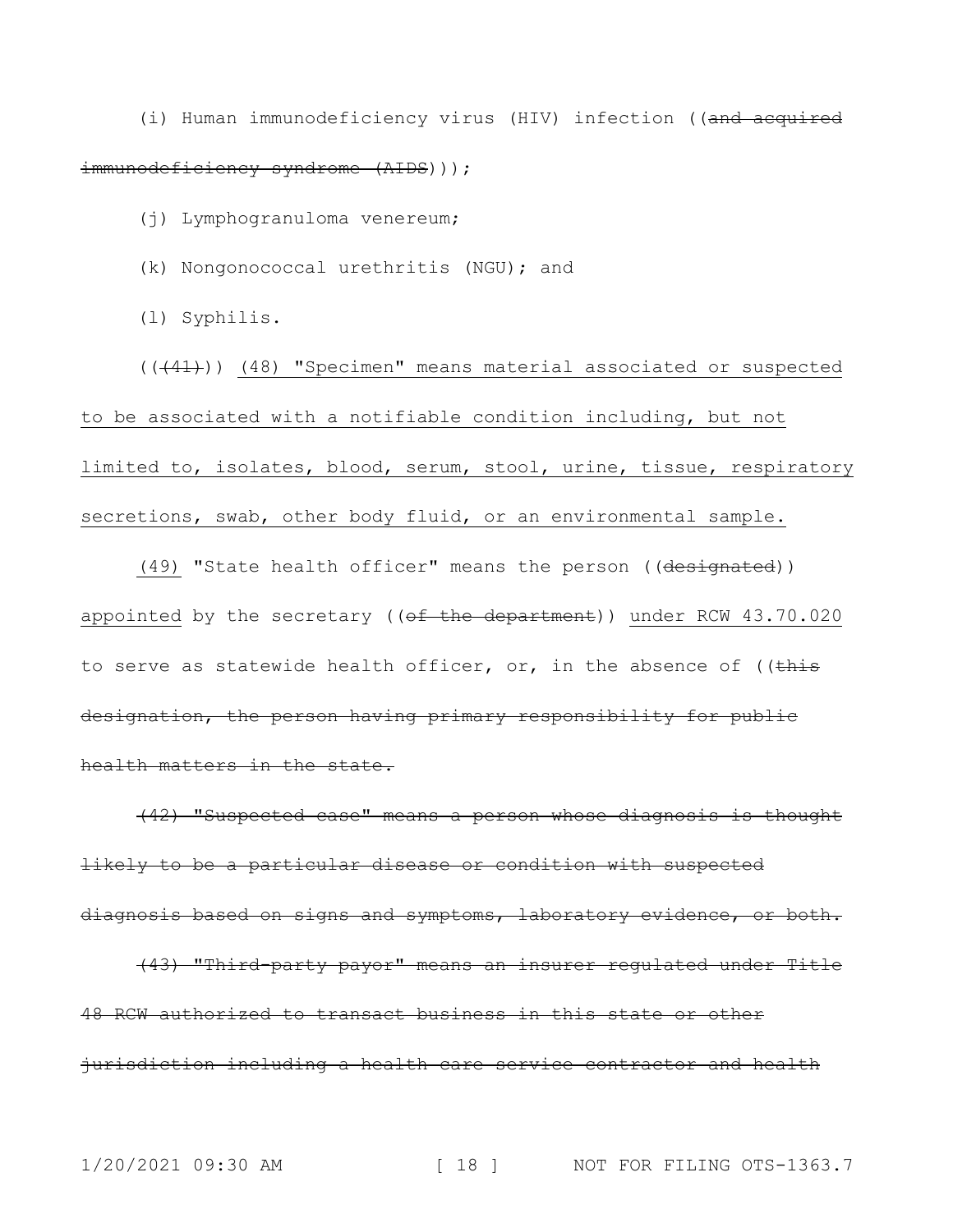maintenance organization, an employee welfare benefit plan, or a state or federal health benefit program as defined in RCW 70.02.010.

(44) "Unexplained critical illness or death" means cases of illness or death with infectious hallmarks but no known etiology, in previously healthy persons one to forty-nine years of age excluding those with chronic medical conditions (e.g., malignancy, diabetes, AIDS, cirrhosis)) such appointment, the secretary.

(((45))) (50) "Veterinarian" means an individual licensed and practicing under provisions of chapter 18.92 RCW((, Veterinary medicine, surgery, and dentistry)).

(51) "Zoonotic disease" means an infectious condition of animals that can cause disease when transmitted to humans.

[Statutory Authority: RCW 43.20.050. WSR 14-11-009, § 246-101-010, filed 5/8/14, effective 6/8/14; WSR 11-02-065, § 246-101-010, filed 1/4/11, effective 2/4/11; WSR 00-23-120, § 246-101-010, filed 11/22/00, effective 12/23/00.]

#### NEW SECTION

**WAC 246-101-011 Reporting of patient ethnicity, race, and preferred language information.** (1) Health care providers and health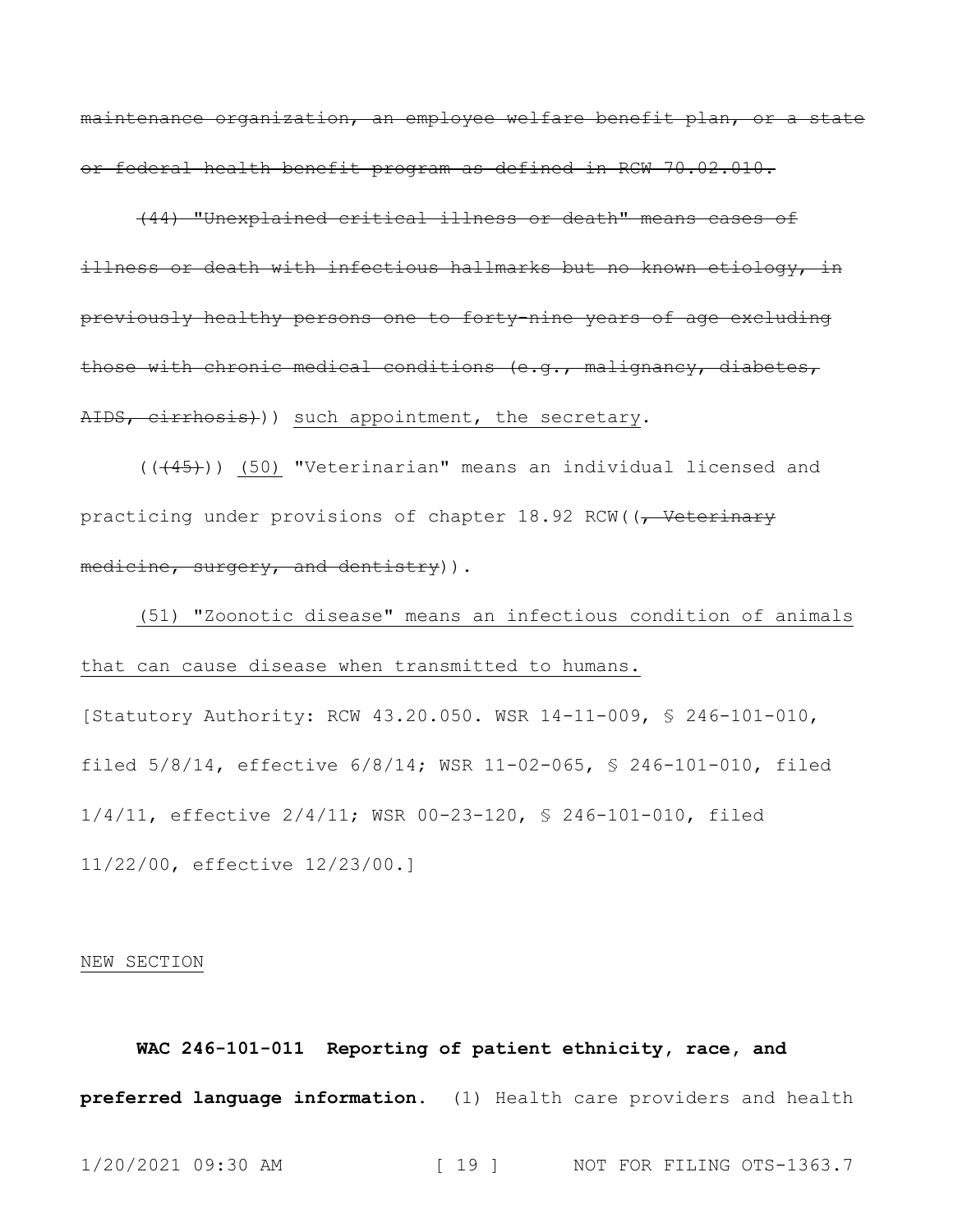care facilities shall include the patient's ethnicity as defined in subsection (4) of this section, the patient's race as defined in subsection (5) of this section, and the patient's preferred language as defined in subsection (6) of this section when:

(a) Ordering a laboratory test for a notifiable condition under WAC 246-101-105 (6)(a); and

(b) Submitting a case report under WAC 246-101-115.

(2) Laboratory directors shall include the patient's ethnicity as defined in subsection (4) of this section, the patient's race as defined in subsection (5) of this section, and the patient's preferred language as defined in subsection (6) of this section when:

(a) Referring a specimen of a notifiable condition to a reference laboratory for testing under WAC 246-101-205; and

(b) Submitting a specimen to the Washington state public health laboratories under WAC 246-101-215; and

(c) Submitting a laboratory report under WAC 246-101-225.

(3) A local health officer shall include the patient's ethnicity as defined in subsection (4) of this section, the patient's race as defined in subsection (5) of this section, and the patient's preferred language as defined in subsection (6) of this section when submitting an investigation report under WAC 246-101-513.

1/20/2021 09:30 AM [ 20 ] NOT FOR FILING OTS-1363.7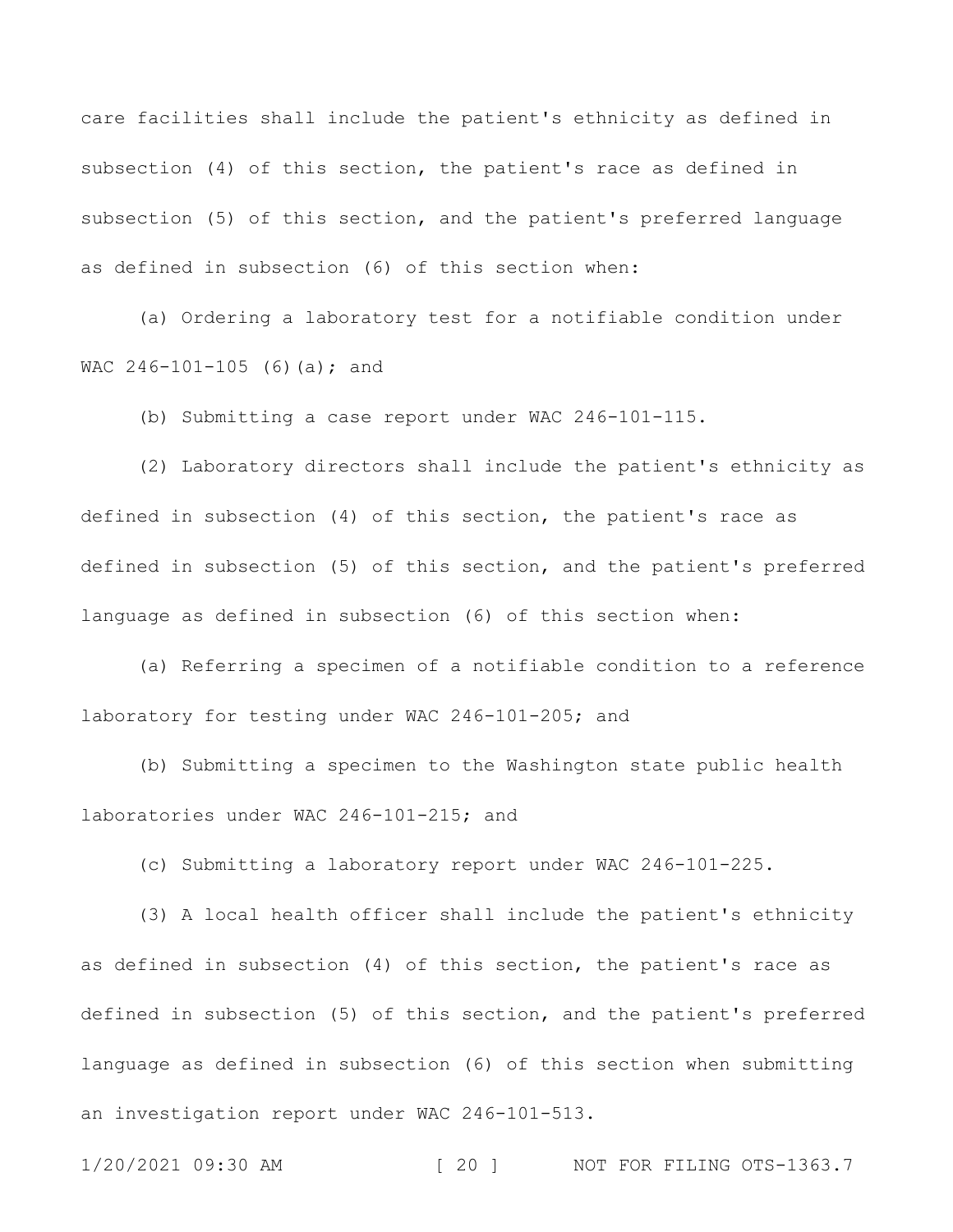(4) Patient's ethnicity shall be identified by the patient and reported using one of the following categories:

(a) Hispanic, Latino/a, Latinx;

- (b) Non-Hispanic, Latino/a, Latinx;
- (c) Patient declined to respond; or
- (d) Unknown.
- (5) Patient's race shall be identified by the patient and

reported using one or more of the following categories; if the patient self-identifies as more than one race, each race shall be reported:

- (a) Afghan;
- (b) Afro-Caribbean;
- (c) Alaska Native;
- (d) American Indian;
- (e) Arab;
- (f) Asian;
- (g) Asian Indian;
- (h) Bamar/Burman/Burmese;
- (i) Bangladeshi;
- (j) Bhutanese;
- (k) Black or African American;
- (l) Central American;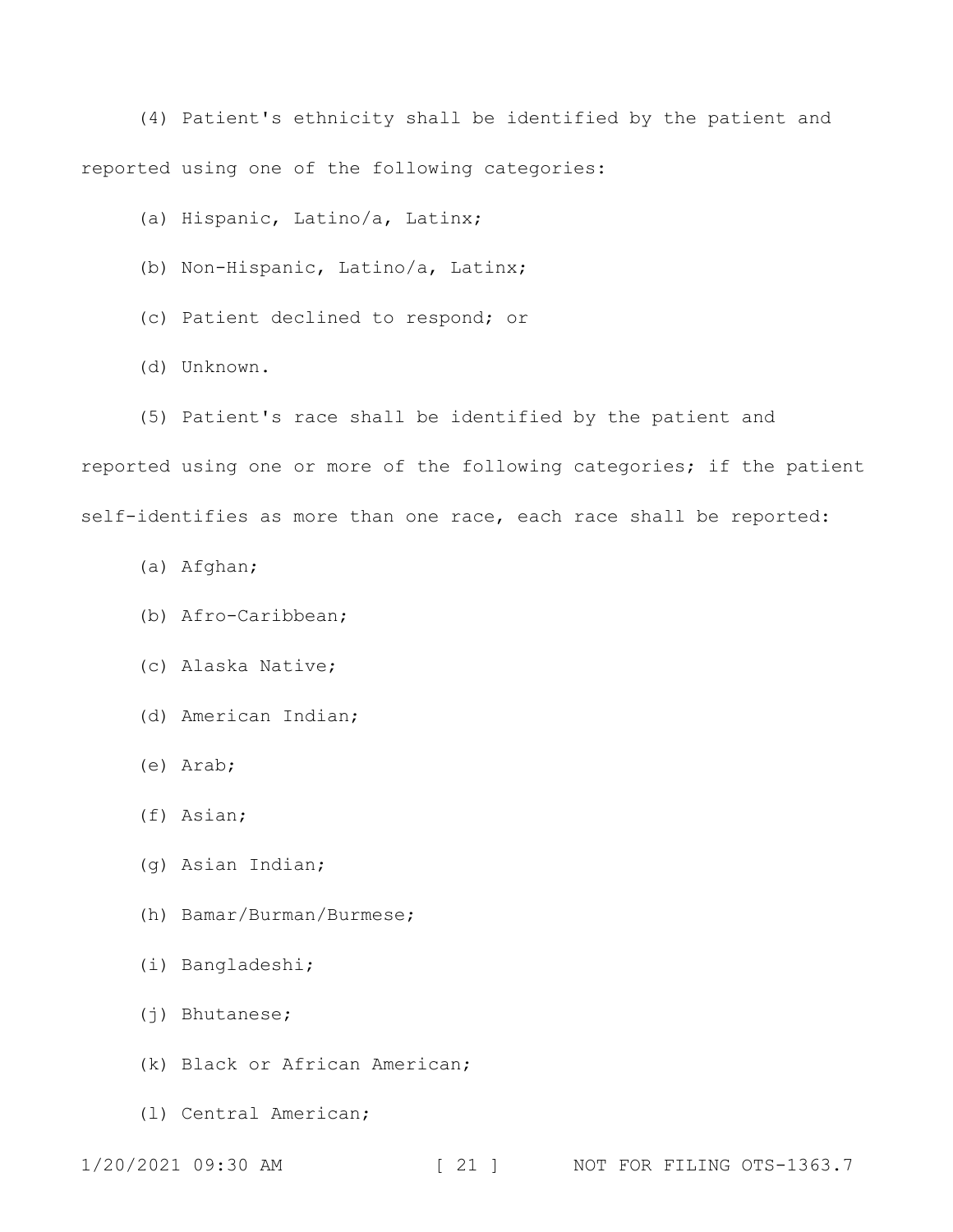- (m) Cham;
- (n) Chicano/a or Chicanx;
- (o) Chinese;
- (p) Congolese;
- (q) Cuban;
- (r) Dominican;
- (s) Egyptian;
- (t) Eritrean;
- (u) Ethiopian;
- (v) Fijian;
- (w) Filipino;
- (x) First Nations;
- (y) Guamanian or Chamorro;
- (z) Hmong/Mong;
- (aa) Indigenous-Latino/a or Indigenous-Latinx;
- (bb) Indonesian;
- (cc) Iranian;
- (dd) Iraqi;
- (ee) Japanese;
- (ff) Jordanian;
- (gg) Karen;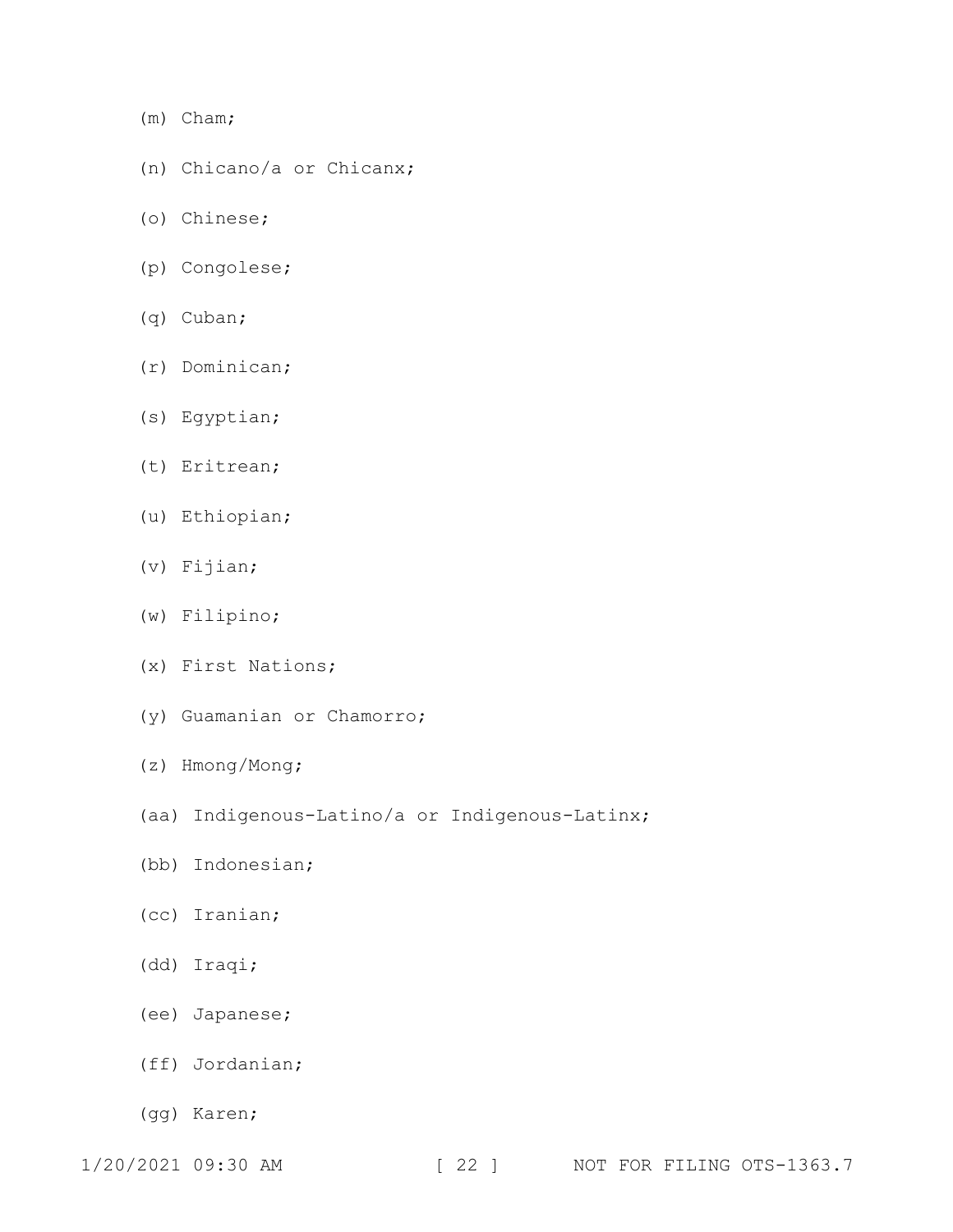- (hh) Kenyan;
- (ii) Khmer/Cambodian;
- (jj) Korean;
- (kk) Kuwaiti;
- (ll) Lao;
- (mm) Lebanese;
- (nn) Malaysian;
- (oo) Marshallese;
- (pp) Mestizo;
- (qq) Mexican/Mexican American;
- (rr) Middle Eastern;
- (ss) Mien;
- (tt) Moroccan;
- (uu) Native Hawaiian;
- (vv) Nepalese;
- (ww) North African;
- (xx) Oromo;
- (yy) Pacific Islander;
- (zz) Pakistani;
- (aaa) Puerto Rican;
- (bbb) Romanian/Rumanian;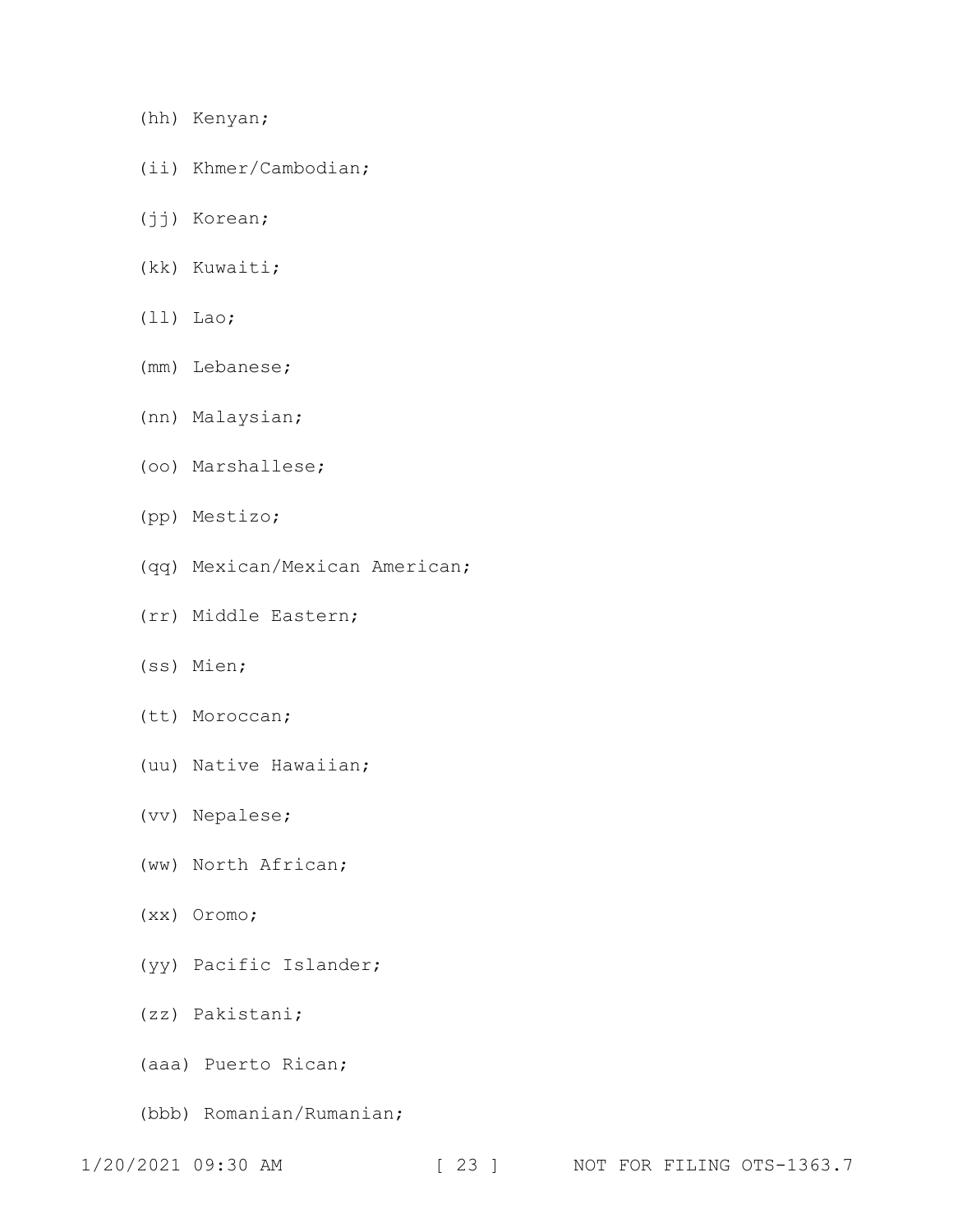- (ccc) Russian;
- (ddd) Samoan;
- (eee) Saudi Arabian;
- (fff) Somali;
- (ggg) South African;
- (hhh) South American;
- (iii) Syrian;
- (jjj) Taiwanese;
- (kkk) Thai;
- (lll) Tongan;
- (mmm) Ugandan;
- (nnn) Ukrainian;
- (ooo) Vietnamese;
- (ppp) White;
- (qqq) Yemeni;
- (rrr) Other race;
- (sss) Patient declined to respond; and
- (ttt) Unknown.
- (6) Patient's preferred language shall be identified by the

patient and reported using one of the following categories:

(a) Amharic;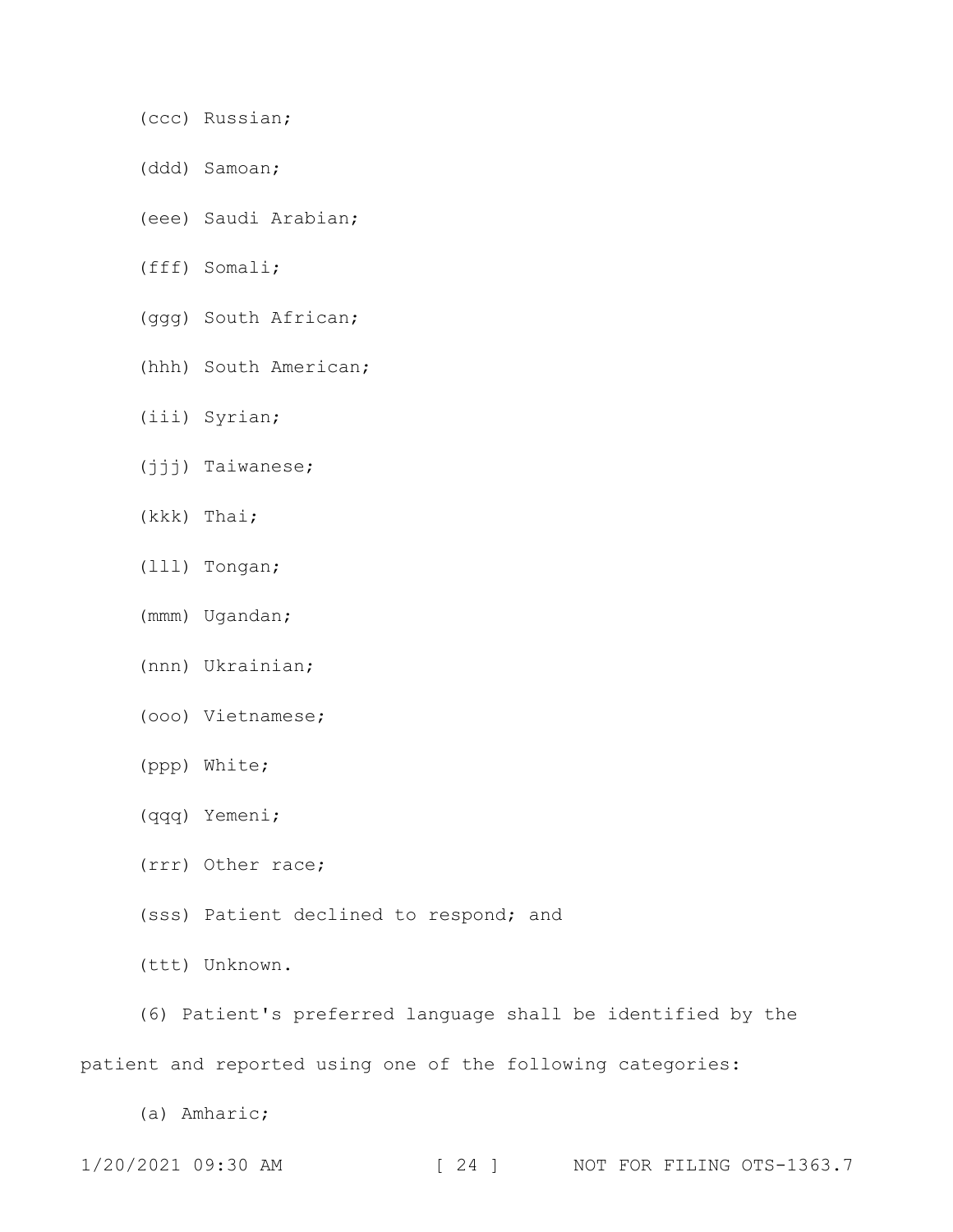- (b) Arabic;
- (c) Balochi/Baluchi;
- (d) Burmese;
- (e) Cantonese;
- (f) Chinese (unspecified);
- (g) Chamorro;
- (h) Chuukese;
- (i) Dari;
- (j) English;
- (k) Farsi/Persian;
- (l) Fijian;
- (m) Filipino/Pilipino;
- (n) French;
- (o) German;
- (p) Hindi;
- (q) Hmong;
- (r) Japanese;
- (s) Karen;
- (t) Khmer/Cambodian;
- (u) Kinyarwanda;
- (v) Korean;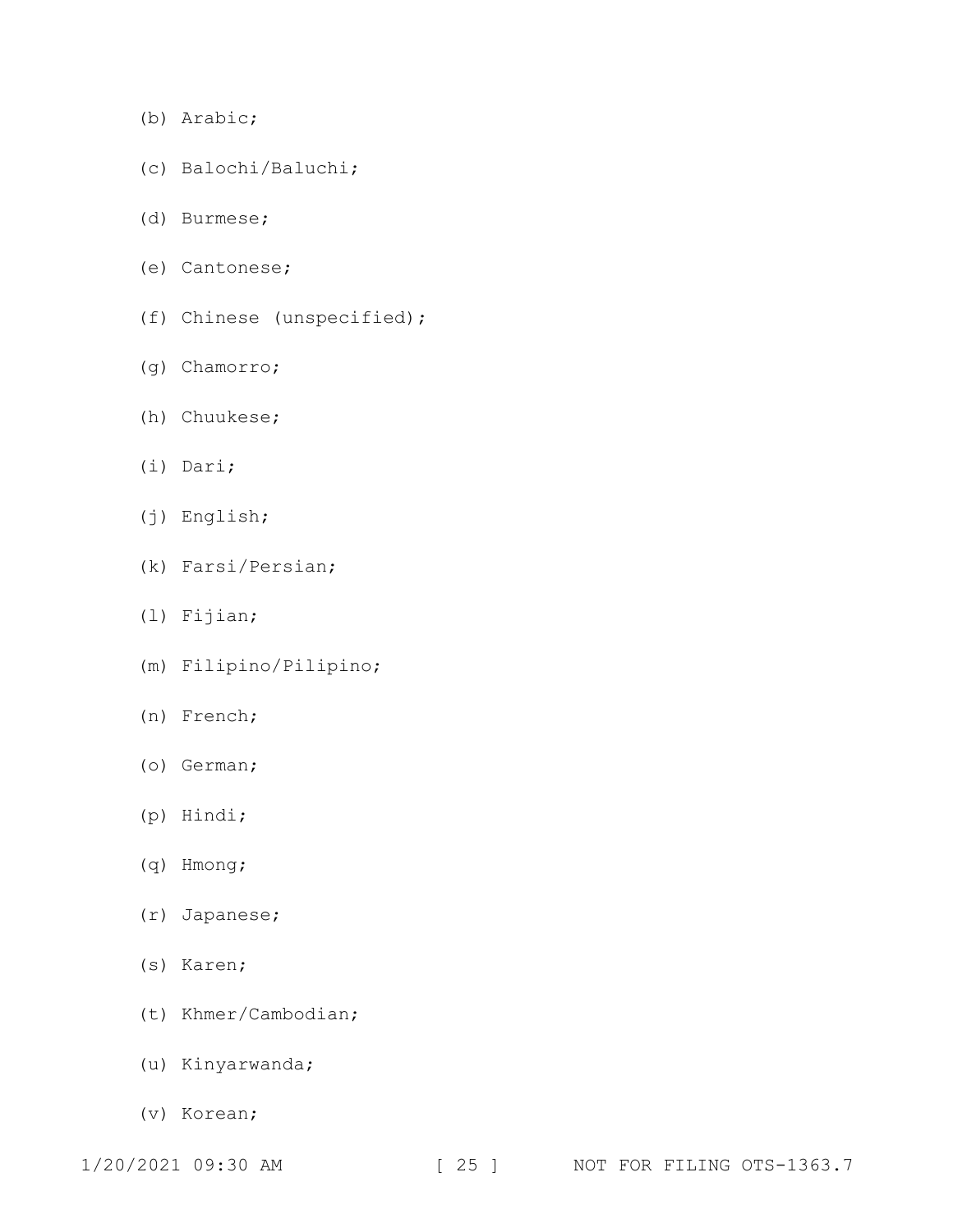- (w) Kosraean;
- (x) Lao;
- (y) Mandarin;
- (z) Marshallese;
- (aa) Mixteco;
- (bb) Nepali;
- (cc) Oromo;
- (dd) Panjabi/Punjabi;
- (ee) Pashto;
- (ff) Portuguese;
- (gg) Romanian/Rumanian;
- (hh) Russian;
- (ii) Samoan;
- (jj) Sign languages;
- (kk) Somali;
- (ll) Spanish/Castilian;
- (mm) Swahili/Kiswahili;
- (nn) Tagalog;
- (oo) Tamil;
- (pp) Telugu;
- (qq) Thai;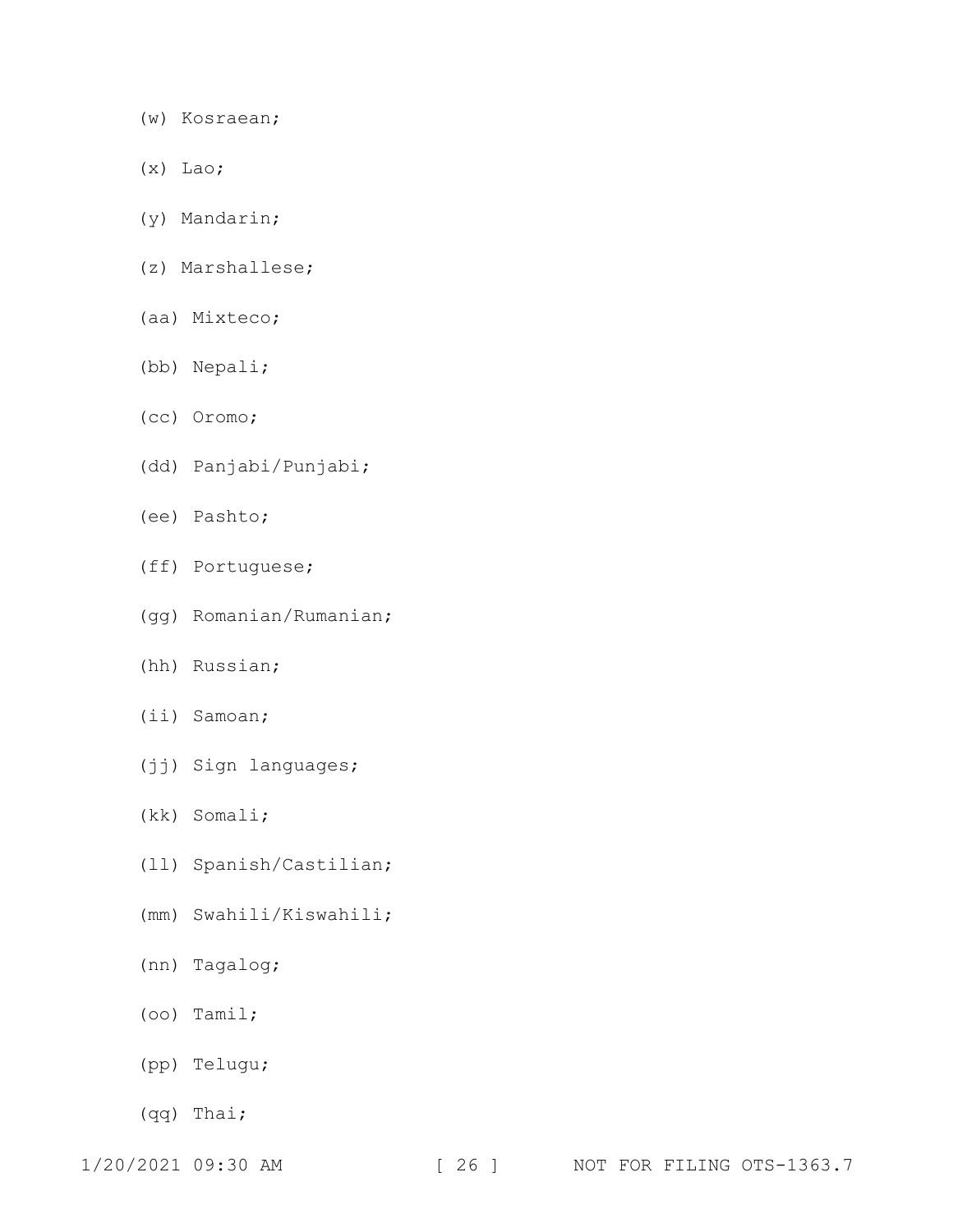(rr) Tigrinya;

- (ss) Ukrainian;
- (tt) Urdu;
- (uu) Vietnamese;
- (vv) Other language;
- (ww) Patient declined to respond; or
- (xx) Unknown.

 $[$ 

AMENDATORY SECTION (Amending WSR 11-02-065, filed 1/4/11, effective 2/4/11)

#### **WAC 246-101-015 Requests for additional information or**

**provisional** ((**condition**)) **notification and submission of specimen.** ((This section describes how conditions can become notifiable; what period of time conditions are provisionally notifiable; what analyses must be accomplished during provisional notification status; the transition from provisionally notifiable condition to permanently notifiable condition or deletion of notification requirements. The department's goal for provisionally notifiable conditions is to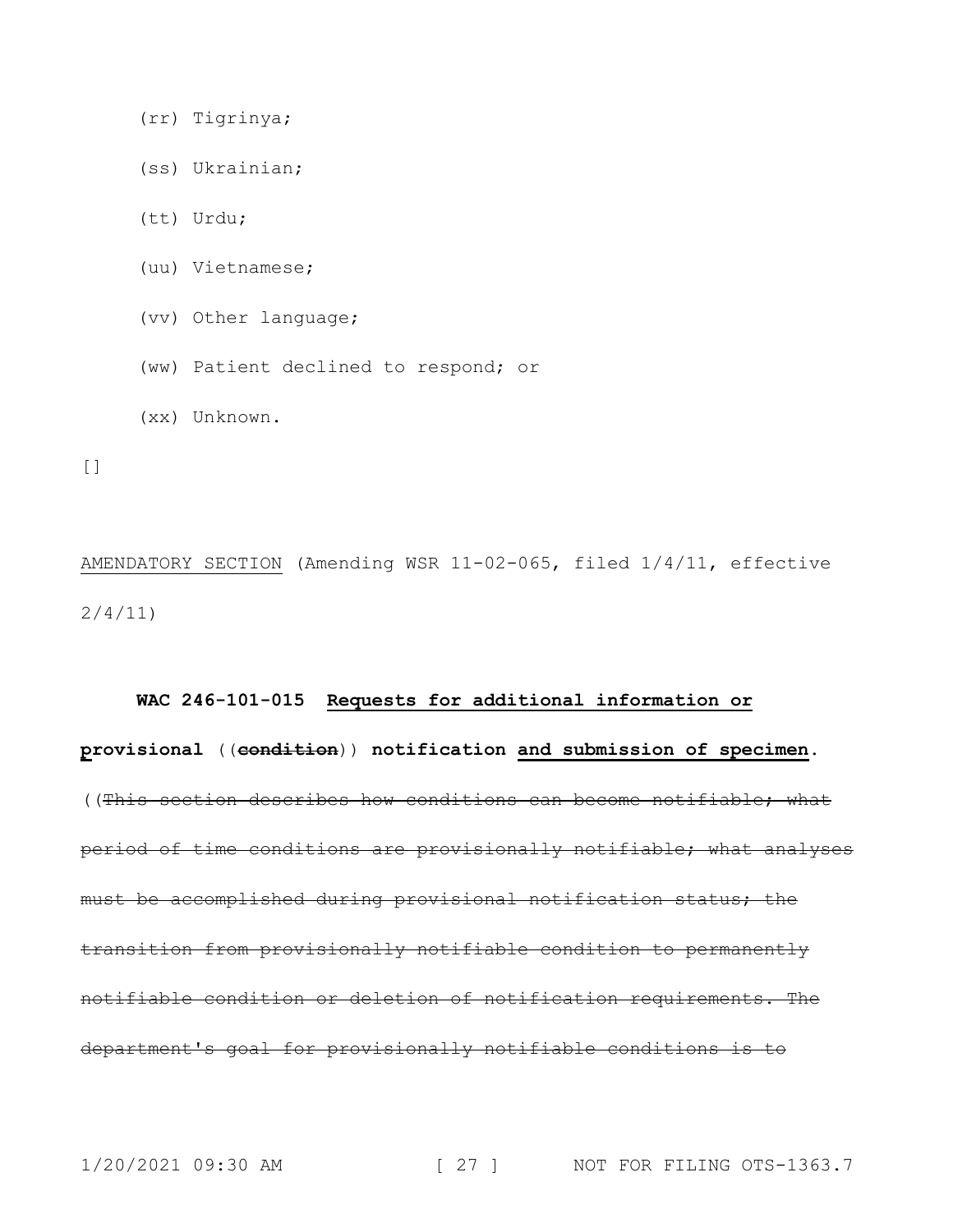collect enough information to determine whether requiring notification improves public health.

(1) The state health officer may:

(a) Request reporting of cases and suspected cases of disease and conditions in addition to those required in Tables HC-1 of WAC 246- 101-101, Lab-1 of WAC 246-101-201, and HF-1 of WAC 246-101-301 on a provisional basis for a period of time less than forty-eight months when:

(i) The disease or condition is newly recognized or recently acknowledged as a public health concern;

(ii) Epidemiological investigation based on notification of cases may contribute to understanding of the disease or condition;

(iii) There is reason to expect that the information acquired through notification will assist the state and/or local health department to design or implement intervention strategies that will result in an improvement in public health; and

(iv) Written notification is provided to all local health officers regarding:

(A) Additional reporting requirements; and

(B) Rationale or justification for specifying the disease or condition as notifiable.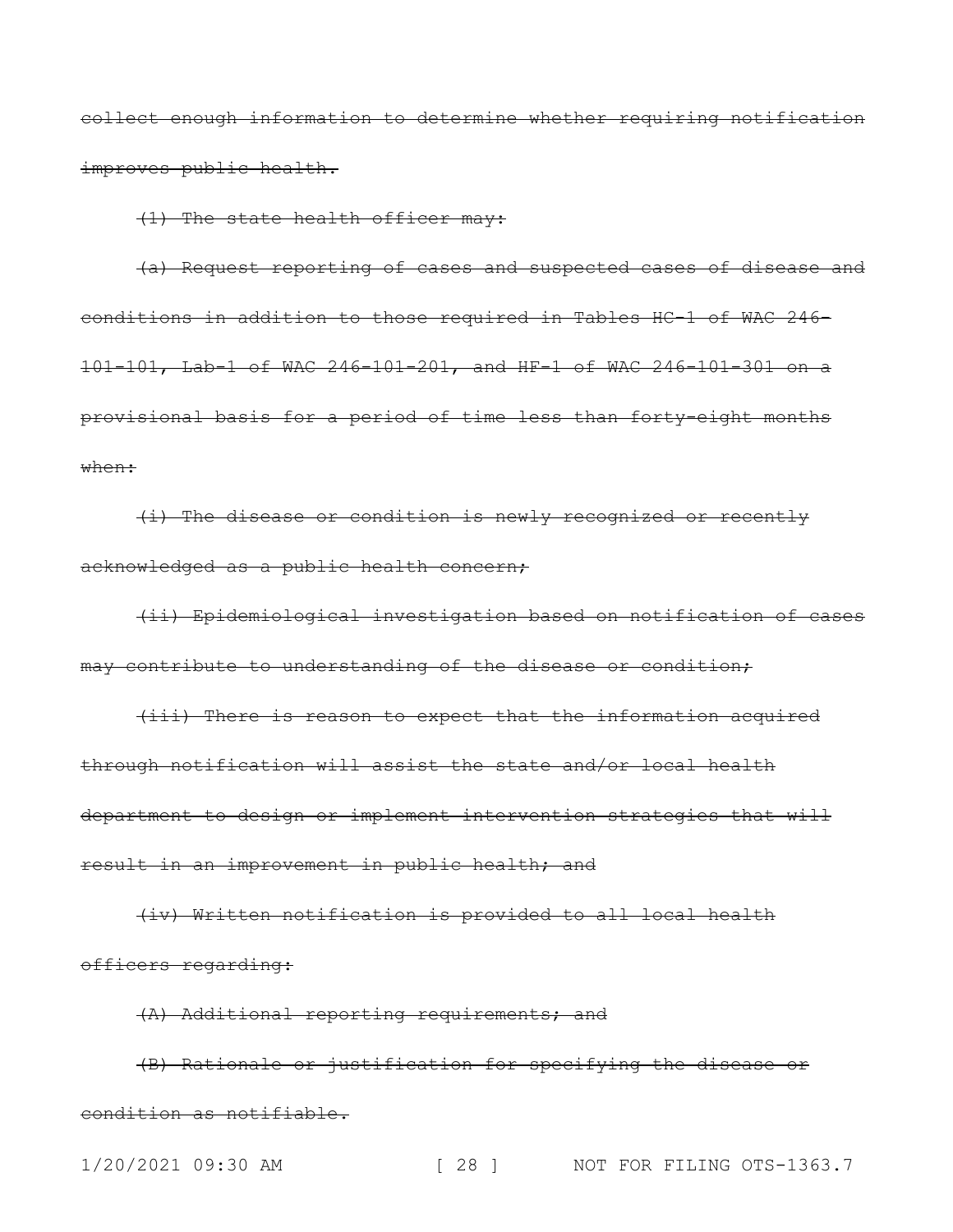(b) Request laboratories to submit specimens indicative of infections in addition to those required in Table Lab-1 of WAC 246- 101-201 on a provisional basis for a period of time less than fortyeight months, if:

(i) The infection is of public health concern;

(ii) The department has a plan for using data gathered from the specimens; and

(iii) Written notification is provided to all local health officers and all laboratory directors explaining:

(A) Actions required; and

(B) Reason for the addition.

(2) Within forty months of the state health officer's designation of a condition as provisionally notifiable in subsection (1)(a) of this section, or requests for laboratories to submit specimens indicative of infections in subsection (1)(b) of this section, the department will conduct an evaluation for the notification requirement that:

(a) Estimates the societal cost resulting from the provisionally notifiable condition;

(i) Determine the prevalence of the provisional notifiable condition; and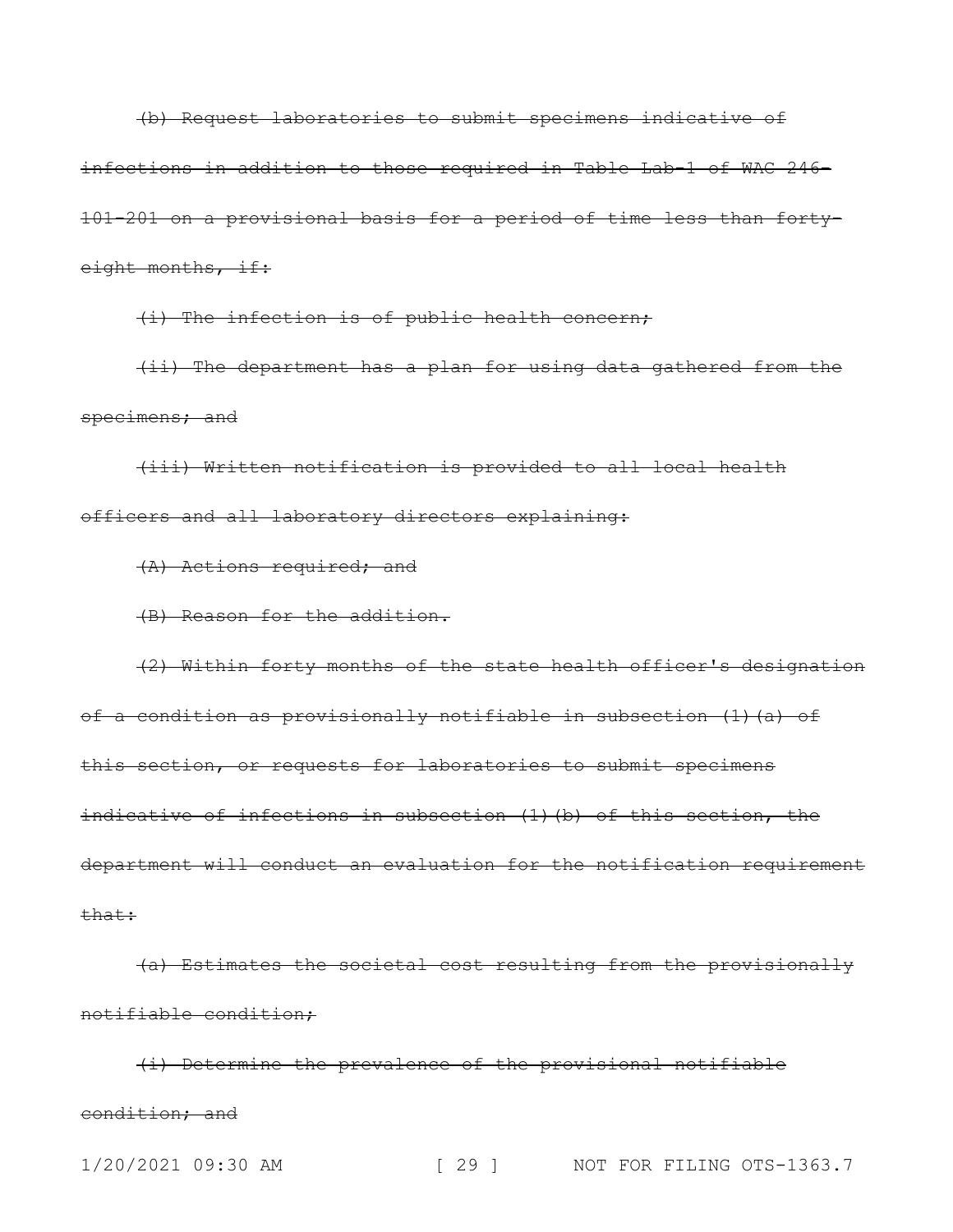(ii) Identify the quantifiable costs resulting from the provisionally notifiable condition; and

(iii) Discuss the qualitative costs resulting from the provisionally notifiable condition.

(b) Describes how the information was used and how it will continue to be used to design and implement intervention strategies aimed at combating the provisionally notifiable condition;

(c) Verifies the effectiveness of previous intervention strategies at reducing the incidence, morbidity, or mortality of the provisional notifiable condition;

(d) Identifies the quantitative and qualitative costs of the provisional notification requirement;

(e) Compares the costs of the provisional notification requirement with the estimated cost savings resulting from the intervention based on the information provided through the provisional notification requirement;

(f) Describes the effectiveness and utility of using the notifiable conditions process as a mechanism to collect these data; and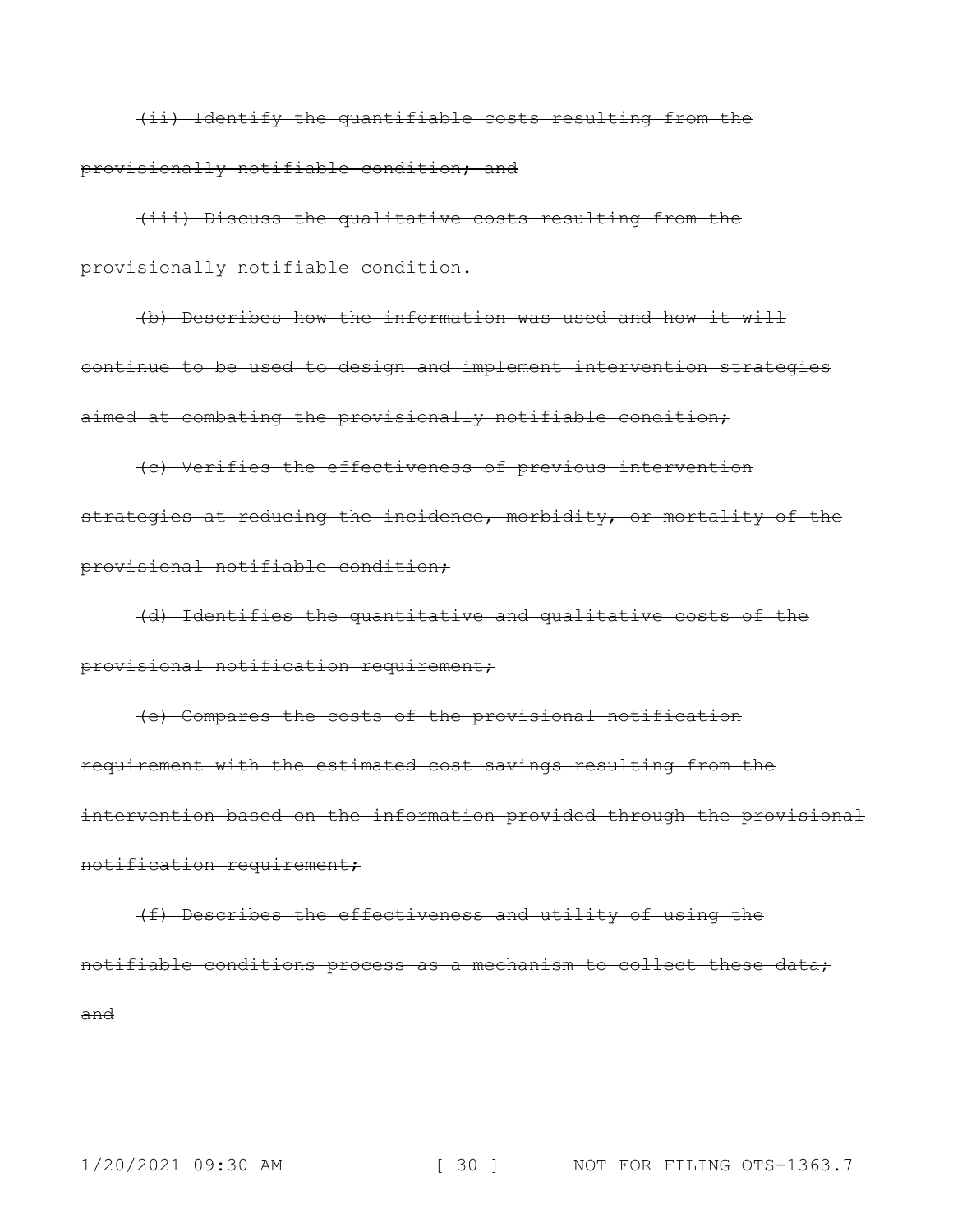(g) Describes that a less burdensome data collection system (example: Biennial surveys) would not provide the information needed to effectively establish and maintain the intervention strategies.

(3) Based upon the evaluation in subsection (2) of this section, the board will assess results of the evaluation after the particular condition is notifiable or the requirement for laboratories to submit specimens indicative of infections has been in place for no longer than forty months. The board will determine based upon the results of the evaluation whether the provisionally notifiable condition or the requirement for laboratories to submit specimens indicative of infections should be:

(a) Permanently notifiable in the same manner as the provisional notification requirement;

(b) Permanently notifiable in a manner that would use the evaluation results to redesign the notification requirements; or

(c) Deleted from the notifiable conditions system.

1/20/2021 09:30 AM [ 31 ] NOT FOR FILING OTS-1363.7 (4) The department shall have the authority to declare an emergency and institute notification requirements under the provisions of RCW 34.05.350.)) (1) For notifiable conditions in this chapter, the state health officer may request additional data components to be submitted with each case report, laboratory report, specimen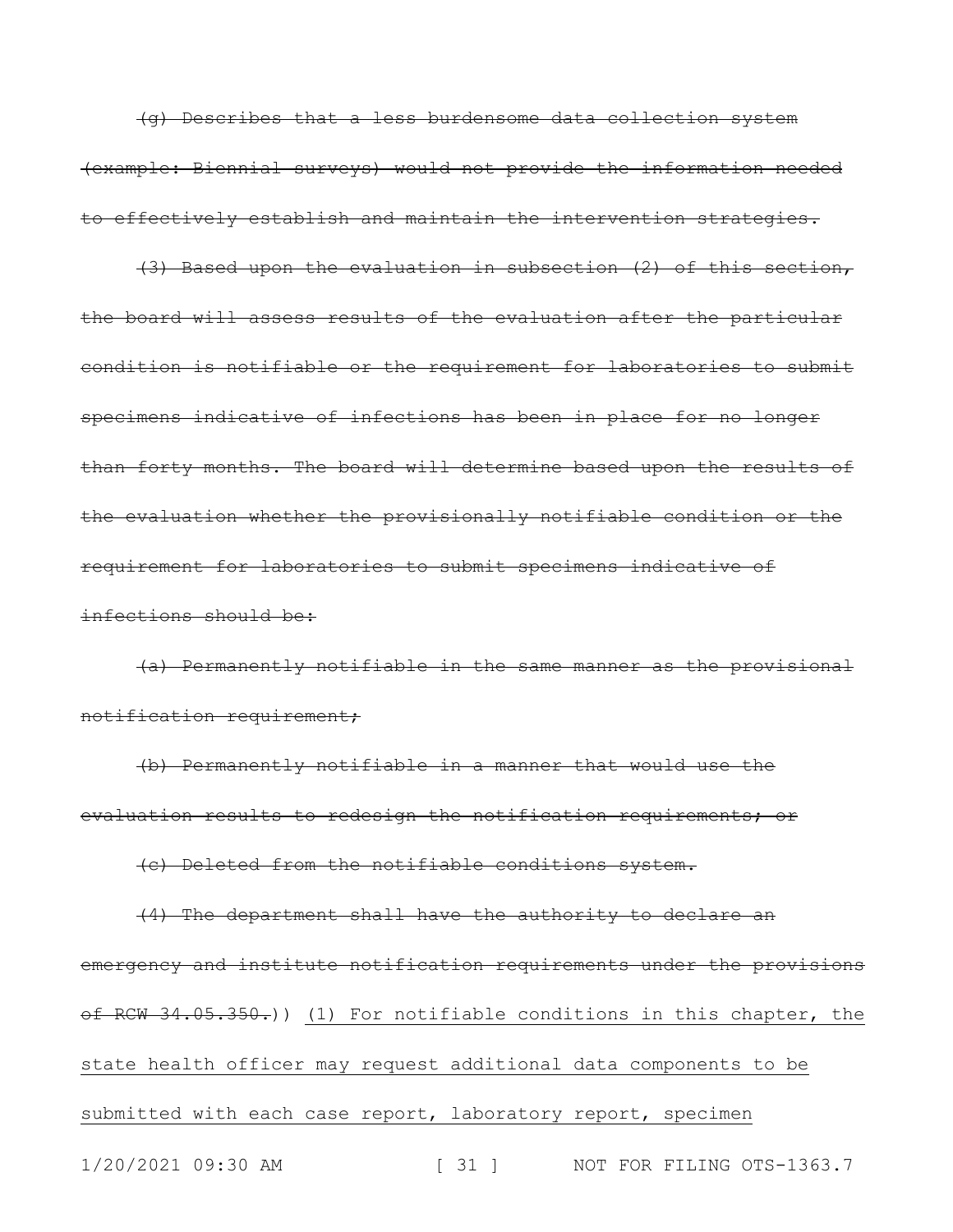submittal, investigation report, outbreak report, or animal case report; submission of additional laboratory test results; and submission of additional specimens.

(2) For a condition the state health officer determines should be provisionally reported, the state health officer may request submission of case reports, laboratory reports, investigation reports, outbreak reports, and animal case reports; and submission of specimens.

(3) The state health officer may request information under subsection (1) or (2) of this section when they:

(a) Determine additional information in case reports, laboratory reports, specimen submittals, investigation reports, outbreak reports, or animal case reports, or additional submission of specimens for a notifiable condition is needed in order to properly prevent and control the condition; or

(b) Determine that provisional submission of case reports, laboratory reports, investigation reports, outbreak reports, animal case reports, or specimens for a condition other than a notifiable condition is likely to contribute to understanding the condition, provide information necessary to prevent and control the condition, and improve public health.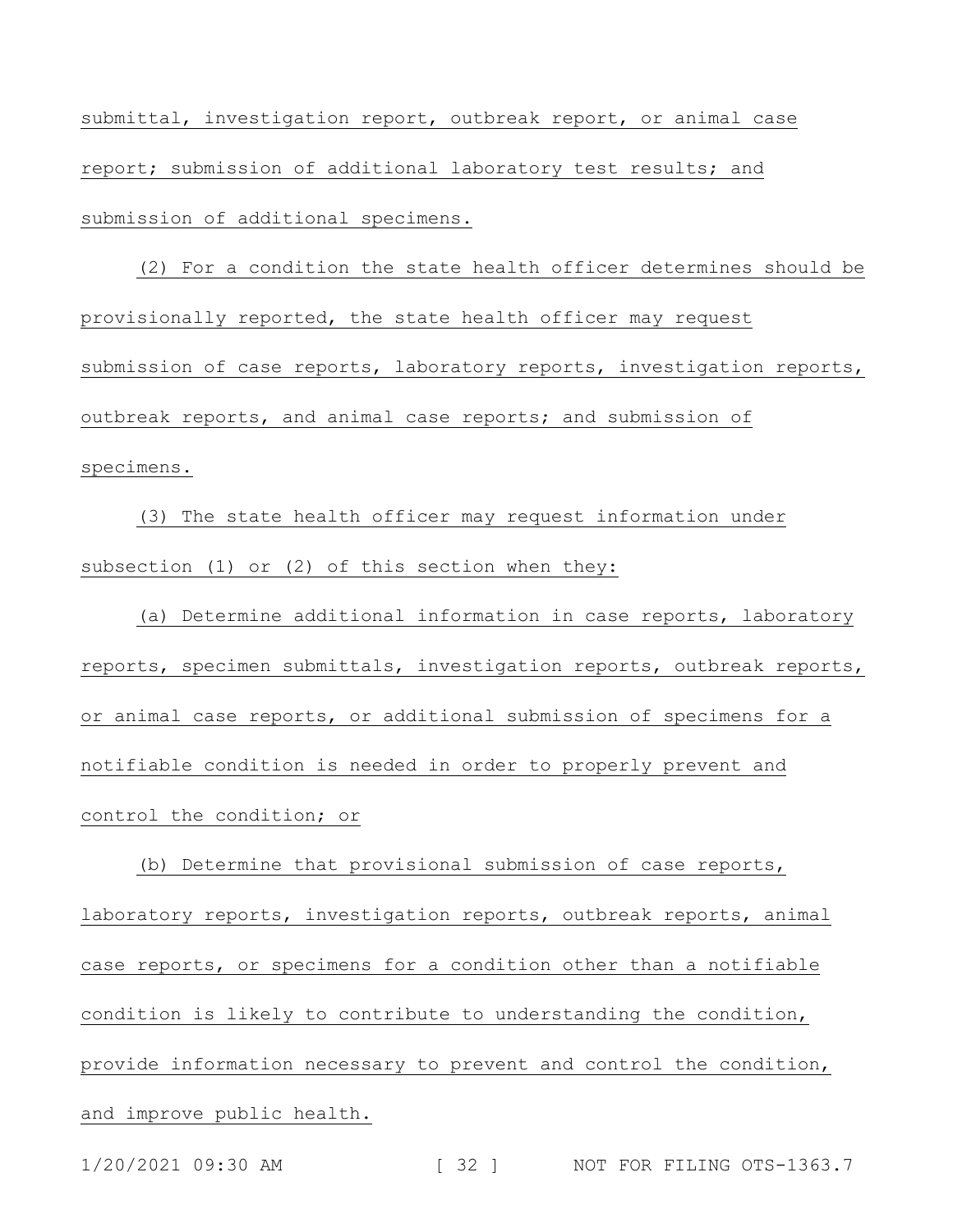(4) The state health officer shall notify the board and local health officers of their request and, as applicable, health care providers, laboratory directors, health care facilities, and the department of agriculture of the request. The notification must include the:

(a) Determination required under subsection (3) of this section including documentation supporting the determination; and

(b) As applicable, the requested:

(i) Test results;

(ii) Timeline for notification;

(iii) Public health authority to be notified;

(iv) Content of notification;

(v) Means of notification;

(vi) Specimen submission;

(vii) Timeline for specimen submission; and

(viii) Specimen submittal documentation for the condition.

(5) Within forty months of the state health officer's designation

of a provisional condition or additional information for a notifiable

condition, the state health officer shall:

(a) Discontinue the request made under subsection (1) or (2) of this section; or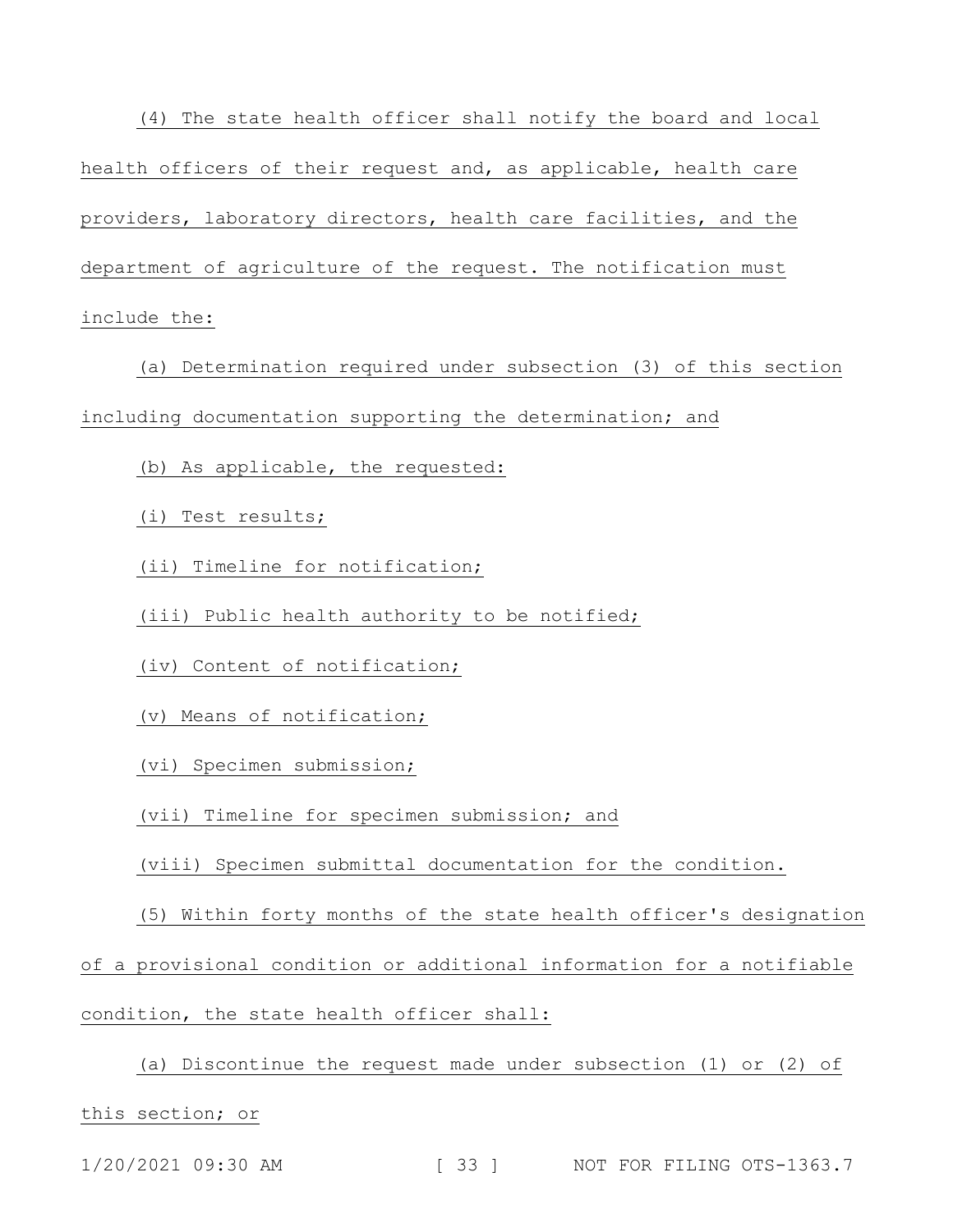(b) Request that the board consider revising this chapter to make the request made under subsection (1) or (2) of this section a rule requirement, and provide an estimate of the probable benefits and probable costs.

(6) If the state health officer chooses to discontinue their request, the state health officer shall notify the board and local health officers and, as applicable, health care providers, laboratory directors, health care facilities, and the department of agriculture that the applicable provisional condition or requested additions to the notifiable condition have been discontinued.

(7) If the state health officer makes a request to the board under subsection (5)(b) of this section and the board determines that it will not revise this chapter, the state health officer's request for additional information, specimen submittal, or provisional notification under subsection (4) of this section is automatically discontinued and the board or state health officer shall provide notice to local health officers and, as applicable, health care providers, laboratory directors, health care facilities, and the department of agriculture that the applicable provisional condition or requested additions to the notifiable condition has been discontinued.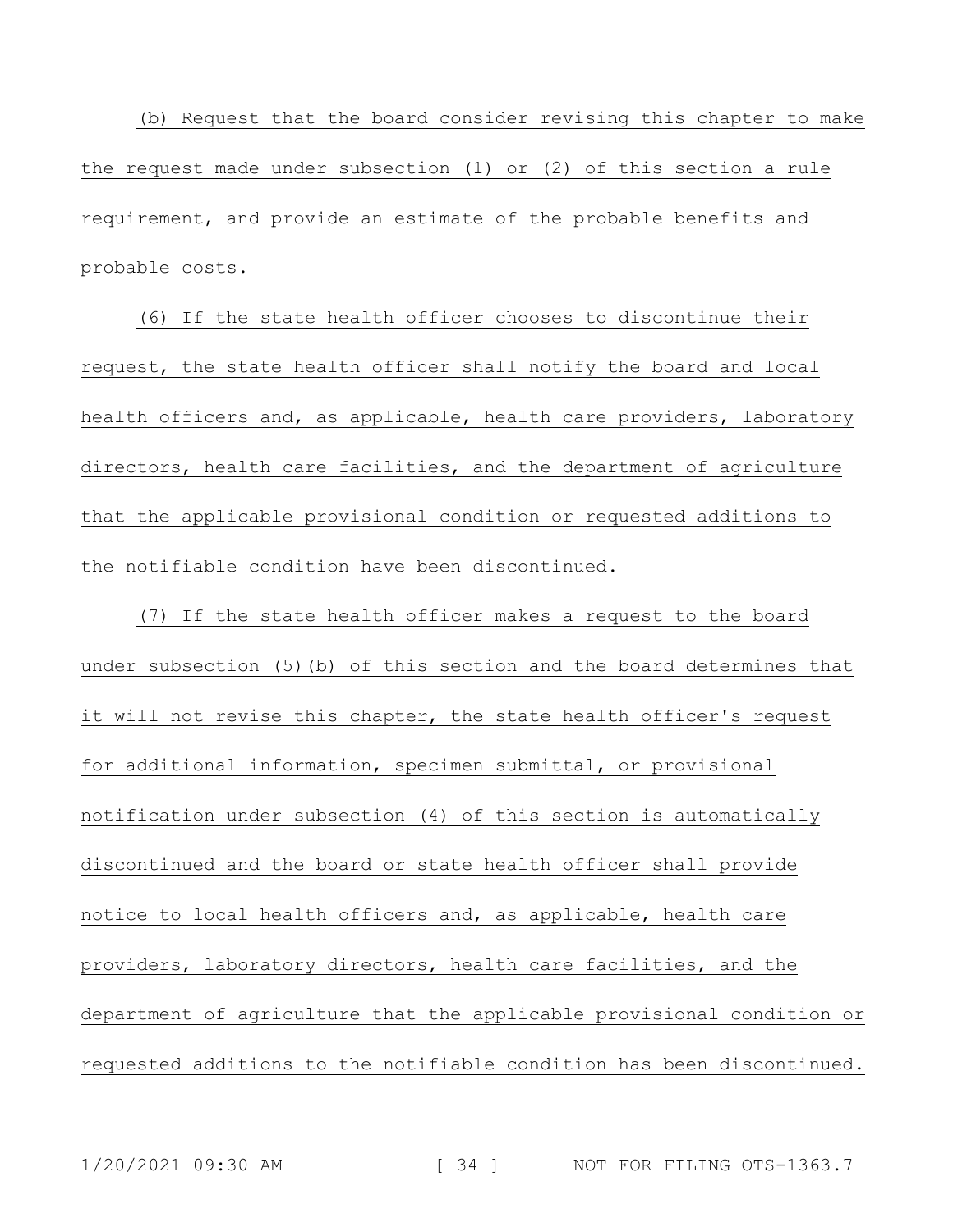[Statutory Authority: RCW 43.20.050. WSR 11-02-065, § 246-101-015, filed 1/4/11, effective 2/4/11. Statutory Authority: RCW 43.20.050, 70.24.125. WSR 05-03-055, § 246-101-015, filed 1/11/05, effective 2/11/05. Statutory Authority: RCW 43.20.050. WSR 00-23-120, § 246-101- 015, filed 11/22/00, effective 12/23/00.]

# PART II: NOTIFIABLE CONDITIONS—HEALTH CARE PROVIDERS AND HEALTH CARE FACILITIES

AMENDATORY SECTION (Amending WSR 11-02-065, filed 1/4/11, effective 2/4/11)

**WAC 246-101-101 Notifiable conditions** ((**and the**))**—Health care providers and health care facilities.** ((This section describes the conditions that Washington's health care providers must notify public health authorities of on a statewide basis. The board finds that the conditions in Table HC-1 of this section are notifiable for the prevention and control of communicable and noninfectious diseases and conditions in Washington.

(1) Principal health care providers shall notify public health authorities of the conditions identified in Table HC-1 of this section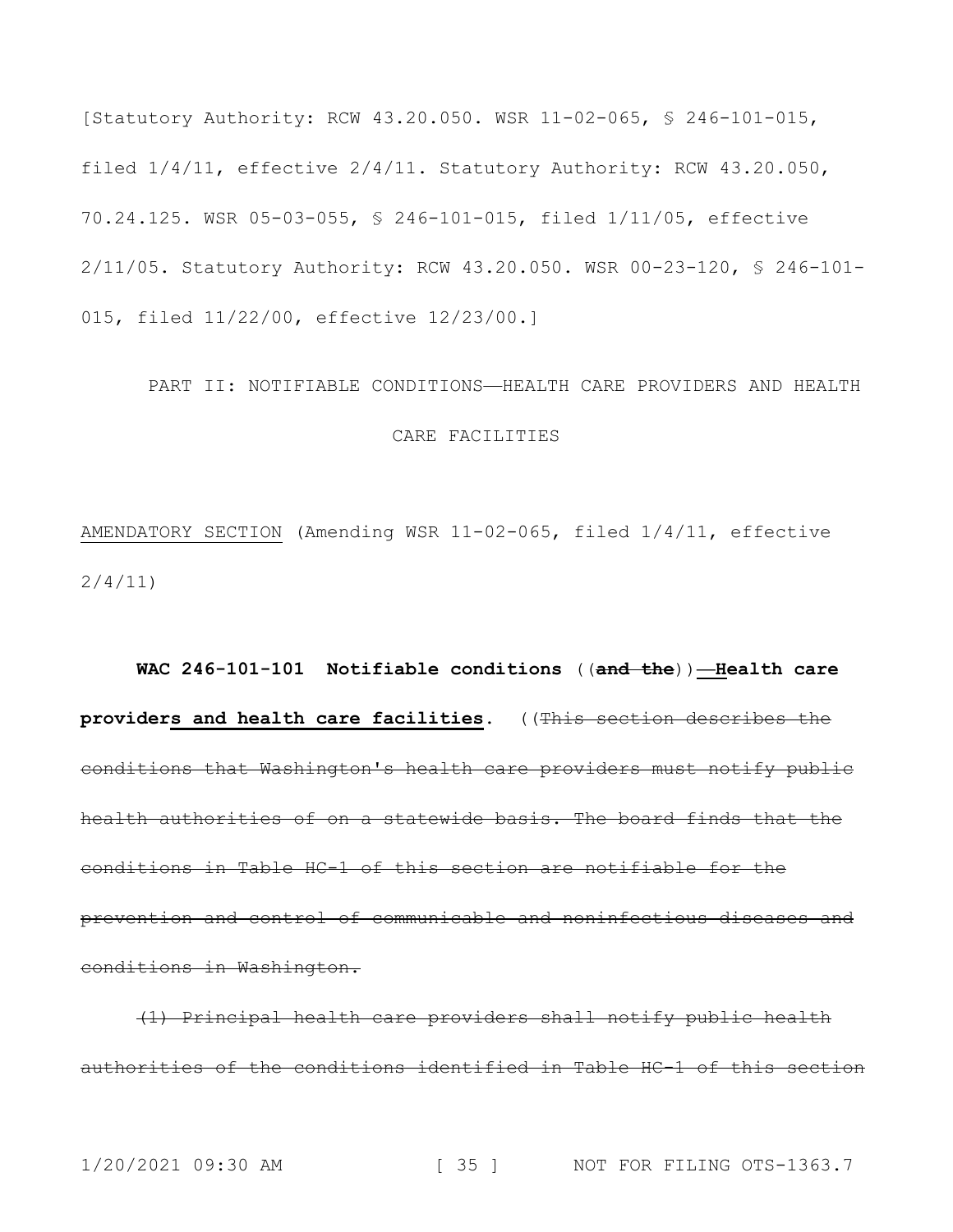as individual case reports following the requirements in WAC 246-101- 105, 246-101-110, 246-101-115, and 246-101-120.

(2) Other health care providers in attendance, other than the principal health care provider, shall notify public health authorities of the conditions identified in Table HC-1 of this section unless the condition notification has already been made.

(3) Local health officers may require additional conditions to be notifiable within the local health officer's jurisdiction.

| Notifiable Condition                                                                                                                                                                                                                    | Time Frame for<br>Notification | Notifiable to Local<br><b>Health Department</b> | Notifiable to State<br>Department of<br>Health |
|-----------------------------------------------------------------------------------------------------------------------------------------------------------------------------------------------------------------------------------------|--------------------------------|-------------------------------------------------|------------------------------------------------|
| Acquired Immunodeficiency Syndrome (AIDS)                                                                                                                                                                                               | Within 3 business<br>days      |                                                 |                                                |
| Animal Bites (when human exposure to rabies is<br>suspected)                                                                                                                                                                            | Immediately                    | $\rightarrow$                                   |                                                |
| Anthrax                                                                                                                                                                                                                                 | Immediately                    | $\sqrt{}$                                       |                                                |
| Arboviral Disease (acute disease only including,<br>but not limited to, West Nile virus, eastern and<br>western equine encephalitis, dengue, St. Louis<br>encephalitis, La Crosse encephalitis, Japanese<br>encephalitis, and Powassan) | Within 3 business<br>days      |                                                 |                                                |
| Asthma, occupational                                                                                                                                                                                                                    | Monthly                        |                                                 | ↵                                              |
| Birth Defects - Autism Spectrum Disorders                                                                                                                                                                                               | Monthly                        |                                                 | $\downarrow$                                   |
| <b>Birth Defects - Cerebral Palsy</b>                                                                                                                                                                                                   | Monthly                        |                                                 | $\rightarrow$                                  |
| <b>Birth Defects - Alcohol Related Birth Defects</b>                                                                                                                                                                                    | Monthly                        |                                                 | ↵                                              |
| Botulism (foodborne, infant, and wound)                                                                                                                                                                                                 | Immediately                    | $\sqrt{}$                                       |                                                |
| Brucellosis (Brucella species)                                                                                                                                                                                                          | Within 24 hours                | $\sqrt{}$                                       |                                                |
| Burkholderia mallei (Glanders) and pseudomallei<br>(Melioidosis)                                                                                                                                                                        | Immediately                    | √                                               |                                                |
| Campylobacteriosis                                                                                                                                                                                                                      | Within 3 business<br>days      | ↵                                               |                                                |
| Chaneroid                                                                                                                                                                                                                               | Within 3 business<br>days      | $\sqrt{ }$                                      |                                                |
| Chlamydia trachomatis infection                                                                                                                                                                                                         | Within 3 business<br>days      | لد                                              |                                                |

Table HC-1 (Conditions Notifiable by Health Care Providers)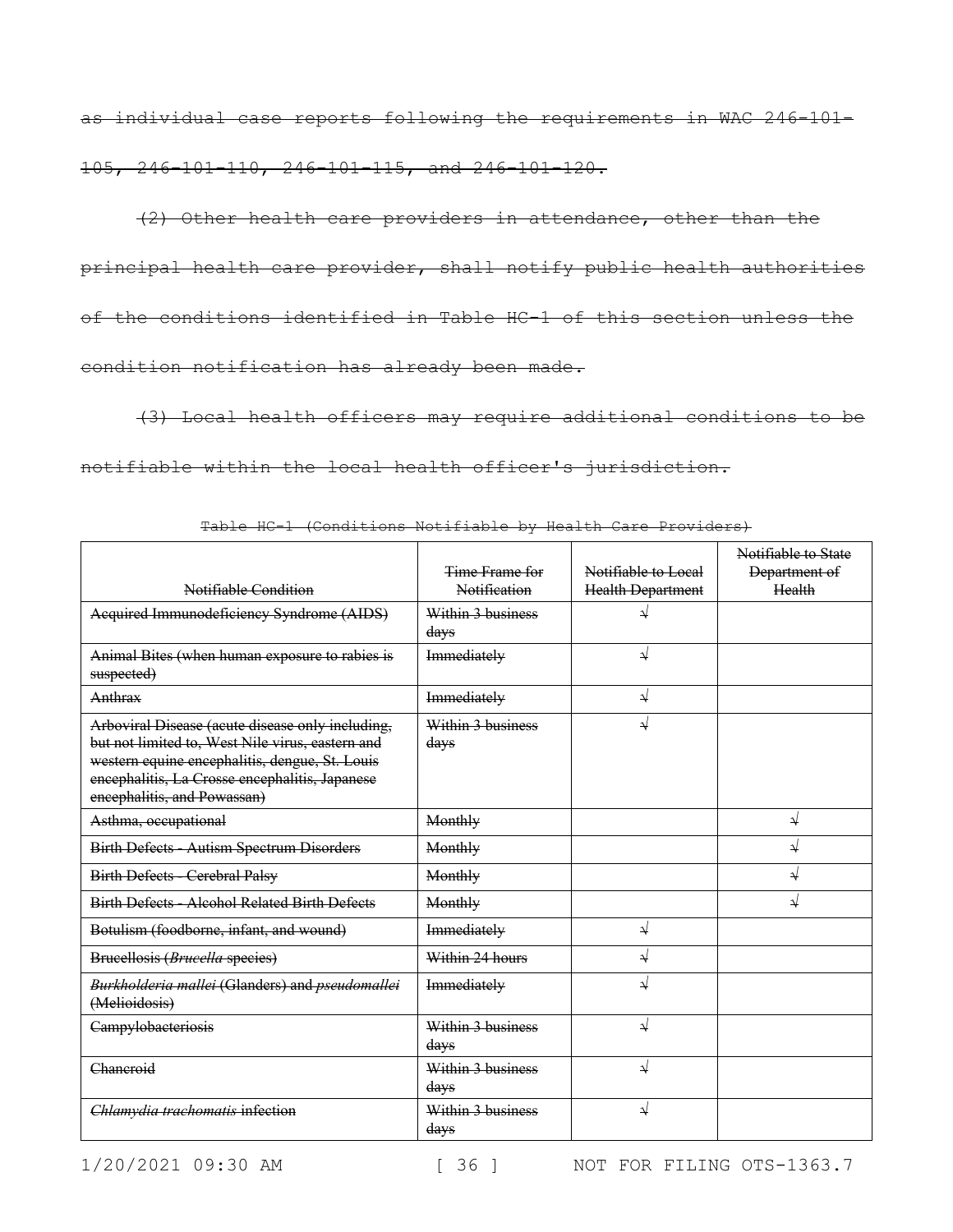| Notifiable Condition                                                                              | Time Frame for<br>Notification | Notifiable to Local<br><b>Health Department</b> | Notifiable to State<br>Department of<br>Health |
|---------------------------------------------------------------------------------------------------|--------------------------------|-------------------------------------------------|------------------------------------------------|
| Cholera                                                                                           | Immediately                    | $\sqrt{}$                                       |                                                |
| Cryptosporidiosis                                                                                 | Within 3 business<br>days      | $\sqrt{}$                                       |                                                |
| Cyclosporiasis                                                                                    | Within 3 business<br>days      | $\sqrt{}$                                       |                                                |
| <b>Diphtheria</b>                                                                                 | Immediately                    | $\rightarrow$                                   |                                                |
| Disease of suspected bioterrorism origin                                                          | Immediately                    | $\downarrow$                                    |                                                |
| Domoie acid poisoning                                                                             | Immediately                    | $\downarrow$                                    |                                                |
| E. coli Refer to "Shiga toxin producing E. coli"                                                  | Immediately                    | $\sqrt{}$                                       |                                                |
| Emerging condition with outbreak potential                                                        | Immediately                    | $\sqrt{}$                                       |                                                |
| Giardiasis                                                                                        | Within 3 business<br>days      | $\sqrt{}$                                       |                                                |
| Gonorrhea                                                                                         | Within 3 business<br>days      | $\sqrt{}$                                       |                                                |
| Granuloma inguinale                                                                               | Within 3 business<br>days      | $\sqrt{ }$                                      |                                                |
| Haemophilus influenzae (invasive disease,<br>children under age 5)                                | Immediately                    | $\sqrt{}$                                       |                                                |
| Hantavirus pulmonary syndrome                                                                     | Within 24 hours                | $\sqrt{}$                                       |                                                |
| Hepatitis A (acute infection)                                                                     | Within 24 hours                | $\sqrt{}$                                       |                                                |
| Hepatitis B (acute infection)                                                                     | Within 24 hours                | $\rightarrow$                                   |                                                |
| Hepatitis B surface antigen + pregnant women                                                      | Within 3 business<br>days      | $\sqrt{}$                                       |                                                |
| Hepatitis B (chronic infection) - Initial diagnosis,<br>and previously unreported prevalent cases | Monthly                        | $\sqrt{}$                                       |                                                |
| Hepatitis C (acute infection)                                                                     | Within 3 business<br>days      | $\sqrt{}$                                       |                                                |
| Hepatitis C (chronic infection)                                                                   | Monthly                        | $\Delta$                                        |                                                |
| Hepatitis D (acute and chronic infection)                                                         | Within 3 business<br>days      | $\sqrt{}$                                       |                                                |
| Hepatitis E (acute infection)                                                                     | Within 24 hours                | $\rightarrow$                                   |                                                |
| Herpes simplex, neonatal and genital (initial<br>infection only)                                  | Within 3 business<br>days      | $\sqrt{}$                                       |                                                |
| Human immunodeficiency virus (HIV) infection                                                      | Within 3 business<br>days      | $\rightarrow$                                   |                                                |
| Influenza, novel or unsubtypable strain                                                           | Immediately                    | $\rightarrow$                                   |                                                |
| Influenza associated death (lab confirmed)                                                        | Within 3 business<br>days      | $\sqrt{}$                                       |                                                |
| Legionellosis                                                                                     | Within 24 hours                | $\sqrt{}$                                       |                                                |
| Leptospirosis                                                                                     | Within 24 hours                | $\sqrt{}$                                       |                                                |
| <b>Listeriosis</b>                                                                                | Within 24 hours                | $\sqrt{}$                                       |                                                |
| <b>Lyme Disease</b>                                                                               | Within 3 business<br>days      | $\sqrt{}$                                       |                                                |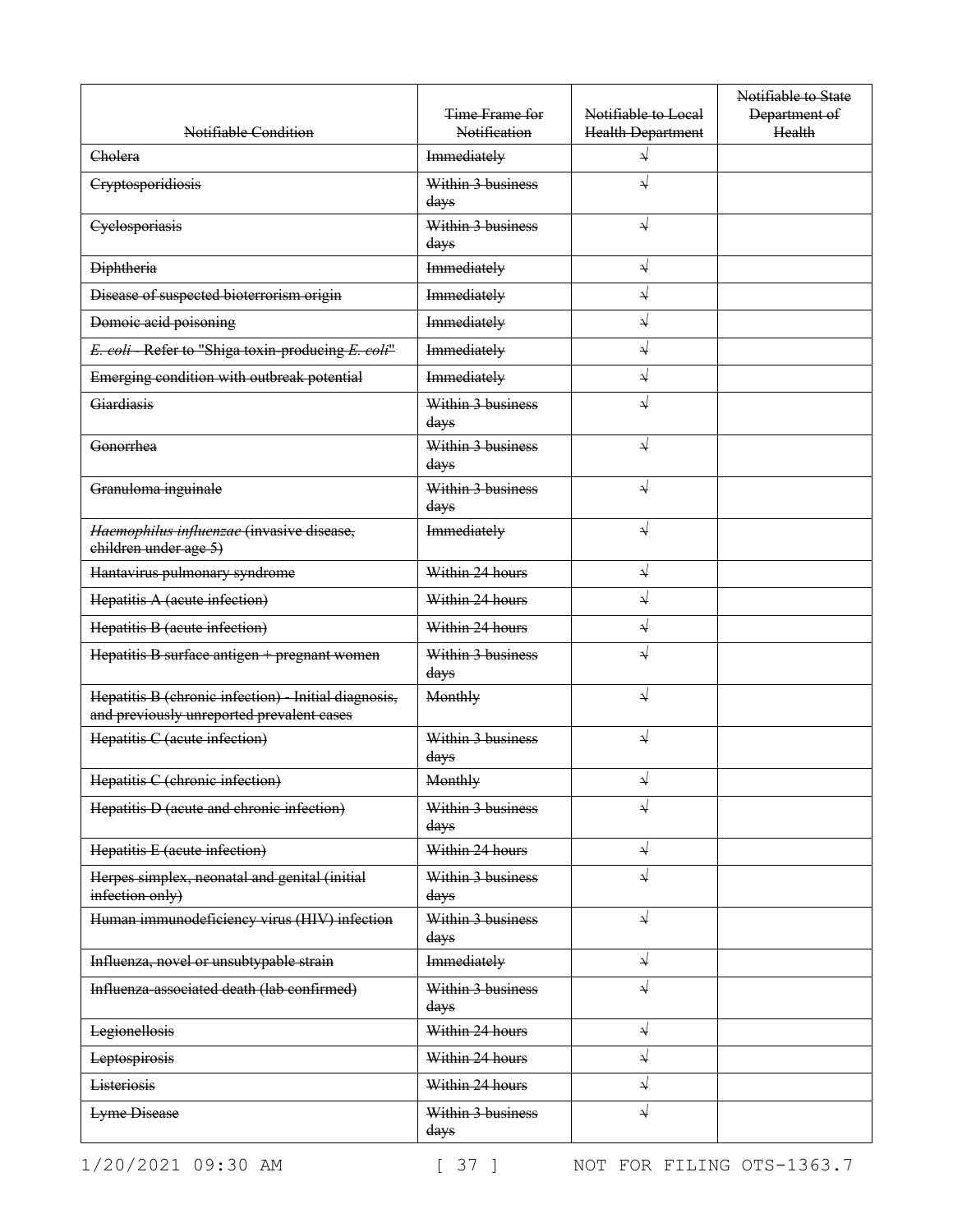| Notifiable Condition                                                                                                                                                           | Time Frame for<br>Notification | Notifiable to Local<br><b>Health Department</b> | Notifiable to State<br>Department of<br>Health |
|--------------------------------------------------------------------------------------------------------------------------------------------------------------------------------|--------------------------------|-------------------------------------------------|------------------------------------------------|
| Lymphogranuloma venereum                                                                                                                                                       | Within 3 business<br>days      | ⇃                                               |                                                |
| Malaria                                                                                                                                                                        | Within 3 business<br>days      | $\sqrt{ }$                                      |                                                |
| Measles (rubeola) Acute disease only                                                                                                                                           | Immediately                    | $\sqrt{}$                                       |                                                |
| Meningococcal disease (invasive)                                                                                                                                               | Immediately                    | $\sqrt{}$                                       |                                                |
| <b>Monkeypox</b>                                                                                                                                                               | Immediately                    | $\sqrt{}$                                       |                                                |
| Mumps (acute disease only)                                                                                                                                                     | Within 24 hours                | $\rightarrow$                                   |                                                |
| Outbreaks of suspected foodborne origin                                                                                                                                        | Immediately                    | $\rightarrow$                                   |                                                |
| Outbreaks of suspected waterborne origin                                                                                                                                       | Immediately                    | $\rightarrow$                                   |                                                |
| Paralytic shellfish poisoning                                                                                                                                                  | Immediately                    | $\sqrt{}$                                       |                                                |
| Pertussis                                                                                                                                                                      | Within 24 hours                | $\sqrt{}$                                       |                                                |
| Pesticide poisoning (hospitalized, fatal, or cluster)                                                                                                                          | Immediately                    |                                                 | ↓                                              |
| Pesticide poisoning (all other)                                                                                                                                                | Within 3 business<br>days      |                                                 | ↓                                              |
| Plague                                                                                                                                                                         | Immediately                    | $\rightarrow$                                   |                                                |
| Poliomyelitis                                                                                                                                                                  | Immediately                    | $\sqrt{}$                                       |                                                |
| Prion disease                                                                                                                                                                  | Within 3 business<br>days      | $\sqrt{ }$                                      |                                                |
| Psittacosis                                                                                                                                                                    | Within 24 hours                | $\sqrt{}$                                       |                                                |
| Q Fever                                                                                                                                                                        | Within 24 hours                | $\sqrt{ }$                                      |                                                |
| Rabies (Confirmed Human or Animal)                                                                                                                                             | Immediately                    | $\rightarrow$                                   |                                                |
| Rabies, suspected human exposure (suspected<br>human rabies exposures due to a bite from or other<br>exposure to an animal that is suspected of being<br>infected with rabies) | Immediately                    | √                                               |                                                |
| Relapsing fever (borreliosis)                                                                                                                                                  | Within 24 hours                | N                                               |                                                |
| Rubella (including congenital rubella syndrome)<br>(acute disease only)                                                                                                        | Immediately                    | $\sqrt{ }$                                      |                                                |
| Salmonellosis                                                                                                                                                                  | Within 24 hours                | $\rightarrow$                                   |                                                |
| <b>SARS</b>                                                                                                                                                                    | Immediately                    | $\rightarrow$                                   |                                                |
| Serious adverse reactions to immunizations                                                                                                                                     | Within 3 business<br>days      | $\sqrt{ }$                                      |                                                |
| Shiga toxin producing E. coli infections<br>(enterohemorrhagie E. coli including, but not<br>limited to, E. coli O157:H7)                                                      | Immediately                    | $\sqrt{}$                                       |                                                |
| Shigellosis                                                                                                                                                                    | Within 24 hours                | $\rightarrow$                                   |                                                |
| <b>Smallpox</b>                                                                                                                                                                | Immediately                    | $\rightarrow$                                   |                                                |
| <b>Syphilis</b>                                                                                                                                                                | Within 3 business<br>days      | $\sqrt{}$                                       |                                                |
| <del>Tetanus</del>                                                                                                                                                             | Within 3 business<br>days      | ⇃                                               |                                                |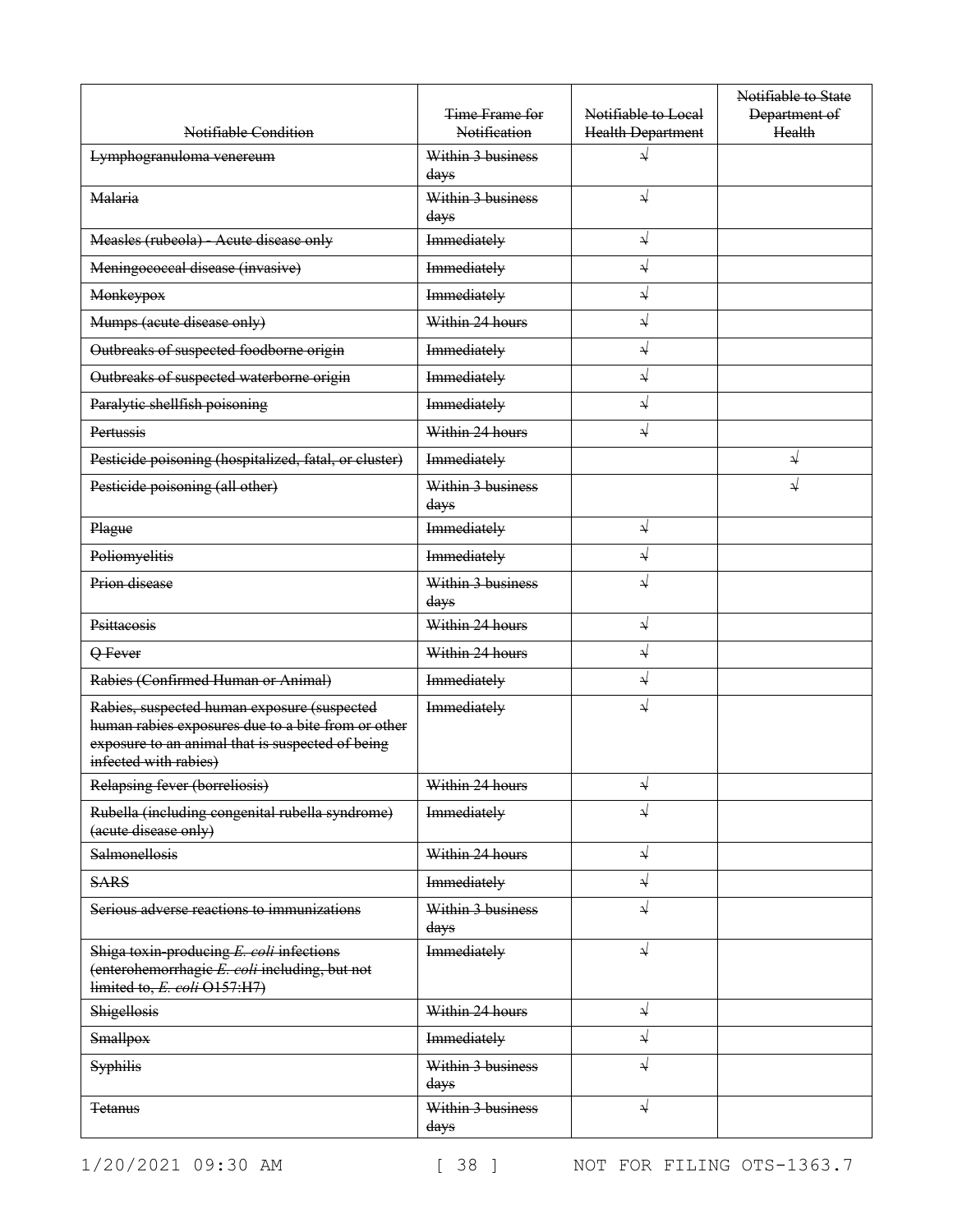| Notifiable Condition                                                                   | Time Frame for<br>Notification | Notifiable to Local<br>Health Department | Notifiable to State<br>Department of<br>Health |
|----------------------------------------------------------------------------------------|--------------------------------|------------------------------------------|------------------------------------------------|
| Trichinosis                                                                            | Within 3 business<br>days      |                                          |                                                |
| <b>Tuberculosis</b>                                                                    | Immediately                    | ↵                                        |                                                |
| <b>Tularemia</b>                                                                       | Immediately                    | ↵                                        |                                                |
| Vaccinia transmission                                                                  | Immediately                    | N                                        |                                                |
| Vancomycin-resistant Staphylococcus aureus (not<br>to include vancomycin intermediate) | Within 24 hours                | N                                        |                                                |
| Varicella-associated death                                                             | Within 3 business<br>days      | ↵                                        |                                                |
| <b>Vibriosis</b>                                                                       | Within 24 hours                | N                                        |                                                |
| Viral hemorrhagic fever                                                                | Immediately                    | ₹                                        |                                                |
| Yellow fever                                                                           | Immediately                    | N                                        |                                                |
| Yersiniosis                                                                            | Within 24 hours                | ₩                                        |                                                |
| Other rare diseases of public health significance                                      | Within 24 hours                | ↵                                        |                                                |
| Unexplained critical illness or death                                                  | Within 24 hours                | ₹                                        |                                                |

 $(\rightsquigarrow)$  Indicates which agency should receive case and suspected case reports.) )

(1) For the purposes of this section:

(a) "Local health jurisdiction" means where the patient resides, or, in the event the patient's residence cannot be determined, the

local health jurisdiction in which the patient received treatment.

(b) "Unexplained critical illness or death" means a severe

illness or death with infectious hallmarks, but no known etiology, in

a previously healthy person one to forty-nine years of age excluding

those with chronic medical conditions such as malignancy, diabetes,

AIDS, or cirrhosis.

(2) The conditions identified in Table HC-1 are notifiable to public health authorities under this table and this chapter.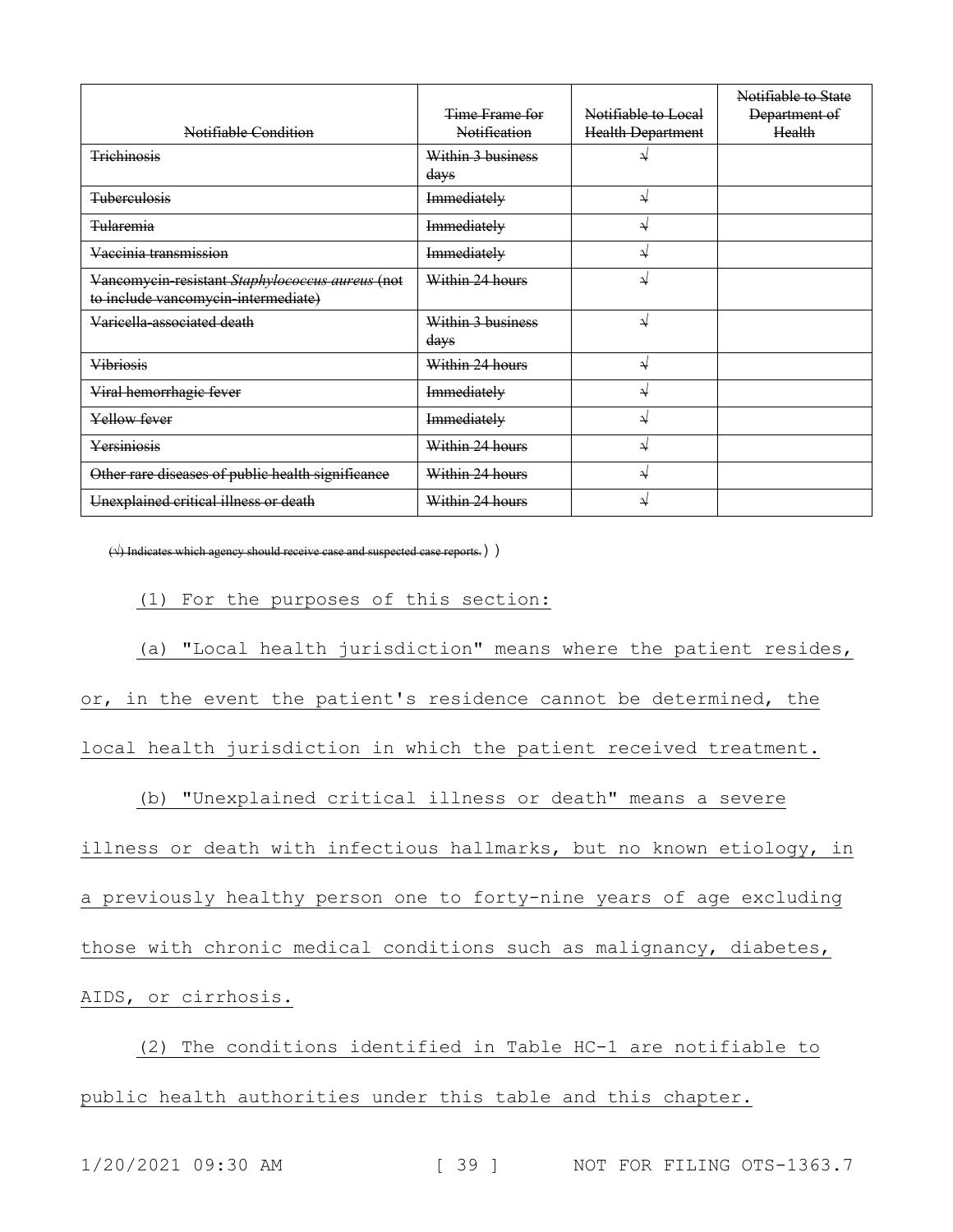## Table HC-1 (Conditions Notifiable by Health Care Providers and Health

| <b>Notifiable Condition (Agent)</b>                                                                                                                                                                                                                                                                                                                              | <b>Laboratory</b><br>Confirmation<br><b>Required</b><br><b>Before</b><br><b>Submitting</b><br><b>Case Report</b> | <b>Time Frame for</b><br><b>Notification from</b><br><b>Identification of a</b><br>Case | Who Must Be<br><b>Notified</b>                     | <b>Who Must</b><br><b>Report: Health</b><br><b>Care Providers</b><br>(Providers) or<br><b>Health Care</b><br><b>Facilities</b><br>(Facilities) |
|------------------------------------------------------------------------------------------------------------------------------------------------------------------------------------------------------------------------------------------------------------------------------------------------------------------------------------------------------------------|------------------------------------------------------------------------------------------------------------------|-----------------------------------------------------------------------------------------|----------------------------------------------------|------------------------------------------------------------------------------------------------------------------------------------------------|
| Acquired immunodeficiency<br>syndrome (AIDS)                                                                                                                                                                                                                                                                                                                     |                                                                                                                  | Within 3 business<br>$_{\rm days}$                                                      | DOH (for facilities)<br>and LHJ (for<br>providers) | Both                                                                                                                                           |
| Amoebic Amebic meningitis                                                                                                                                                                                                                                                                                                                                        |                                                                                                                  | Immediately                                                                             | <b>LHJ</b>                                         | Both                                                                                                                                           |
| Anaplasmosis                                                                                                                                                                                                                                                                                                                                                     |                                                                                                                  | Within 3 business<br>days                                                               | LHJ                                                | Both                                                                                                                                           |
| Anthrax ( <i>Bacillus anthracis</i> and<br>confirmed Bacillus cereus biovar<br><i>anthracis</i> only - Do not report all<br>Bacillus cereus)                                                                                                                                                                                                                     | Yes                                                                                                              | Immediately                                                                             | <b>LHJ</b>                                         | <b>Both</b>                                                                                                                                    |
| Arboviral disease (acute disease<br>only) including, but not limited to:<br>Chikungunya<br>Dengue<br>Eastern and western equine<br>encephalitis<br>Japanese encephalitis<br>La Crosse encephalitis<br>Powassan virus infection<br>St. Louis encephalitis<br>West Nile virus infection<br>Zika virus infection<br>See also "Yellow fever"<br>Asthma, occupational |                                                                                                                  | Within 3 business<br>days<br>Within 30 days                                             | LHJ<br>Washington state<br>department of labor     | Both<br>Both                                                                                                                                   |
|                                                                                                                                                                                                                                                                                                                                                                  |                                                                                                                  |                                                                                         | and industries<br>(L&I)                            |                                                                                                                                                |
| <b>Babesiosis</b>                                                                                                                                                                                                                                                                                                                                                |                                                                                                                  | Within 3 business<br><u>days</u>                                                        | <b>LHJ</b>                                         | <b>Both</b>                                                                                                                                    |
| Baylisascariasis                                                                                                                                                                                                                                                                                                                                                 |                                                                                                                  | Within 24 hours                                                                         | <b>LHJ</b>                                         | <b>Both</b>                                                                                                                                    |
| Birth defects - Abdominal wall<br>defects (inclusive of gastroschisis<br>and omphalocele)                                                                                                                                                                                                                                                                        |                                                                                                                  | Within 30 days                                                                          | DOH                                                | Facilities                                                                                                                                     |
| Birth defects - Autism spectrum<br>disorders                                                                                                                                                                                                                                                                                                                     |                                                                                                                  | Within 30 days                                                                          | DOH                                                | Both                                                                                                                                           |
| Birth defects - Cerebral palsy                                                                                                                                                                                                                                                                                                                                   |                                                                                                                  | Within 30 days                                                                          | DOH                                                | Both                                                                                                                                           |
| Birth defects - Down syndrome                                                                                                                                                                                                                                                                                                                                    |                                                                                                                  | Within 30 days                                                                          | $\underline{DOH}$                                  | Facilities                                                                                                                                     |
| Birth defects - Alcohol related birth<br>defects                                                                                                                                                                                                                                                                                                                 |                                                                                                                  | Within 30 days                                                                          | DOH                                                | Both                                                                                                                                           |
| Birth defects - Hypospadias                                                                                                                                                                                                                                                                                                                                      |                                                                                                                  | Within 30 days                                                                          | $\underline{DOH}$                                  | Facilities                                                                                                                                     |

Care Facilities)

1/20/2021 09:30 AM [ 40 ] NOT FOR FILING OTS-1363.7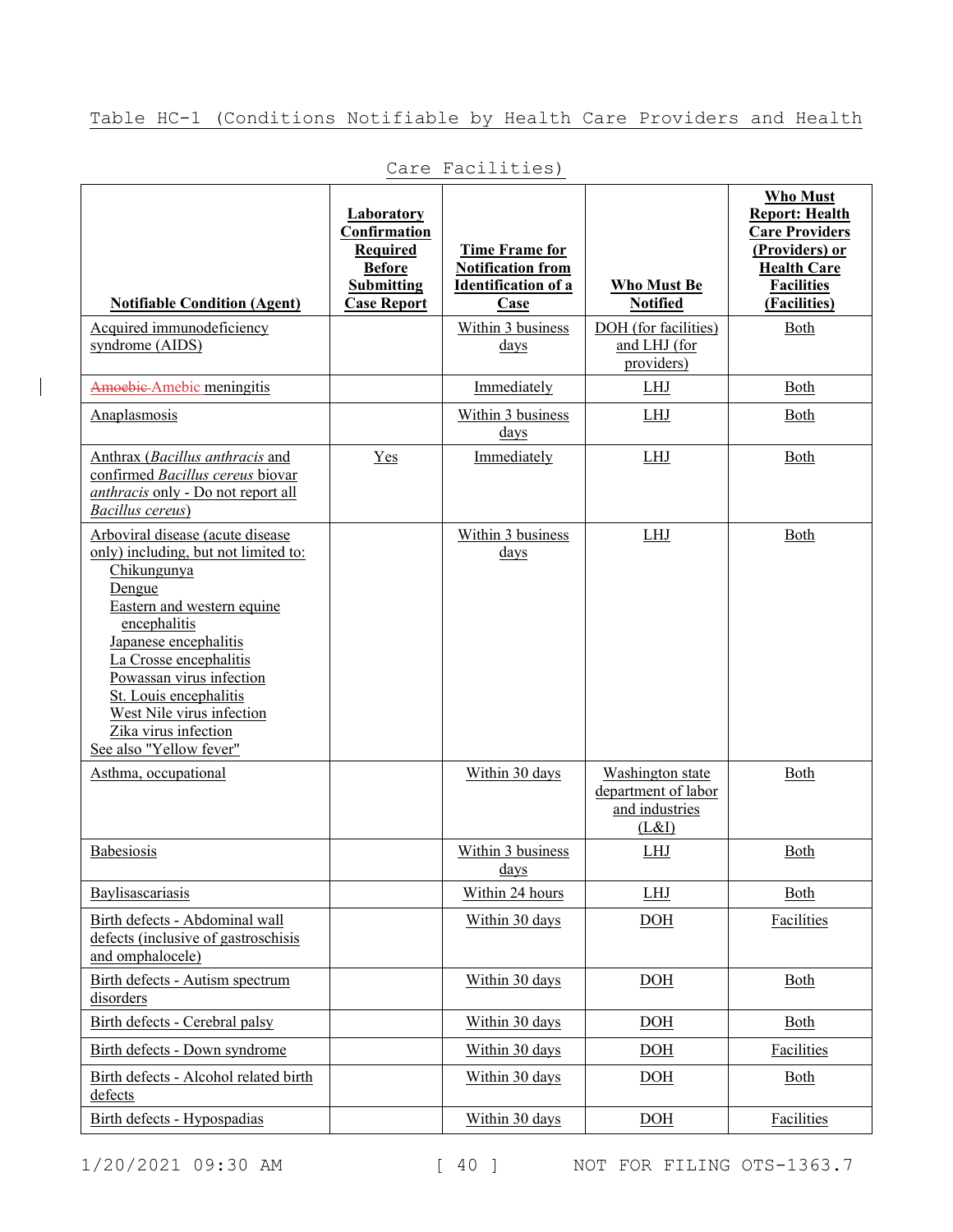|                                                                                                                                              | Laboratory<br>Confirmation<br>Required<br><b>Before</b><br><b>Submitting</b> | <b>Time Frame for</b><br><b>Notification from</b><br><b>Identification of a</b> | <b>Who Must Be</b>                                                                                                                                                                | <b>Who Must</b><br><b>Report: Health</b><br><b>Care Providers</b><br>(Providers) or<br><b>Health Care</b><br><b>Facilities</b> |
|----------------------------------------------------------------------------------------------------------------------------------------------|------------------------------------------------------------------------------|---------------------------------------------------------------------------------|-----------------------------------------------------------------------------------------------------------------------------------------------------------------------------------|--------------------------------------------------------------------------------------------------------------------------------|
| <b>Notifiable Condition (Agent)</b>                                                                                                          | <b>Case Report</b>                                                           | Case                                                                            | <b>Notified</b>                                                                                                                                                                   | (Facilities)                                                                                                                   |
| Birth defects - Limb reductions                                                                                                              |                                                                              | Within 30 days                                                                  | <b>DOH</b>                                                                                                                                                                        | <b>Facilities</b>                                                                                                              |
| Birth defects - Neural tube defects<br>(inclusive of anencephaly and spina)<br>bifida)                                                       |                                                                              | Within 30 days                                                                  | DOH                                                                                                                                                                               | Facilities                                                                                                                     |
| Birth defects - Oral clefts (inclusive<br>of cleft lip with/without cleft palate)                                                            |                                                                              | Within 30 days                                                                  | <b>DOH</b>                                                                                                                                                                        | Facilities                                                                                                                     |
| Blood lead level<br>RST results<br>(See WAC 246-101-200)                                                                                     |                                                                              |                                                                                 | Providers and facilities performing blood lead level RST shall<br>report as a laboratory and comply with the requirements of WAC<br>246-101-201 through 246-101-230.              |                                                                                                                                |
| Botulism, foodborne, infant, and<br>wound                                                                                                    |                                                                              | Immediately                                                                     | <b>LHJ</b>                                                                                                                                                                        | Both                                                                                                                           |
| <b>Brucellosis</b>                                                                                                                           |                                                                              | Within 24 hours                                                                 | <b>LHJ</b>                                                                                                                                                                        | Both                                                                                                                           |
| Campylobacteriosis                                                                                                                           |                                                                              | Within 3 business<br>$_{\rm days}$                                              | <b>LHJ</b>                                                                                                                                                                        | Both                                                                                                                           |
| Cancer (See chapter 246-102 WAC)                                                                                                             |                                                                              |                                                                                 |                                                                                                                                                                                   |                                                                                                                                |
| Candida auris infection or<br>colonization                                                                                                   |                                                                              | Within 24 hours                                                                 | <b>LHJ</b>                                                                                                                                                                        | <b>Both</b>                                                                                                                    |
| Carbapenem-resistant<br>Enterobacteriaceae infections<br>limited to:<br>Klebsiella species<br>E. coli<br>Enterobacter species                | Yes                                                                          | Within 3 business<br>days                                                       | <b>LHJ</b>                                                                                                                                                                        | Both                                                                                                                           |
| Chagas disease                                                                                                                               |                                                                              | Within 3 business<br>days                                                       | LHJ                                                                                                                                                                               | Both                                                                                                                           |
| Chancroid                                                                                                                                    |                                                                              | Within 3 business<br><u>days</u>                                                | <b>LHJ</b>                                                                                                                                                                        | Both                                                                                                                           |
| Chlamydia trachomatis infection                                                                                                              | Yes                                                                          | Within 3 business<br>days                                                       | <b>LHJ</b>                                                                                                                                                                        | Both                                                                                                                           |
| Cholera (Vibrio cholerae O1 or<br>O139)                                                                                                      | Yes                                                                          | Immediately                                                                     | LHJ                                                                                                                                                                               | Both                                                                                                                           |
| Coccidioidomycosis                                                                                                                           |                                                                              | Within 3 business<br><u>days</u>                                                | LHJ                                                                                                                                                                               | Both                                                                                                                           |
| Coronavirus infection (severe<br>communicable)<br>SARS-associated coronavirus<br>MERS-associated coronavirus<br>Novel coronavirus (COVID-19) | Yes                                                                          | Immediately                                                                     | LHJ                                                                                                                                                                               | Both                                                                                                                           |
| Coronavirus infection (severe<br>communicable)<br>Novel coronavirus (COVID-19)<br>RST results<br>(See WAC 246-101-200)                       |                                                                              |                                                                                 | Providers and facilities performing Novel coronavirus (COVID-<br>19) RST shall report as a laboratory and comply with the<br>requirements of WAC 246-101-201 through 246-101-230. |                                                                                                                                |
| Cryptococcus gattii or<br>undifferentiated Cryptococcus                                                                                      | Yes                                                                          | Within 3 business<br><u>days</u>                                                | <b>LHJ</b>                                                                                                                                                                        | Both                                                                                                                           |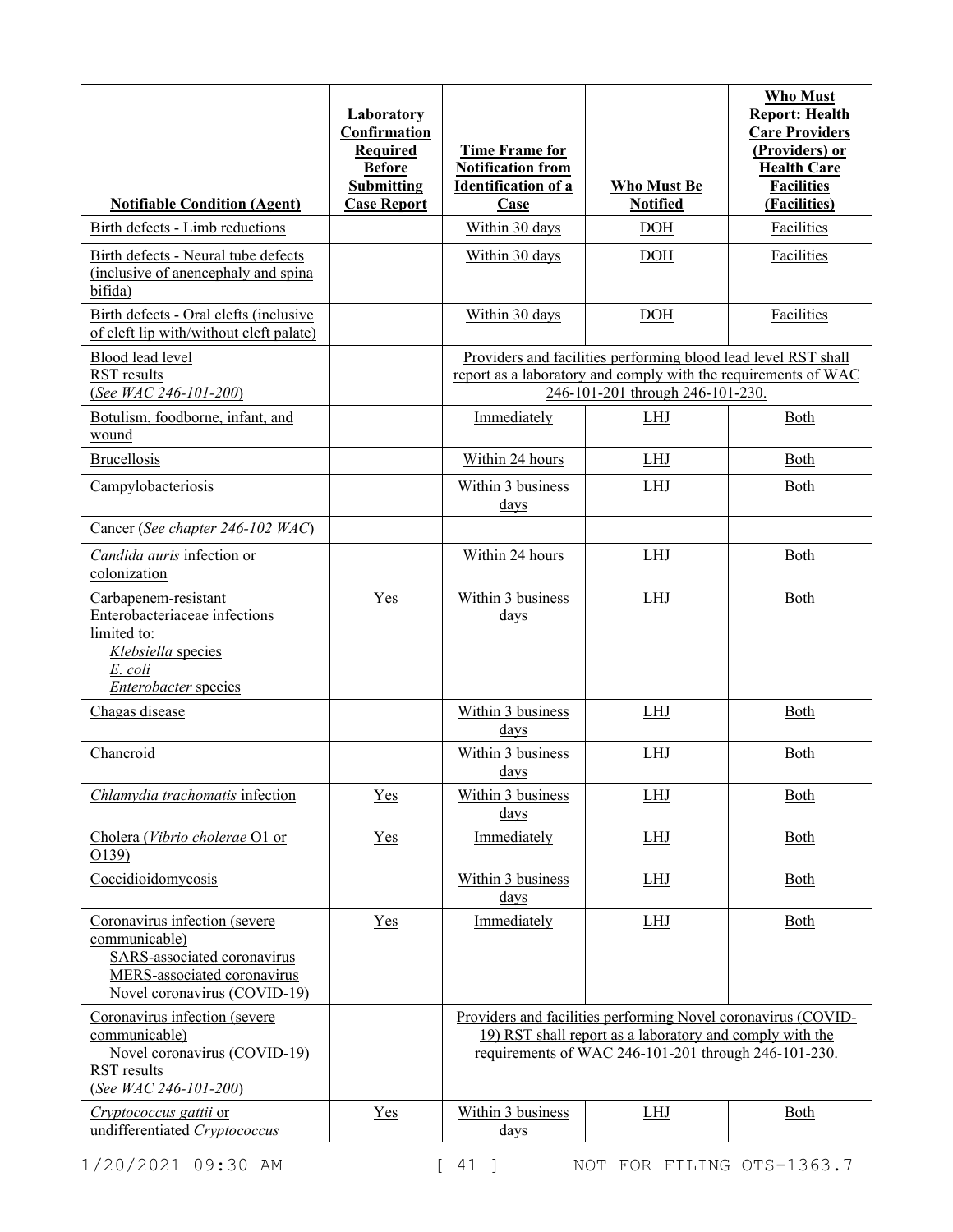| <b>Notifiable Condition (Agent)</b>                                                                  | <b>Laboratory</b><br>Confirmation<br><b>Required</b><br><b>Before</b><br><b>Submitting</b><br><b>Case Report</b> | <b>Time Frame for</b><br><b>Notification from</b><br><b>Identification of a</b><br><b>Case</b> | <b>Who Must Be</b><br><b>Notified</b>                                                                                                                                             | <b>Who Must</b><br><b>Report: Health</b><br><b>Care Providers</b><br>(Providers) or<br><b>Health Care</b><br><b>Facilities</b><br>(Facilities) |
|------------------------------------------------------------------------------------------------------|------------------------------------------------------------------------------------------------------------------|------------------------------------------------------------------------------------------------|-----------------------------------------------------------------------------------------------------------------------------------------------------------------------------------|------------------------------------------------------------------------------------------------------------------------------------------------|
| species (i.e., <i>Cryptococcus</i> not<br>identified as C. neoformans)                               |                                                                                                                  |                                                                                                |                                                                                                                                                                                   |                                                                                                                                                |
| Cryptosporidiosis                                                                                    |                                                                                                                  | Within 3 business<br>days                                                                      | <b>LHJ</b>                                                                                                                                                                        | Both                                                                                                                                           |
| Cyclosporiasis                                                                                       |                                                                                                                  | Within 3 business<br>days                                                                      | <b>LHJ</b>                                                                                                                                                                        | Both                                                                                                                                           |
| Cysticercosis                                                                                        |                                                                                                                  | Within 3 business<br>days                                                                      | <b>LHJ</b>                                                                                                                                                                        | Both                                                                                                                                           |
| Diphtheria                                                                                           |                                                                                                                  | Immediately                                                                                    | <b>LHJ</b>                                                                                                                                                                        | Both                                                                                                                                           |
| Domoic acid poisoning                                                                                |                                                                                                                  | Immediately                                                                                    | LHJ                                                                                                                                                                               | <b>Both</b>                                                                                                                                    |
| E. coli (See "Shiga toxin-producing<br>$E.$ coli")                                                   |                                                                                                                  |                                                                                                |                                                                                                                                                                                   |                                                                                                                                                |
| Echinococcosis                                                                                       |                                                                                                                  | Within 3 business<br>days                                                                      | LHJ                                                                                                                                                                               | Both                                                                                                                                           |
| Ehrlichiosis                                                                                         |                                                                                                                  | Within 3 business<br>days                                                                      | LHJ                                                                                                                                                                               | Both                                                                                                                                           |
| Giardiasis                                                                                           |                                                                                                                  | Within 3 business<br>days                                                                      | LHJ                                                                                                                                                                               | Both                                                                                                                                           |
| Glanders (Burkholderia mallei)                                                                       | Yes                                                                                                              | Immediately                                                                                    | LHJ                                                                                                                                                                               | Both                                                                                                                                           |
| Gonorrhea                                                                                            |                                                                                                                  | Within 3 business<br>$_{\rm days}$                                                             | LHJ                                                                                                                                                                               | <b>Both</b>                                                                                                                                    |
| Granuloma inguinale                                                                                  |                                                                                                                  | Within 3 business<br>days                                                                      | <b>LHJ</b>                                                                                                                                                                        | <b>Both</b>                                                                                                                                    |
| Gunshot wounds (nonfatal)                                                                            |                                                                                                                  | Within 30 days                                                                                 | <b>DOH</b>                                                                                                                                                                        | Facilities                                                                                                                                     |
| Haemophilus influenzae (invasive<br>disease, children under 5 years of<br>$\underline{age}$          | Yes                                                                                                              | Immediately                                                                                    | <b>LHJ</b>                                                                                                                                                                        | Both                                                                                                                                           |
| Hantaviral infection                                                                                 |                                                                                                                  | Within 24 hours                                                                                | LHJ                                                                                                                                                                               | Both                                                                                                                                           |
| Hepatitis A (acute infection)                                                                        | Yes                                                                                                              | Within 24 hours                                                                                | LHJ                                                                                                                                                                               | Both                                                                                                                                           |
| Hepatitis B (acute infection)                                                                        | Yes                                                                                                              | Within 24 hours                                                                                | LHJ                                                                                                                                                                               | Both                                                                                                                                           |
| Hepatitis B, report pregnancy in<br>hepatitis B virus infected patients<br>(including carriers)      | $Yes$                                                                                                            | Within 3 business<br>$\frac{days}{9}$                                                          | <u>LHJ</u>                                                                                                                                                                        | <b>Both</b>                                                                                                                                    |
| Hepatitis B (chronic infection) -<br>Initial diagnosis, and previously<br>unreported prevalent cases | Yes                                                                                                              | Within 3 business<br>$\frac{days}{9}$                                                          | LHJ                                                                                                                                                                               | Both                                                                                                                                           |
| Hepatitis B (perinatal) - Initial<br>diagnosis, and previously unreported<br>cases                   | Yes                                                                                                              | Within 3 business<br><u>days</u>                                                               | LHJ                                                                                                                                                                               | Both                                                                                                                                           |
| Hepatitis C (acute infection)                                                                        | Yes                                                                                                              | Within 24 hours                                                                                | <b>LHJ</b>                                                                                                                                                                        | Both                                                                                                                                           |
| Hepatitis C (acute infection)<br><b>RST</b> results<br>(See WAC 246-101-200)                         |                                                                                                                  |                                                                                                | Providers and facilities performing hepatitis C (acute infection)<br>RST shall report as a laboratory and comply with the<br>requirements of WAC 246-101-201 through 246-101-230. |                                                                                                                                                |

1/20/2021 09:30 AM [ 42 ] NOT FOR FILING OTS-1363.7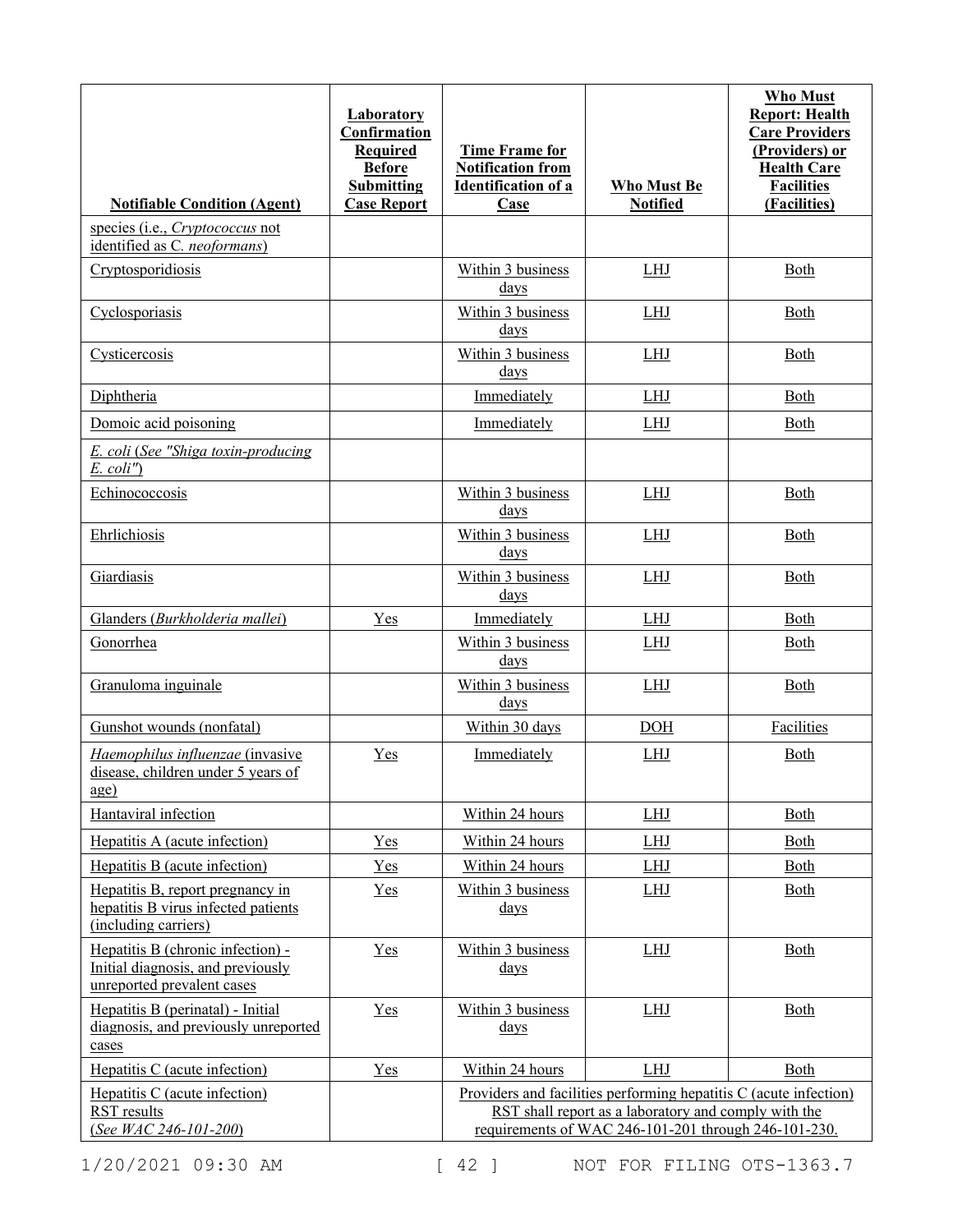| <b>Notifiable Condition (Agent)</b>                                                            | <b>Laboratory</b><br>Confirmation<br><b>Required</b><br><b>Before</b><br><b>Submitting</b><br><b>Case Report</b> | <b>Time Frame for</b><br><b>Notification from</b><br><b>Identification of a</b><br><b>Case</b> | <b>Who Must Be</b><br><b>Notified</b>                                                                                                                                               | <b>Who Must</b><br><b>Report: Health</b><br><b>Care Providers</b><br>(Providers) or<br><b>Health Care</b><br><b>Facilities</b><br>(Facilities) |
|------------------------------------------------------------------------------------------------|------------------------------------------------------------------------------------------------------------------|------------------------------------------------------------------------------------------------|-------------------------------------------------------------------------------------------------------------------------------------------------------------------------------------|------------------------------------------------------------------------------------------------------------------------------------------------|
| Hepatitis C (chronic infection)                                                                | Yes                                                                                                              | Within 3 business<br>days                                                                      | LHJ                                                                                                                                                                                 | Both                                                                                                                                           |
| Hepatitis C (perinatal) - Initial<br>diagnosis, and previously unreported<br>cases             | $Yes$                                                                                                            | Within 24 hours                                                                                | <b>LHJ</b>                                                                                                                                                                          | Both                                                                                                                                           |
| Hepatitis C (chronic infection)<br>RST results<br>(See WAC 246-101-200)                        |                                                                                                                  |                                                                                                | Providers and facilities performing hepatitis C (chronic infection)<br>RST shall report as a laboratory and comply with the<br>requirements of WAC 246-101-201 through 246-101-230. |                                                                                                                                                |
| Hepatitis D (acute and chronic<br>infection)                                                   | Yes                                                                                                              | Within 24 hours                                                                                | <b>LHJ</b>                                                                                                                                                                          | Both                                                                                                                                           |
| Hepatitis E (acute infection)                                                                  | Yes                                                                                                              | Within 24 hours                                                                                | <b>LHJ</b>                                                                                                                                                                          | <b>Both</b>                                                                                                                                    |
| Herpes simplex, neonatal and<br>genital (initial infection only)                               |                                                                                                                  | Within 3 business<br>days                                                                      | <b>LHJ</b>                                                                                                                                                                          | Providers                                                                                                                                      |
| Histoplasmosis                                                                                 |                                                                                                                  | Within 3 business<br>days                                                                      | <b>LHJ</b>                                                                                                                                                                          | <b>Both</b>                                                                                                                                    |
| Human immunodeficiency virus<br>(HIV) infection                                                |                                                                                                                  | Within 3 business<br>$\frac{days}{9}$                                                          | <b>LHJ</b>                                                                                                                                                                          | Both                                                                                                                                           |
| Human immunodeficiency virus<br>(HIV) infection<br><b>RST</b> results<br>(See WAC 246-101-200) |                                                                                                                  |                                                                                                | Providers and facilities performing HIV infection RST shall<br>report as a laboratory and comply with the requirements of WAC<br>246-101-201 through 246-101-230.                   |                                                                                                                                                |
| Human prion disease                                                                            |                                                                                                                  | Within 3 business<br>days                                                                      | <b>LHJ</b>                                                                                                                                                                          | Both                                                                                                                                           |
| Hypersensitivity pneumonitis,<br>occupational                                                  |                                                                                                                  | Within 30 days                                                                                 | L&I                                                                                                                                                                                 | <b>Both</b>                                                                                                                                    |
| Influenza, novel or unsubtypable<br>strain                                                     |                                                                                                                  | Immediately                                                                                    | <b>LHJ</b>                                                                                                                                                                          | Both                                                                                                                                           |
| Influenza-associated death<br>(laboratory confirmed)                                           | $Yes$                                                                                                            | <u>Within 3 business</u><br>days                                                               | <u>LHJ</u>                                                                                                                                                                          | <u>Both</u>                                                                                                                                    |
| Legionellosis                                                                                  |                                                                                                                  | Within 24 hours                                                                                | <b>LHJ</b>                                                                                                                                                                          | Both                                                                                                                                           |
| Leptospirosis                                                                                  |                                                                                                                  | Within 24 hours                                                                                | LHJ                                                                                                                                                                                 | Both                                                                                                                                           |
| Listeriosis                                                                                    |                                                                                                                  | Within 24 hours                                                                                | LHJ                                                                                                                                                                                 | Both                                                                                                                                           |
| Lyme disease                                                                                   |                                                                                                                  | Within 3 business<br>$\frac{days}{9}$                                                          | LHJ                                                                                                                                                                                 | Both                                                                                                                                           |
| Lymphogranuloma venereum                                                                       |                                                                                                                  | Within 3 business<br>$_{\rm days}$                                                             | LHJ                                                                                                                                                                                 | <b>Both</b>                                                                                                                                    |
| Malaria                                                                                        |                                                                                                                  | Within 3 business<br>$\frac{days}{9}$                                                          | LHJ                                                                                                                                                                                 | Both                                                                                                                                           |
| Measles (rubeola) - Acute disease<br>only                                                      |                                                                                                                  | Immediately                                                                                    | LHJ                                                                                                                                                                                 | Both                                                                                                                                           |
| Melioidosis (Burkholderia<br><i>pseudomallei</i> )                                             | $Yes$                                                                                                            | Immediately                                                                                    | LHJ                                                                                                                                                                                 | Both                                                                                                                                           |
| Meningococcal disease, invasive                                                                |                                                                                                                  | Immediately                                                                                    | LHJ                                                                                                                                                                                 | <b>Both</b>                                                                                                                                    |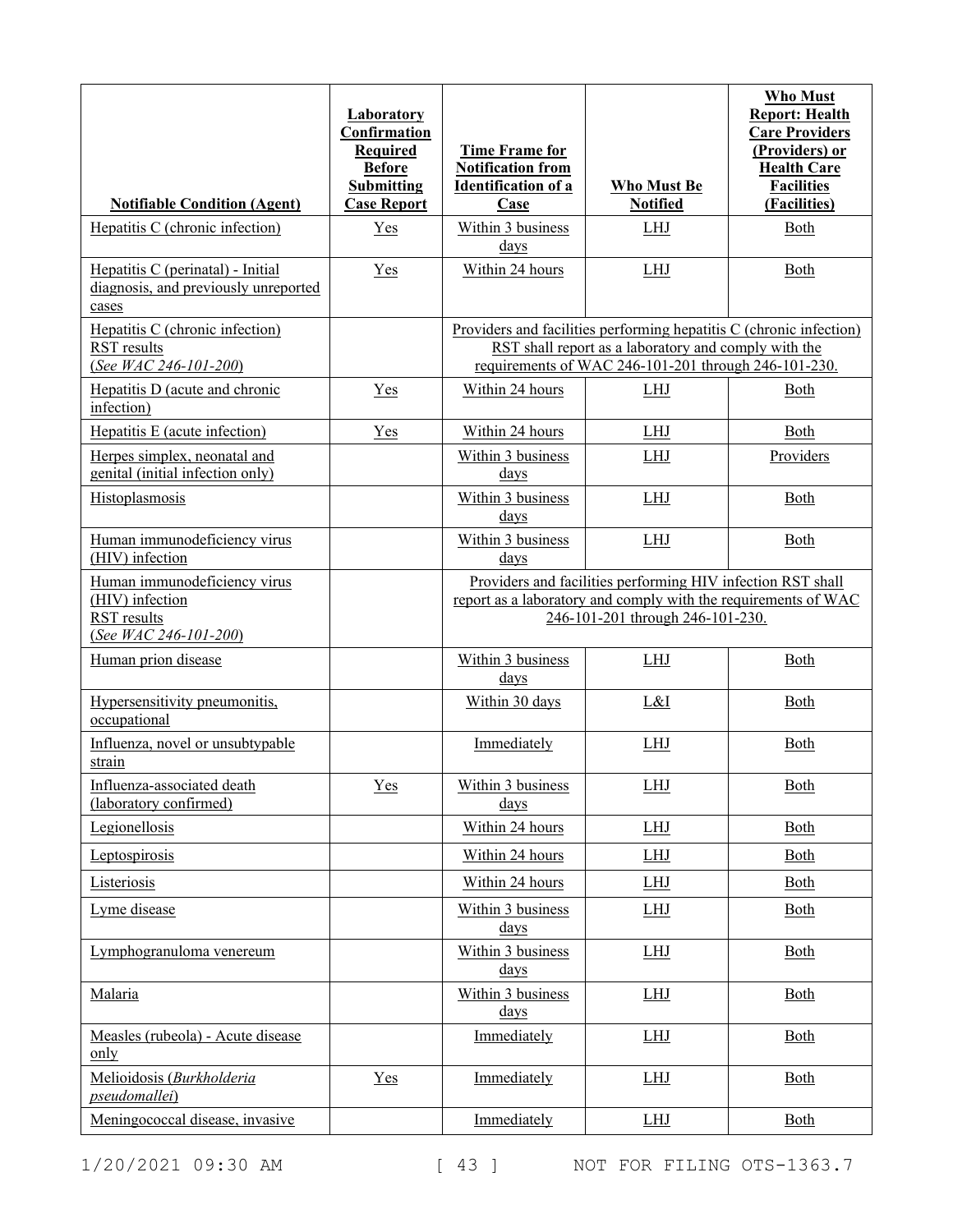|                                                                                                                                                                                   | Laboratory<br>Confirmation<br><b>Required</b><br><b>Before</b><br><b>Submitting</b> | <b>Time Frame for</b><br><b>Notification from</b><br><b>Identification of a</b>                    | <b>Who Must Be</b> | <b>Who Must</b><br><b>Report: Health</b><br><b>Care Providers</b><br>(Providers) or<br><b>Health Care</b><br><b>Facilities</b> |
|-----------------------------------------------------------------------------------------------------------------------------------------------------------------------------------|-------------------------------------------------------------------------------------|----------------------------------------------------------------------------------------------------|--------------------|--------------------------------------------------------------------------------------------------------------------------------|
| <b>Notifiable Condition (Agent)</b>                                                                                                                                               | <b>Case Report</b>                                                                  | Case                                                                                               | <b>Notified</b>    | (Facilities)                                                                                                                   |
| Monkeypox                                                                                                                                                                         |                                                                                     | Immediately                                                                                        | <b>LHJ</b>         | Both                                                                                                                           |
| Mumps, acute disease only                                                                                                                                                         |                                                                                     | Within 24 hours                                                                                    | <b>LHJ</b>         | Both                                                                                                                           |
| Outbreaks and suspected outbreaks                                                                                                                                                 |                                                                                     | Immediately                                                                                        | LHJ                | Both                                                                                                                           |
| Paralytic shellfish poisoning                                                                                                                                                     |                                                                                     | Immediately                                                                                        | LHJ                | Both                                                                                                                           |
| Pertussis                                                                                                                                                                         |                                                                                     | Within 24 hours                                                                                    | LHJ                | Both                                                                                                                           |
| Pesticide poisoning (hospitalized,<br>fatal, or cluster)                                                                                                                          |                                                                                     | Immediately                                                                                        | DOH                | Both                                                                                                                           |
| Pesticide poisoning (all other)                                                                                                                                                   |                                                                                     | Within 3 business<br>days                                                                          | <b>DOH</b>         | Both                                                                                                                           |
| Plague                                                                                                                                                                            |                                                                                     | Immediately                                                                                        | <b>LHJ</b>         | Both                                                                                                                           |
| Poliomyelitis                                                                                                                                                                     |                                                                                     | Immediately                                                                                        | <b>LHJ</b>         | Both                                                                                                                           |
| Pregnancy in patient with hepatitis<br><b>B</b> virus                                                                                                                             |                                                                                     | See "Hepatitis B, report pregnancy in hepatitis B virus infected<br>patients (including carriers)" |                    |                                                                                                                                |
| Psittacosis                                                                                                                                                                       |                                                                                     | Within 24 hours                                                                                    | LHJ                | Both                                                                                                                           |
| Q fever                                                                                                                                                                           |                                                                                     | Within 24 hours                                                                                    | LHJ                | Both                                                                                                                           |
| Rabies (suspect or laboratory<br>confirmed human cases and<br>laboratory confirmed animal cases)                                                                                  | Yes for animal<br>cases                                                             | Immediately                                                                                        | <b>LHJ</b>         | Both                                                                                                                           |
| Rabies, suspected human exposure<br>(suspected human rabies exposures<br>due to a bite from or other exposure<br>to an animal that is suspected of<br>being infected with rabies) |                                                                                     | Immediately                                                                                        | LHJ                | Both                                                                                                                           |
| Relapsing fever (borreliosis)                                                                                                                                                     |                                                                                     | Within 3 business<br>days                                                                          | LHJ                | Both                                                                                                                           |
| Rickettsia infection                                                                                                                                                              |                                                                                     | Within 3 business<br>$\frac{days}{9}$                                                              | LHJ                | Both                                                                                                                           |
| Rubella, acute disease only<br>(including congenital rubella<br>syndrome)                                                                                                         |                                                                                     | Immediately                                                                                        | <b>LHJ</b>         | <b>Both</b>                                                                                                                    |
| Salmonellosis                                                                                                                                                                     |                                                                                     | Within 24 hours                                                                                    | <b>LHJ</b>         | Both                                                                                                                           |
| Serious adverse reactions to<br>immunizations                                                                                                                                     |                                                                                     | Within 3 business<br><u>days</u>                                                                   | <b>LHJ</b>         | <b>Both</b>                                                                                                                    |
| Shiga toxin-producing E. coli<br>(STEC)<br>infections/enterohemorrhagic E. coli<br>infections                                                                                     | $Yes$                                                                               | Immediately                                                                                        | LHJ                | Both                                                                                                                           |
| Shigellosis                                                                                                                                                                       |                                                                                     | Within 24 hours                                                                                    | LHJ                | Both                                                                                                                           |
| Silicosis                                                                                                                                                                         |                                                                                     | Within 30 days                                                                                     | L&I                | Both                                                                                                                           |
| Smallpox                                                                                                                                                                          |                                                                                     | Immediately                                                                                        | <b>LHJ</b>         | Both                                                                                                                           |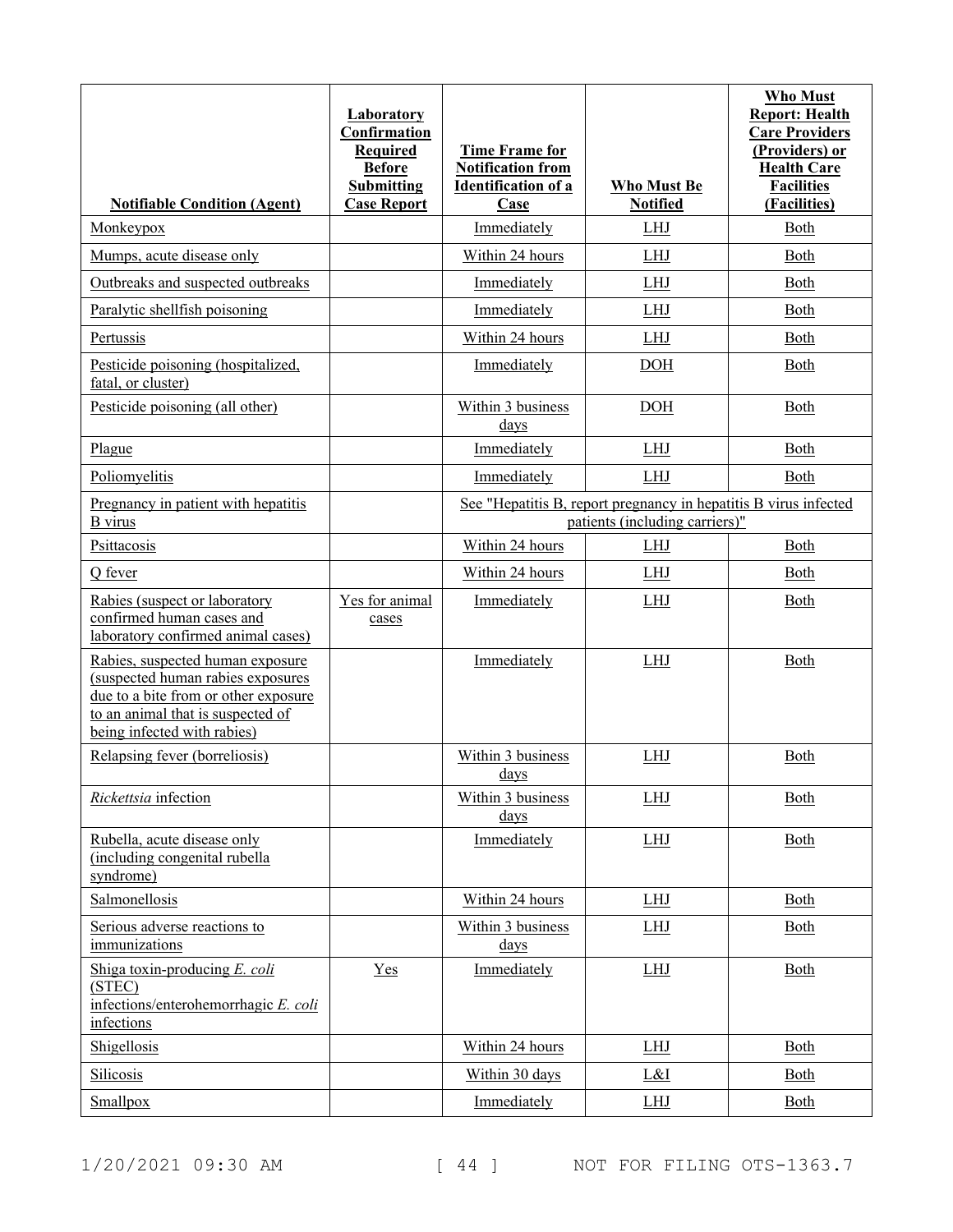| <b>Notifiable Condition (Agent)</b>                                                                                      | Laboratory<br>Confirmation<br><b>Required</b><br><b>Before</b><br><b>Submitting</b><br><b>Case Report</b> | <b>Time Frame for</b><br><b>Notification from</b><br><b>Identification of a</b><br>Case | <b>Who Must Be</b><br><b>Notified</b> | Who Must<br><b>Report: Health</b><br><b>Care Providers</b><br>(Providers) or<br><b>Health Care</b><br><b>Facilities</b><br>(Facilities) |
|--------------------------------------------------------------------------------------------------------------------------|-----------------------------------------------------------------------------------------------------------|-----------------------------------------------------------------------------------------|---------------------------------------|-----------------------------------------------------------------------------------------------------------------------------------------|
| Syphilis                                                                                                                 |                                                                                                           | Within 3 business<br>days                                                               | <b>LHJ</b>                            | Both                                                                                                                                    |
| Taeniasis                                                                                                                |                                                                                                           | Within 3 business<br>days                                                               | <b>LHJ</b>                            | Both                                                                                                                                    |
| Tetanus                                                                                                                  |                                                                                                           | Within 3 business<br>days                                                               | LHJ                                   | Both                                                                                                                                    |
| Tick paralysis                                                                                                           |                                                                                                           | Within 3 business<br>days                                                               | <b>LHJ</b>                            | Both                                                                                                                                    |
| Trichinosis                                                                                                              |                                                                                                           | Within 3 business<br>days                                                               | <b>LHJ</b>                            | <u>Both</u>                                                                                                                             |
| Tuberculosis disease (confirmed or<br>highly suspicious, i.e., initiation of<br>empiric treatment)                       |                                                                                                           | Within 24 hours                                                                         | <b>LHJ</b>                            | Both                                                                                                                                    |
| Tularemia                                                                                                                |                                                                                                           | Immediately                                                                             | ${\rm LHI}$                           | Both                                                                                                                                    |
| <b>Typhus</b>                                                                                                            |                                                                                                           | Within 3 business<br>days                                                               | LHJ                                   | Both                                                                                                                                    |
| Vaccinia transmission                                                                                                    |                                                                                                           | Immediately                                                                             | LHJ                                   | Both                                                                                                                                    |
| Vancomycin-resistant<br>Staphylococcus aureus (not to<br>include vancomycin-intermediate)                                | Yes                                                                                                       | Within 24 hours                                                                         | LHJ                                   | Both                                                                                                                                    |
| Varicella-associated death                                                                                               |                                                                                                           | Within 3 business<br>days                                                               | <b>LHJ</b>                            | Both                                                                                                                                    |
| Vibriosis (Vibrio species not<br>including Vibrio cholerae O1 or<br>O139)<br>See Cholera (Vibrio cholerae O1 or<br>O139) | Yes                                                                                                       | Within 24 hours                                                                         | <b>LHJ</b>                            | Both                                                                                                                                    |
| Viral hemorrhagic fever                                                                                                  |                                                                                                           | Immediately                                                                             | LHJ                                   | Both                                                                                                                                    |
| Yellow fever                                                                                                             |                                                                                                           | Immediately                                                                             | <b>LHJ</b>                            | Both                                                                                                                                    |
| Yersiniosis                                                                                                              |                                                                                                           | Within 24 hours                                                                         | LHJ                                   | Both                                                                                                                                    |
| Unexplained critical illness or death                                                                                    |                                                                                                           | Within 24 hours                                                                         | LHJ                                   | Both                                                                                                                                    |

1/20/2021 09:30 AM [ 45 ] NOT FOR FILING OTS-1363.7 [Statutory Authority: RCW 43.20.050. WSR 11-02-065, § 246-101-101, filed 1/4/11, effective 2/4/11. Statutory Authority: RCW 43.20.050, 70.24.125. WSR 05-03-055, § 246-101-101, filed 1/11/05, effective 2/11/05. Statutory Authority: RCW 43.20.050, 70.24.125 and 70.28.010. WSR 00-23-120, § 246-101-101, filed 11/22/00, effective 12/23/00.]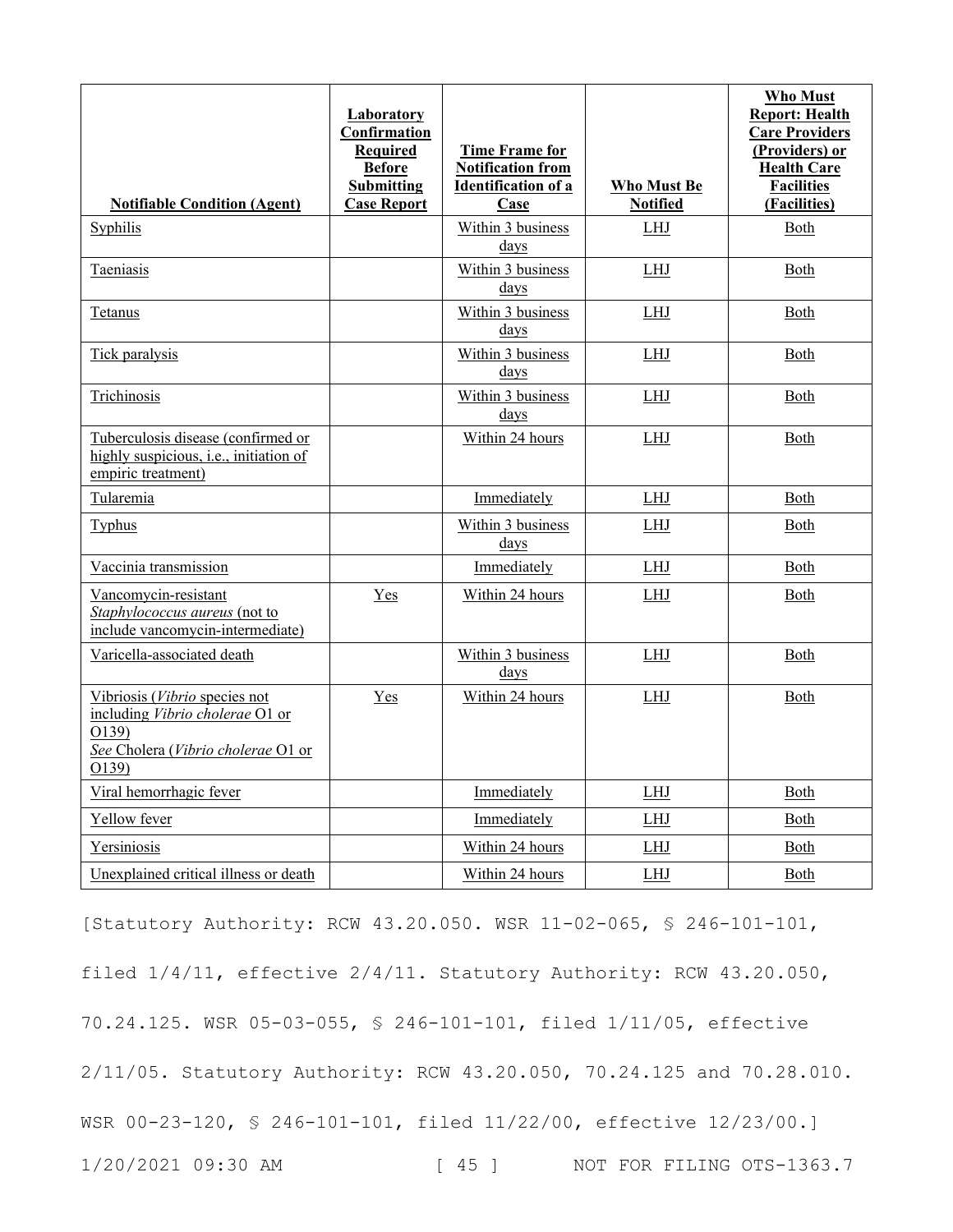AMENDATORY SECTION (Amending WSR 11-02-065, filed 1/4/11, effective 2/4/11)

# **WAC 246-101-105 Duties** ((**of the**))**—Health care providers and health care facilities.** ((Health care providers shall:

(1) Notify the local health department where the patient resides, or, in the event that patient residence cannot be determined, the local health department in which the health care providers practice, regarding:

(a) Cases or suspected cases of notifiable conditions specified as notifiable to local health departments in Table HC-1 of WAC 246-  $101 - 101$ ;

(b) Cases of conditions designated as notifiable by the local health officer within that health officer's jurisdiction;

(c) Outbreaks or suspected outbreaks of disease including, but not limited to, suspected or confirmed outbreaks of varicella, influenza, viral meningitis, health care-associated infection suspected due to contaminated food products or devices, or environmentally related disease;

(d) Known barriers which might impede or prevent compliance with orders for infection control or quarantine; and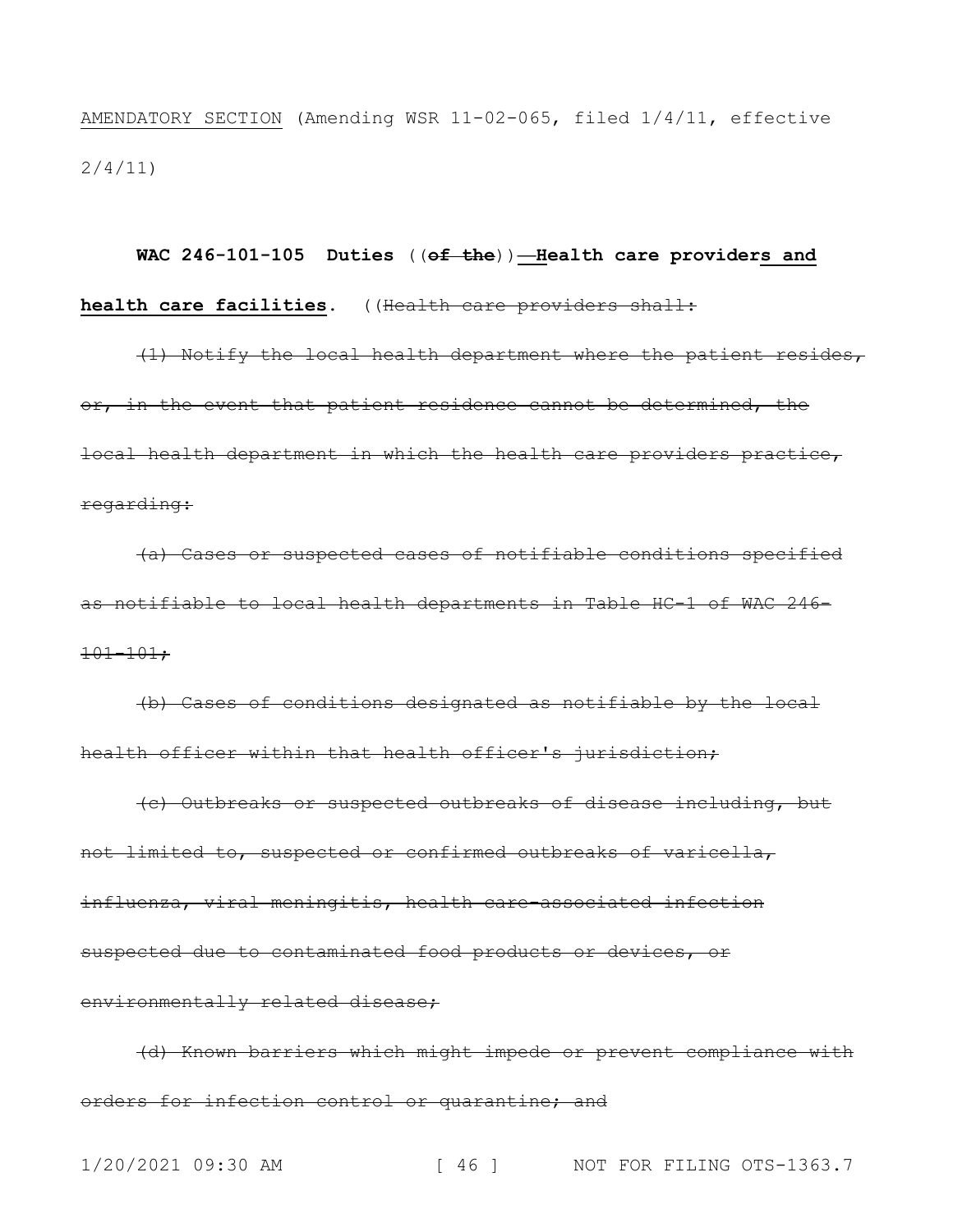(e) Name, address, and other pertinent information for any case, suspected case or carrier refusing to comply with prescribed infection control measures.

(2) Notify the department of conditions designated as notifiable to the local health department when:

(a) A local health department is closed or representatives of the local health department are unavailable at the time a case or suspected case of an immediately notifiable condition occurs;

(b) A local health department is closed or representatives of the local health department are unavailable at the time an outbreak or suspected outbreak of communicable disease occurs.

(3) Notify the department of pesticide poisoning that is fatal, causes hospitalization or occurs in a cluster.

(4) Notify the department regarding cases of notifiable conditions specified as notifiable to the department in Table HC-1 of  $WAC$  246-101-101.

(5) Assure that positive preliminary test results and positive final test results for notifiable conditions of specimens referred to laboratories outside of Washington for testing are correctly notified to the local health department of the patient's residence or the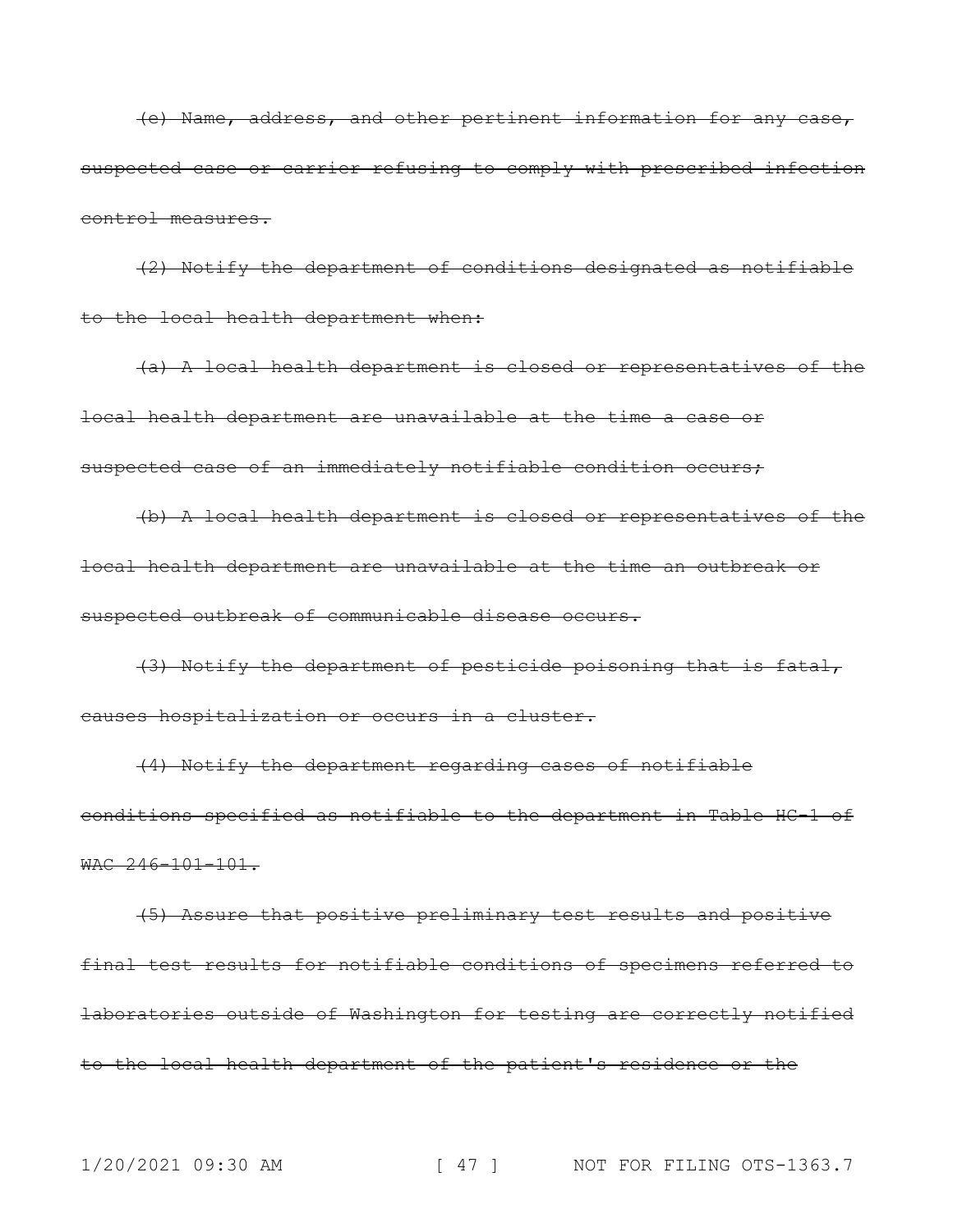department as specified in Table Lab-1 of WAC 246-101-201. This requirement can be satisfied by:

(a) Arranging for the referral laboratory to notify either the local health department, the department, or both; or

(b) Forwarding the notification of)) (1) Unless a health care facility has assumed the notification duties of the principal health care provider under subsection (4) of this section, the principal health care provider shall submit case reports:

(a) To the required public health authority under Table HC-1 of WAC 246-101-101 and the requirements of WAC 246-101-110 and 246-101- 115, and this section;

(b) To the local health jurisdiction as required by the local health officer within that health officer's jurisdiction under WAC  $246-101-505$  (4)(d).

(2) A health care facility shall submit case reports:

(a) To the required public health authority under Table HC-1 of WAC 246-101-101 and the requirements of WAC 246-101-110 and 246-101- 115, and this section that occur or are treated in their facilities.

(b) To the local health jurisdiction as required by the local health officer within that health officer's jurisdiction under WAC  $246-101-505$  (4)(d).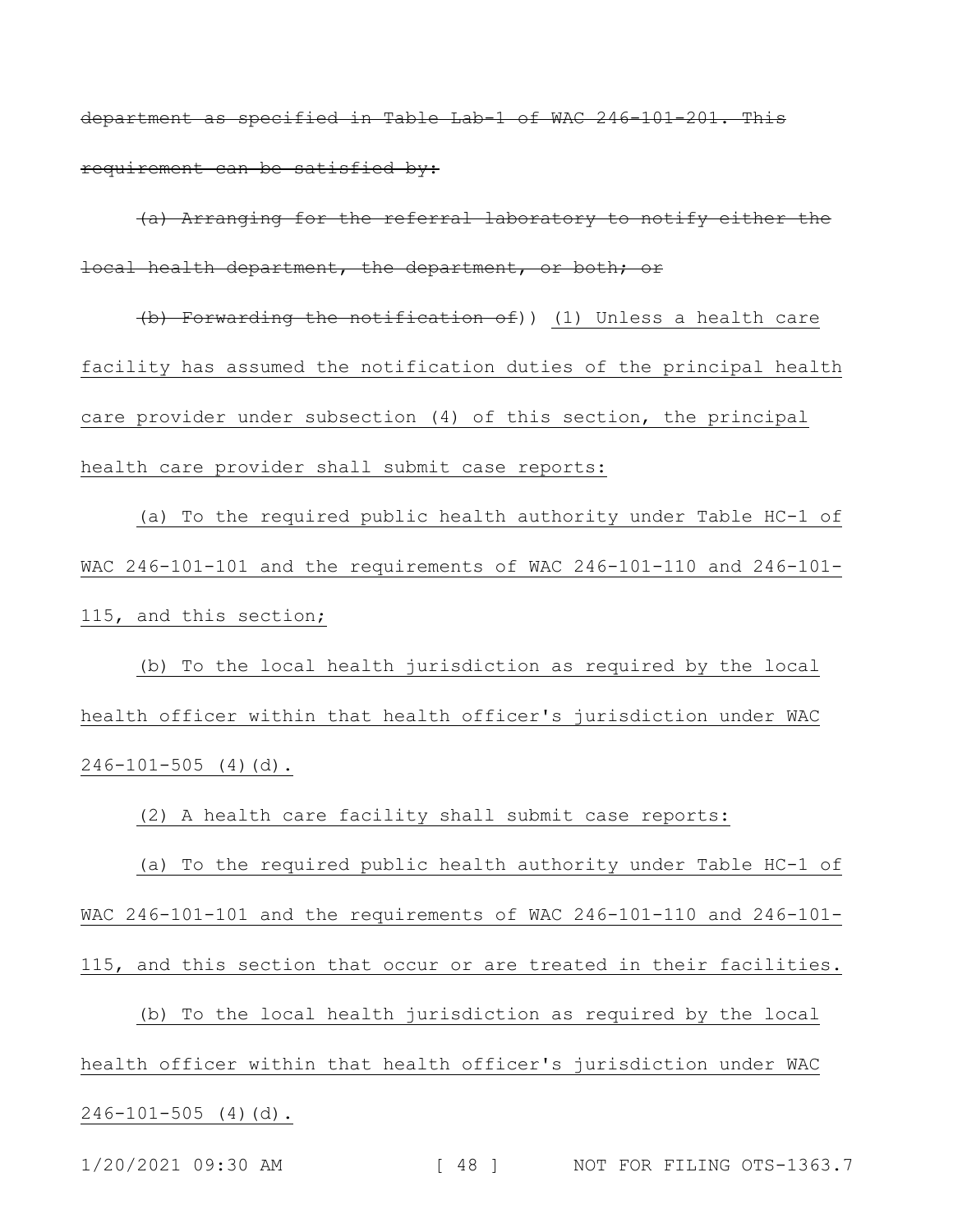(3) This section does not require a health care provider or a health care facility to confirm the absence of cases of conditions listed in Table HC-1 of WAC 246-101-101.

(4) A health care facility may assume the notification requirements established in this chapter for a health care provider practicing within the health care facility.

(5) A health care facility shall not assume the notification requirements established in this chapter for a laboratory that is a component of the health care facility.

(6) Health care providers and health care facilities shall:

(a) Provide the laboratory with the following information for each test ordered for a notifiable condition:

(i) Patient's first and last name;

(ii) Patient's physical address including zip code;

(iii) Patient's date of birth;

(iv) Patient's sex;

(v) Patient's ethnicity, as required in WAC 246-101-011(4);

(vi) Patient's race, as required in WAC 246-101-011(5);

(vii) Patient's preferred language, as required in WAC 246-101-

 $011(6);$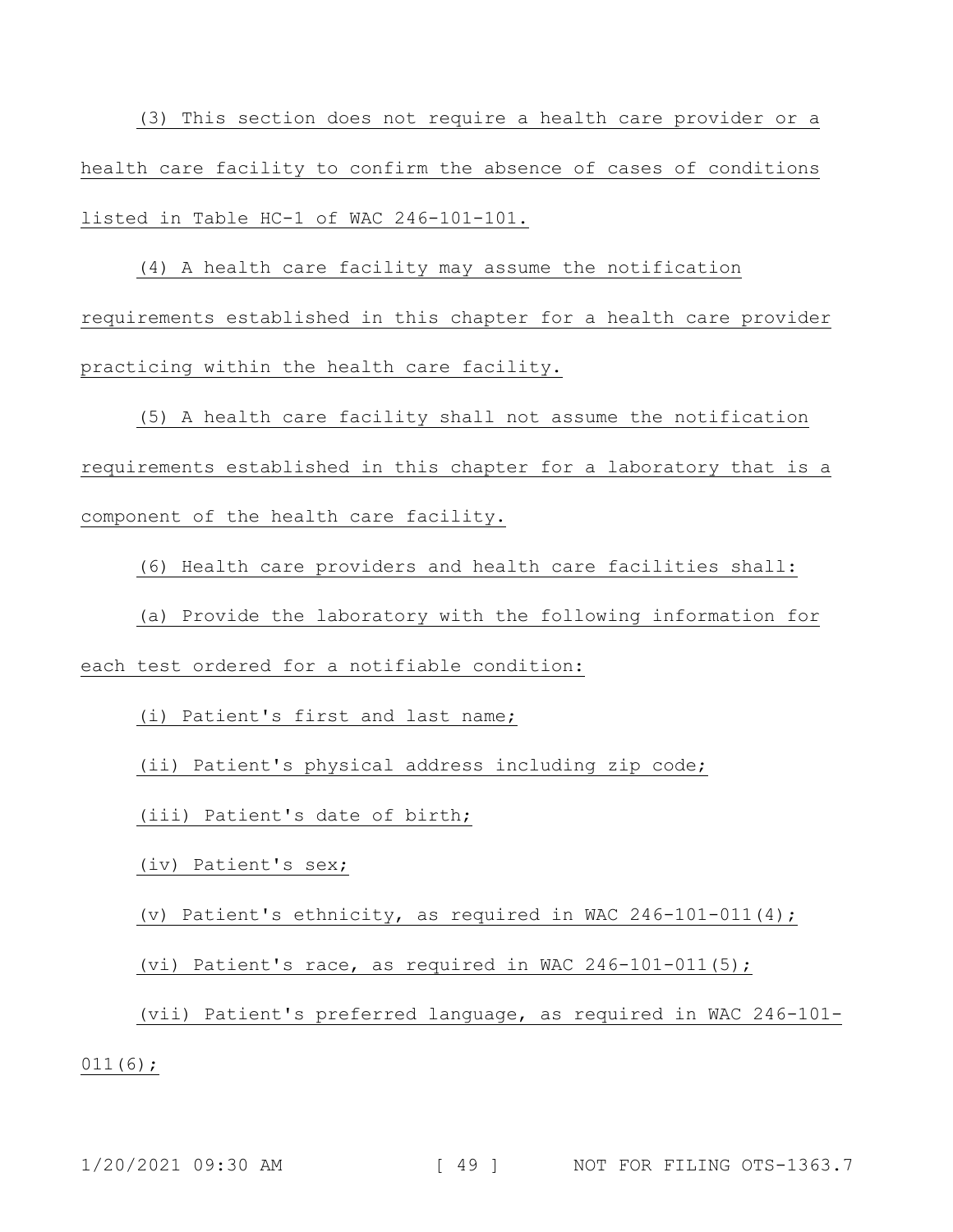(viii) For hepatitis B tests, pregnancy status (pregnant/not

pregnant/unknown) of patients twelve to fifty years of age;

(ix) Patient's best contact telephone number;

(x) For blood lead level tests, medicaid status of patients less

than seventy-two months of age;

(xi) Requesting health care provider's name;

(xii) Requesting health care provider's phone number;

(xiii) Address where patient received care;

(xiv) Specimen type;

(xv) Specimen collection date; and

(xvi) Condition being tested for.

(b) For specimens associated with a notifiable condition sent to a laboratory outside of Washington state, provide the laboratory with the information under (a) of this subsection, Table Lab-1 of WAC 246- 101-201, 246-101-220, and 246-101-225.

If the presumptive or final test results from an out-of-state laboratory are consistent with Table Lab-1 of WAC 246-101-201, the health care provider or health care facility shall either:

(i) Confirm the laboratory submitted the laboratory report consistent with WAC 246-101-220 and 246-101-225; or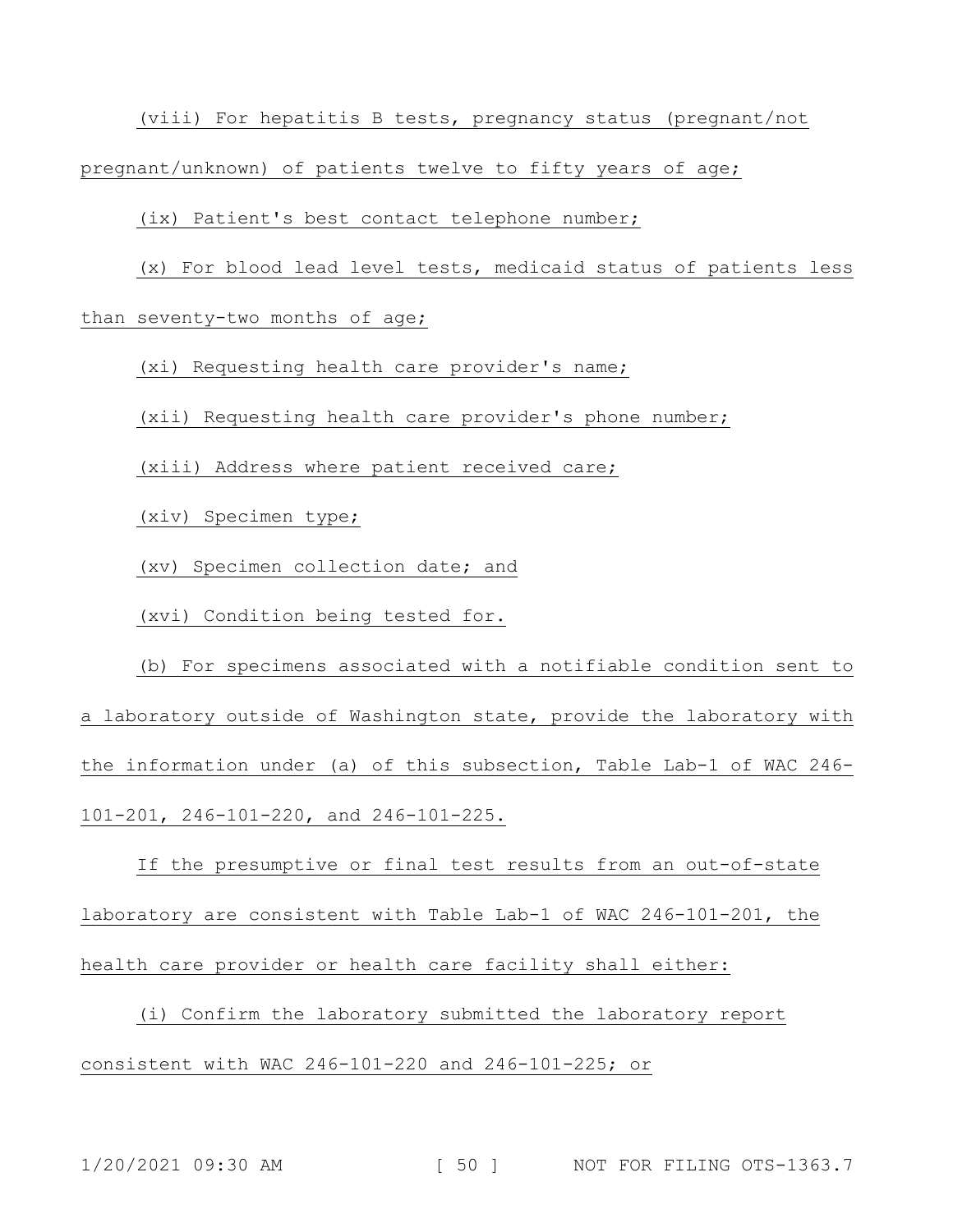(ii) Submit the ((test result)) presumptive and final test results from the ((referral)) out-of-state laboratory ((to the local health department, the department, or both.

 $(6)$ )) with the case report according to the requirements of this chapter.

(c) Cooperate with public health authorities during investigation of:

(((a) Circumstances of a case or suspected)) (i) A case of a notifiable condition ((or other communicable disease)); and

 $((\overline{a},b))$  (ii) An outbreak or suspected outbreak ( $(\overline{a} + \overline{b})$ ).

### $((+7))$  (d) Maintain an infection control program as described in

WAC 246-320-176 for hospitals and WAC 246-330-176 for ambulatory surgical facilities;

(e) Provide adequate and understandable instruction in disease control measures to each patient who has been diagnosed with a case of a communicable disease, and to contacts who may have been exposed to the disease ( $(-$ 

(8) Maintain responsibility for deciding date of discharge for hospitalized tuberculosis patients.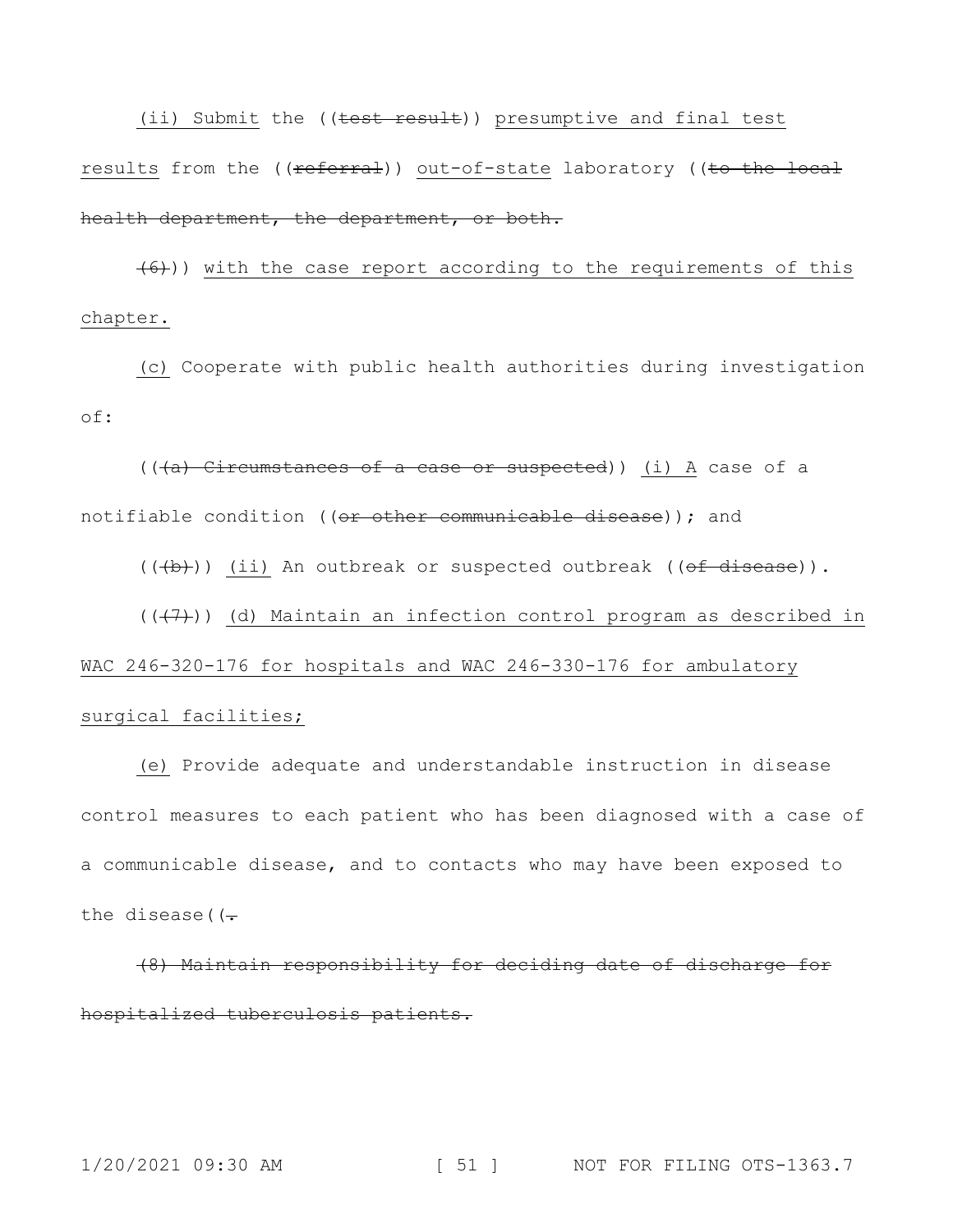(9) Notify the local health officer of intended discharge of tuberculosis patients in order to assure appropriate outpatient arrangements are arranged.

(10) By July 1, 2011, when ordering a laboratory test for a notifiable condition as identified in Table HC-1 of WAC 246-101-101, providers must provide the laboratory with the following information for each test order:

(a) Patient name;

(b) Patient address including zip code;

(c) Patient date of birth;

(d) Patient sex;

(e) Name of the principal health care provider;

(f) Telephone number of the principal health care provider;

(g) Type of test requested;

(h) Type of specimen;

(i) Date of ordering specimen collection.)); and

(f) Notify the local health jurisdiction of:

(i) Known barriers that might impede or prevent compliance with disease control measures; and

(ii) Name, address, and other pertinent information for any case or carrier refusing to comply with disease control measures.

1/20/2021 09:30 AM [ 52 ] NOT FOR FILING OTS-1363.7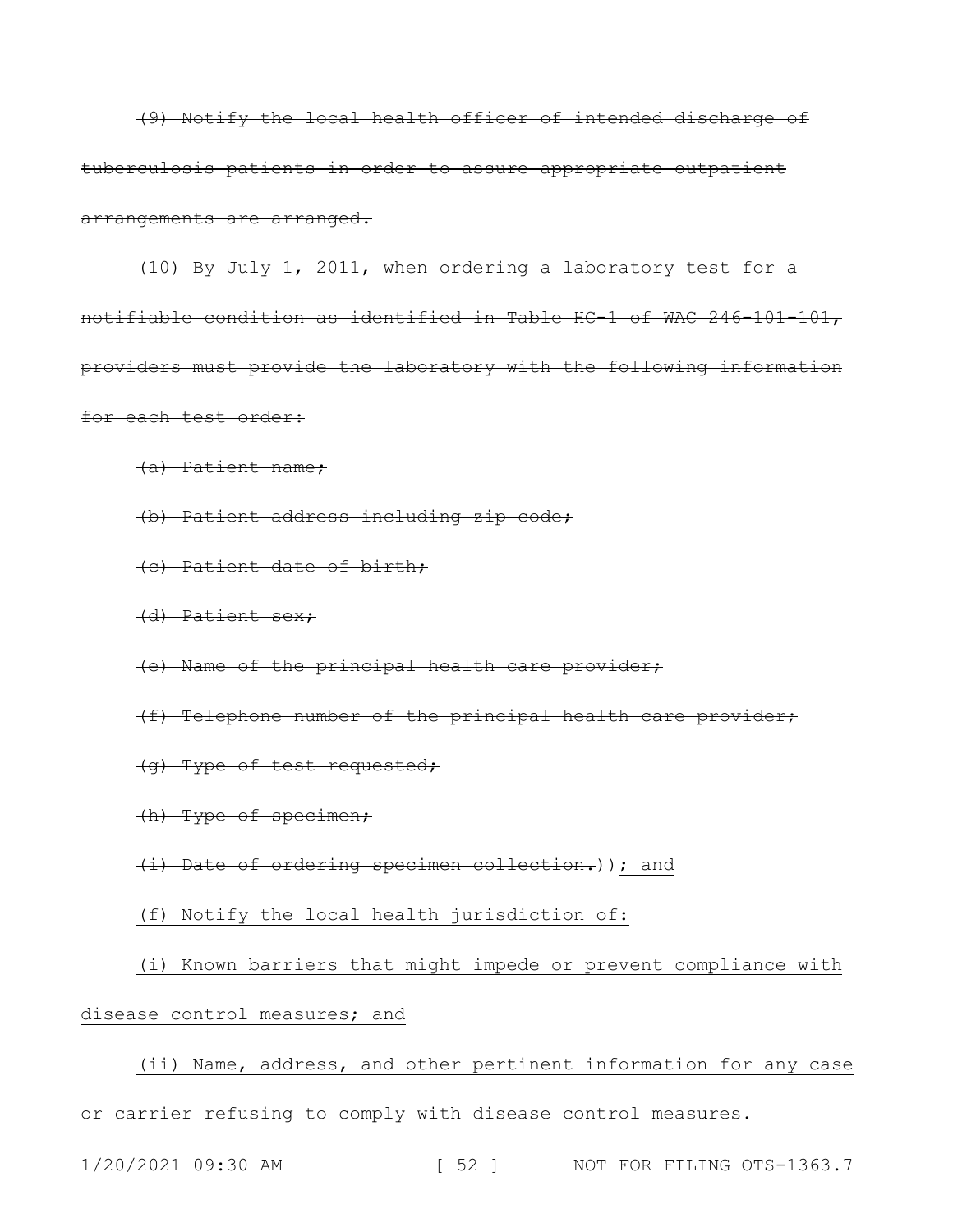(7) Health care providers and health care facilities may provide health information, demographic information, or infectious or noninfectious condition information in addition to the information required under this chapter when the provider or facility determines that the additional information will aid the public health authority in protecting and improving the public's health through prevention and control of infectious and noninfectious conditions.

(8) When a health care provider or health care facility submits information under subsection (7) of this section, they shall submit the information under the requirements of WAC 246-101-110. [Statutory Authority: RCW 43.20.050. WSR 11-02-065, § 246-101-105, filed 1/4/11, effective 2/4/11. Statutory Authority: RCW 43.20.050 and 70.104.030. WSR 00-23-120, § 246-101-105, filed 11/22/00, effective 12/23/00.]

AMENDATORY SECTION (Amending WSR 11-02-065, filed 1/4/11, effective 2/4/11)

**WAC 246-101-110 Means of notification—Health care providers and**  health care facilities. Health care providers ((shall adhere to the following timelines and procedures: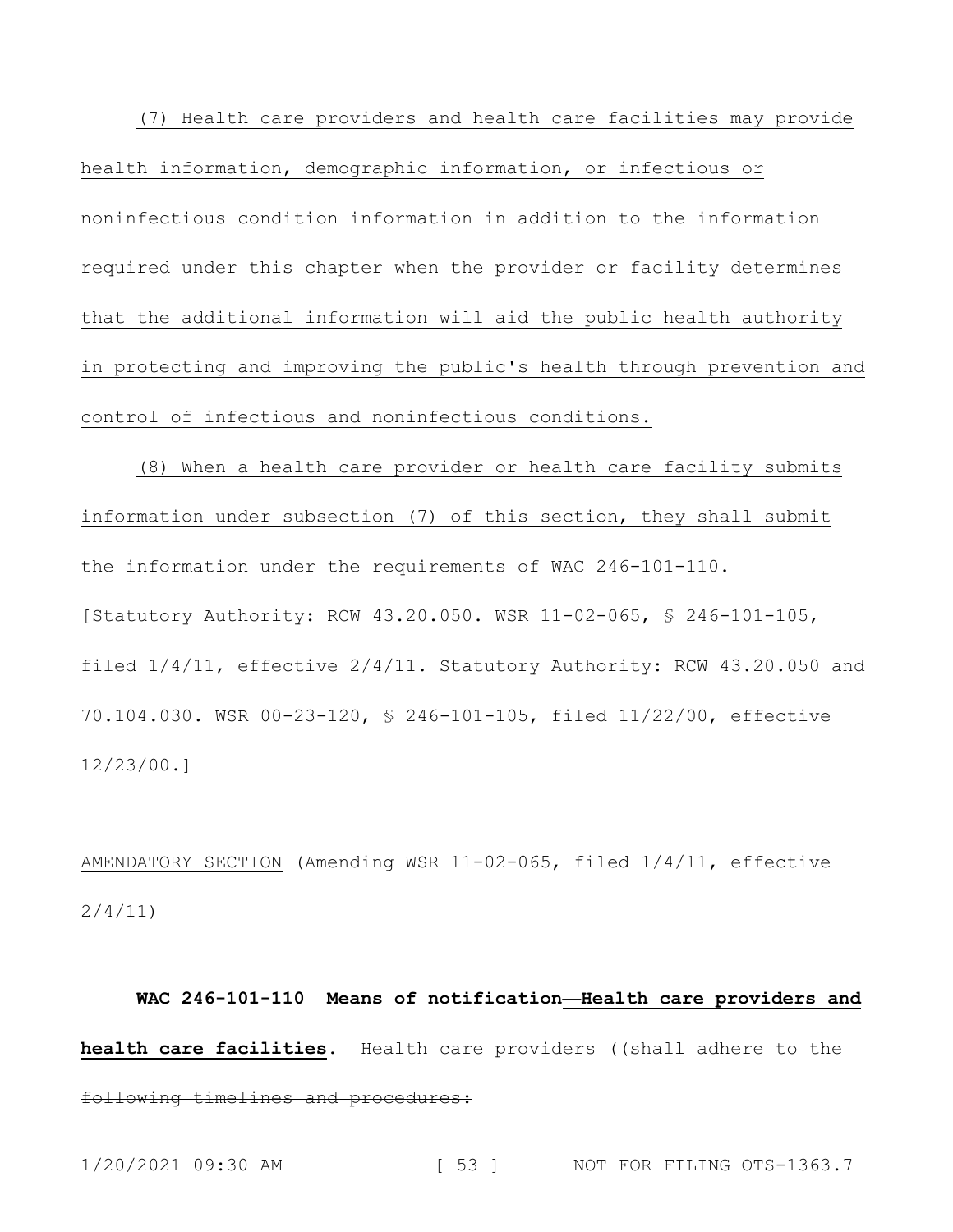(1) Conditions designated as immediately notifiable must be reported to the local health officer or the department, as specified in Table HC-1 of WAC 246-101-101, immediately as the time of diagnosis or suspected diagnosis. This applies twenty-four hours a day, seven days a week. Each local health jurisdiction, as well as the department, maintains after-hours emergency phone contacts for this purpose. A party sending a report by secure facsimile copy or secure electronic transmission during normal business hours must confirm immediate receipt by a live person.

(2) Conditions designated as notifiable within twenty-four hours must be reported to the local health officer or the department, as specified in Table HC-1 of WAC 246-101-101, within twenty-four hours of diagnosis or suspected diagnosis, seven days a week. Reports during normal public health business hours may be sent by secure electronic transmission, telephone, or secure facsimile copy of a case report. A party sending a report outside of normal public health business hours must use the after-hours emergency phone contact for the appropriate jurisdiction.

1/20/2021 09:30 AM [ 54 ] NOT FOR FILING OTS-1363.7 (3) Conditions designated as notifiable within three business days must be reported to the local health officer or department, as specified in Table HC-1 of WAC 246-101-101, within three business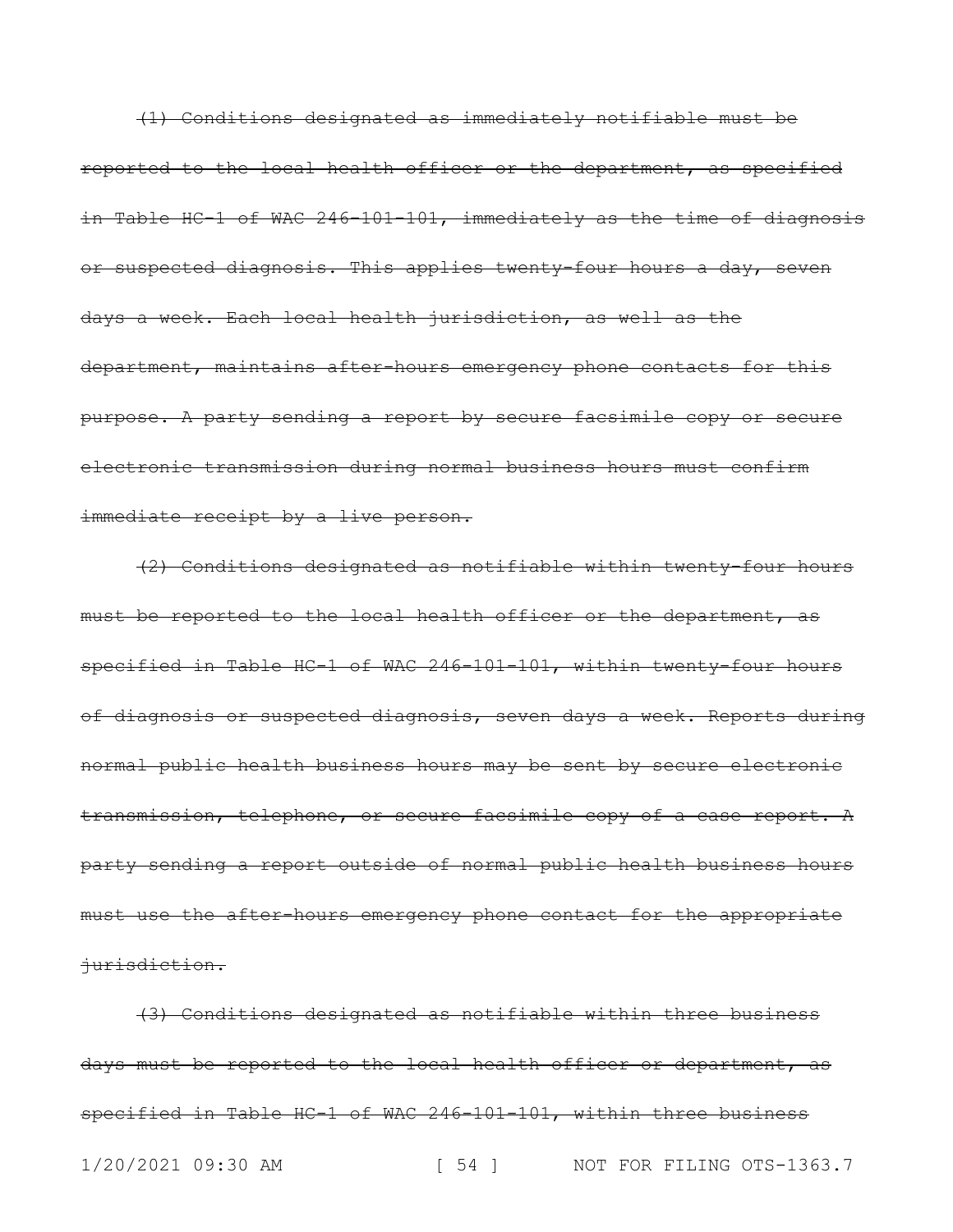days. Notification may be sent by written case report, secure electronic transmission, telephone, or secure facsimile copy of a case report; and

(4) Conditions designated as notifiable on a monthly basis must be reported to the local health officer or the department, as specified in Table HC-1 of WAC 246-101-101, on a monthly basis. Notification may be sent by written case report, secure electronic transmission, telephone, or secure facsimile copy of a case report)) and health care facilities shall:

(1) Submit a case report for each case under Table HC-1 of WAC 246-101-101, 246-101-115, and this section by secure electronic data transmission;

(2) Submit a case report to the department instead of the local health jurisdiction when:

(a) The local health jurisdiction is closed or representatives of the local health jurisdiction are unavailable:

(i) For immediately notifiable conditions; or

(ii) At the time an outbreak or suspected outbreak of a communicable disease occurs.

(b) The patient who is the subject of the case report resides outside Washington state and is a visitor to Washington state;

1/20/2021 09:30 AM [ 55 ] NOT FOR FILING OTS-1363.7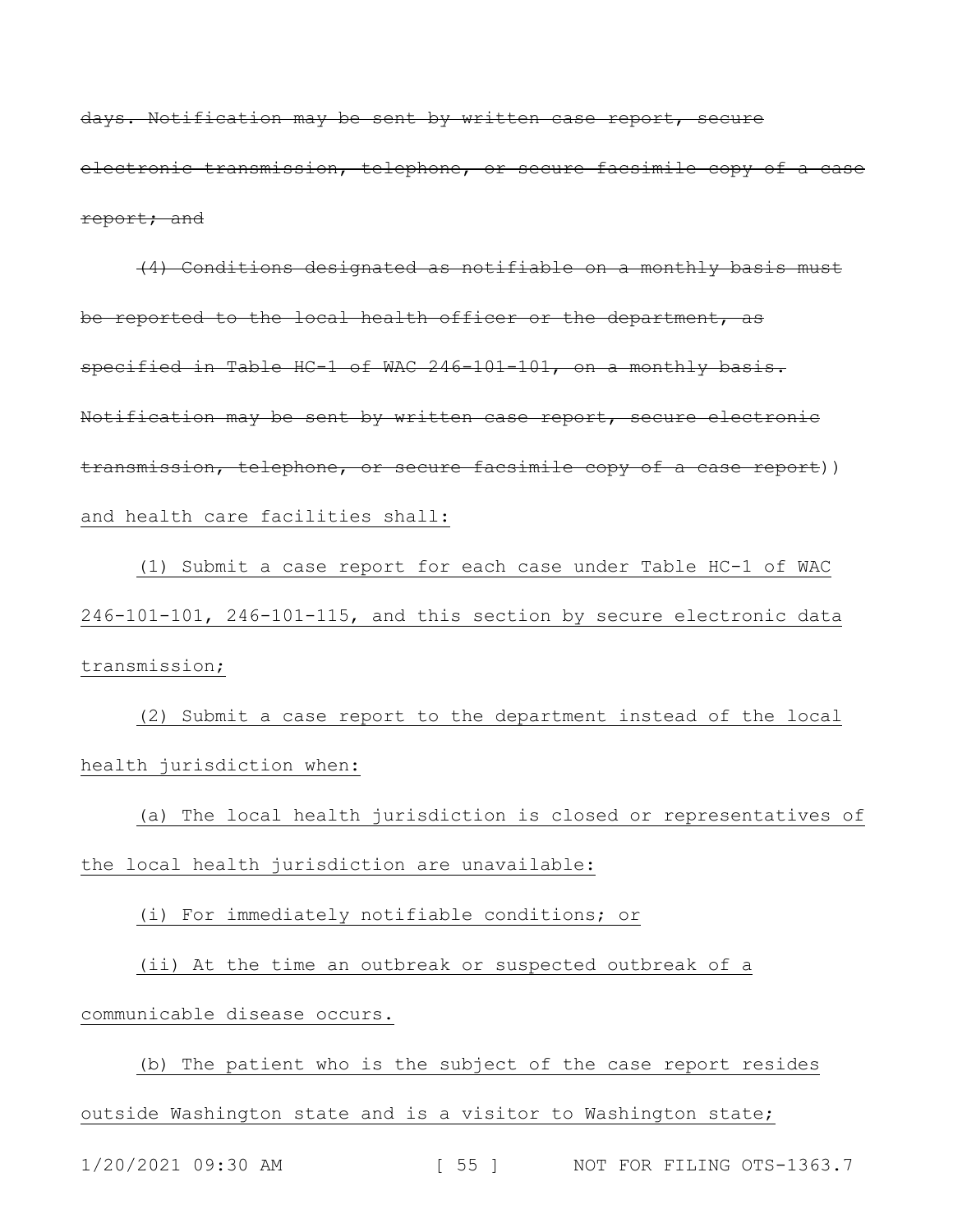(3) Call the public health authority designated for the condition in Table HC-1 of WAC 246-101-101 immediately and confirm receipt of a case report for conditions designated as:

(a) Immediately notifiable; or

(b) Notifiable within twenty-four hours if the case report is submitted outside of the local health jurisdiction's normal business hours.

[Statutory Authority: RCW 43.20.050. WSR 11-02-065, § 246-101-110, filed 1/4/11, effective 2/4/11. Statutory Authority: RCW 43.20.050, 70.24.125, 70.28.010 and 70.104.030. WSR 00-23-120, § 246-101-110, filed 11/22/00, effective 12/23/00.]

AMENDATORY SECTION (Amending WSR 11-02-065, filed 1/4/11, effective 2/4/11)

**WAC 246-101-115 Content of** ((**notifications**)) **case reports— Health care providers and health care facilities.** (1) ((For each condition listed in Table HC-1 of WAC 246-101-101,)) Health care providers and health care facilities shall provide the following information ((<del>for</del>)) in each case ((<del>or suspected case</del>)) <u>report</u>:

(a) Patient's first and last name;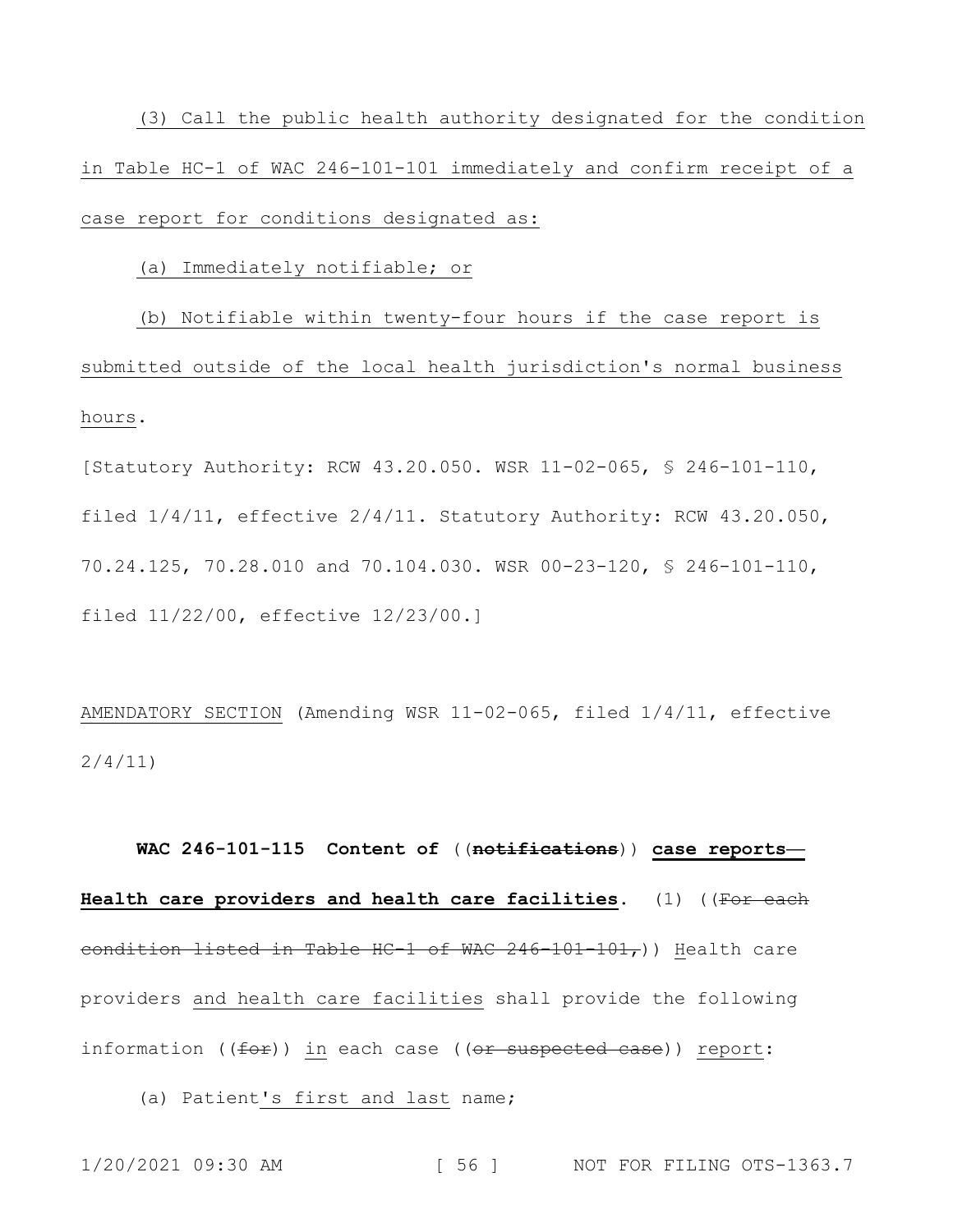- (b) Patient's physical address including zip code;
- (c) ((Patient telephone number;
- (d))) Patient's date of birth;
- $((\overline{e}))$  (d) Patient's sex;

(e) Patient's ethnicity, as required in WAC 246-101-011(4);

- (f) Patient's race, as required in WAC 246-101-011(5);
- (g) Patient's preferred language, as required in WAC 246-101-
- $011(6)$ ;

(h) For hepatitis B acute or chronic infection case reports, pregnancy status (pregnant/not pregnant/unknown) of patients twelve to fifty years of age;

- (i) Patient's best contact telephone number;
- (j) Name of the principal health care provider;
- (k) Telephone number of the principal health care provider;
- (l) Address where patient received care;
- (m) Name of the person providing the report;
- (n) Telephone number of the person providing the report;

(o) Diagnosis or suspected diagnosis of  $((d \text{is} \text{case} \text{ or}))$  the condition; and

 $((\overline{g})$ ) (p) Pertinent laboratory (( $\overline{data}$ )) results, if

available( $\left( \div \right)$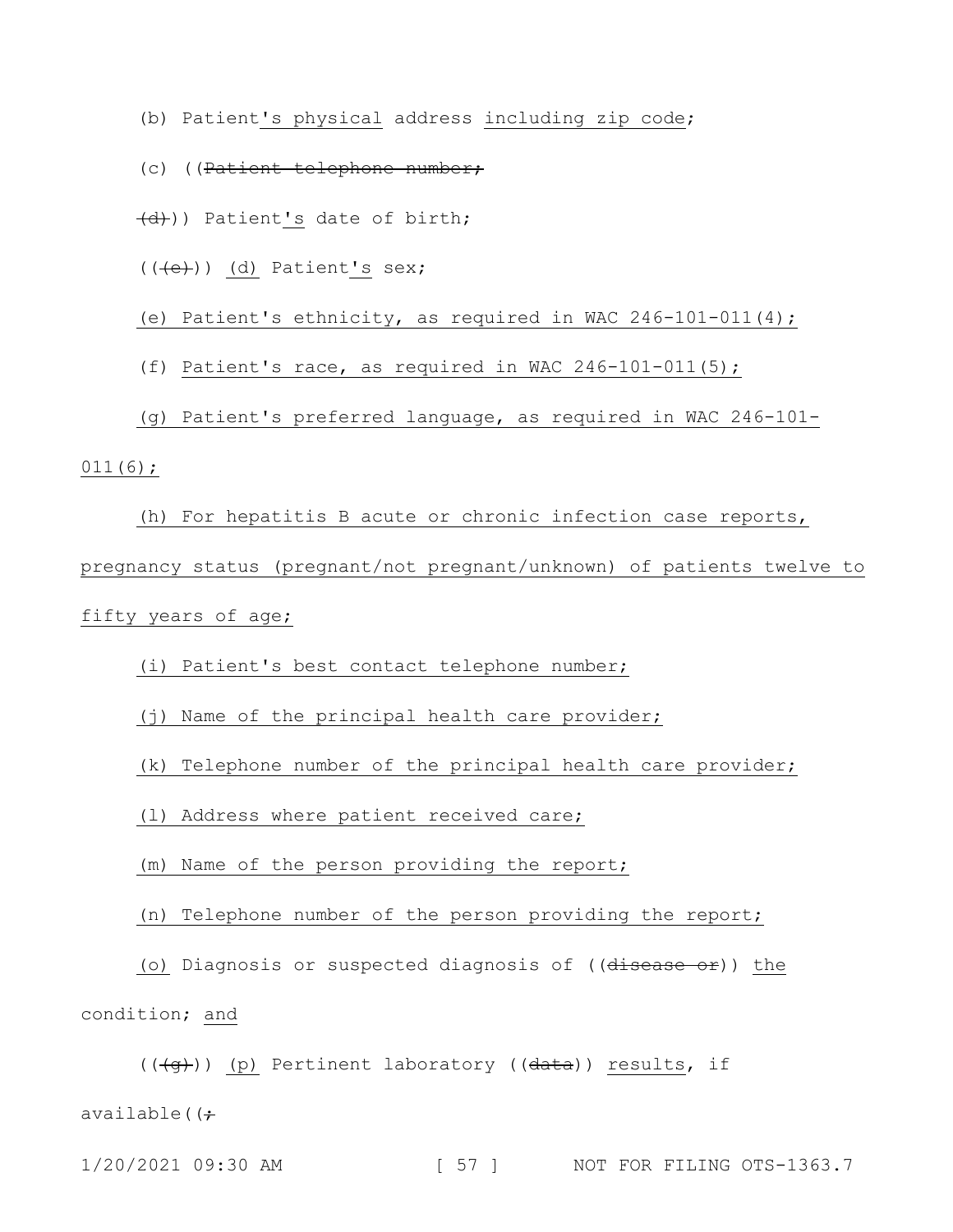(h) Name of the principal health care provider;

(i) Telephone number of the principal health care provider;

(j) Address of the principal health care provider;

(k) Name and telephone number of the person providing the report; and

(l) Other information as the department may require on forms generated by the department)).

(2) Both the local health officer  $((e^e)^*)$  and the state health officer may ((require other)) request additional information of epidemiological or public health value when conducting a case investigation or to otherwise prevent and control a specific notifiable condition.

[Statutory Authority: RCW 43.20.050. WSR 11-02-065, § 246-101-115, filed 1/4/11, effective 2/4/11. Statutory Authority: RCW 43.20.050, 43.70.545, 70.24.125, 70.28.010 and 70.104.030. WSR 00-23-120, § 246- 101-115, filed 11/22/00, effective 12/23/00.]

AMENDATORY SECTION (Amending WSR 11-02-065, filed 1/4/11, effective 2/4/11)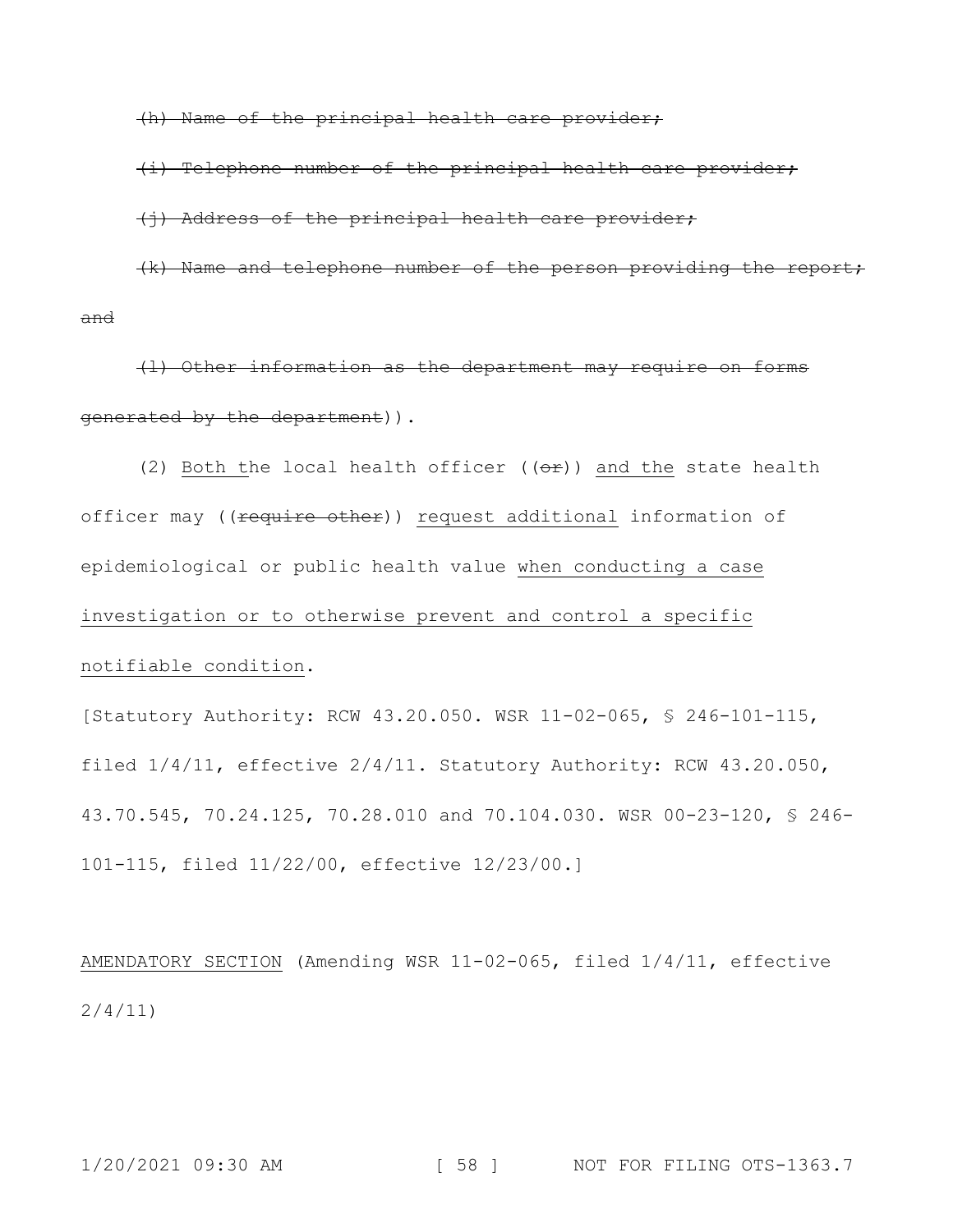**WAC 246-101-120 Handling** ((**of case reports and medical**)) **confidential information—Health care providers and health care**  facilities. ((41) All records and specimens containing or accompanied by patient identifying information are confidential.

(2) Health care providers who know of a person with a notifiable condition, other than a sexually transmitted disease, shall release identifying information only to other individuals responsible for protecting the health and well-being of the public through control of disease, including the local health department.

(3) Health care providers with knowledge of a person with sexually transmitted disease, and following the basic principles of health care providers, which respect the human dignity and confidentiality of patients:

(a) May disclose the identity of a person or release identifying information only as specified in RCW 70.24.105; and

(b) Shall under RCW 70.24.105(6), use only the following customary methods for exchange of medical information:

1/20/2021 09:30 AM [ 59 ] NOT FOR FILING OTS-1363.7 (i) Health care providers may exchange medical information related to HIV testing, HIV test results, and confirmed HIV or confirmed STD diagnosis and treatment in order to provide health care services to the patient. This means that information shared impacts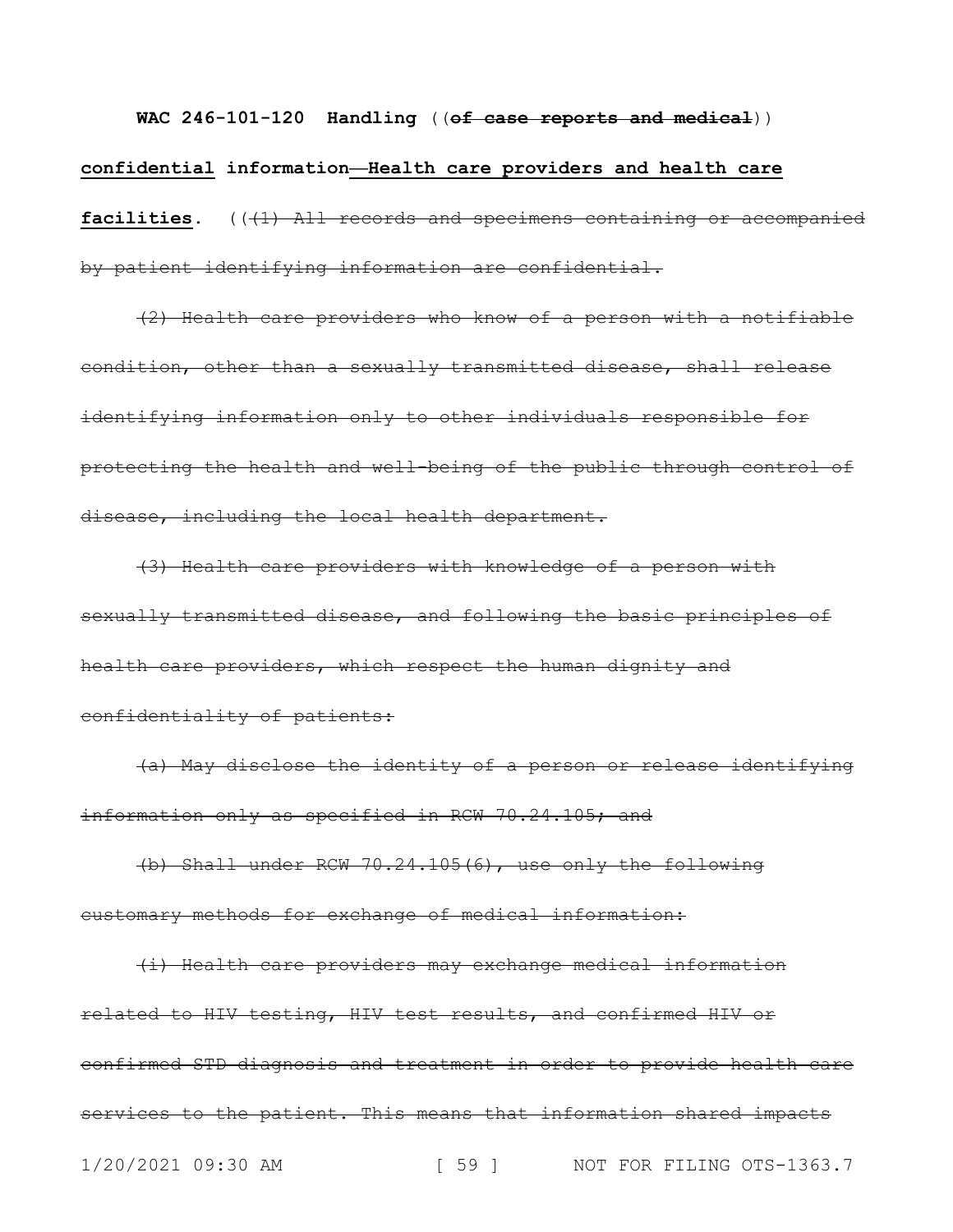the care or treatment decisions concerning the patient; and the health care provider requires the information for the patient's benefit.

(ii) Health care providers responsible for office management are authorized to permit access to a patient's medical information and medical record by medical staff or office staff to carry out duties required for care and treatment of a patient and the management of medical information and the patient's medical record.

(c) Health care providers)) (1) Health care providers, health care facilities, and health care facility personnel shall maintain the confidentiality of patient health care information consistent with chapter 70.02 RCW and any other applicable confidentiality laws.

(2) Health care providers and health care facilities shall: (a) Establish and implement policies and procedures to maintain

confidentiality of health care information.

(b) When conducting a clinical HIV research project ( $(\text{shall})$ ), report the identity of an individual participating in the project unless:

(i) The project has been approved by an institutional review board; and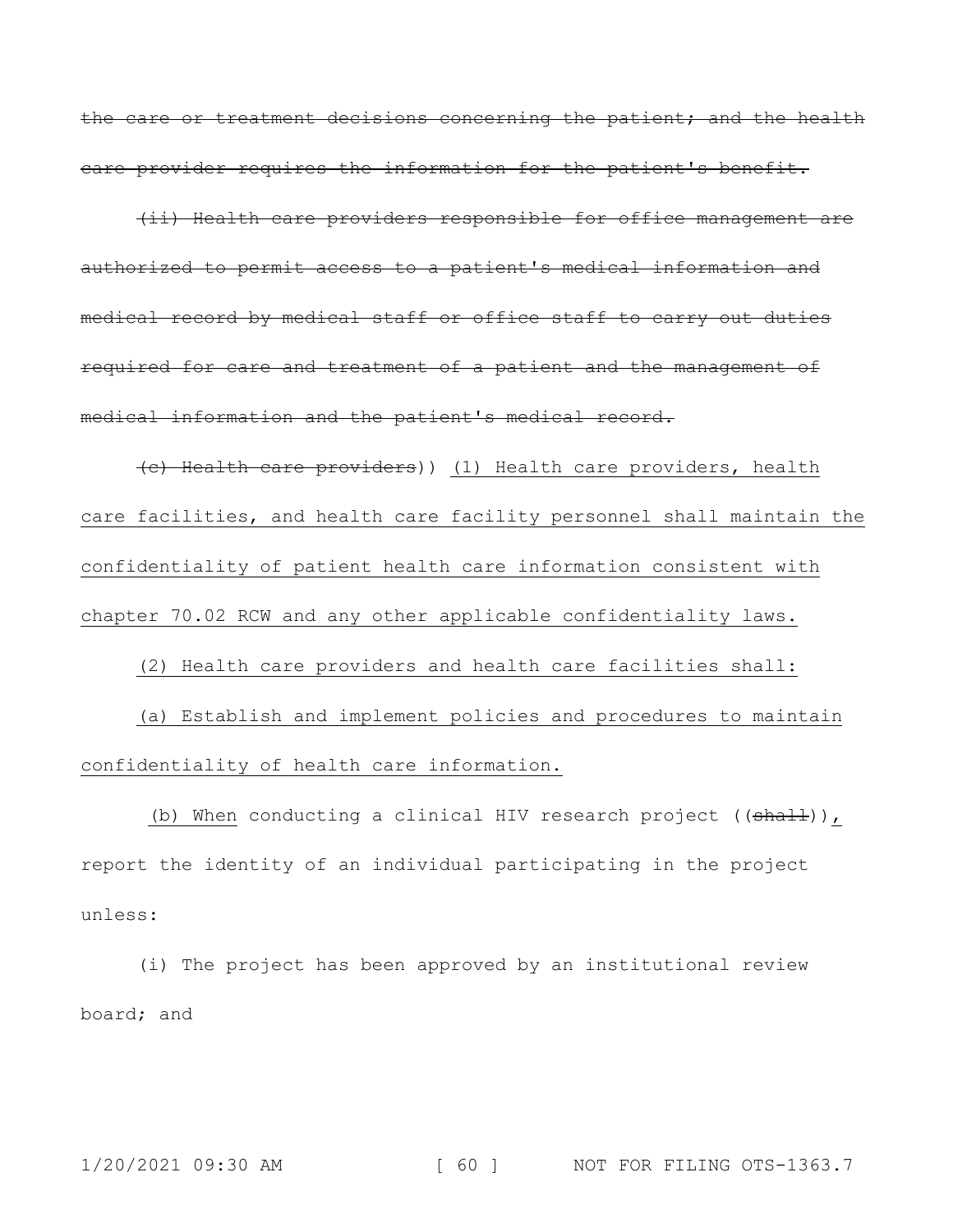(ii) The project has a system in place to remind referring health care providers of ((their reporting obligations)) notification requirements under this chapter.

(((4) Health care providers shall establish and implement policies and procedures to maintain confidentiality related to a patient's medical information.))

[Statutory Authority: RCW 43.20.050. WSR 11-02-065, § 246-101-120, filed 1/4/11, effective 2/4/11. Statutory Authority: RCW 43.20.050 and 70.104.030. WSR 00-23-120, § 246-101-120, filed 11/22/00, effective 12/23/00.]

## PART III: NOTIFIABLE CONDITIONS—LABORATORIES AND LABORATORY

#### DIRECTORS

#### NEW SECTION

**WAC 246-101-200 Rapid screening testing.** An individual or entity including, but not limited to, health care providers and health care facilities, that conduct an RST for any of the following conditions, meets the definition of a laboratory under this chapter, and shall comply with WAC 246-101-201 through 246-101-230:

(1) Blood lead level testing;

1/20/2021 09:30 AM [ 61 ] NOT FOR FILING OTS-1363.7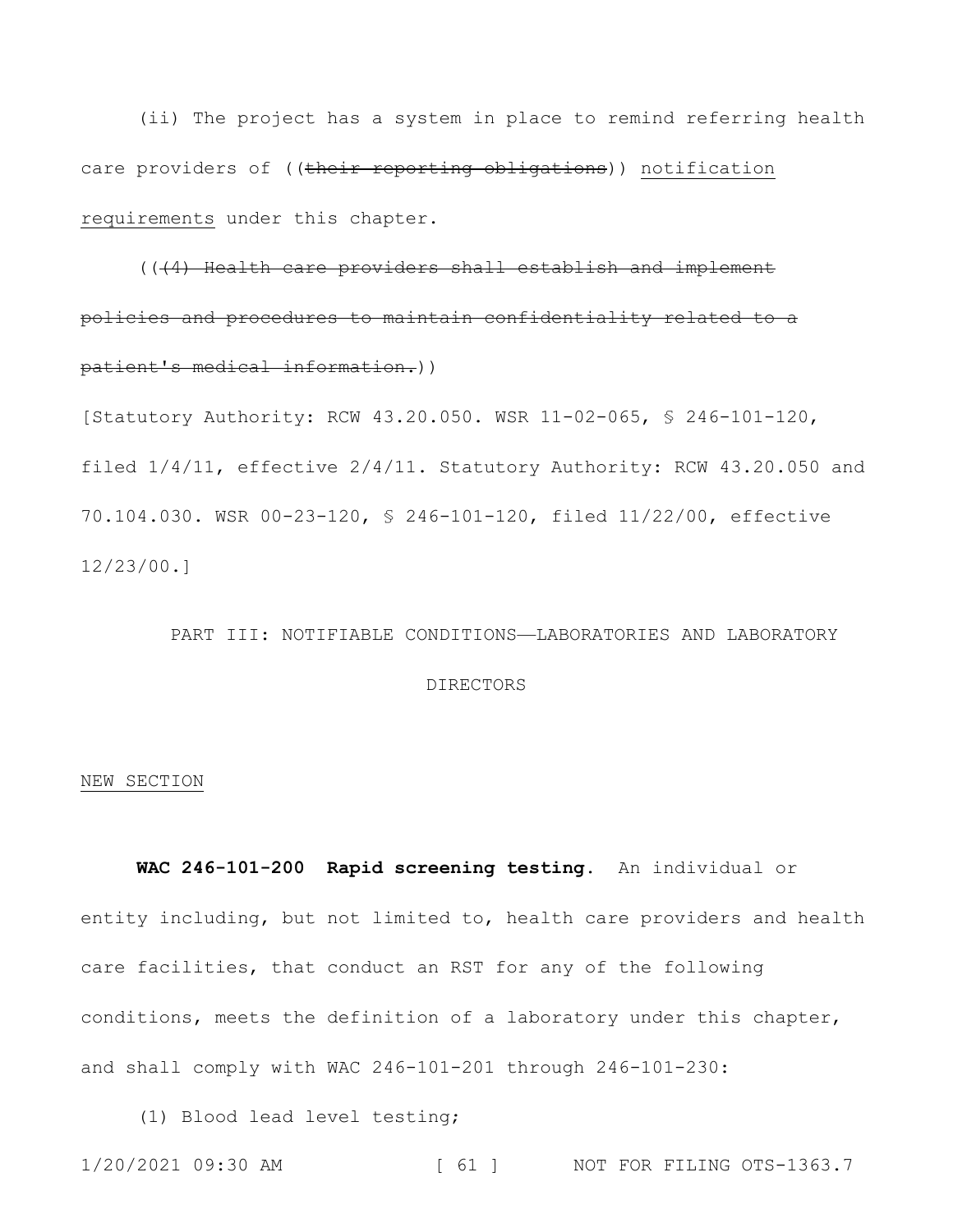(2) Hepatitis C (acute infection);

(3) Hepatitis C (chronic infection);

- (4) HIV infection; or
- (5) Novel coronavirus (COVID-19).

 $[$ 

AMENDATORY SECTION (Amending WSR 11-02-065, filed 1/4/11, effective 2/4/11)

**WAC 246-101-201 Notifiable conditions** ((**and**))**—Laboratories.** ((This section describes the conditions about which Washington's laboratories must notify public health authorities of on a statewide basis. The board finds that the conditions in Table Lab-1 of this section are notifiable for the prevention and control of communicable and noninfectious diseases and conditions in Washington. The board also finds that submission of specimens for many of these conditions will further prevent the spread of disease.

(1) Laboratory directors shall notify public health authorities of positive preliminary test results and positive final test results of the conditions identified in Table Lab-1 of this section as individual case reports and provide specimen submissions following the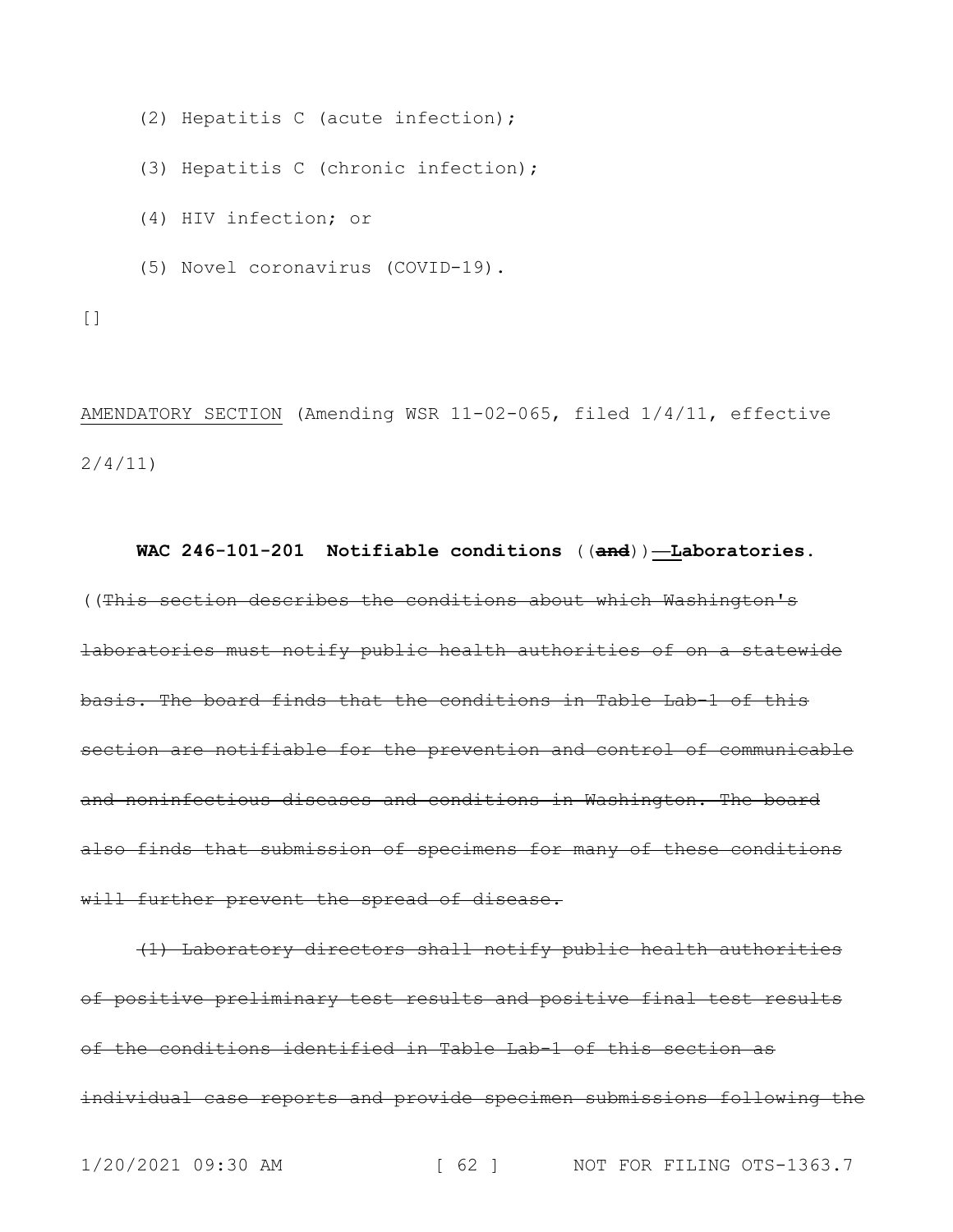requirements in WAC 246-101-205, 246-101-210, 246-101-215, 246-101-

220, 246-101-225, and 246-101-230.

(2) Local health officers may require additional conditions to be notifiable within the local health officer's jurisdiction.

| Notifiable Condition                                                                                                                                                                                                                                | Time Frame for<br>Notification                                         | Notifiable to<br>Local Health<br><b>Department</b> | Notifiable to<br>Department of<br>Health | Specimen Submission<br>to Department of<br>Health<br>(Type & Timing)    |
|-----------------------------------------------------------------------------------------------------------------------------------------------------------------------------------------------------------------------------------------------------|------------------------------------------------------------------------|----------------------------------------------------|------------------------------------------|-------------------------------------------------------------------------|
| Arboviruses<br>(West Nile virus, eastern and<br>western equine encephalitis,<br>dengue, St. Louis encephalitis, La<br>Crosse encephalitis, Japanese<br>encephalitis, Powassan,<br>California serogroup,<br>Chikungunya)<br>Acute:<br>IgM positivity | 2 business days                                                        | √                                                  |                                          | On request                                                              |
| PCR positivity<br>Viral isolation                                                                                                                                                                                                                   |                                                                        |                                                    |                                          |                                                                         |
| <b>Bacillus anthracis (Anthrax)</b>                                                                                                                                                                                                                 | Immediately                                                            | $\sqrt{}$                                          |                                          | Culture (2 business<br>days)                                            |
| <b>Blood Lead Level</b>                                                                                                                                                                                                                             | Elevated Levels-<br>2 business days<br>Nonelevated<br>Levels - Monthly |                                                    | $\downarrow$                             |                                                                         |
| Bordetella pertussis (Pertussis)                                                                                                                                                                                                                    | Within 24 hours                                                        | $\sqrt{}$                                          |                                          | Culture, when<br>available (2 business<br>days)                         |
| Borrelia burgdorferi (Lyme<br>disease)                                                                                                                                                                                                              | 2 business days                                                        | $\sqrt{ }$                                         |                                          | On request                                                              |
| Borrelia hermsii or recurrentis<br>(Relapsing fever, tick or louse-<br>borne)                                                                                                                                                                       | Within 24 hours                                                        | $\sqrt{}$                                          |                                          | On request                                                              |
| <b>Brucella species (Brucellosis)</b>                                                                                                                                                                                                               | Within 24 hours                                                        | $\sqrt{ }$                                         |                                          | Cultures (2 business<br>days)                                           |
| Burkholderia mallei and<br>pseudomallei                                                                                                                                                                                                             | Immediately                                                            | $\sqrt{}$                                          |                                          | Culture (2 business<br>days); additional<br>specimens when<br>available |
| <b>Campylobacter species</b><br>(Campylobacteriosis)                                                                                                                                                                                                | 2 business days                                                        | ↓                                                  |                                          | On request                                                              |

Table Lab-1 (Conditions Notifiable by Laboratory Directors)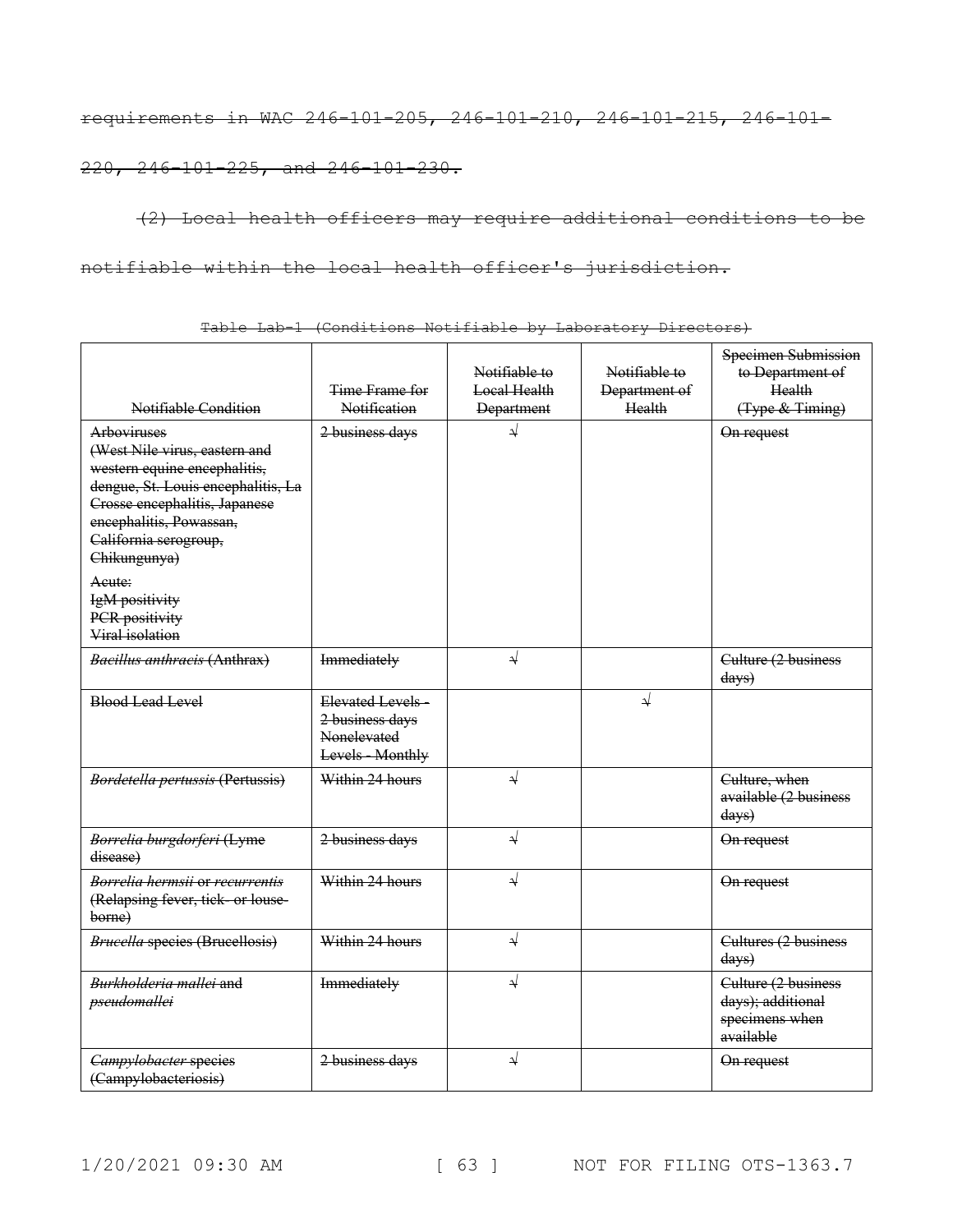| Notifiable Condition                                                                                    | Time Frame for<br>Notification | Notifiable to<br><b>Local Health</b><br><b>Department</b>                                      | Notifiable to<br>Department of<br>Health            | Specimen Submission<br>to Department of<br>Health<br>(Type & Timing)                                                                                                                                                   |
|---------------------------------------------------------------------------------------------------------|--------------------------------|------------------------------------------------------------------------------------------------|-----------------------------------------------------|------------------------------------------------------------------------------------------------------------------------------------------------------------------------------------------------------------------------|
| $CD4 + (T4)$ lymphocyte counts<br>and/or $CD4 + (T4)$ (patients aged<br>thirteen or older)              | Monthly                        | Only when the<br>local health<br>department is<br>designated by the<br>Department of<br>Health | $\sqrt{\frac{1}{1 + \text{Except King}}$<br>County) |                                                                                                                                                                                                                        |
| Chlamydophila psittaci<br>(Psittacosis)                                                                 | Within 24 hours                | ↵                                                                                              |                                                     | On request                                                                                                                                                                                                             |
| Chlamydia trachomatis                                                                                   | 2 business days                | $\sqrt{ }$                                                                                     |                                                     |                                                                                                                                                                                                                        |
| Clostridium botulinum<br>(Botulism)                                                                     | Immediately                    | ┙                                                                                              |                                                     | Serum and/or stool;<br>any other specimens<br>available (i.e., foods<br>submitted for<br>suspected foodborne<br>ease; debrided tissue<br>submitted for<br>suspected wound<br>botulism) (2 business<br>$\frac{days}{9}$ |
| Corynebacterium diphtheriae<br>(Diphtheria)                                                             | Immediately                    | $\sqrt{ }$                                                                                     |                                                     | Culture (2 business<br>days)                                                                                                                                                                                           |
| Coxiella burnetii (Q fever)                                                                             | Within 24 hours                | $\sqrt{}$                                                                                      |                                                     | Culture (2 business<br>days)                                                                                                                                                                                           |
| Cryptococcus non v. neoformans                                                                          | N/A                            | N/A                                                                                            |                                                     | Culture (2 business<br>days) or other<br>specimens upon<br>request                                                                                                                                                     |
| Cryptosporidium<br>(Cryptosporidiosis)                                                                  | 2 business days                | $\rightarrow$                                                                                  |                                                     | On request                                                                                                                                                                                                             |
| Cyclospora cayetanensis<br>(Cyclosporiasis)                                                             | 2 business days                | ↵                                                                                              |                                                     | Specimen (2 business<br>days)                                                                                                                                                                                          |
| E. coli - Refer to "Shiga toxin-<br>producing E. coli"                                                  | <b>Immediately</b>             | N                                                                                              |                                                     |                                                                                                                                                                                                                        |
| Francisella tularensis<br>(Tularemia)                                                                   | Immediately                    | $\sqrt{}$                                                                                      |                                                     | Culture or other<br>appropriate clinical<br>material (2 business<br>$\frac{days}{9}$                                                                                                                                   |
| Giardia lamblia (Giardiasis)                                                                            | 2 business days                | $\rightarrow$                                                                                  |                                                     | On request                                                                                                                                                                                                             |
| Haemophilus influenzae (children<br>< 5 years of age)                                                   | Immediately                    | $\sqrt{}$                                                                                      |                                                     | Culture, from sterile<br>sites only, when type<br>is unknown $(2)$<br>business days)                                                                                                                                   |
| Hantavirus                                                                                              | Within 24 hours                | ⇃                                                                                              |                                                     | On request                                                                                                                                                                                                             |
| Hepatitis A virus (acute) by IgM<br>positivity<br>(Hepatocellular enzyme levels to<br>accompany report) | Within 24 hours                | ↓                                                                                              |                                                     | On request                                                                                                                                                                                                             |
| Hepatitis B virus (acute) by IgM<br>positivity                                                          | Within 24 hours                | $\downarrow$                                                                                   |                                                     | On request                                                                                                                                                                                                             |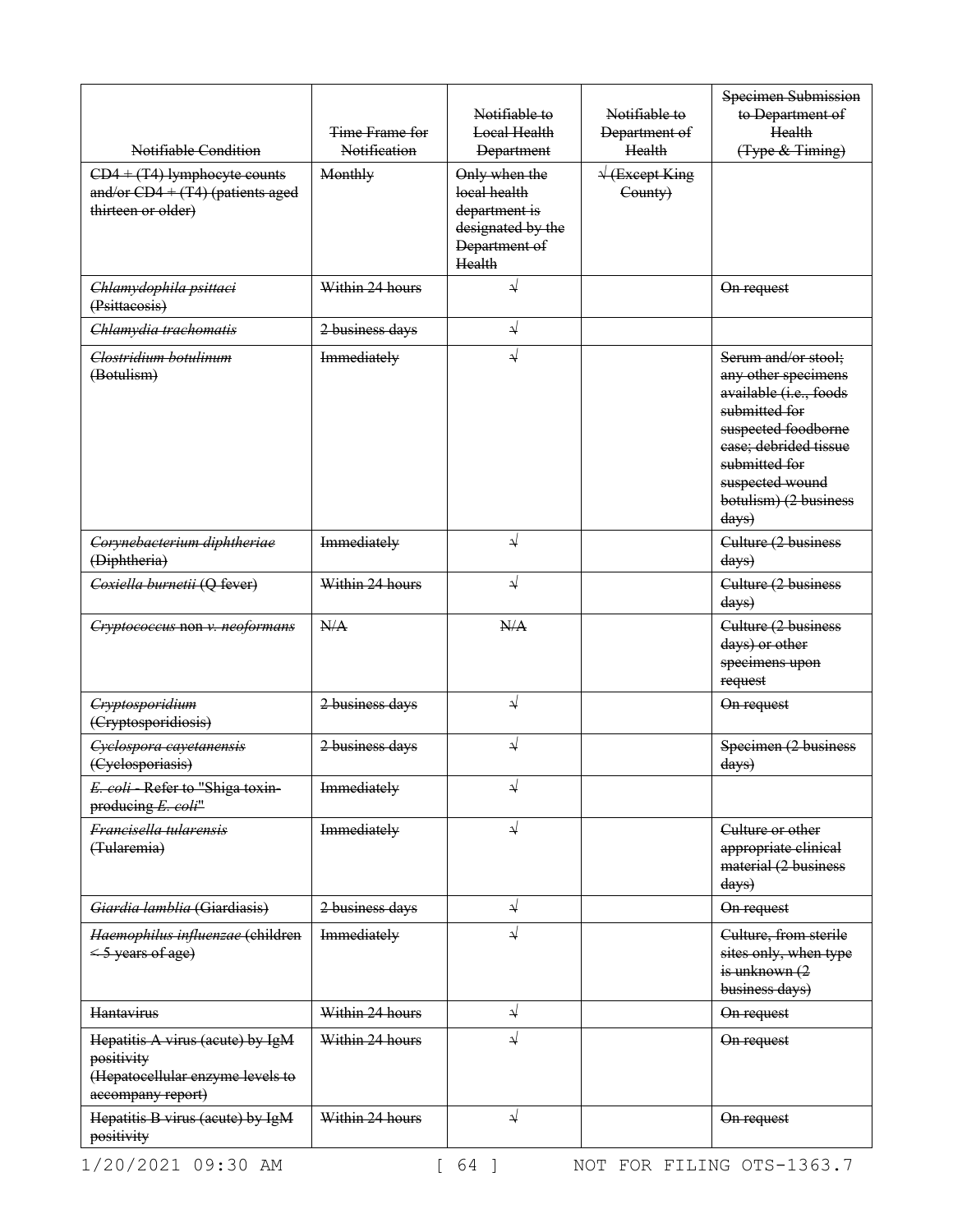| Notifiable Condition                                                                                                                  | Time Frame for<br>Notification | Notifiable to<br>Local Health<br><b>Department</b>                                             | Notifiable to<br>Department of<br>Health            | Specimen Submission<br>to Department of<br>Health<br>(Type & Timing)                    |
|---------------------------------------------------------------------------------------------------------------------------------------|--------------------------------|------------------------------------------------------------------------------------------------|-----------------------------------------------------|-----------------------------------------------------------------------------------------|
| Hepatitis B virus                                                                                                                     | Monthly                        | $\downarrow$                                                                                   |                                                     |                                                                                         |
| -HBsAg (Surface antigen)                                                                                                              |                                |                                                                                                |                                                     |                                                                                         |
| -HBeAg (E antigen)                                                                                                                    |                                |                                                                                                |                                                     |                                                                                         |
| <b>HBV DNA</b>                                                                                                                        |                                |                                                                                                |                                                     |                                                                                         |
| Hepatitis C virus                                                                                                                     | Monthly                        | ↓                                                                                              |                                                     |                                                                                         |
| Hepatitis D virus                                                                                                                     | 2 business days                | $\sqrt{}$                                                                                      |                                                     | On request                                                                              |
| Hepatitis E virus                                                                                                                     | Within 24 hours                | $\sqrt{}$                                                                                      |                                                     | On request                                                                              |
| Human immunodeficiency virus<br>(HIV) infection (for example,<br>positive Western Blot assays, P24<br>antigen or viral culture tests) | 2 business days                | Only when the<br>local health<br>department is<br>designated by the<br>Department of<br>Health | $\sqrt{\frac{1}{1 + \text{Except King}}$<br>County) |                                                                                         |
| Human immunodeficiency virus<br>(HIV) infection (ll viral load<br>detection test results detectable<br>and undetectable)              | Monthly                        | Only when the<br>local health<br>department is<br>designated by the<br>Department of<br>Health | $\sqrt{\frac{1}{1 + \text{Except King}}$<br>County) |                                                                                         |
| Influenza virus, novel or<br>unsubtypable strain                                                                                      | Immediately                    | ↓                                                                                              |                                                     | Isolate or clinical<br>specimen (2 business<br>$\frac{days}{9}$                         |
| Legionella species<br>(Legionellosis)                                                                                                 | Within 24 hours                | $\sqrt{}$                                                                                      |                                                     | Culture (2 business<br>$\frac{days}{9}$                                                 |
| Leptospira species<br>(Leptospirosis)                                                                                                 | Within 24 hours                | $\sqrt{}$                                                                                      |                                                     | On request                                                                              |
| Listeria monocytogenes<br>(Listeriosis)                                                                                               | Within 24 hours                | $\sqrt{}$                                                                                      |                                                     | Culture (2 business<br>$\frac{days}{9}$                                                 |
| Measles virus (rubeola)<br>Aeute:<br>IgM positivity<br>PCR positivity                                                                 | Immediately                    | لد                                                                                             |                                                     | Isolate or clinical<br>specimen associated<br>with positive result (2<br>business days) |
| Mumps virus<br>Acute:<br>IgM positivity<br>PCR positivity                                                                             | Within 24 hours                | $\sqrt{}$                                                                                      |                                                     | Isolate or clinical<br>specimen associated<br>with positive result (2<br>business days) |
| Mycobacterium tuberculosis<br>(Tuberculosis)                                                                                          | 2 business days                |                                                                                                | $\downarrow$                                        | Culture (2 business<br>$\frac{days}{9}$                                                 |
| Mycobacterium tuberculosis<br>(Tuberculosis) (Antibiotie<br>sensitivity for first isolates)                                           | 2 business days                |                                                                                                | $\downarrow$                                        |                                                                                         |
| Neisseria gonorrhoeae<br>(Gonorrhea)                                                                                                  | 2 business days                | ↓                                                                                              |                                                     |                                                                                         |
| Neisseria meningitidis<br>(Meningococcal disease)                                                                                     | Immediately                    | ⇃                                                                                              |                                                     | Culture (from sterile<br>sites only) (2 business<br>days)                               |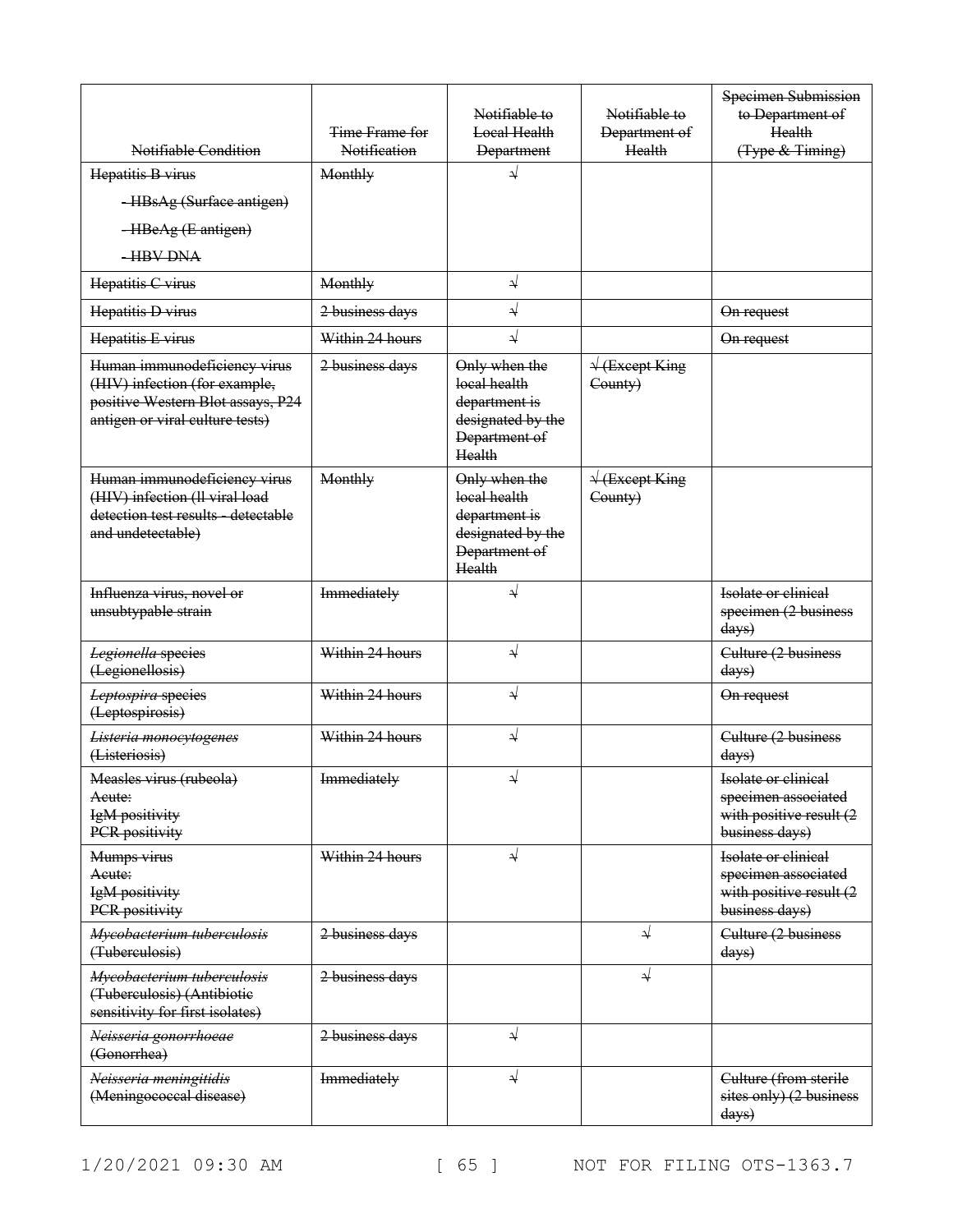| Notifiable Condition                                                                                              | Time Frame for<br>Notification | Notifiable to<br>Local Health<br><b>Department</b>                     | Notifiable to<br>Department of<br>Health | Specimen Submission<br>to Department of<br>Health<br>(Type & Timing)                    |
|-------------------------------------------------------------------------------------------------------------------|--------------------------------|------------------------------------------------------------------------|------------------------------------------|-----------------------------------------------------------------------------------------|
| Plasmodium species (Malaria)                                                                                      | 2 business days                | ⇃                                                                      |                                          | On request                                                                              |
| Poliovirus<br>Acute:<br>IgM positivity<br>PCR positivity                                                          | Immediately                    | $\sqrt{}$                                                              |                                          | Isolate or clinical<br>specimen associated<br>with positive result (2<br>business days) |
| Rabies virus (human or animal)                                                                                    | Immediately                    | $\sqrt{\frac{(\text{Pathology})}{(\text{Pathology})}}$<br>Report Only) |                                          | Clinical specimen<br>associated with<br>positive result (2<br>business days)            |
| Salmonella species<br>(Salmonellosis)                                                                             | Within 24 hours                | √                                                                      |                                          | Culture (2 business<br>days)                                                            |
| <b>SARS</b> associated coronavirus                                                                                | Immediately                    |                                                                        |                                          | Isolate or clinical<br>specimen associated<br>with positive result (2<br>business days) |
| Shiga toxin producing E. coli<br>(enterohemorrhagie E. coli<br>including, but not limited to, E.<br>eoli O157:H7) | Immediately                    | √                                                                      |                                          | Culture (2 business<br>days) or specimen if<br>no culture is available                  |
| Shigella species (Shigellosis)                                                                                    | Within 24 hours                | ↵                                                                      |                                          | Culture (2 business<br>days)                                                            |
| Treponema pallidum (Syphilis)                                                                                     | 2 business days                | $\sqrt{}$                                                              |                                          | Serum (2 business<br>days)                                                              |
| Trichinella species                                                                                               | 2 business days                | ⇃                                                                      |                                          | On request                                                                              |
| Vancomycin-resistant<br>Staphylococcus aureus                                                                     | Within 24 hours                | ↵                                                                      |                                          | Culture (2 business<br>days)                                                            |
| Variola virus (smallpox)                                                                                          | Immediately                    | $\sqrt{}$                                                              |                                          | Isolate or clinical<br>specimen associated<br>with positive result (2<br>business days) |
| <i>Vibrio cholerae</i> O1 or O139<br>(Cholera)                                                                    | Immediately                    | N                                                                      |                                          | Culture (2 business<br>$\frac{days}{9}$                                                 |
| Vibrio species (Vibriosis)                                                                                        | Within 24 hours                | $\downarrow$                                                           |                                          | Culture (2 business<br>$\frac{days}{9}$                                                 |
| Viral hemorrhagic fever:<br>Arenaviruses<br>Bunyaviruses<br><b>Filoviruses</b><br><b>Flaviviruses</b>             | Immediately                    | $\downarrow$                                                           |                                          | Isolate or clinical<br>specimen associated<br>with positive result (2<br>business days) |
| Yellow fever virus                                                                                                | Immediately                    | ↓                                                                      |                                          | Serum (2 business<br>$\frac{days}{9}$                                                   |
| Yersinia enterocolitica or<br>pseudotuberculosis                                                                  | Within 24 hours                | ↓                                                                      |                                          | On request                                                                              |
| Yersinia pestis (Plague)                                                                                          | Immediately                    | $\downarrow$                                                           |                                          | Culture or other<br>appropriate clinical<br>material (2 business<br>days)               |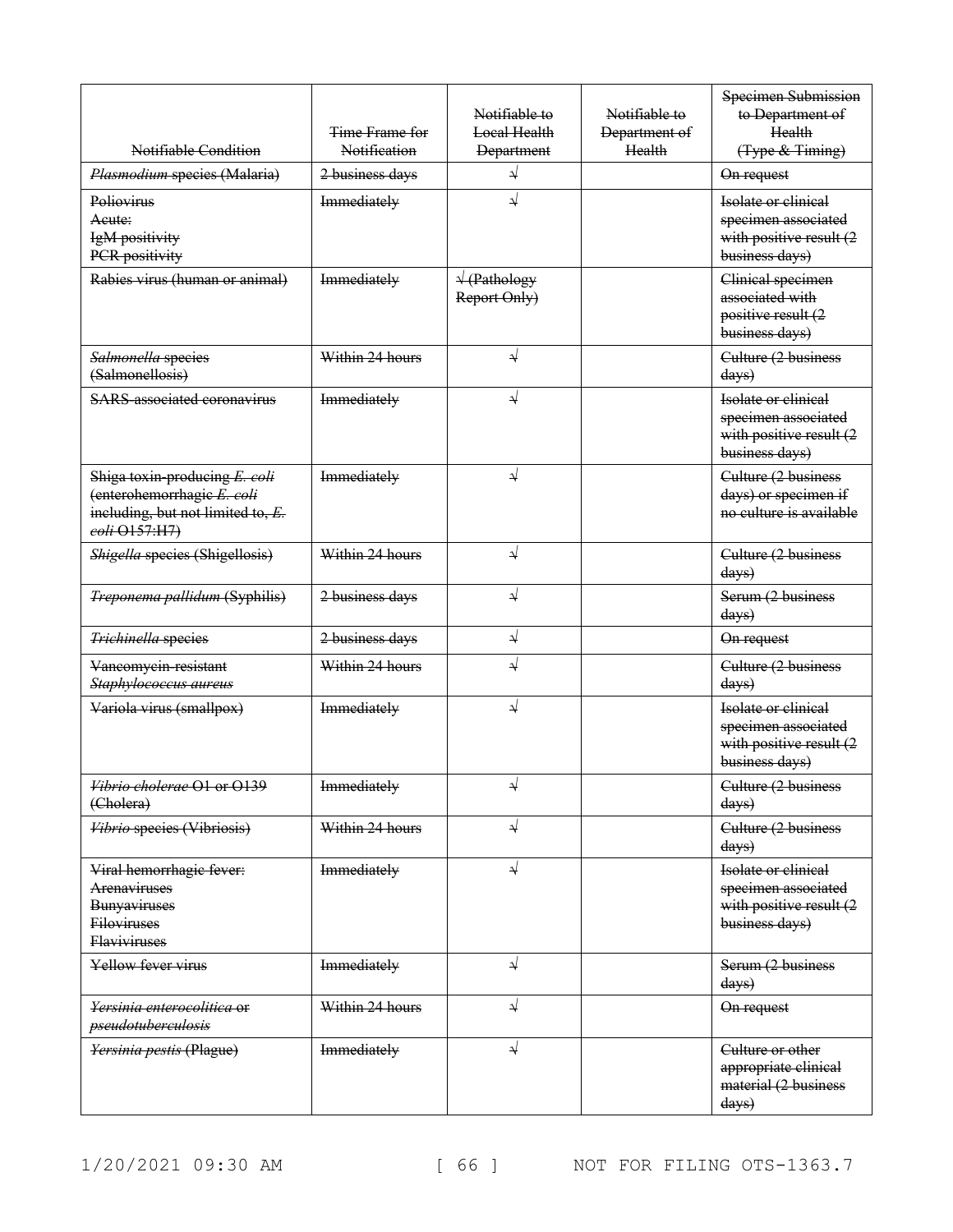(√) Indicates which agency should receive case and suspected case reports.

(3) The local health department may request laboratory reporting of additional test results pertinent to an investigation of a notifiable condition (e.g., hepatocellular enzyme levels for hepatitis or negative stool test results on salmonellosis rescreening).

(4) Laboratory directors may notify the local health department, the department, or both of other laboratory results.)) (1) For the purposes of Table Lab-1:

(a) "At least annually" means deidentified negative screening results may be submitted in a single report no less than once per year, but may be submitted more frequently as a single report or as individual screening results.

(b) "Deidentified negative screening result" means an initial test result that indicates the absence of disease, and that has personally identifiable information removed from it using the Health Insurance Portability and Accountability Act of 1996 Safe Harbor method defined in 45 C.F.R. 164.514. A deidentified negative screening result does not include a negative test result associated with a previous positive test result, such as a negative nucleic acid or viral load test that is performed after a positive antibody or antigen test.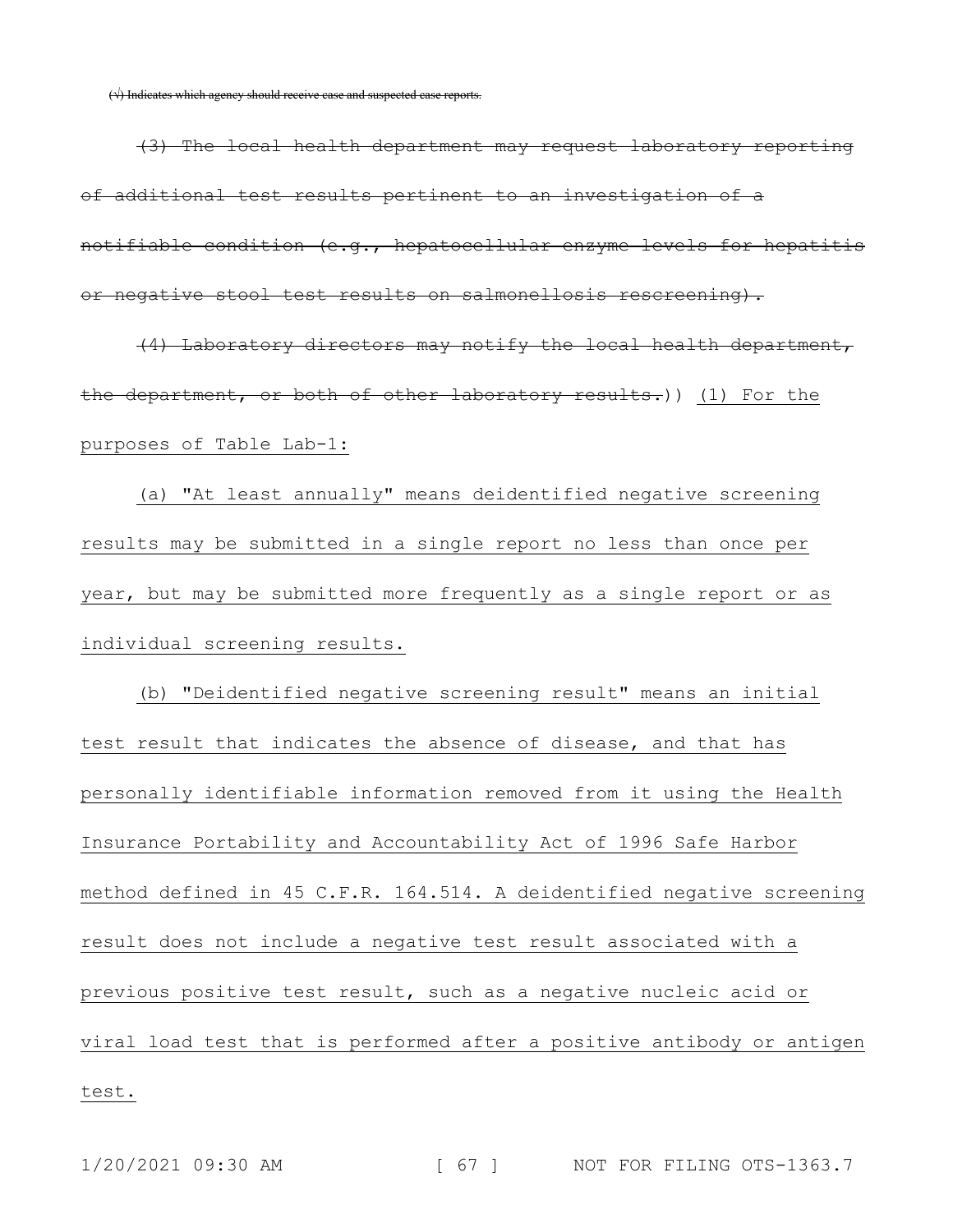(c) "LHJ" means where the patient resides, or, in the event that patient residence cannot be determined, the local health jurisdiction in which the ordering health care provider practices, or the local health jurisdiction in which the laboratory operates.

(d) "Within two business days" means specimens must be in transit to the Washington state public health laboratories within two business days of:

(i) Completing a test and the specimen being ready for packaging; or

(ii) Receiving a request from a local health jurisdiction or the department, provided the specimen is still available at the time of the request.

(2) This chapter does not require a laboratory to:

(a) Test for agents (conditions) or speciate if the laboratory does not perform the test as part of its normal work. A laboratory director shall only report a condition if it is identified as part of their normal testing protocols; or

(b) Retain specimens indefinitely in anticipation of a request from a local health jurisdiction or the department.

(3) The agents (conditions) in Table Lab-1 are notifiable by a laboratory director as indicated in Table Lab-1 and this chapter.

1/20/2021 09:30 AM [ 68 ] NOT FOR FILING OTS-1363.7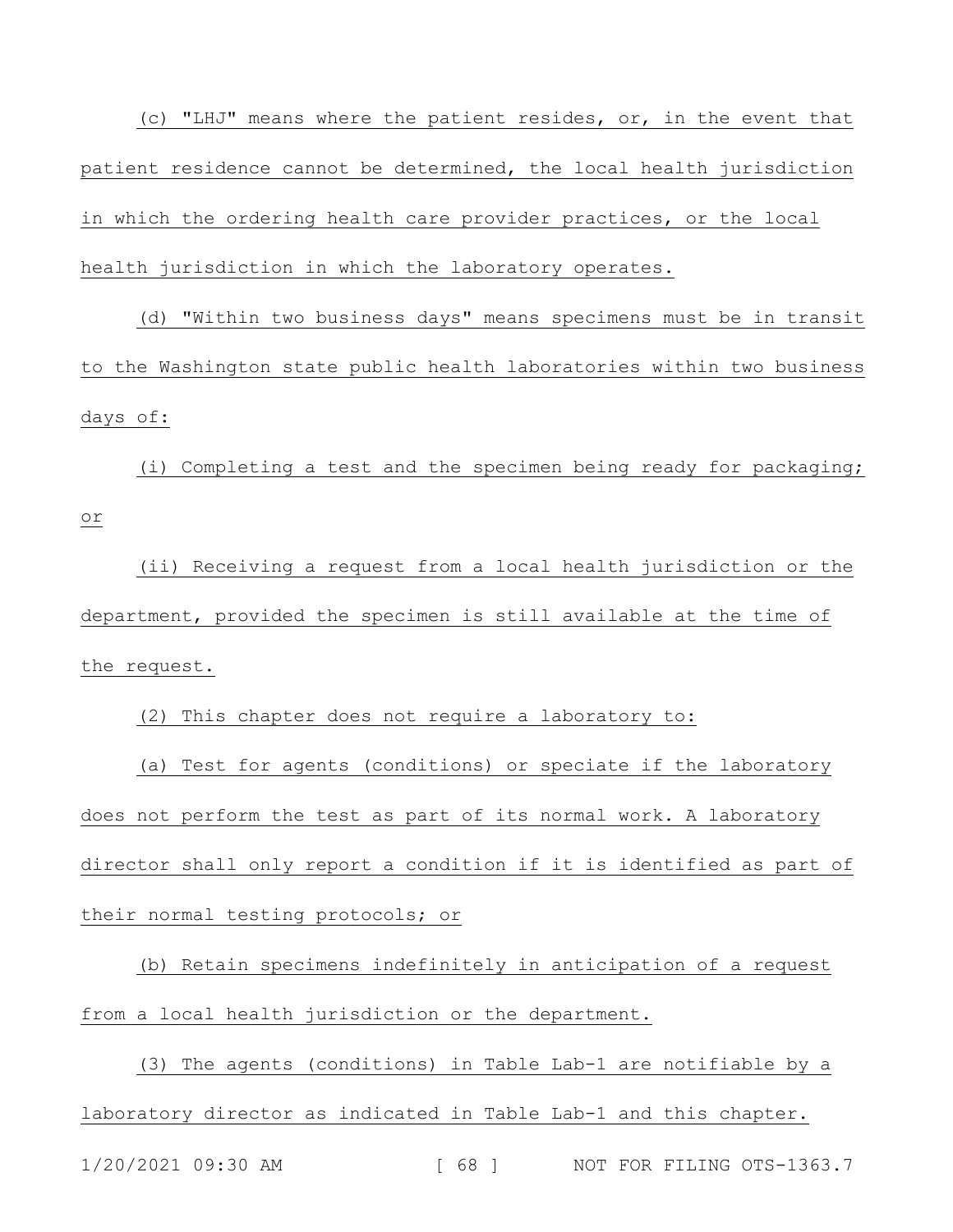|                                                                                                | <b>Notification of Results</b>                                                                                                                                                       |                                                                                                          | <b>Specimen Submission to the Washington</b><br><b>State Public Health Laboratories</b>                                   |                                                                                             |
|------------------------------------------------------------------------------------------------|--------------------------------------------------------------------------------------------------------------------------------------------------------------------------------------|----------------------------------------------------------------------------------------------------------|---------------------------------------------------------------------------------------------------------------------------|---------------------------------------------------------------------------------------------|
| <b>Agent (Condition)</b>                                                                       | What to Submit in a<br><b>Laboratory Report</b>                                                                                                                                      | When and Whom to<br><b>Notify Upon</b><br><b>Receiving</b><br>Presumptive or<br><b>Final Test Result</b> | <b>What to Submit</b>                                                                                                     | When to Submit                                                                              |
| Amoebie-Amebic<br>meningitis                                                                   | Positive result by any<br>method                                                                                                                                                     | Immediately to LHJ                                                                                       | Specimen associated<br>with positive result, if<br>available                                                              | Within 2 business<br>days                                                                   |
| Anaplasma species<br>(Anaplasmosis)                                                            | Positive result by any<br>method                                                                                                                                                     | Within 2 business<br>days to LHJ                                                                         | Specimen associated<br>with positive result, if<br>available                                                              | Within 2 business<br>days of request by<br>LHJ or DOH                                       |
| <b>Babesia</b> species<br>(Babesiosis)                                                         | Positive result by any<br>method                                                                                                                                                     | Within 2 business<br>days to LHJ                                                                         | Specimen associated<br>with positive result, if<br>available                                                              | Within 2 business<br>days of request by<br>LHJ or DOH                                       |
| <b>Bacillus</b> anthracis<br>(Anthrax)                                                         | Positive result by any<br>method                                                                                                                                                     | Immediately to LHJ                                                                                       | Presumptive positive<br>isolate<br>If no isolate available,<br>specimen associated<br>with presumptive<br>positive result | Within 2 business<br>$\frac{days}{9}$                                                       |
| Bacillus cereus, biovar<br><i>anthracis</i> only<br><b>Baylisascaris</b><br>(Baylisascariasis) | Confirmed positive<br>result by any method<br>Positive result by any<br>method                                                                                                       | Immediately to LHJ<br>Within 24 hours to<br><b>LHJ</b>                                                   | Do not ship specimen<br>Specimen associated<br>with positive result, if<br>available                                      | Do not ship specimen<br>Within 2 business<br>$_{\rm days}$                                  |
| Blood lead level                                                                               | Results equal to or<br>greater than 5<br>micrograms per<br>deciliter for:<br><b>RST</b><br>Venous<br>Results less than 5<br>micrograms per<br>deciliter for:<br><b>RST</b><br>Venous | Within 2 business<br>days to DOH<br>Within 30 days to<br><b>DOH</b>                                      | N/A                                                                                                                       | N/A                                                                                         |
| Bordetella pertussis<br>(Pertussis)                                                            | Positive results by:<br>Culture or<br>Nucleic acid<br>detection ((nucleic<br>acid testing (NAT))<br>or (nucleic acid<br>amplification testing<br>(NAAT))                             | Within 24 hours to<br><b>LHJ</b>                                                                         | Isolate<br>If no isolate available,<br>specimen associated<br>with positive result                                        | Within 2 business<br>$_{\rm days}$<br>Within 2 business<br>days of request by<br>LHJ or DOH |
| Borrelia burgdorferi<br>or Borrelia mayonii<br>(Lyme disease)                                  | Positive result by any<br>method                                                                                                                                                     | Within 2 business<br>days to LHJ                                                                         | Specimen associated<br>with positive result                                                                               | Within 2 business<br>days of request by<br>LHJ or DOH                                       |

 $\overline{\phantom{a}}$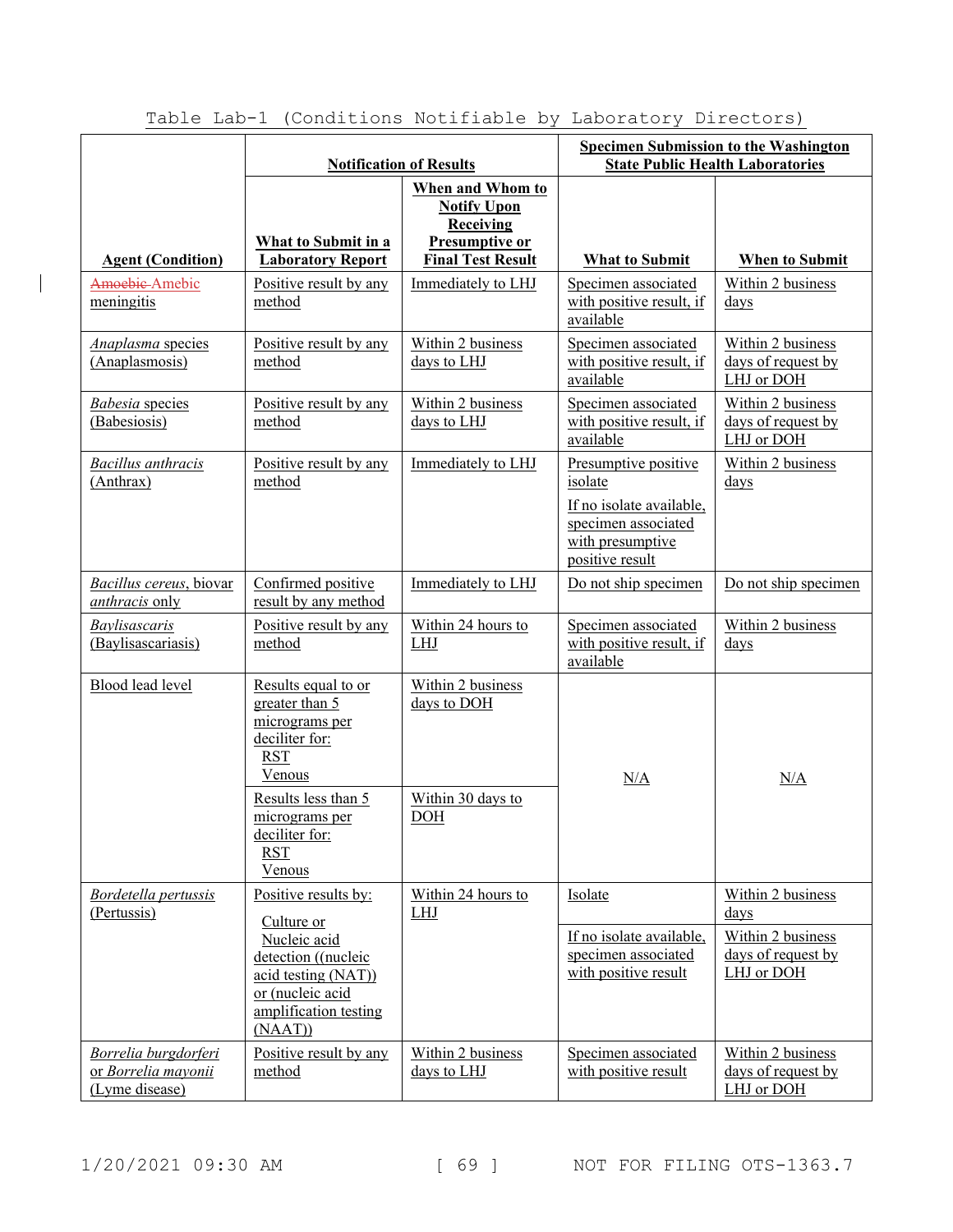|                                                                                                                         | <b>Notification of Results</b>                                                                                      |                                                                                                                 | <b>Specimen Submission to the Washington</b><br><b>State Public Health Laboratories</b>                                                                         |                                                       |
|-------------------------------------------------------------------------------------------------------------------------|---------------------------------------------------------------------------------------------------------------------|-----------------------------------------------------------------------------------------------------------------|-----------------------------------------------------------------------------------------------------------------------------------------------------------------|-------------------------------------------------------|
| <b>Agent (Condition)</b>                                                                                                | What to Submit in a<br><b>Laboratory Report</b>                                                                     | When and Whom to<br><b>Notify Upon</b><br><b>Receiving</b><br><b>Presumptive or</b><br><b>Final Test Result</b> | <b>What to Submit</b>                                                                                                                                           | <b>When to Submit</b>                                 |
| Borrelia hermsii,<br>parkeri, turicatae,<br>miyamotoi, or<br>recurrentis (Relapsing<br>fever, tick- or louse-<br>borne) | Positive result by any<br>method                                                                                    | Within 2 business<br>days to LHJ                                                                                | Specimen associated<br>with positive result                                                                                                                     | Within 2 business<br>days of request by<br>LHJ or DOH |
| <b>Brucella</b> species<br>(Brucellosis)                                                                                | Positive result by any<br>method excluding<br>Immunoglobulin G<br>(IgG)                                             | Within 24 hours to<br>LHJ                                                                                       | Isolate, excluding<br>confirmed positive B.<br>melitensis, B.<br>abortus, or B. suis<br>If no isolate available,<br>specimen associated<br>with positive result | Within 2 business<br>days                             |
| Burkholderia mallei<br>(Glanders)                                                                                       | Positive result by any<br>method excluding<br>IgG                                                                   | Immediately to LHJ                                                                                              | Presumptive positive<br>isolate<br>If no isolate available,                                                                                                     | Within 2 business<br>days                             |
|                                                                                                                         |                                                                                                                     |                                                                                                                 | specimen associated<br>with presumptive<br>positive result                                                                                                      |                                                       |
| <b>Burkholderia</b><br>pseudomallei<br>(Melioidosis)                                                                    | Positive result by any<br>method excluding<br>IgG                                                                   | Immediately to LHJ                                                                                              | Presumptive positive<br>isolate<br>If no isolate available,<br>specimen associated<br>with presumptive<br>positive result                                       | Within 2 business<br>$_{\rm days}$                    |
| California serogroup<br>viruses, acute<br>(Arbovirus)                                                                   | Positive result by any<br>method excluding<br>IgG                                                                   | Within 2 business<br>days to LHJ                                                                                | Specimen associated<br>with positive result                                                                                                                     | Within 2 business<br>days of request by<br>LHJ or DOH |
| Campylobacter species<br>(Campylobacteriosis)                                                                           | Positive result by:<br>Culture,<br>Nucleic acid<br>detection (NAT or<br>NAAT), or<br>Antigen detection              | Within 2 business<br>days to LHJ                                                                                | Isolate<br>If no isolate available,<br>specimen associated<br>with positive result                                                                              | Within 2 business<br>days of request by<br>LHJ or DOH |
| Candida auris                                                                                                           | Positive result by any<br>method                                                                                    | Within 24 hours to<br><b>LHJ</b>                                                                                | Isolate<br>If no isolate available,<br>specimen associated<br>with positive result                                                                              | Within 2 business<br>days                             |
| Carbapenem-resistant<br>Enterobacteriaceae:<br>Klebsiella species<br>E. coli                                            | Positive for known<br>carbapenemase<br>resistance gene<br>(including, but not<br>limited to, KPC,<br>NDM, VIM, IMP, | Within 2 business<br>days to LHJ                                                                                | Isolate<br>If no isolate available,<br>specimen associated<br>with positive result                                                                              | Within 2 business<br>$\frac{days}{9}$                 |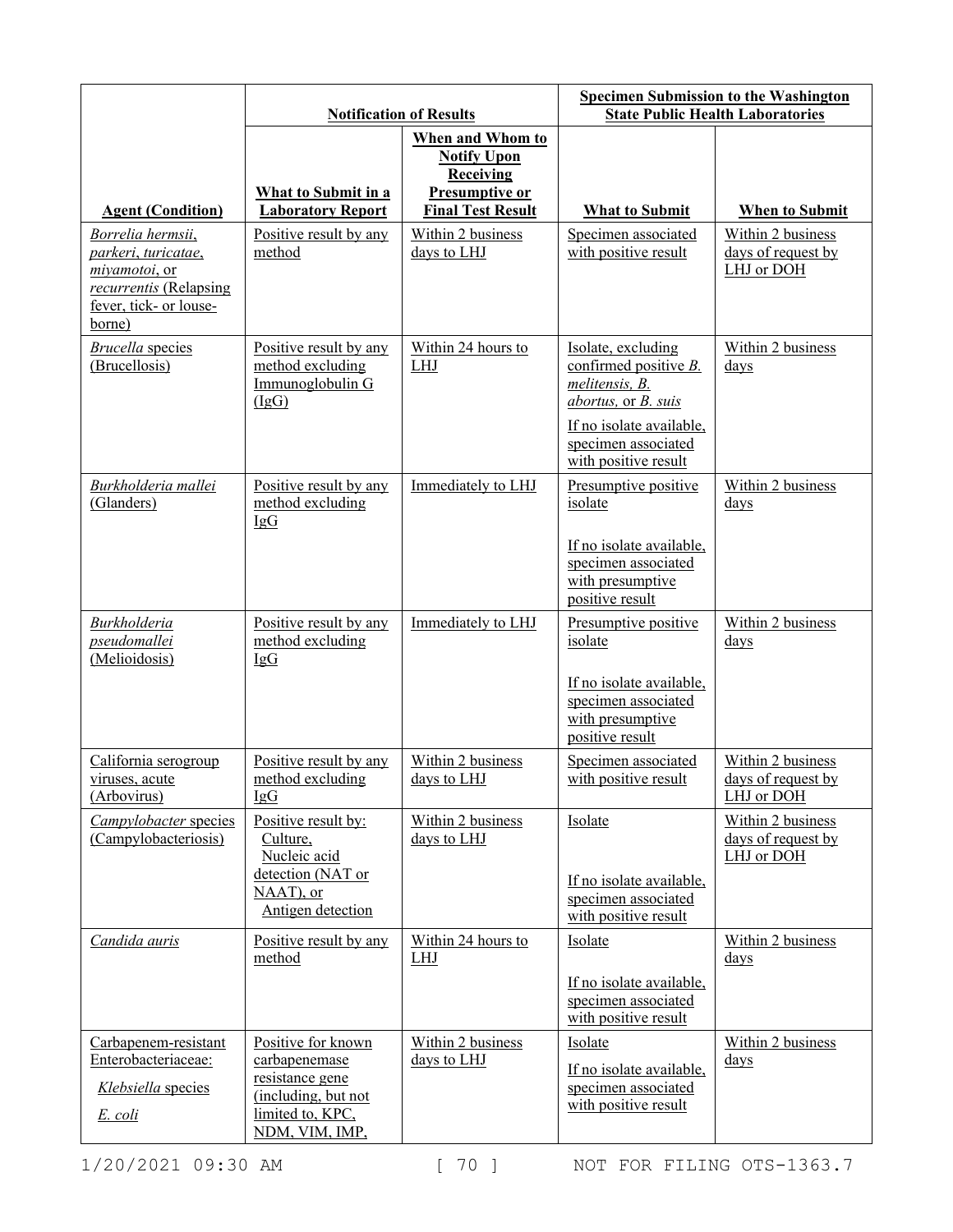|                                                                                                       | <b>Notification of Results</b>                                                                                                                                                                                                                                                                                                              |                                                                                                          | <b>Specimen Submission to the Washington</b><br><b>State Public Health Laboratories</b> |                                                       |
|-------------------------------------------------------------------------------------------------------|---------------------------------------------------------------------------------------------------------------------------------------------------------------------------------------------------------------------------------------------------------------------------------------------------------------------------------------------|----------------------------------------------------------------------------------------------------------|-----------------------------------------------------------------------------------------|-------------------------------------------------------|
| <b>Agent (Condition)</b>                                                                              | <b>What to Submit in a</b><br><b>Laboratory Report</b>                                                                                                                                                                                                                                                                                      | When and Whom to<br><b>Notify Upon</b><br>Receiving<br><b>Presumptive or</b><br><b>Final Test Result</b> | <b>What to Submit</b>                                                                   | <b>When to Submit</b>                                 |
|                                                                                                       | $OXA-48$                                                                                                                                                                                                                                                                                                                                    |                                                                                                          |                                                                                         |                                                       |
| <i>Enterobacter</i> species                                                                           | demonstrated by<br>nucleic acid detection<br>(NAT or NAAT), or<br>whole genome<br>sequencing                                                                                                                                                                                                                                                |                                                                                                          |                                                                                         |                                                       |
|                                                                                                       | Positive on a<br>phenotypic test for<br>carbapenemase<br>production including,<br>but not limited to,<br>Metallo-B-lactamase<br>test, modified Hodge<br>test (MHT) (for $E$ .<br>coli and Klebsiella<br>species only),<br>CarbaNP,<br>Carbapenem<br><b>Inactivation Method</b><br>(CIM) or modified<br>$CIM$ (m $CIM$ )<br>Resistant to any |                                                                                                          |                                                                                         |                                                       |
|                                                                                                       | carbapenem<br>including, but not<br>limited to, doripenem,<br>ertapenem, imipenem<br>or meropenem                                                                                                                                                                                                                                           |                                                                                                          |                                                                                         |                                                       |
| $CD4 + counts1$ , or<br>$CD4 + percents2$ , or<br><u>both</u><br>(patients aged thirteen<br>or older) | All results                                                                                                                                                                                                                                                                                                                                 | Within 30 days to<br>DOH except in King<br>County where this is<br>notifiable to the LHJ                 | N/A                                                                                     | N/A                                                   |
| Chikungunya virus,<br>acute (Arbovirus)                                                               | Positive result by any<br>method excluding<br>Immunoglobulin G<br>(IgG)                                                                                                                                                                                                                                                                     | Within 2 business<br>days to LHJ                                                                         | Specimen associated<br>with positive result                                             | Within 2 business<br>days of request by<br>LHJ or DOH |
| Chlamydia psittaci<br>(Psittacosis)                                                                   | Positive result by any<br>method excluding<br>$I \nsubseteq G$                                                                                                                                                                                                                                                                              | Within 24 hours to<br><b>LHJ</b>                                                                         | Specimen associated<br>with positive result                                             | Within 2 business<br>days of request by<br>LHJ or DOH |
| Chlamydia<br>trachomatis                                                                              | Positive and<br>indeterminate result<br>by any method                                                                                                                                                                                                                                                                                       | Within 2 business<br>days to LHJ                                                                         | N/A                                                                                     | N/A                                                   |
| Chlamydia<br>trachomatis                                                                              | Deidentified negative<br>screening result                                                                                                                                                                                                                                                                                                   | At least annually to<br><b>DOH</b>                                                                       | N/A                                                                                     | N/A                                                   |
| Clostridium botulinum<br>(Botulism)                                                                   | Positive result by any<br>method                                                                                                                                                                                                                                                                                                            | Immediately to LHJ                                                                                       | Presumptive positive<br>isolate                                                         | Within 2 business<br>$\frac{days}{9}$                 |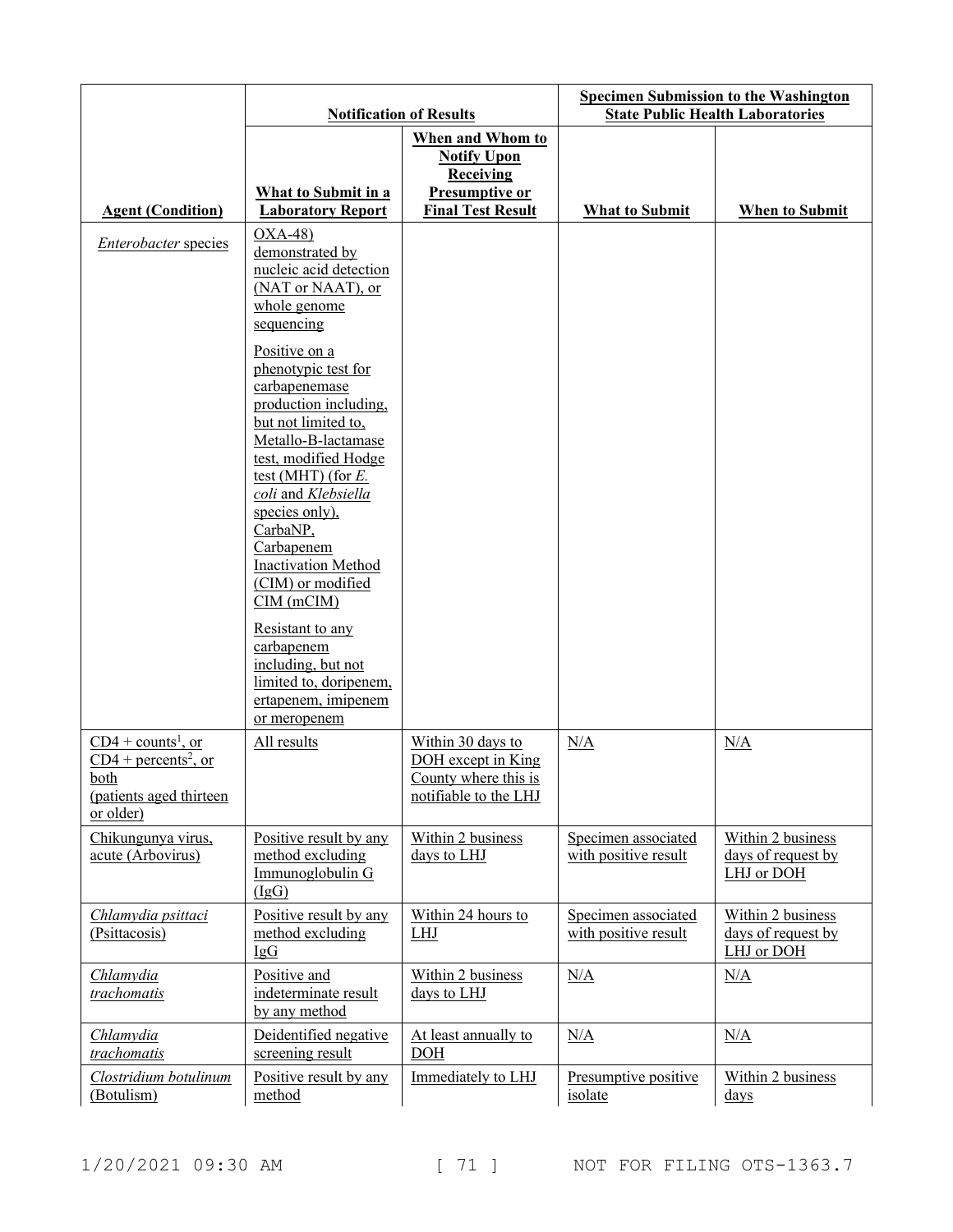|                                                                                                                                         | <b>Notification of Results</b>                                      |                                                                                                          | <b>Specimen Submission to the Washington</b><br><b>State Public Health Laboratories</b>                                   |                                                                                    |
|-----------------------------------------------------------------------------------------------------------------------------------------|---------------------------------------------------------------------|----------------------------------------------------------------------------------------------------------|---------------------------------------------------------------------------------------------------------------------------|------------------------------------------------------------------------------------|
| <b>Agent (Condition)</b>                                                                                                                | What to Submit in a<br><b>Laboratory Report</b>                     | When and Whom to<br><b>Notify Upon</b><br><b>Receiving</b><br>Presumptive or<br><b>Final Test Result</b> | <b>What to Submit</b>                                                                                                     | <b>When to Submit</b>                                                              |
|                                                                                                                                         |                                                                     |                                                                                                          | If no isolate available,<br>specimen associated<br>with presumptive<br>positive result                                    |                                                                                    |
| Coccidioides<br>(Coccidioidomycosis)                                                                                                    | Positive result by any<br>method                                    | Within 2 business<br>days to LHJ                                                                         | Isolate<br>If no isolate available,<br>specimen associated<br>with positive result                                        | Within 2 business<br>days<br>Within 2 business<br>days of request by<br>LHJ or DOH |
| Coronavirus<br>SARS-associated<br>coronavirus<br>MERS-associated<br>coronavirus<br>Novel coronavirus<br>$(SARS-CoV-2)$                  | Positive result by any<br>method                                    | Immediately to LHJ                                                                                       | Presumptive positive<br>isolate<br>If no isolate available,<br>specimen associated<br>with presumptive<br>positive result | Within 2 business<br>days of request by<br>LHJ or DOH                              |
| Corynebacterium<br>diphtheriae<br>(Diphtheria)                                                                                          | Positive result by:<br>Culture or<br>Nucleic acid                   | Immediately to LHJ                                                                                       | Isolate<br>If no isolate available,                                                                                       | Within 2 business<br>days<br>Within 2 business                                     |
|                                                                                                                                         | detection (NAT or<br>NAAT)                                          |                                                                                                          | specimen associated<br>with positive result                                                                               | days of request by<br>LHJ or DOH                                                   |
| Coxiella burnetii<br>(Q fever)                                                                                                          | Positive result by any<br>method                                    | Within 24 hours LHJ                                                                                      | Specimen associated<br>with presumptive<br>positive result                                                                | Within 2 business<br>$_{\rm days}$                                                 |
| Crimean-Congo<br>hemorrhagic fever<br>virus (Viral<br>hemorrhagic fever)                                                                | Positive result by any<br>method                                    | Immediately to LHJ                                                                                       | Presumptive positive<br>isolate<br>If no isolate available,<br>specimen associated<br>with presumptive<br>positive result | Within 2 business<br>$_{\rm days}$                                                 |
| Cryptococcus gattii or<br>undifferentiated<br>Cryptococcus species<br>(i.e., <i>Cryptococcus</i> not<br>identified as C.<br>neoformans) | Positive results by<br>any method excluding<br>cryptococcal antigen | Within 2 business<br>days to LHJ                                                                         | Isolate<br>If no isolate available,<br>specimen associated<br>with positive result<br>(excluding serum)                   | Within 2 business<br>$\frac{days}{9}$                                              |
|                                                                                                                                         |                                                                     |                                                                                                          | <u>Serum</u>                                                                                                              | Within 2 business<br>days of request by<br>LHJ or DOH                              |
| Cryptosporidium<br>(Cryptosporidiosis)                                                                                                  | Positive result by any<br>method                                    | Within 2 business<br>days to LHJ                                                                         | Specimen associated<br>with positive result                                                                               | Within 2 business<br>days of request by<br>LHJ or DOH                              |
| Cyclospora<br>cayetanensis<br>(Cyclosporiasis)                                                                                          | Positive result by any<br>method                                    | Within 2 business<br>days to LHJ                                                                         | Specimen associated<br>with positive result                                                                               | Within 2 business<br>days of request by<br>LHJ or DOH                              |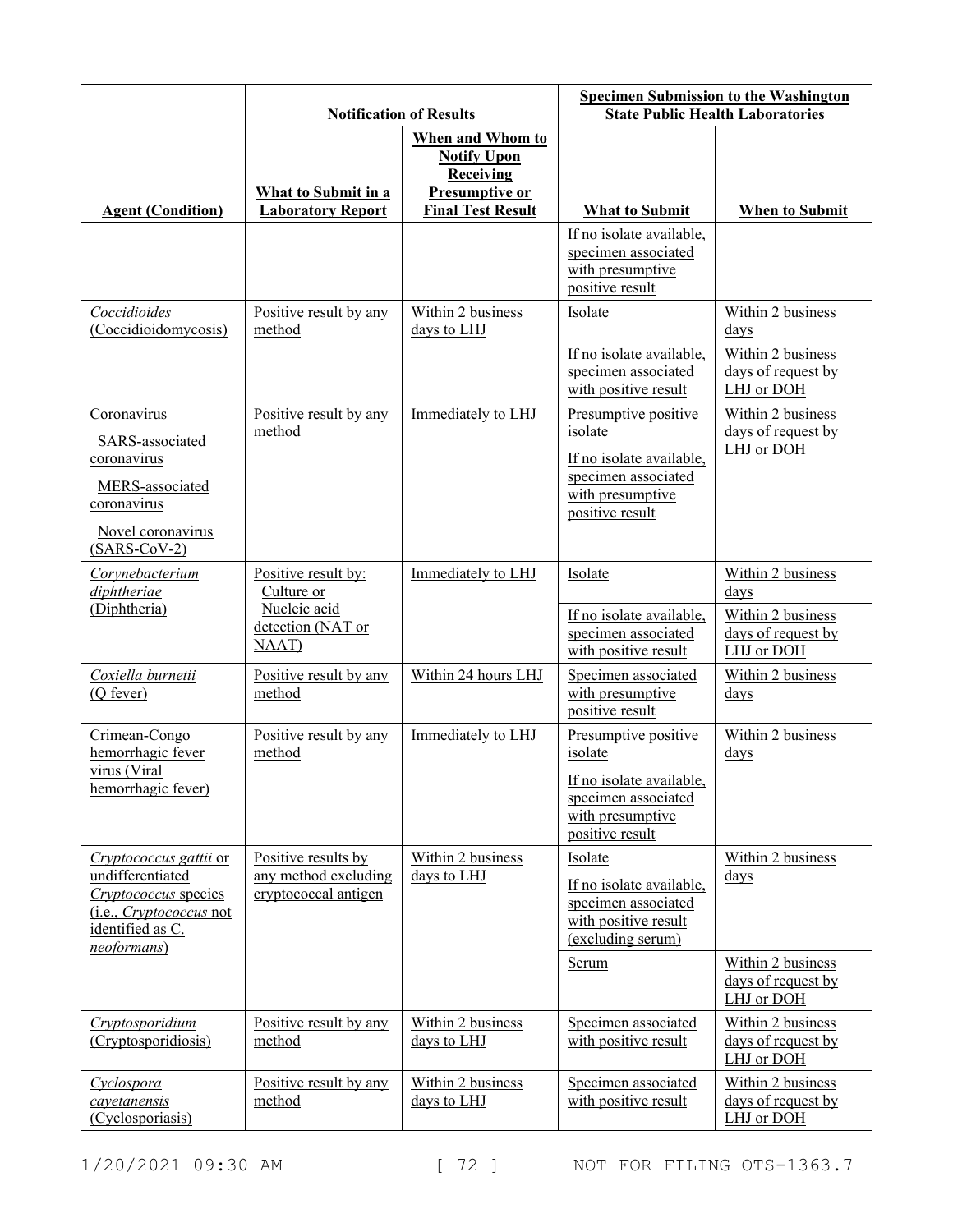|                                                                                                                       | <b>Notification of Results</b>                                                                                                                   |                                                                                                                                                     | <b>Specimen Submission to the Washington</b><br><b>State Public Health Laboratories</b>                                   |                                                                                    |
|-----------------------------------------------------------------------------------------------------------------------|--------------------------------------------------------------------------------------------------------------------------------------------------|-----------------------------------------------------------------------------------------------------------------------------------------------------|---------------------------------------------------------------------------------------------------------------------------|------------------------------------------------------------------------------------|
| <b>Agent (Condition)</b><br>Dengue virus, acute<br>(Arbovirus)                                                        | What to Submit in a<br><b>Laboratory Report</b><br>Positive result by any<br>method excluding<br>IgG                                             | When and Whom to<br><b>Notify Upon</b><br><b>Receiving</b><br><b>Presumptive or</b><br><b>Final Test Result</b><br>Within 2 business<br>days to LHJ | <b>What to Submit</b><br>Specimen associated<br>with positive result                                                      | When to Submit<br>Within 2 business<br>days of request by<br>LHJ or DOH            |
| E. coli - Refer to<br>"Shiga toxin-<br>producing E. coli"                                                             |                                                                                                                                                  |                                                                                                                                                     |                                                                                                                           |                                                                                    |
| Eastern and western<br>equine encephalitis<br>virus, acute<br>(Arbovirus)                                             | Positive result by any<br>method excluding<br>IgG                                                                                                | Within 2 business<br>days to LHJ                                                                                                                    | Specimen associated<br>with positive result<br>excluding specimens<br>from viral culture                                  | Within 2 business<br>days of request by<br>LHJ or DOH                              |
| Ebola virus (Viral<br>hemorrhagic fever)<br>Echinococcus<br>granulosus or $E$ .<br>multilocularis<br>(Echinococcosis) | Positive result by any<br>method<br>Positive result by any<br>method                                                                             | Immediately to LHJ<br>Within 2 business<br>days to LHJ                                                                                              | Presumptive positive<br>specimen<br>Specimen associated<br>with positive result                                           | Within 2 business<br>days<br>Within 2 business<br>days of request by<br>LHJ or DOH |
| Ehrlichia species<br>(Ehrlichiosis)                                                                                   | Positive result by any<br>method                                                                                                                 | Within 2 business<br>days to LHJ                                                                                                                    | Specimen associated<br>with positive result                                                                               | Within 2 business<br>days of request by<br>LHJ or DOH                              |
| Francisella tularensis<br>(Tularemia)                                                                                 | Positive result by any<br>method                                                                                                                 | Immediately to LHJ                                                                                                                                  | Presumptive positive<br>isolate<br>If no isolate available,<br>specimen associated<br>with presumptive<br>positive result | Within 2 business<br>$_{\rm days}$                                                 |
| Giardia duodenalis, G.<br>lamblia, G. intestinalis<br>(Giardiasis)                                                    | Positive result by any<br>method                                                                                                                 | Within 2 business<br>days to LHJ                                                                                                                    | Specimen associated<br>with positive result                                                                               | Within 2 business<br>days of request by<br>LHJ or DOH                              |
| Guanarito virus (Viral<br>hemorrhagic fever)                                                                          | Positive result by any<br>method                                                                                                                 | Immediately to LHJ                                                                                                                                  | Presumptive positive<br>isolate<br>If no isolate available,<br>specimen associated<br>with presumptive<br>positive result | Within 2 business<br>$_{\rm days}$                                                 |
| <b>Haemophilus</b><br><i>influenzae</i><br>(children $\leq$ 5 years of<br>$\underline{age}$                           | Positive result for<br>specimen from a<br>normally sterile site<br>$\underline{by:}$<br>Culture or<br>Nucleic acid<br>detection (NAT or<br>NAAT) | Immediately to LHJ                                                                                                                                  | Isolate<br>If no isolate available,<br>specimen associated<br>with positive result                                        | Within 2 business<br>$_{\rm days}$                                                 |
| Hantavirus including,<br>but not limited to:<br>Andes virus<br>Bayou virus                                            | Positive result by any<br>method                                                                                                                 | Within 24 hours to<br><b>LHJ</b>                                                                                                                    | Specimen associated<br>with positive result                                                                               | Within 2 business<br>$_{\rm days}$                                                 |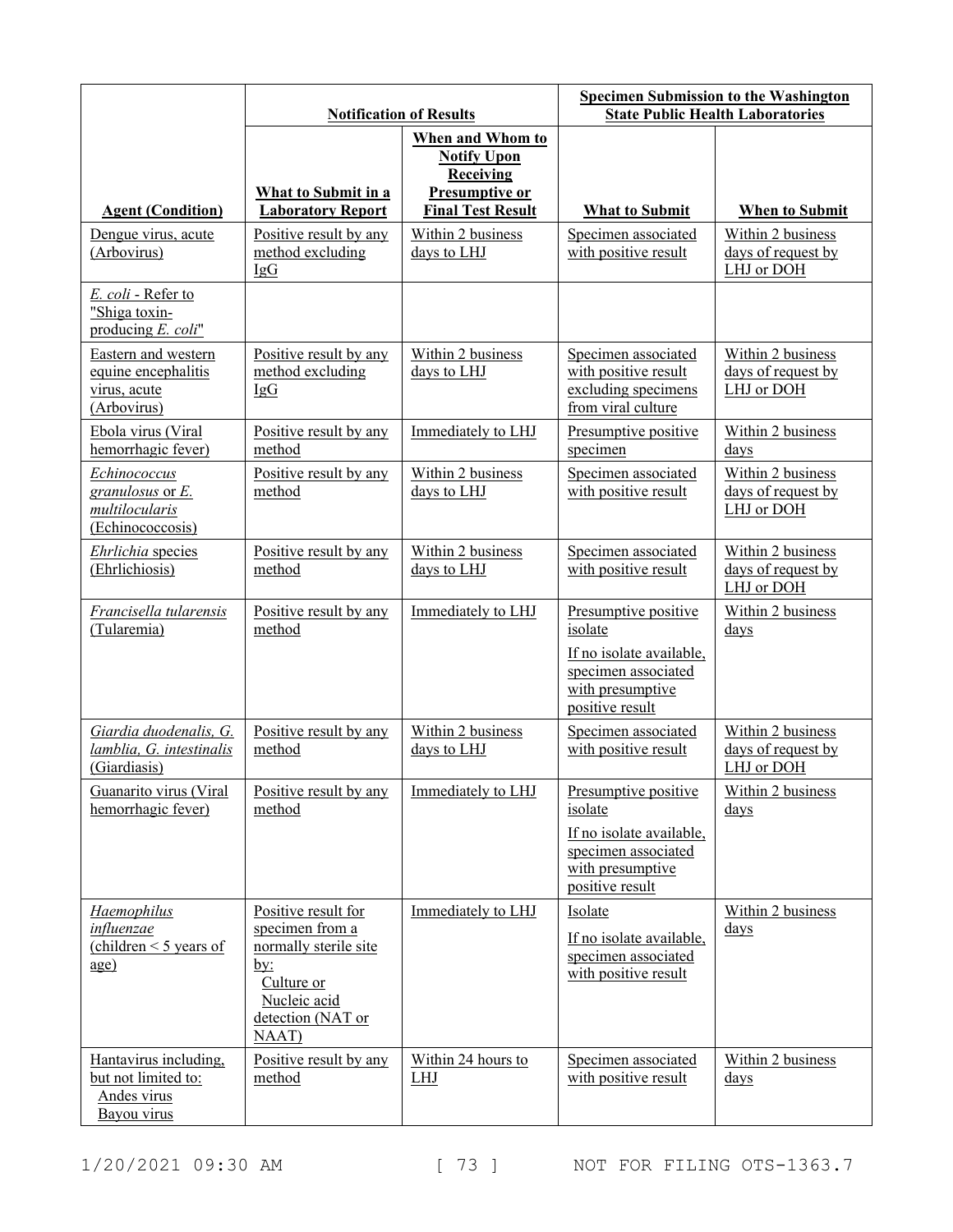|                                                                                                                           | <b>Notification of Results</b>                                                                                                                                                                                                                                                                                                                                                                            |                                                                                                                 | <b>Specimen Submission to the Washington</b><br><b>State Public Health Laboratories</b> |                                                       |
|---------------------------------------------------------------------------------------------------------------------------|-----------------------------------------------------------------------------------------------------------------------------------------------------------------------------------------------------------------------------------------------------------------------------------------------------------------------------------------------------------------------------------------------------------|-----------------------------------------------------------------------------------------------------------------|-----------------------------------------------------------------------------------------|-------------------------------------------------------|
| <b>Agent (Condition)</b>                                                                                                  | What to Submit in a<br><b>Laboratory Report</b>                                                                                                                                                                                                                                                                                                                                                           | When and Whom to<br><b>Notify Upon</b><br><b>Receiving</b><br><b>Presumptive or</b><br><b>Final Test Result</b> | <b>What to Submit</b>                                                                   | <b>When to Submit</b>                                 |
| <b>Black Creek Canal</b><br>virus<br>Dobrava-Belgrade<br><u>virus</u><br>Hantaan virus<br>Seoul virus<br>Sin nombre virus |                                                                                                                                                                                                                                                                                                                                                                                                           |                                                                                                                 |                                                                                         |                                                       |
| Hepatitis A virus                                                                                                         | Positive results for:<br>IgM or<br>Nucleic acid<br>detection (NAT or<br>NAAT)<br>Hepatocellular<br>enzyme levels to<br>accompany report, if<br>available, for positive                                                                                                                                                                                                                                    | Within 24 hours to<br>LHJ                                                                                       | Specimen associated<br>with positive result                                             | Within 2 business<br>days of request by<br>LHJ or DOH |
| Hepatitis B virus                                                                                                         | IgM results<br>Positive results for:<br>IgM anti-HBc,<br>HBsAg,<br>HBeAg, or<br><b>HBV</b> Nucleic acid<br>detection (NAT or<br>NAAT) either<br>qualitative or<br>quantitative, for<br>example PCR or<br>genotyping<br>If associated with a<br>positive result listed<br>above, and available:<br>Hepatocellular<br>enzyme levels,<br>Pregnancy status,<br>and<br>Negative IgM anti-<br><b>HBc</b> result | Within 24 hours to<br><b>LHJ</b>                                                                                | Specimen associated<br>with positive result                                             | Within 2 business<br>days of request by<br>LHJ or DOH |
| Hepatitis C virus                                                                                                         | Positive result by any<br>method<br>Positive and<br>nonpositive results<br>for:<br>HCV nucleic acid<br>detection (NAT or<br>NAAT) for<br>qualitative,<br>quantitative, and<br>genotype tests                                                                                                                                                                                                              | Within 2 business<br>days to LHJ                                                                                | Specimen associated<br>with positive result                                             | Within 2 business<br>days of request by<br>LHJ or DOH |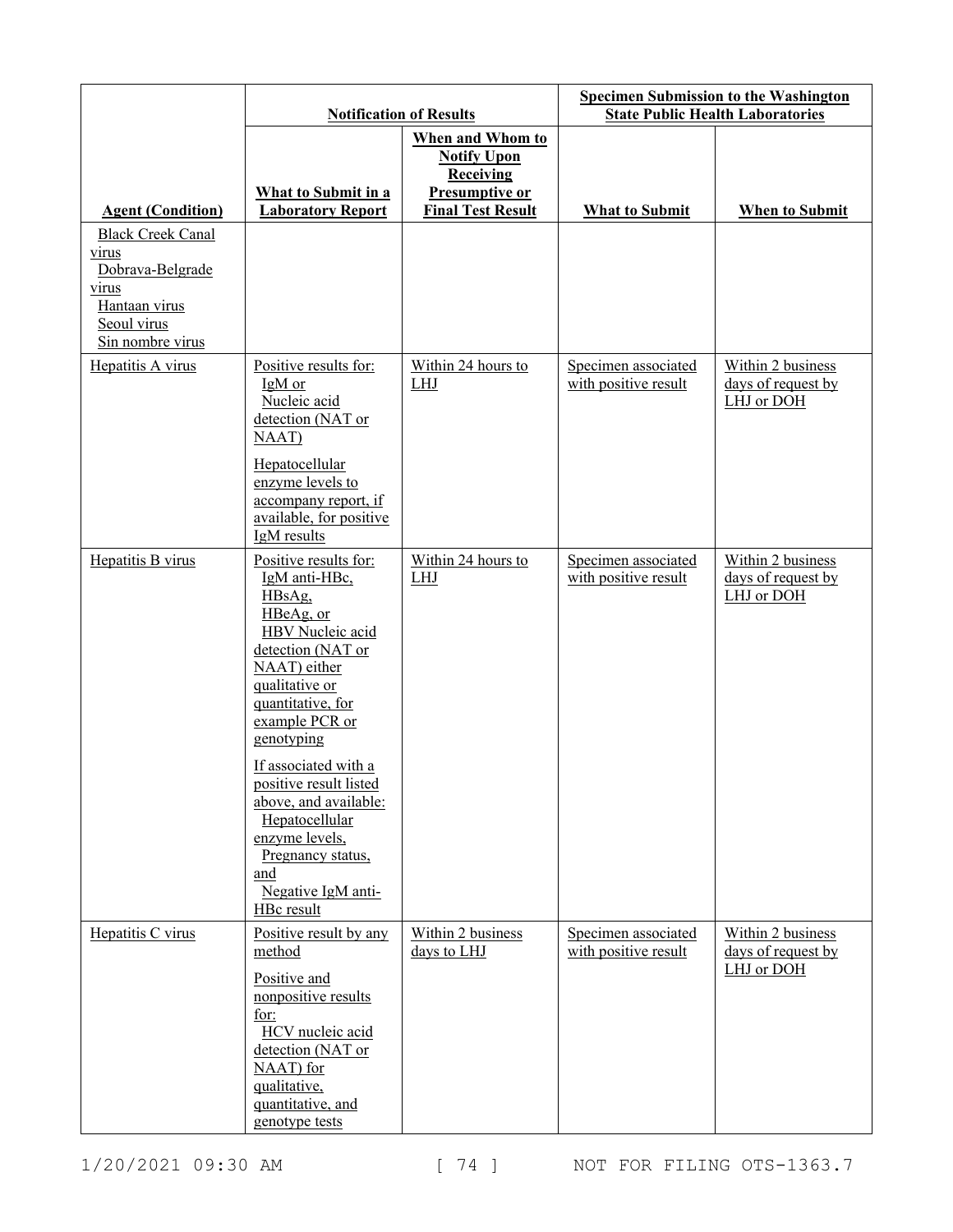|                                          |                                                                                                                                                                                                                                                                                            | <b>Notification of Results</b>                                                                                  | <b>Specimen Submission to the Washington</b><br><b>State Public Health Laboratories</b> |                                                       |
|------------------------------------------|--------------------------------------------------------------------------------------------------------------------------------------------------------------------------------------------------------------------------------------------------------------------------------------------|-----------------------------------------------------------------------------------------------------------------|-----------------------------------------------------------------------------------------|-------------------------------------------------------|
| <b>Agent (Condition)</b>                 | What to Submit in a<br><b>Laboratory Report</b>                                                                                                                                                                                                                                            | When and Whom to<br><b>Notify Upon</b><br><b>Receiving</b><br><b>Presumptive or</b><br><b>Final Test Result</b> | <b>What to Submit</b>                                                                   | <b>When to Submit</b>                                 |
|                                          | If associated with a<br>positive result and<br>available:<br>Hepatocellular<br>enzyme levels,<br>Pregnancy status,<br>Negative result for<br>IgM anti-HAV, and<br>Negative result for<br>IgM anti-HBc                                                                                      |                                                                                                                 |                                                                                         |                                                       |
| Hepatitis C virus                        | Deidentified negative<br>screening result                                                                                                                                                                                                                                                  | At least annually to<br><b>DOH</b>                                                                              | N/A                                                                                     | N/A                                                   |
| Hepatitis D virus                        | Positive result by any<br>method<br>If associated with a<br>positive result and<br>available:<br>Hepatocellular<br>enzyme levels                                                                                                                                                           | Within 24 hours to<br>LHJ                                                                                       | Specimen associated<br>with positive result                                             | Within 2 business<br>days of request by<br>LHJ or DOH |
| Hepatitis E virus                        | Positive result by any<br>method<br>If associated with a<br>positive result and<br>available:<br>Hepatocellular<br>enzyme levels                                                                                                                                                           | Within 24 hours to<br><b>LHJ</b>                                                                                | Specimen associated<br>with positive result                                             | Within 2 business<br>days of request by<br>LHJ or DOH |
| <b>Histoplasma</b><br>capsulatum         | Positive result by any<br>method                                                                                                                                                                                                                                                           | Within 2 business<br>days to LHJ                                                                                | Isolate                                                                                 | Within 2 business<br>$_{\rm days}$                    |
| (histoplasmosis)                         |                                                                                                                                                                                                                                                                                            |                                                                                                                 | Serum                                                                                   | Within 2 business<br>days of request by<br>LHJ or DOH |
| Human<br>immunodeficiency<br>virus (HIV) | Positive and<br>indeterminate results<br>and subsequent<br>negative results<br>associated with those<br>positive or<br>indeterminate results<br>for the tests below:<br>Antibody detection<br>tests (including RST),<br>Antigen detection<br>tests (including RST),<br>or<br>Viral culture | Within 2 business<br>days to DOH except<br>in King County<br>where this is<br>notifiable to the LHJ             | N/A                                                                                     | N/A                                                   |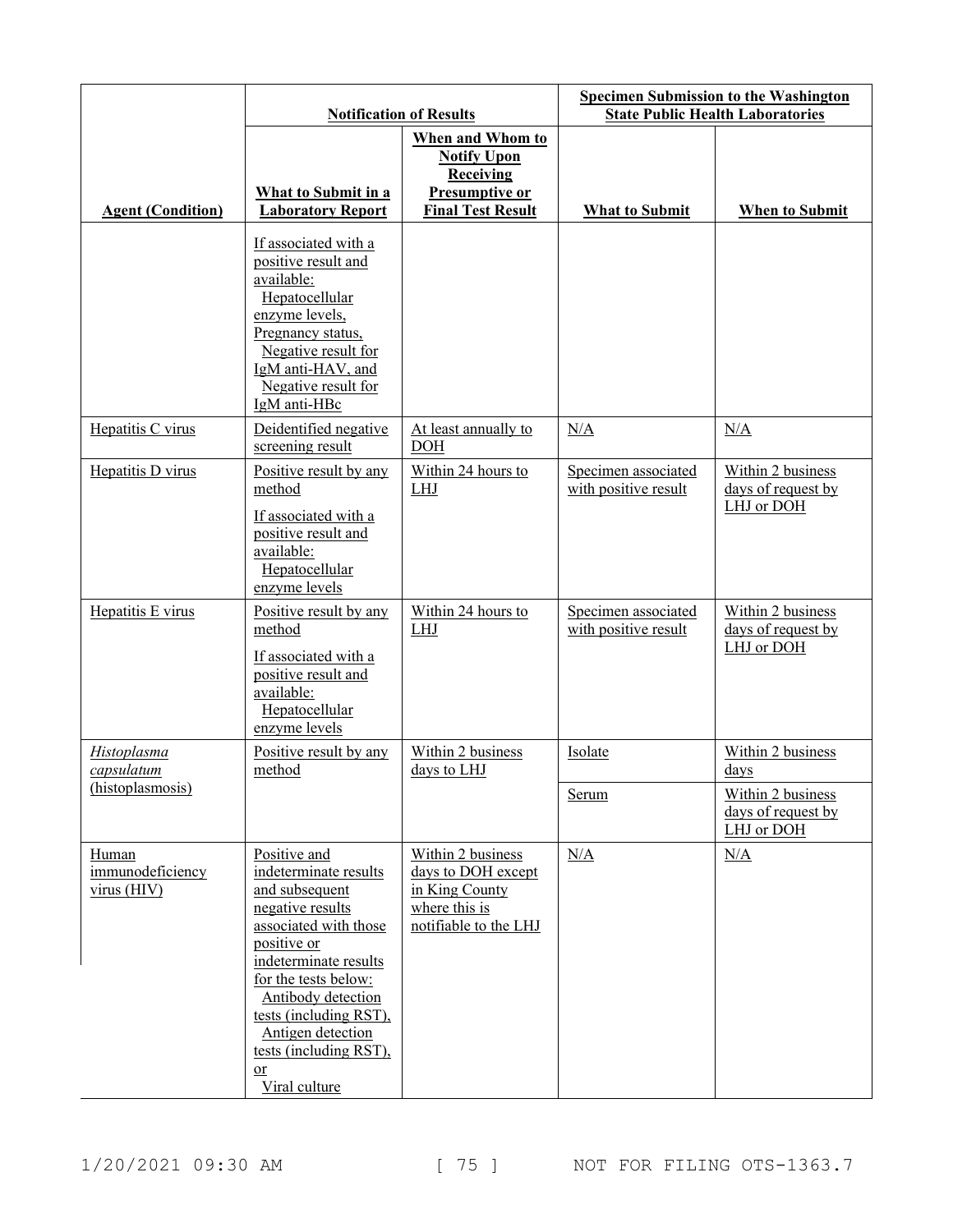|                                                       | <b>Notification of Results</b>                                                                                                                                                             |                                                                                                          | <b>Specimen Submission to the Washington</b><br><b>State Public Health Laboratories</b>                                                           |                                                       |
|-------------------------------------------------------|--------------------------------------------------------------------------------------------------------------------------------------------------------------------------------------------|----------------------------------------------------------------------------------------------------------|---------------------------------------------------------------------------------------------------------------------------------------------------|-------------------------------------------------------|
| <b>Agent (Condition)</b>                              | What to Submit in a<br><b>Laboratory Report</b>                                                                                                                                            | When and Whom to<br><b>Notify Upon</b><br><b>Receiving</b><br>Presumptive or<br><b>Final Test Result</b> | <b>What to Submit</b>                                                                                                                             | When to Submit                                        |
|                                                       | All HIV nucleic acid<br>detection (NAT or<br>NAAT) tests:<br>Qualitative and<br>quantitative<br>Detectable and<br>undetectable<br>HIV antiviral<br>resistance testing<br>genetic sequences |                                                                                                          |                                                                                                                                                   |                                                       |
| Human<br>immunodeficiency<br>virus (HIV)              | Deidentified negative<br>screening result                                                                                                                                                  | At least annually to<br>DOH                                                                              | N/A                                                                                                                                               | N/A                                                   |
| Human prion disease                                   | Positive result by any<br>method excluding<br>Tau protein                                                                                                                                  | Within 2 business<br>days to LHJ                                                                         | Specimen associated<br>with positive result                                                                                                       | Within 2 business<br>days of request by<br>LHJ or DOH |
| Influenza virus, novel<br>or unsubtypable strain      | Positive novel and<br>unsubtypable result                                                                                                                                                  | Immediately to LHJ                                                                                       | Isolate<br>If no isolate available,<br>specimen associated<br>with positive result                                                                | Within 2 business<br>$_{\rm days}$                    |
| Japanese encephalitis<br>virus, acute<br>(Arbovirus)  | Positive result by any<br>method excluding<br>IgG                                                                                                                                          | Within 2 business<br>days to LHJ                                                                         | Specimen associated<br>with positive result                                                                                                       | Within 2 business<br>days of request by<br>LHJ or DOH |
| Junin virus (Viral<br>hemorrhagic fever)              | Positive result by any<br>method                                                                                                                                                           | Immediately to LHJ                                                                                       | Presumptive positive<br>isolate<br>If no isolate available,<br>specimen associated<br>with presumptive<br>positive result                         | Within 2 business<br>$_{\rm days}$                    |
| La Crosse encephalitis<br>virus, acute<br>(Arbovirus) | Positive result by any<br>method excluding<br>IgG                                                                                                                                          | Within 2 business<br>days to LHJ                                                                         | Specimen associated<br>with positive result                                                                                                       | Within 2 business<br>days of request by<br>LHJ or DOH |
| Lassa virus (Viral<br>hemorrhagic fever)              | Positive result by any<br>method                                                                                                                                                           | Immediately to LHJ                                                                                       | Presumptive positive<br>isolate<br>If no isolate available,<br>specimen associated<br>with presumptive<br>positive result                         | Within 2 business<br>$_{\rm days}$                    |
| Legionella species<br>(Legionellosis)                 | Positive result by any<br>method                                                                                                                                                           | Within 24 hours to<br><b>LHJ</b>                                                                         | Isolate<br>If no isolate available<br>but respiratory<br>specimen available<br>and associated with a<br>positive test (as in the<br>case of a PCR | Within 2 business<br>$_{\rm days}$                    |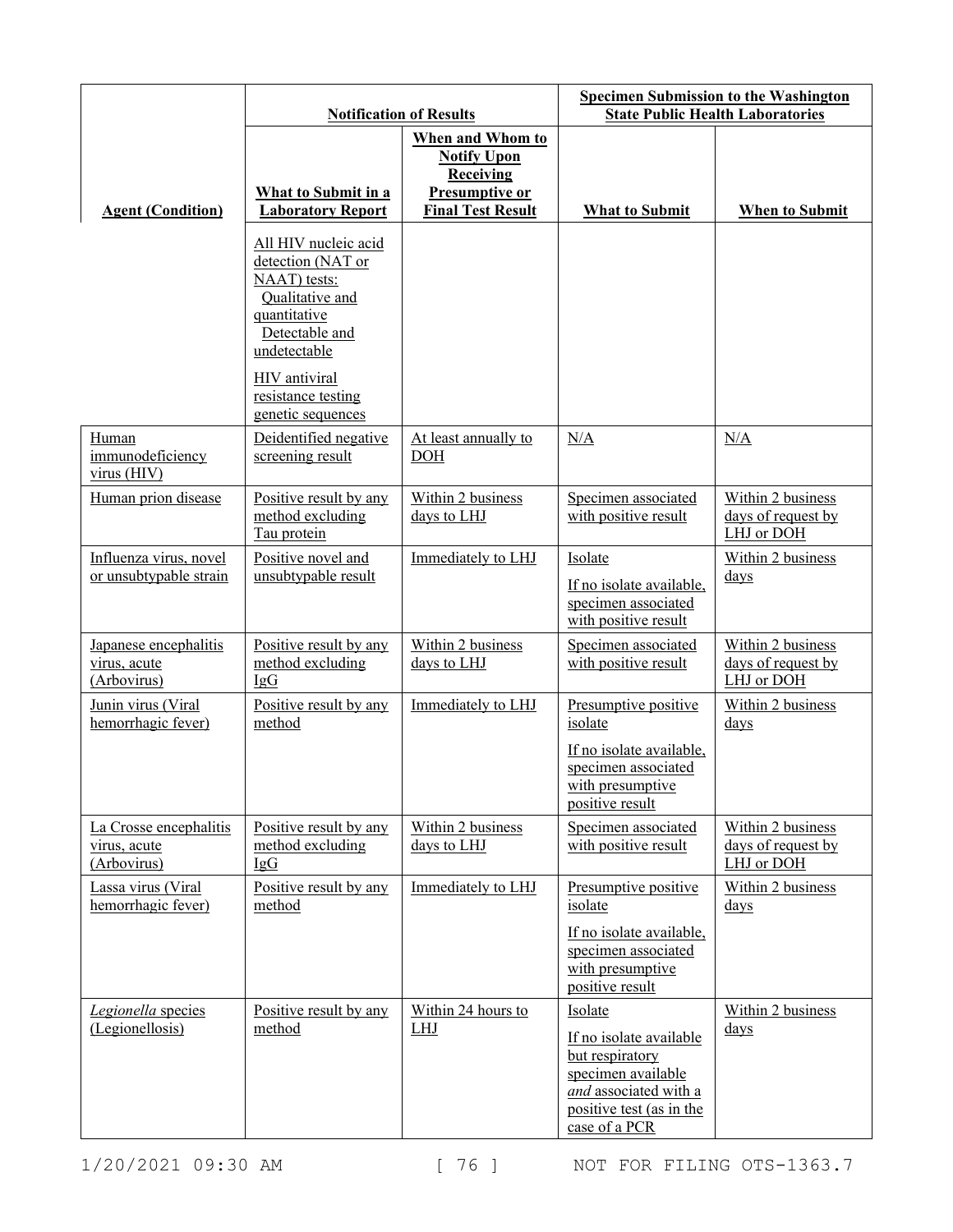|                                                         | <b>Notification of Results</b>                                                                                                     |                                                                                                   | <b>Specimen Submission to the Washington</b><br><b>State Public Health Laboratories</b>                                        |                                                                                             |
|---------------------------------------------------------|------------------------------------------------------------------------------------------------------------------------------------|---------------------------------------------------------------------------------------------------|--------------------------------------------------------------------------------------------------------------------------------|---------------------------------------------------------------------------------------------|
| <b>Agent (Condition)</b>                                | What to Submit in a<br><b>Laboratory Report</b>                                                                                    | When and Whom to<br><b>Notify Upon</b><br>Receiving<br>Presumptive or<br><b>Final Test Result</b> | <b>What to Submit</b><br>positive), respiratory                                                                                | <b>When to Submit</b>                                                                       |
|                                                         |                                                                                                                                    |                                                                                                   | specimen associated<br>with positive result                                                                                    |                                                                                             |
| Leptospira species<br>(Leptospirosis)                   | Positive result by any<br>method                                                                                                   | Within 24 hours to<br>LHJ                                                                         | Isolate<br>If no isolate available,<br>specimen associated<br>with positive result                                             | Within 2 business<br>days of request by<br>LHJ or DOH                                       |
| Listeria<br>monocytogenes<br>(Listeriosis)              | Positive result for<br>specimen from a<br>normally sterile site<br>by:<br>Culture or<br>Nucleic acid<br>detection (NAT or<br>NAAT) | Within 24 hours to<br><b>LHJ</b>                                                                  | Isolate<br>If no isolate available,<br>specimen associated<br>with positive result                                             | Within 2 business<br>$_{\rm days}$                                                          |
| Lujo virus (Viral<br>hemorrhagic fever)                 | Positive result by any<br>method                                                                                                   | Immediately to LHJ                                                                                | Presumptive positive<br>isolate<br>If no isolate available,<br>specimen associated<br>with presumptive<br>positive result      | Within 2 business<br>$_{\rm days}$                                                          |
| Machupo virus (Viral<br>hemorrhagic fever)              | Positive result by any<br>method                                                                                                   | Immediately to LHJ                                                                                | Presumptive positive<br>isolate<br>If no isolate available,<br>specimen associated<br>with presumptive<br>positive result      | Within 2 business<br>$_{\rm days}$                                                          |
| Marburg virus (Viral<br>hemorrhagic fever)              | Positive result by any<br>method                                                                                                   | Immediately to LHJ                                                                                | Presumptive positive<br>isolate<br>If no isolate available,<br>specimen associated<br>with presumptive<br>positive result      | Within 2 business<br>$\frac{days}{9}$                                                       |
| Measles virus - See<br>"Rubeola (measles<br>$virus)$ "  |                                                                                                                                    |                                                                                                   |                                                                                                                                |                                                                                             |
| Mumps virus                                             | Positive result for:<br>Culture,<br>Nucleic acid<br>detection (NAT or<br>NAAT), or<br>IgM                                          | Within 24 hours to<br>LHJ                                                                         | Isolate<br>If no isolate available,<br>specimen associated<br>with positive result<br>Specimen associated<br>with positive IgM | Within 2 business<br>$_{\rm days}$<br>Within 2 business<br>days of request by<br>LHJ or DOH |
| Mycobacterium<br>tuberculosis complex<br>(Tuberculosis) | Positive result for:<br>Culture                                                                                                    | Within 2 business<br>days to DOH                                                                  | Mycobacterium<br>tuberculosis complex<br>positive isolate                                                                      | Within 2 business<br>$\frac{days}{9}$                                                       |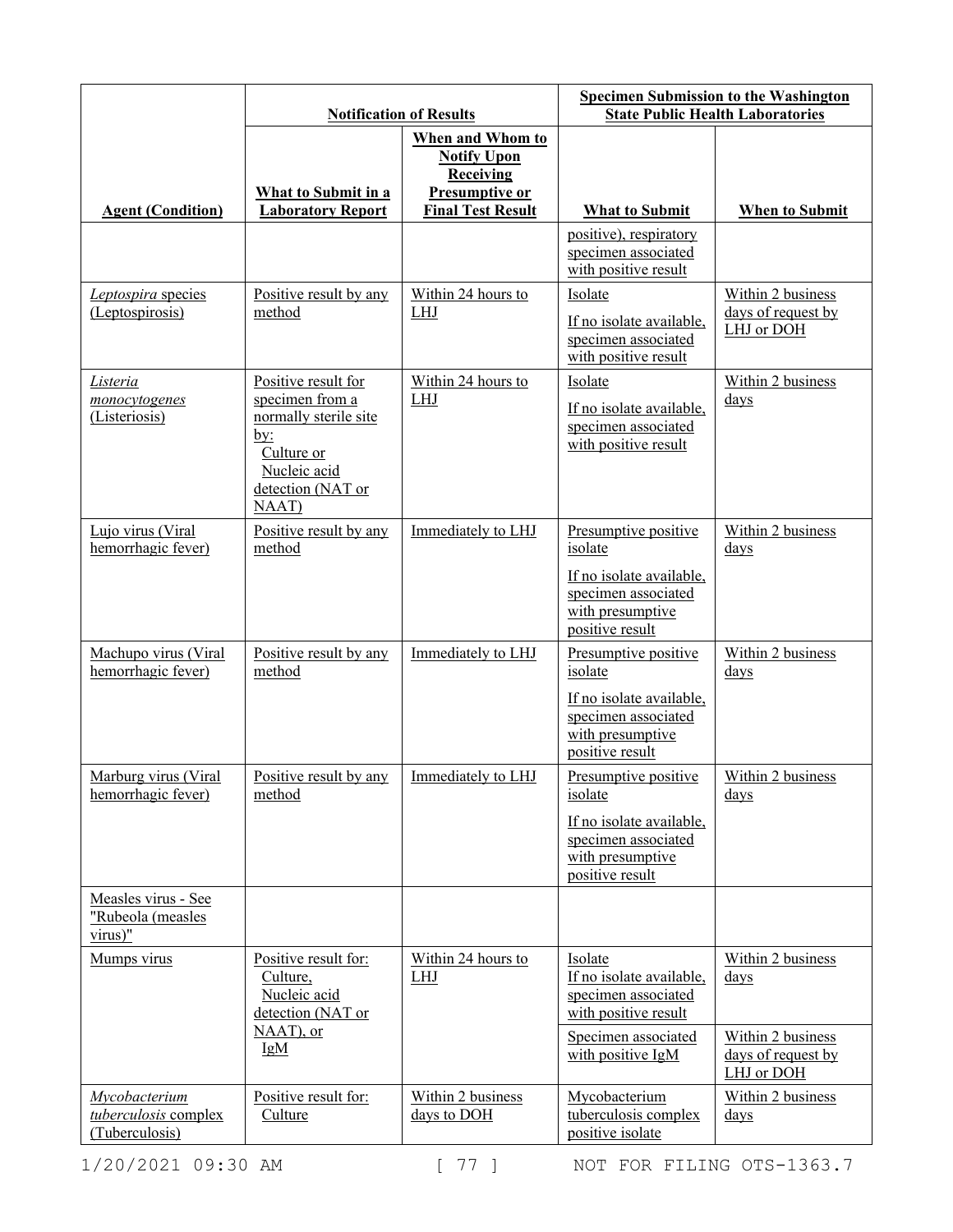|                                                                                                                                                                                               | <b>Notification of Results</b>                                                                                                                                                      |                                                                                                          | <b>Specimen Submission to the Washington</b><br><b>State Public Health Laboratories</b> |                                                       |
|-----------------------------------------------------------------------------------------------------------------------------------------------------------------------------------------------|-------------------------------------------------------------------------------------------------------------------------------------------------------------------------------------|----------------------------------------------------------------------------------------------------------|-----------------------------------------------------------------------------------------|-------------------------------------------------------|
| <b>Agent (Condition)</b>                                                                                                                                                                      | What to Submit in a<br><b>Laboratory Report</b>                                                                                                                                     | When and Whom to<br><b>Notify Upon</b><br><b>Receiving</b><br>Presumptive or<br><b>Final Test Result</b> | <b>What to Submit</b>                                                                   | <b>When to Submit</b>                                 |
|                                                                                                                                                                                               | Nucleic acid<br>detection (NAT or<br>NAAT)<br>Drug susceptibilities<br>(molecular and<br>culture based)                                                                             |                                                                                                          | (earliest available<br>isolate for the patient)                                         |                                                       |
| Neisseria gonorrhoeae<br>(Gonorrhea)                                                                                                                                                          | Positive and<br>indeterminate result<br>by any method                                                                                                                               | Within 2 business<br>days to LHJ                                                                         | N/A                                                                                     | N/A                                                   |
| Neisseria gonorrhoeae<br>(Gonorrhea)                                                                                                                                                          | Deidentified negative<br>screening result                                                                                                                                           | At least annually to<br><b>DOH</b>                                                                       | N/A                                                                                     | N/A                                                   |
| Neisseria meningitidis<br>(Meningococcal                                                                                                                                                      | Positive result for<br>specimen from a                                                                                                                                              | Immediately to LHJ                                                                                       | Isolate from a<br>normally sterile site                                                 | Within 2 business<br>days                             |
| disease)                                                                                                                                                                                      | normally sterile site<br>by any method                                                                                                                                              |                                                                                                          | If no isolate available,<br>specimen associated<br>with positive result                 | Within 2 business<br>days of request by<br>LHJ or DOH |
| Plasmodium species<br>(Malaria)                                                                                                                                                               | Positive results for:<br>Nucleic acid<br>detection (NAT or<br>NAAT),<br>Malaria-specific<br>antigens by rapid<br>diagnostic test,<br>PCR, or<br>Microscopy (thick<br>or thin smear) | Within 2 business<br>days to LHJ                                                                         | Specimen associated<br>with positive result                                             | Within 2 business<br>days of request by<br>LHJ or DOH |
| Poliovirus<br>(Poliomyelitis)                                                                                                                                                                 | IgM positivity; PCR<br>positivity                                                                                                                                                   | Immediately to LHJ                                                                                       | Isolate<br>If no isolate available,<br>specimen associated<br>with positive result      | Within 2 business<br>$\frac{days}{9}$                 |
| Powassan virus, acute<br>(Arbovirus)                                                                                                                                                          | Positive result by any<br>method excluding<br>IgG                                                                                                                                   | Within 2 business<br>days to LHJ                                                                         | Specimen associated<br>with positive result                                             | Within 2 business<br>days of request by<br>LHJ or DOH |
| Rabies virus                                                                                                                                                                                  | Positive result by any<br>method                                                                                                                                                    | Immediately to LHJ                                                                                       | Specimen associated<br>with positive result                                             | Within 2 business<br>$\frac{days}{9}$                 |
| Rickettsia species<br>including, but not<br>limited to:<br>Rickettsia rickettsii<br>Rickettsia africae<br>Rickettsia conorii<br>Rickettsia typhi<br>Rickettsia parkeri<br>Rickettsia philipii | Positive results by<br>any method                                                                                                                                                   | Within 2 business<br>days to LHJ                                                                         | Specimen associated<br>with positive result                                             | Within 2 business<br>days of request by<br>LHJ or DOH |
| Rubella                                                                                                                                                                                       | Positive result by:<br>Culture,                                                                                                                                                     | Immediately to LHJ                                                                                       | Isolate                                                                                 | Within 2 business<br>$_{\rm days}$                    |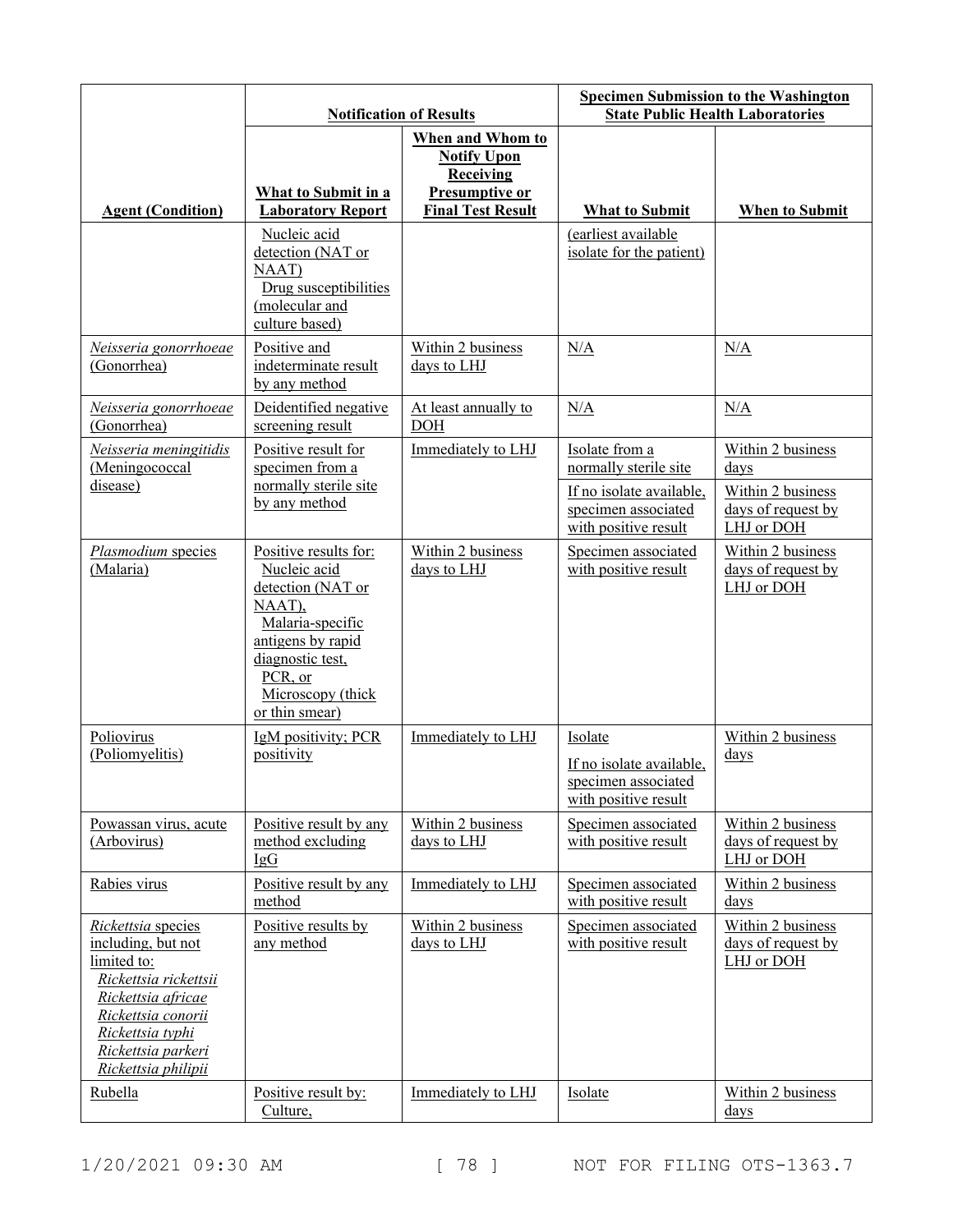|                                                                                | <b>Notification of Results</b>                           |                                                                                                          | <b>Specimen Submission to the Washington</b><br><b>State Public Health Laboratories</b> |                                                       |
|--------------------------------------------------------------------------------|----------------------------------------------------------|----------------------------------------------------------------------------------------------------------|-----------------------------------------------------------------------------------------|-------------------------------------------------------|
| <b>Agent (Condition)</b>                                                       | What to Submit in a<br><b>Laboratory Report</b>          | When and Whom to<br><b>Notify Upon</b><br><b>Receiving</b><br>Presumptive or<br><b>Final Test Result</b> | <b>What to Submit</b>                                                                   | <b>When to Submit</b>                                 |
|                                                                                | $IgM$ , or<br>Nucleic acid<br>detection (NAT or<br>NAAT) |                                                                                                          | If no isolate available,<br>specimen associated<br>with positive result                 |                                                       |
|                                                                                |                                                          |                                                                                                          | Other specimen                                                                          | Within 2 business<br>days of request by<br>LHJ or DOH |
| Rubeola (measles<br>virus)                                                     | Positive result by:<br>Culture,<br>IgM, or               | Immediately to LHJ                                                                                       | Isolate and specimen<br>associated with<br>positive culture                             | Within 2 business<br>$\frac{days}{9}$                 |
|                                                                                | Nucleic acid<br>detection (NAT or<br>NAAT)               |                                                                                                          | Isolate and specimen<br>association with<br>positive NAT or<br>NAAT result              |                                                       |
|                                                                                |                                                          |                                                                                                          | Specimen associated<br>with positive IgM<br>Other specimen                              | Within 2 business<br>days of request by<br>LHJ or DOH |
| Sabia virus (Viral<br>hemorrhagic fever)                                       | Positive result by any<br>method                         | Immediately to LHJ                                                                                       | Presumptive positive<br>isolate                                                         | Within 2 business<br>$_{\rm days}$                    |
|                                                                                |                                                          |                                                                                                          | If no isolate available,<br>specimen associated<br>with presumptive<br>positive result  |                                                       |
| Salmonella species<br>(Salmonellosis,<br>typhoid fever)                        | Positive result by any<br>method                         | Within 24 hours to<br>LHJ                                                                                | Isolate<br>If no isolate available,<br>specimen associated<br>with positive result      | Within 2 business<br>$_{\rm days}$                    |
| Shiga toxin-producing<br><u>E.</u><br>coli/enterohemorrhagic<br>E. coli (STEC) | Positive result by any<br>method                         | Immediately to LHJ                                                                                       | Isolate<br>If no isolate available,<br>specimen associated<br>with positive result      | Within 2 business<br>days                             |
| Shigella species<br>(Shigellosis)                                              | Positive result by any<br>method                         | Within 24 hours to<br><b>LHJ</b>                                                                         | Isolate<br>If no isolate available,<br>specimen associated<br>with positive result      | Within 2 business<br>$_{\rm days}$                    |
| St. Louis encephalitis<br>virus, acute<br>(Arbovirus)                          | Positive result by any<br>method excluding<br>IgG        | Within 2 business<br>days to LHJ                                                                         | Specimen associated<br>with positive result                                             | Within 2 business<br>days of request by<br>LHJ or DOH |
| Taenia solium<br>(Taeniasis or<br>Cysticercosis)                               | Positive result by any<br>method                         | Within 2 business<br>days to LHJ                                                                         | Specimen associated<br>with positive result                                             | Within 2 business<br>days of request by<br>LHJ or DOH |
| Treponema pallidum<br>(Syphilis)                                               | Positive and<br>indeterminate result<br>by any method    | Within 2 business<br>days to LHJ                                                                         | Specimen associated<br>with positive result                                             | Within 2 business<br>$\frac{days}{9}$                 |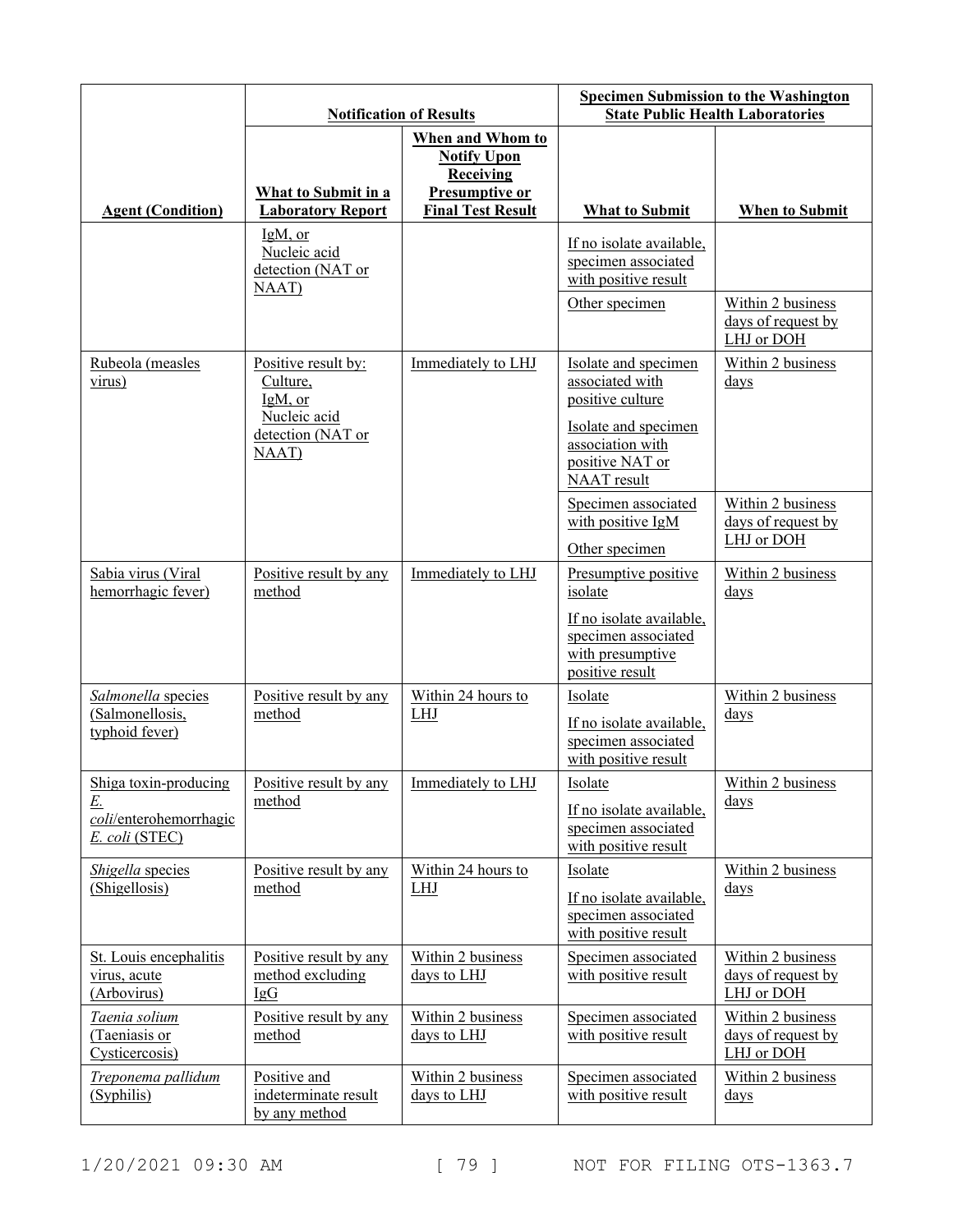|                                                                                                                                                    | <b>Notification of Results</b>                                      |                                                                                                                 | <b>Specimen Submission to the Washington</b><br><b>State Public Health Laboratories</b> |                                                       |
|----------------------------------------------------------------------------------------------------------------------------------------------------|---------------------------------------------------------------------|-----------------------------------------------------------------------------------------------------------------|-----------------------------------------------------------------------------------------|-------------------------------------------------------|
| <b>Agent (Condition)</b>                                                                                                                           | What to Submit in a<br><b>Laboratory Report</b>                     | When and Whom to<br><b>Notify Upon</b><br><b>Receiving</b><br><b>Presumptive or</b><br><b>Final Test Result</b> | <b>What to Submit</b>                                                                   | <b>When to Submit</b>                                 |
| Treponema pallidum<br>(Syphilis)                                                                                                                   | Deidentified negative<br>screening result                           | At least annually to<br><b>DOH</b>                                                                              | N/A                                                                                     | N/A                                                   |
| Trichinella species<br>(Trichinellosis)                                                                                                            | Positive serologic test<br>for Trichinella                          | Within 2 business<br>days to LHJ                                                                                | Specimen associated<br>with positive result                                             | Within 2 business<br>days of request by<br>LHJ or DOH |
| <u>Trypanosoma cruzi</u><br>(Chagas disease)                                                                                                       | Positive result by any<br>method                                    | Within 2 business<br>days to LHJ                                                                                | Specimen associated<br>with positive result                                             | Within 2 business<br>days                             |
| Vaccinia                                                                                                                                           | Any request for<br>testing associated<br>with a suspect case        | Immediately to LHJ                                                                                              | Any specimen<br>collected from a<br>suspect case                                        | Immediately                                           |
| Vancomycin-resistant<br>Staphylococcus aureus                                                                                                      | Resistance to<br>vancomycin                                         | Within 24 hours to<br>LHJ                                                                                       | Isolate<br>If no isolate available,<br>specimen associated<br>with positive result      | Within 2 business<br>days                             |
| Variola virus<br>(mallpox)                                                                                                                         | <u>Any request for</u><br>testing associated<br>with a suspect case | Immediately to LHJ                                                                                              | Specimen collected<br>from a suspect case                                               | Immediately                                           |
| Vibrio cholerae O1 or<br>O139 (Cholera)                                                                                                            | Positive result by any<br>method                                    | Immediately to LHJ                                                                                              | Isolate<br>If no isolate available,<br>specimen associated<br>with positive result      | Within 2 business<br>days                             |
| Vibrio species<br>(Vibriosis) not<br>including Vibrio<br>cholerae O1 or O139<br>(Cholera)<br>See "Vibrio cholerae<br>O1 or O139 (Cholera)"         | Positive result by any<br>method                                    | Within 24 hours to<br><b>LHJ</b>                                                                                | Isolate<br>If no isolate available,<br>specimen associated<br>with positive result      | Within 2 business<br>$_{\rm days}$                    |
| West Nile virus, acute<br>(Arbovirus)                                                                                                              | Positive result by any<br>method excluding<br>IgG                   | Within 2 business<br>days to LHJ                                                                                | Specimen associated<br>with positive result                                             | Within 2 business<br>days of request by<br>LHJ or DOH |
| Yellow fever virus<br>(Arbovirus)                                                                                                                  | Positive result by any<br>method excluding<br>IgG                   | Immediately to LHJ                                                                                              | Specimen associated<br>with positive result                                             | Within 2 business<br>$_{\rm days}$                    |
| <u>Yersinia</u><br>enterocolitica, Y.<br>pseudotuberculosis, Y.<br>intermedia, Y.<br>fredericksenii, or Y.<br><u>kristensenii</u><br>(Yersiniosis) | Positive result by any<br>method                                    | Within 24 hours to<br>LHJ                                                                                       | Isolate<br>If no isolate available,<br>specimen associated<br>with positive result      | Within 2 business<br>days of request by<br>LHJ or DOH |
| Yersinia pestis<br>(Plague)                                                                                                                        | Positive result by any<br>method                                    | Immediately to LHJ                                                                                              | Presumptive positive<br>isolate<br>If no isolate available,<br>specimen associated      | Within 2 business<br>$\frac{days}{9}$                 |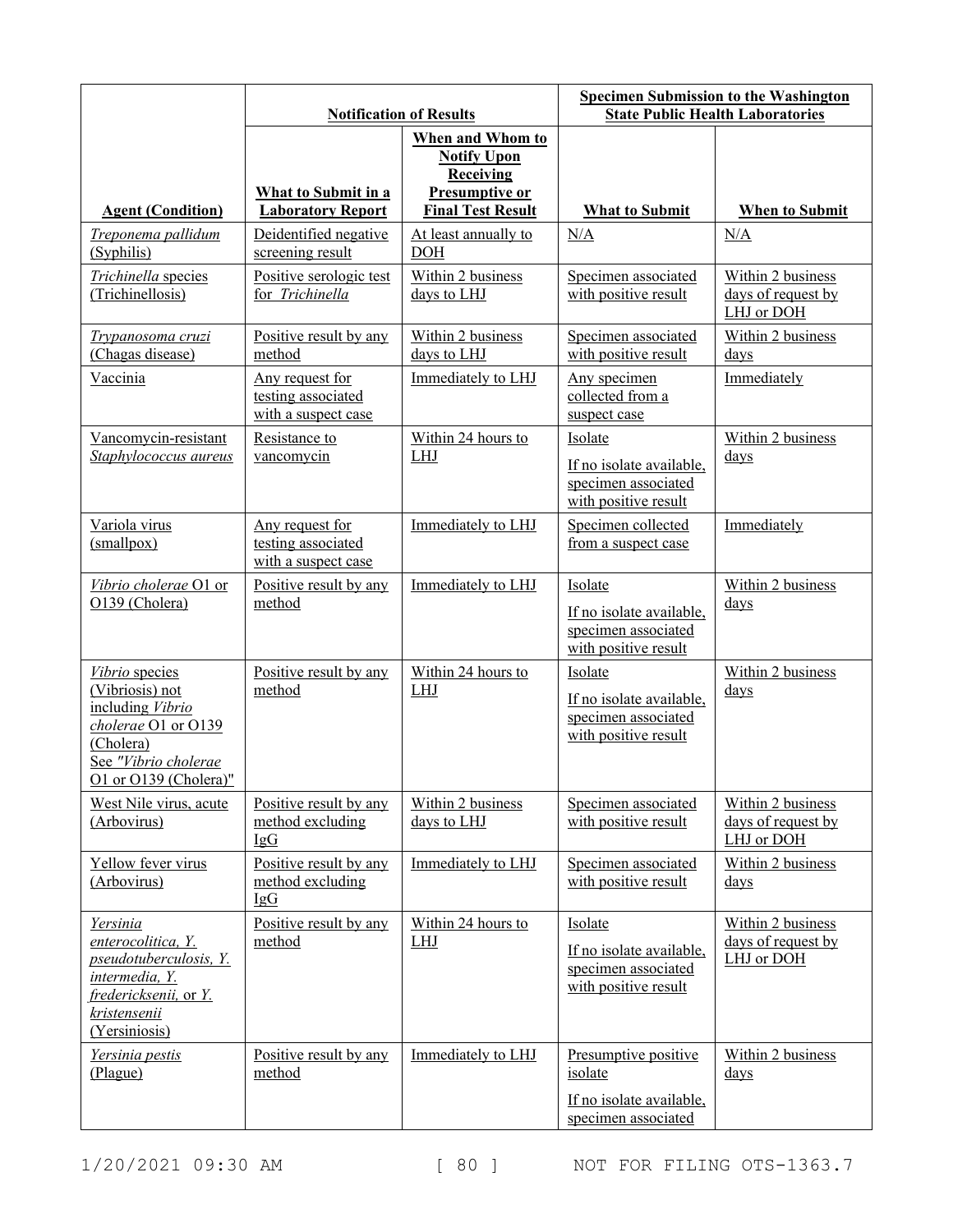|                                  | <b>Notification of Results</b>                        |                                                     | <b>Specimen Submission to the Washington</b><br><b>State Public Health Laboratories</b> |                                                              |
|----------------------------------|-------------------------------------------------------|-----------------------------------------------------|-----------------------------------------------------------------------------------------|--------------------------------------------------------------|
|                                  |                                                       | When and Whom to<br><b>Notify Upon</b><br>Receiving |                                                                                         |                                                              |
| <b>Agent (Condition)</b>         | What to Submit in a<br><b>Laboratory Report</b>       | <b>Presumptive or</b><br><b>Final Test Result</b>   | What to Submit                                                                          | <b>When to Submit</b>                                        |
|                                  |                                                       |                                                     | with presumptive<br>positive result                                                     |                                                              |
| Zika virus, acute<br>(Arbovirus) | Positive result by any<br>method excluding<br>$\lg G$ | Within 2 business<br>days to LHJ                    | Specimen associated<br>with positive result                                             | Within 2 business<br><u>days of request by</u><br>LHJ or DOH |

 $\frac{1}{2}$  "CD4 + counts" means CD4 + (T4) lymphocyte counts.

<sup>2</sup> "CD4 + percents" means CD4 + (T4) percents of total lymphocytes.

[Statutory Authority: RCW 43.20.050. WSR 11-02-065, § 246-101-201, filed 1/4/11, effective 2/4/11. Statutory Authority: RCW 70.24.125. WSR 06-16-117, § 246-101-201, filed 8/1/06, effective 9/1/06. Statutory Authority: RCW 43.20.050, 70.24.125. WSR 05-03-055, § 246- 101-201, filed 1/11/05, effective 2/11/05. Statutory Authority: RCW 43.20.050, 70.24.125 and 70.28.010. WSR 00-23-120, § 246-101-201, filed 11/22/00, effective 12/23/00.]

AMENDATORY SECTION (Amending WSR 11-02-065, filed 1/4/11, effective 2/4/11)

**WAC 246-101-205** ((**Responsibilities and**)) **Duties** ((**of the**))**—** Laboratory directors. (1) A laboratory director((<del>s</del>)) shall:

(a) ((Notify the local health department where the patient resides, or, in the event that patient residence cannot be determined,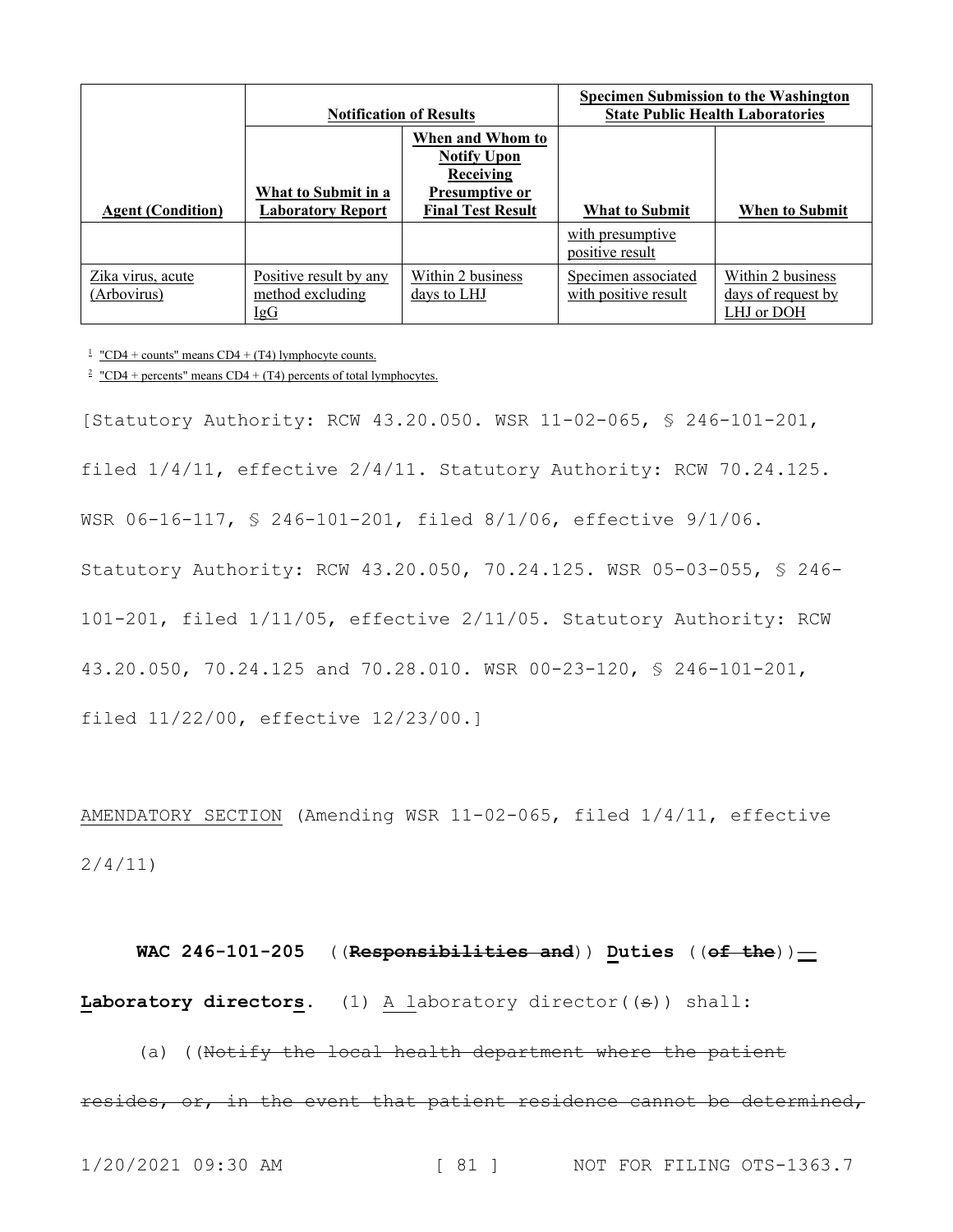the local health department in which the ordering health care provider practices, or the local health department in which the laboratory operates, regarding:

(i) Positive preliminary test results and positive final test results of notifiable conditions specified as notifiable to the local health department in Table Lab-1.

(ii) Positive preliminary test results and positive final test results of conditions specified as notifiable by the local health officer within that health officer's jurisdiction.)) Submit laboratory reports:

(i) To the local health jurisdiction or the department as required in Table Lab-1 of WAC 246-101-201, and under the requirements of WAC 246-101-220, 246-101-225, and this section; and

(ii) To the local health jurisdiction as required by the local health officer within that health officer's jurisdiction under WAC  $246-101-505$  (4)(d).

(b) Notify the department of conditions designated as notifiable to the local health ((department)) jurisdiction when:

1/20/2021 09:30 AM [ 82 ] NOT FOR FILING OTS-1363.7 (i) A local health ((department)) jurisdiction is closed or representatives of the local health ((department)) jurisdiction are unavailable at the time a ((positive preliminary test result or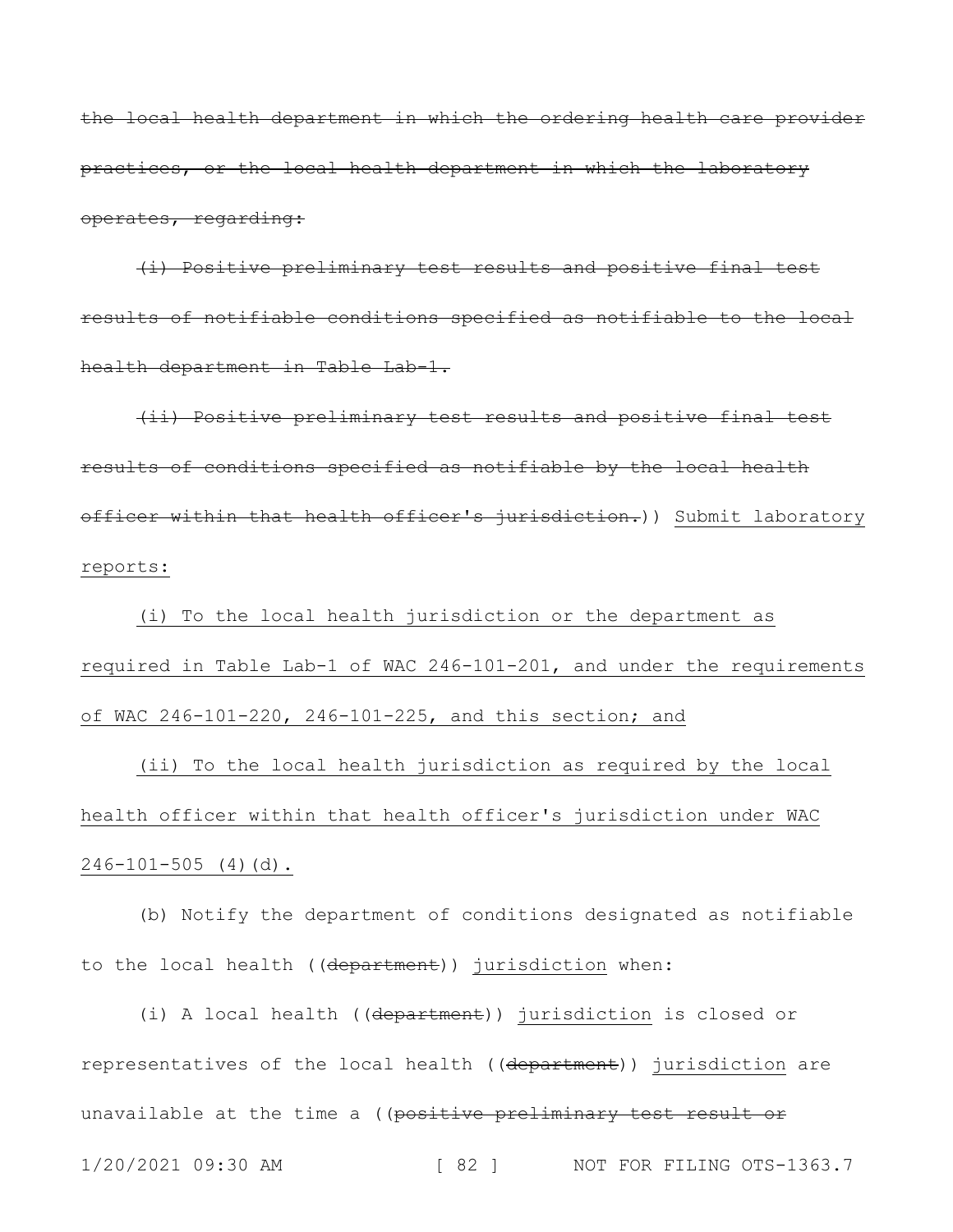positive)) presumptive or final test result of an immediately notifiable condition occurs; or

(ii) ((A local health department is closed or representatives of the local health department are unavailable at the time an outbreak or suspected outbreak of communicable disease occurs.

(c) Notify the department of positive preliminary test results or positive final test results for conditions designated notifiable to the department in Table Lab-1.

(d) Notify the department of nonelevated blood lead levels on a monthly basis.

(e) Submit specimens for conditions noted in Table Lab-1 to the Washington state public health laboratories or other laboratory designated by the state health officer for diagnosis, confirmation, storage, or further testing.

(f) Ensure that positive preliminary test results and positive final test results for notifiable conditions of specimens referred to other laboratories for testing are correctly notified to the correct local health department or the department. This requirement can be satisfied by:

(i) Arranging for the referral laboratory to notify either the local health department, the department, or both; or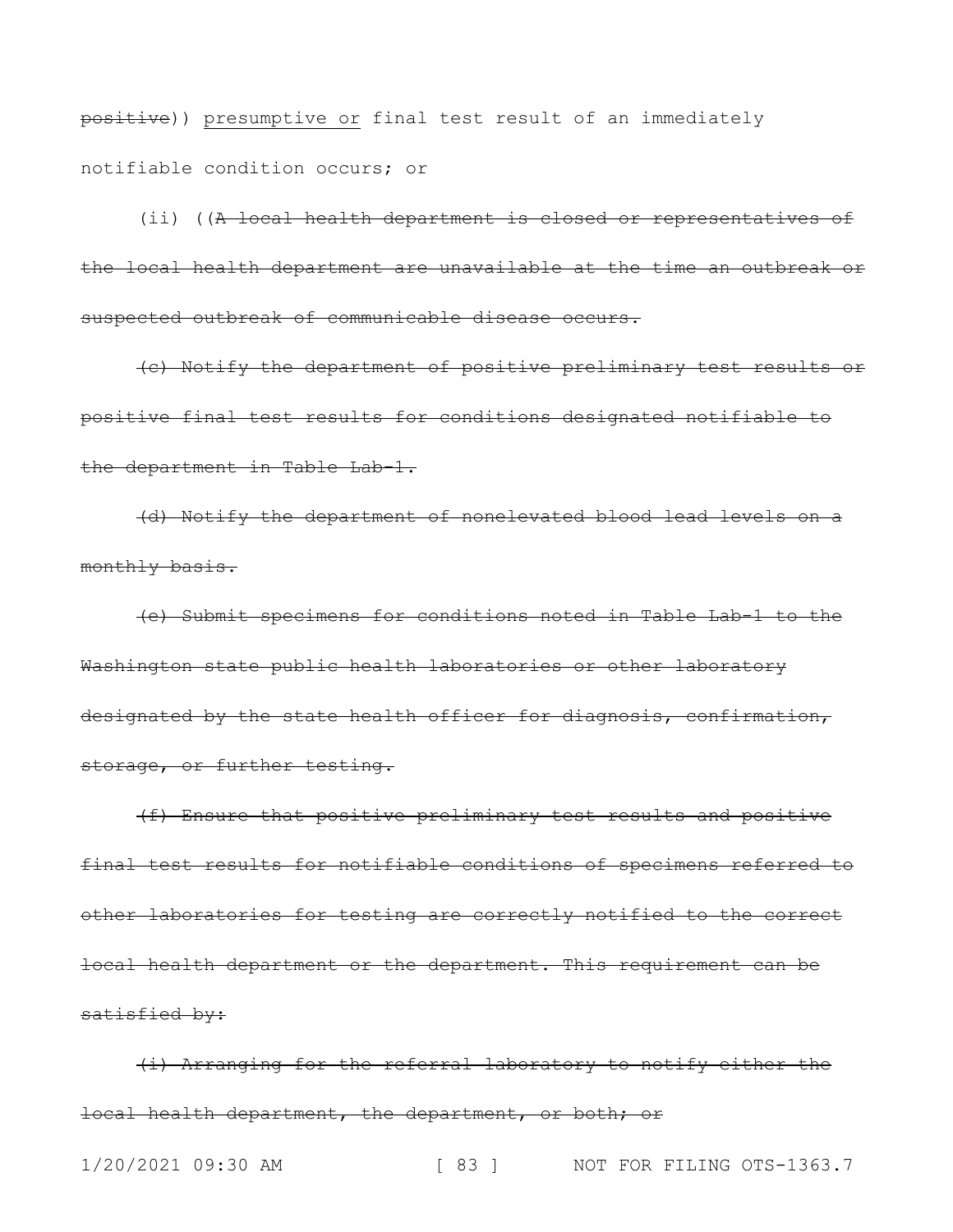(ii) Forwarding the notification of the test result from the referral laboratory to the local health department, the department, or both.

 $\left(\frac{q}{q}\right)$ ) The notifiable test result pertains to a patient who resides outside of and is visiting Washington state as indicated by information provided by the requesting health care provider or health care facility.

(c) Submit specimens required in Table Lab-1 of WAC 246-101-201 under the requirements of WAC 246-101-210 and 246-101-215, and this section;

(d) Cooperate with public health authorities during investigation of:

(i) The circumstances of a case ((or suspected case)) of a notifiable condition ((or other communicable disease)); ((and)) or

(ii) An outbreak or suspected outbreak of disease.

(2) A laboratory director( $(\epsilon)$ ) may designate responsibility for working and cooperating with public health authorities to certain employees as long as designated employees are:

(a) Readily available; and

(b) Able to provide requested information in a timely manner.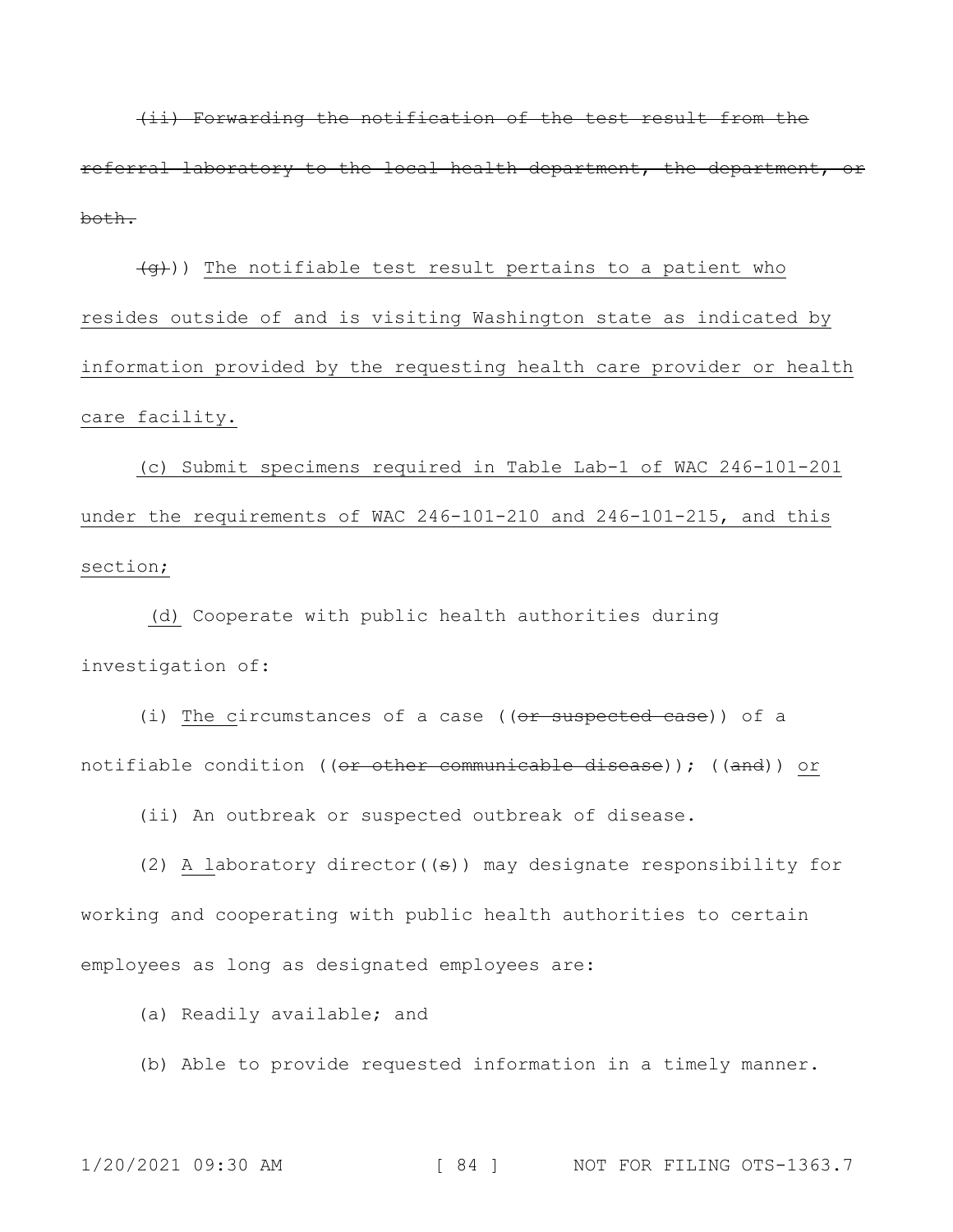(3) ((By July 1, 2011, when referring)) A laboratory director may refer a specimen of a notifiable condition to a reference laboratory for testing.

(4) When a laboratory director refers a specimen  $((\text{to another}))$ of a notifiable condition to a reference laboratory for ((a test for a notifiable condition)) testing, the laboratory director((s)) shall:

(a) Provide the reference laboratory with Table Lab-1 of WAC 246- 101-201, 246-101-220, 246-101-225, and this section; and the following information for each ((test referral)) specimen:

 $((4a)$  Patient name;

(b) Full address of patient, or patient zip code at a minimum, when available in laboratory database;

(c) Date of birth or age of patient, when available in laboratory database;

(d) Sex of patient, when available in laboratory database;

(e) Name of the principal health care provider;

(f) Telephone number of the principal health care provider;

(g) Address of the principal health care provider, when available;

(h) Type of test requested;

(i) Type of specimen; and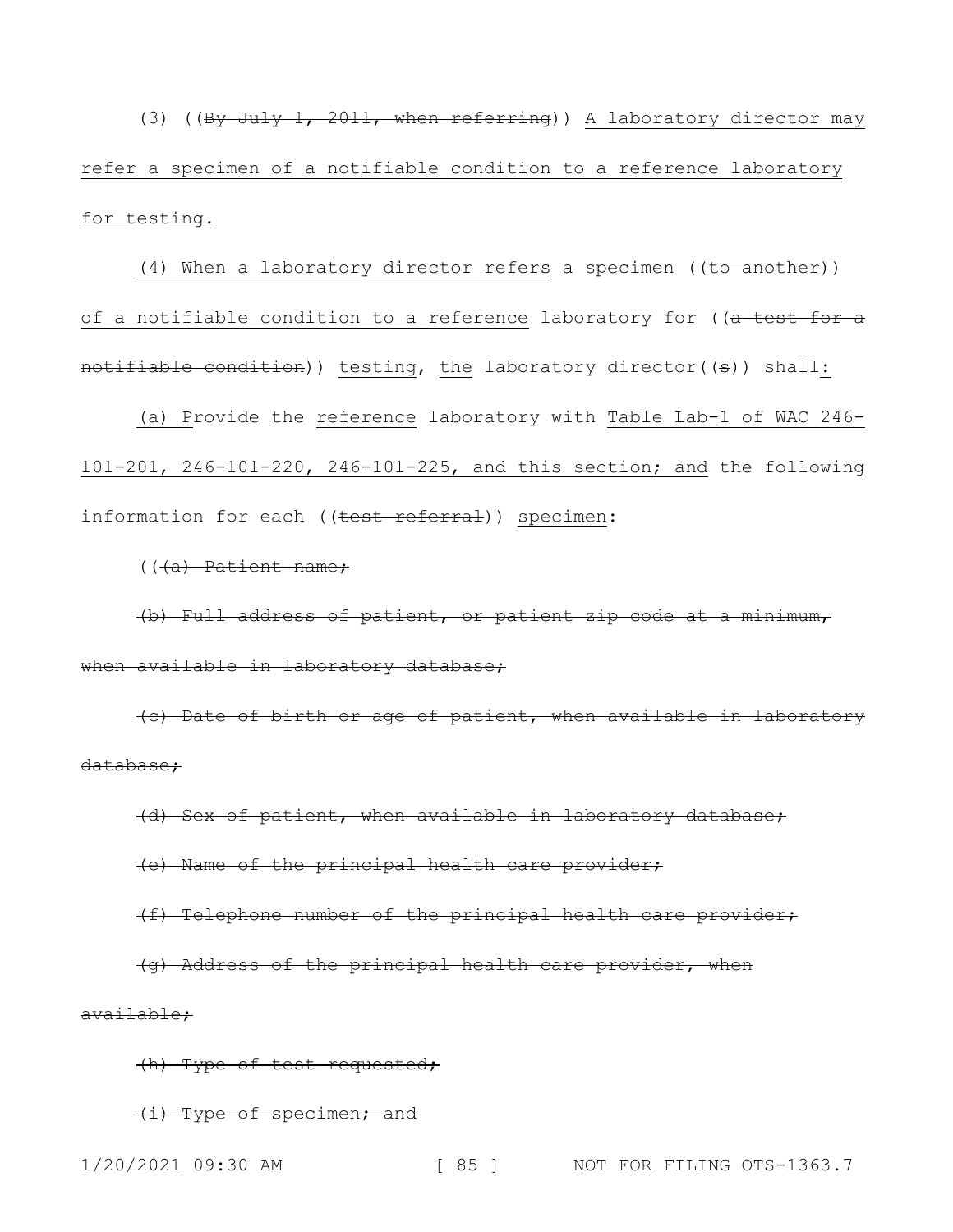(j) Date of specimen collection.

(4) By January 1, 2013, laboratory databases must have the ability to receive, store, and retrieve all of the data elements specified in subsection (3)(a) through (j) of this section.))

(i) Patient's first and last name;

(ii) Patient's physical address including zip code;

(iii) Patient's date of birth;

(iv) Patient's sex;

(v) Patient's ethnicity, as required in WAC 246-101-011(4);

(vi) Patient's race, as required in WAC 246-101-011(5);

(vii) Patient's preferred language, as required in WAC 246-101- 011(6);

(viii) For hepatitis B virus tests, pregnancy status (pregnant, not pregnant, or unknown) of patients twelve to fifty years of age;

(ix) Patient's best contact telephone number;

(x) For blood lead level tests, medicaid status of patients less

than seventy-two months of age;

(xi) Requesting health care provider's name;

(xii) Requesting health care provider's phone number;

(xiii) Address where patient received care;

(xiv) Name of submitting laboratory;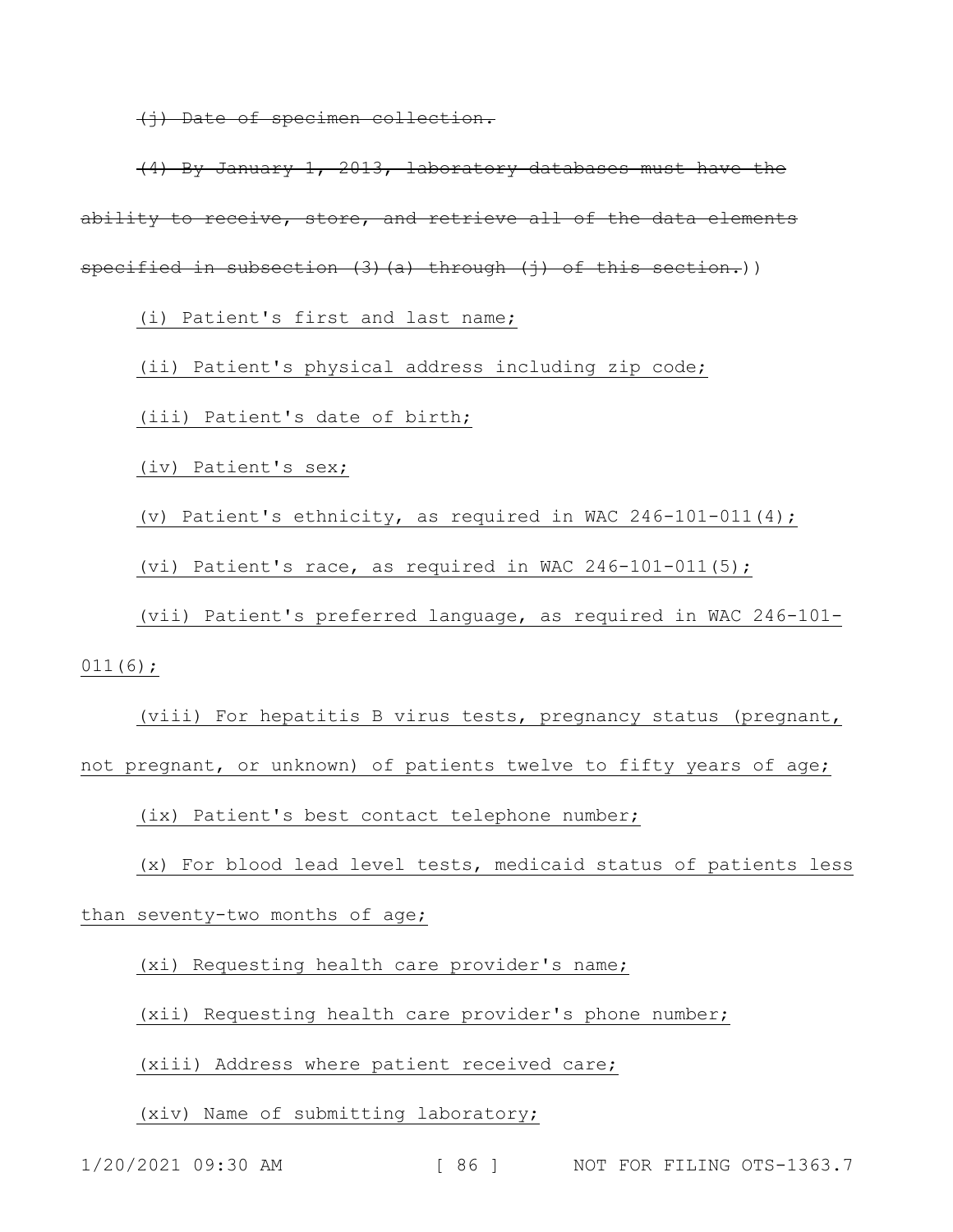(xv) Telephone number of submitting laboratory;

(xvi) Specimen type;

(xvii) Specimen collection date;

(xviii) Date laboratory received specimen; and

(xix) Test method requested.

(b) Ensure the laboratory report is submitted appropriately either by:

(i) Arranging for the reference laboratory to submit the laboratory report under Table Lab-1 of WAC 246-101-201, 246-101-220, and 246-101-225; or

(ii) Submitting the laboratory report under Table Lab-1 of WAC 246-101-201, 246-101-220, and 246-101-225.

(5) A laboratory director may provide health information, demographic information, or infectious or noninfectious condition information in addition to the information required under this chapter when the provider or facility determines that the additional information will aid the appropriate public health authority in protecting and improving the public's health through prevention and control of infectious and noninfectious conditions.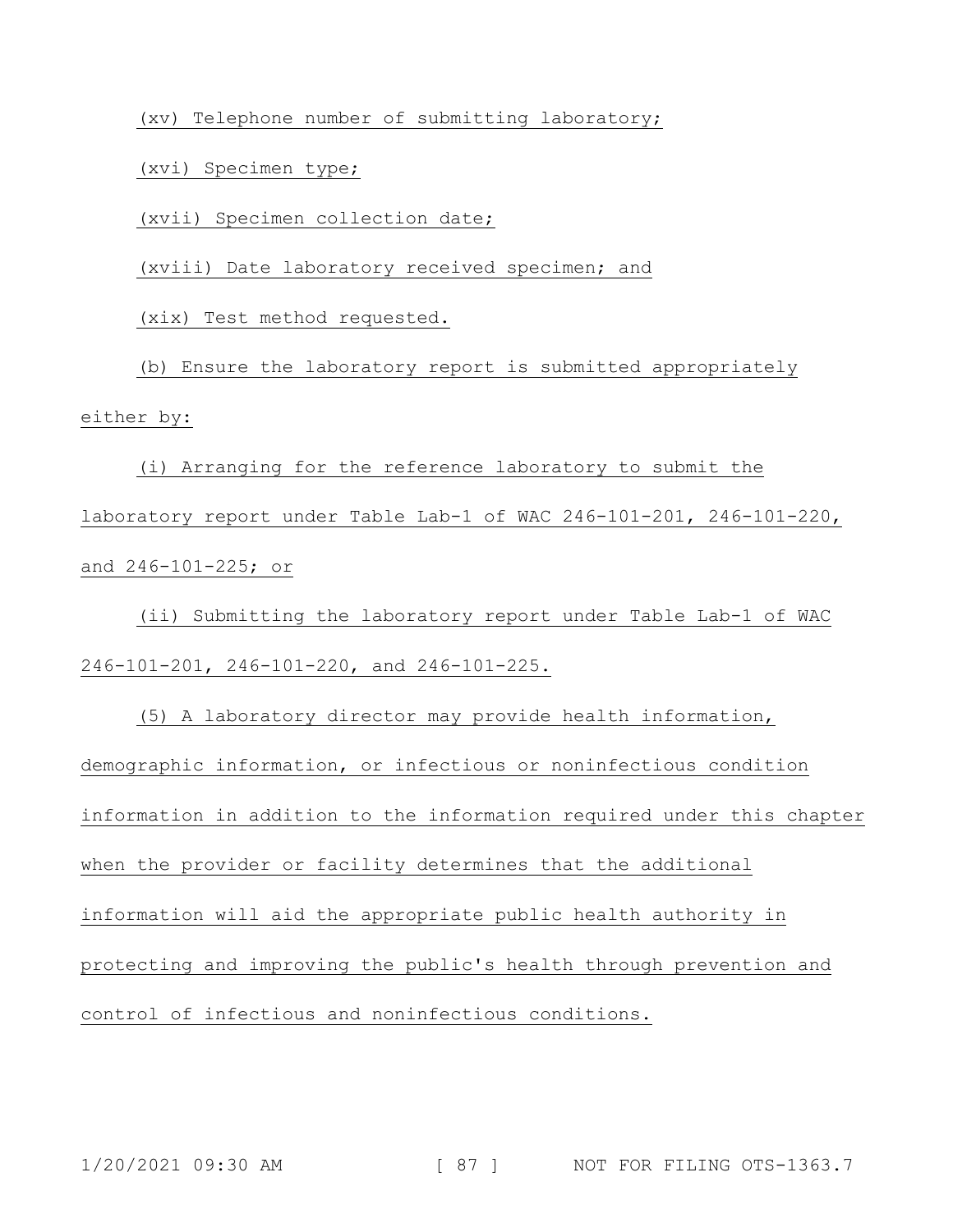(6) When a laboratory director submits information under subsection (4) of this section, they shall submit the information under the requirements of WAC 246-101-220.

[Statutory Authority: RCW 43.20.050. WSR 11-02-065, § 246-101-205, filed 1/4/11, effective 2/4/11; WSR 00-23-120, § 246-101-205, filed 11/22/00, effective 12/23/00.]

AMENDATORY SECTION (Amending WSR 11-02-065, filed 1/4/11, effective 2/4/11)

## **WAC 246-101-210 Means of specimen submission—Laboratory**

**directors and laboratories.** (1) ((When submitting specimens as indicated in Table Lab-1 of WAC 246-101-201, laboratories shall adhere to the following timelines and procedures:

(a) Specimens designated for submission within two business days must be in transit within two business days from the time the specimen is ready for packaging;

(b) Specimens designated for submission on request may be requested by the local health departments or the department. The laboratory shall ship a requested specimen within two business days of receiving the request, provided the specimen is still available at the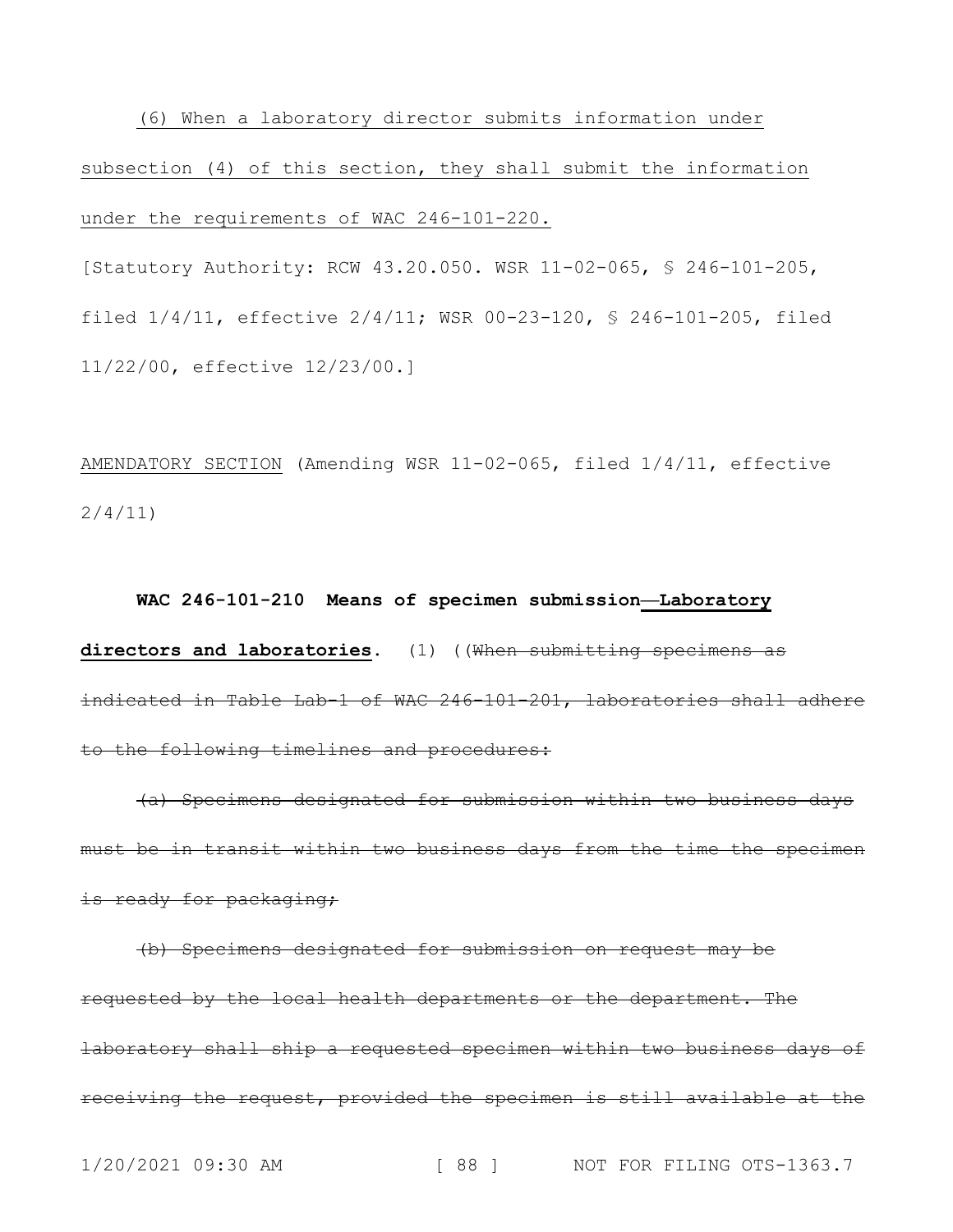time of the request. This is not intended to require laboratories to save specimens indefinitely in anticipation of a request.

(2) Local health jurisdictions may temporarily waive specimen submission for circumstances at their discretion by communication with individual laboratories.)) A laboratory director shall submit specimens as required in Table Lab-1 of WAC 246-101-201 in accordance with the requirements of this chapter.

(2) For test results notifiable to local health jurisdictions, the local health officer may temporarily waive specimen submission requirements and notify laboratories, including the Washington state public health laboratories, of the basis for the waiver, which requirements are being waived and how long the waiver will be in effect.

(3) ((Laboratories)) A laboratory shall forward ( $(\text{a11})$ ) required specimens ((submissions)) to:

Washington State Public Health Laboratories Washington State Department of Health 1610 N.E. 150th Street Shoreline, WA 98155

1/20/2021 09:30 AM [ 89 ] NOT FOR FILING OTS-1363.7 (4) The state health officer may designate additional laboratories as public health ((referral)) reference laboratories.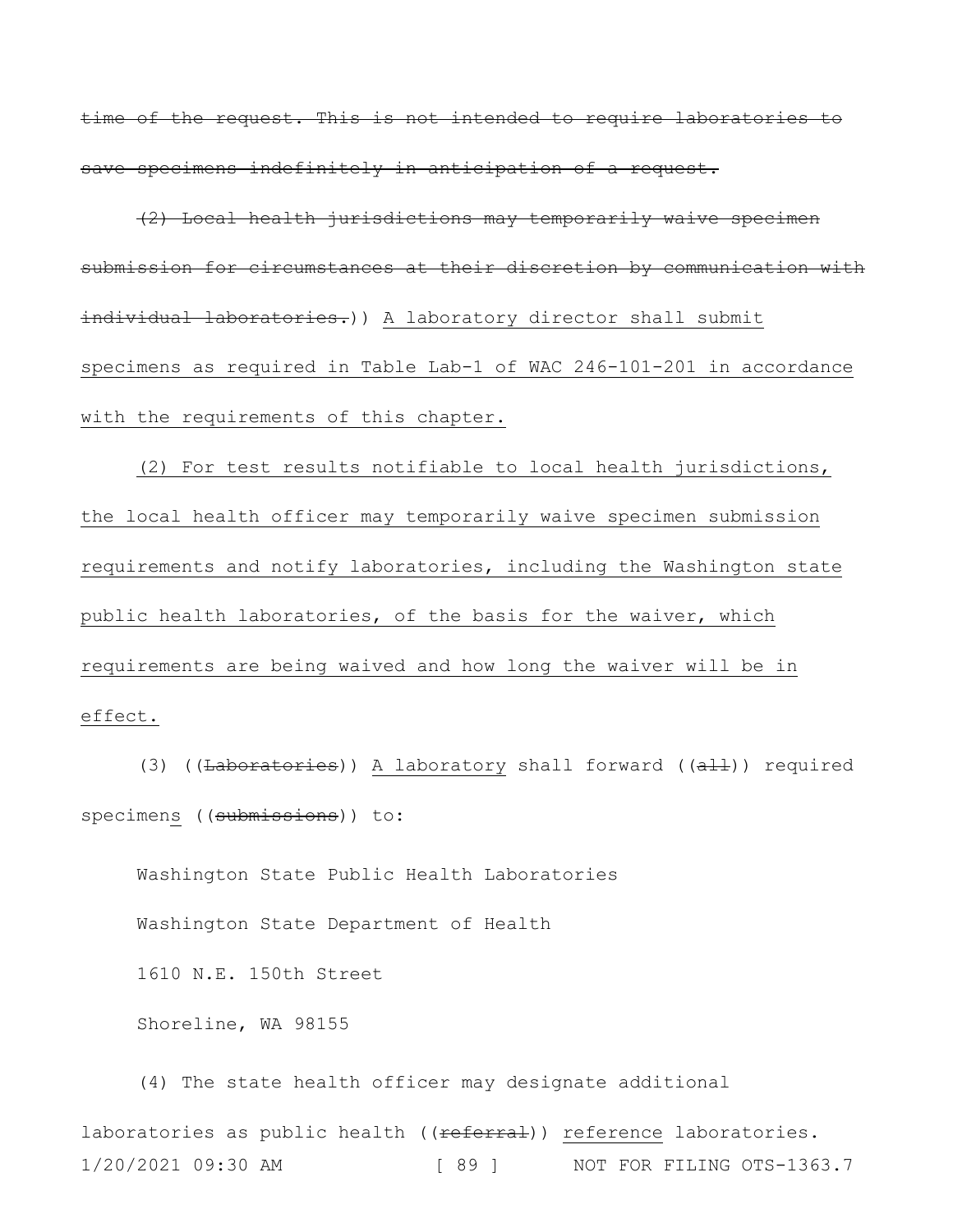[Statutory Authority: RCW 43.20.050. WSR 11-02-065, § 246-101-210, filed 1/4/11, effective 2/4/11. Statutory Authority: RCW 43.20.050, 70.24.125 and 70.28.010. WSR 00-23-120, § 246-101-210, filed 11/22/00, effective 12/23/00.]

AMENDATORY SECTION (Amending WSR 11-02-065, filed 1/4/11, effective 2/4/11)

**WAC 246-101-215 Content of documentation accompanying specimen submission—Laboratory directors.** ((For each condition listed in Table Lab-1 of WAC  $246-101-201$ , a laboratory director((s)) shall provide the following information with each specimen ((submission:

## (1) Type of specimen tested;

(2) Name of reporting laboratory;

(3) Telephone number of reporting laboratory;

- (4) Date of specimen collection;
- (5) Requesting health care provider's name;
- (6) Requesting health care provider's phone number;
- (7) Requesting health care provider's address, when available;

(8) Test result;

(9) Name of patient;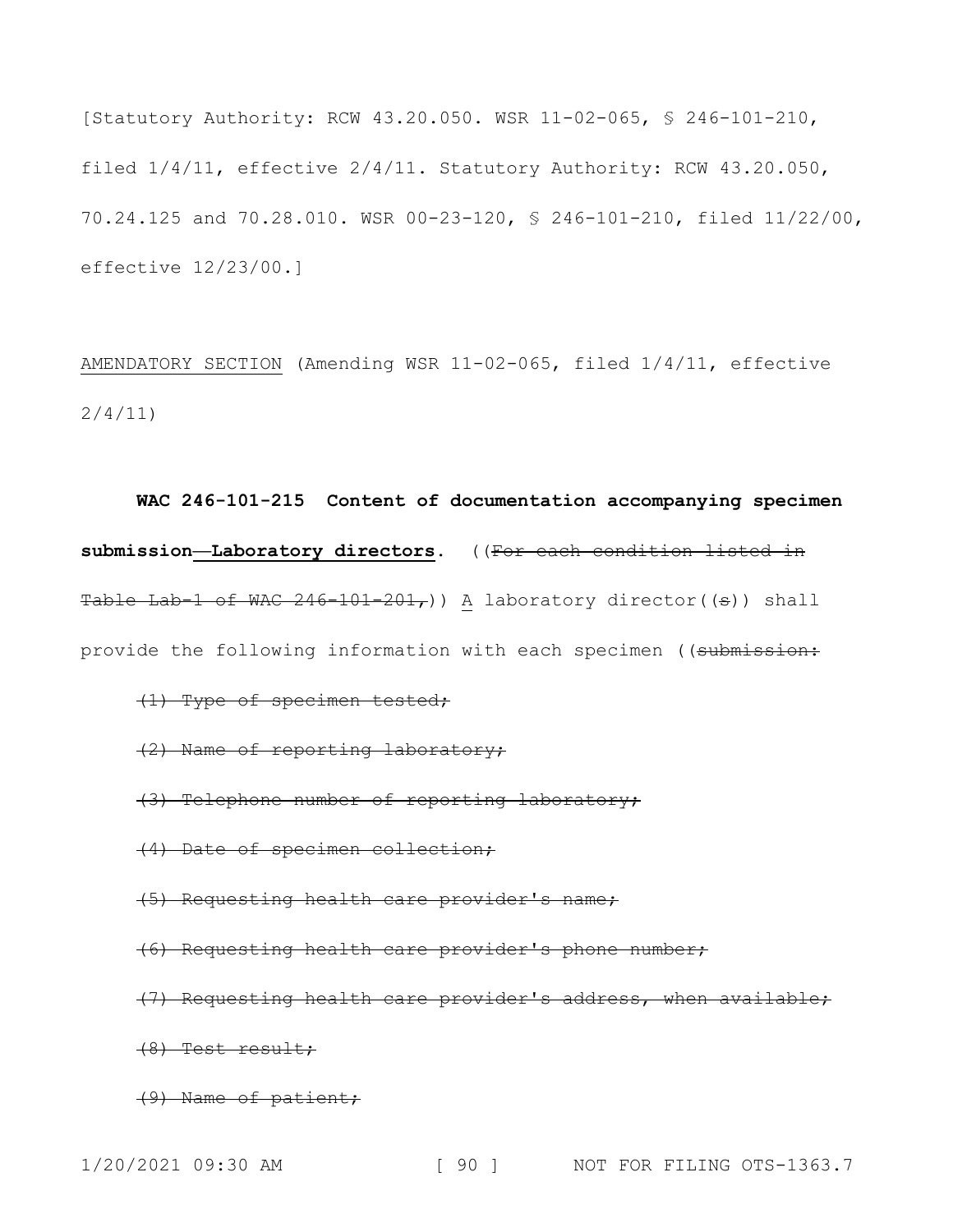(10) Sex of patient, when available in laboratory database;

(11) Date of birth or age of patient, when available in laboratory database;

(12) Full address of patient, or patient zip code at a minimum, when available in laboratory database;

(13) Telephone number of patient, when available in laboratory database;

(14) Other information of epidemiological value, when available)) submitted under this chapter to the Washington state public health laboratories:

(1) Patient's first and last name;

(2) Patient's physical address including zip code;

(3) Patient's date of birth;

(4) Patient's sex;

(5) Patient's ethnicity, as required in WAC  $246-101-011(4)$ ;

(6) Patient's race, as required in WAC 246-101-011(5);

(7) Patient's preferred language, as required in WAC 246-101- 011(6);

(8) For hepatitis B virus, pregnancy status (pregnant, not

pregnant, or unknown) of patients twelve to fifty years of age;

(9) Patient's best contact telephone number;

1/20/2021 09:30 AM [ 91 ] NOT FOR FILING OTS-1363.7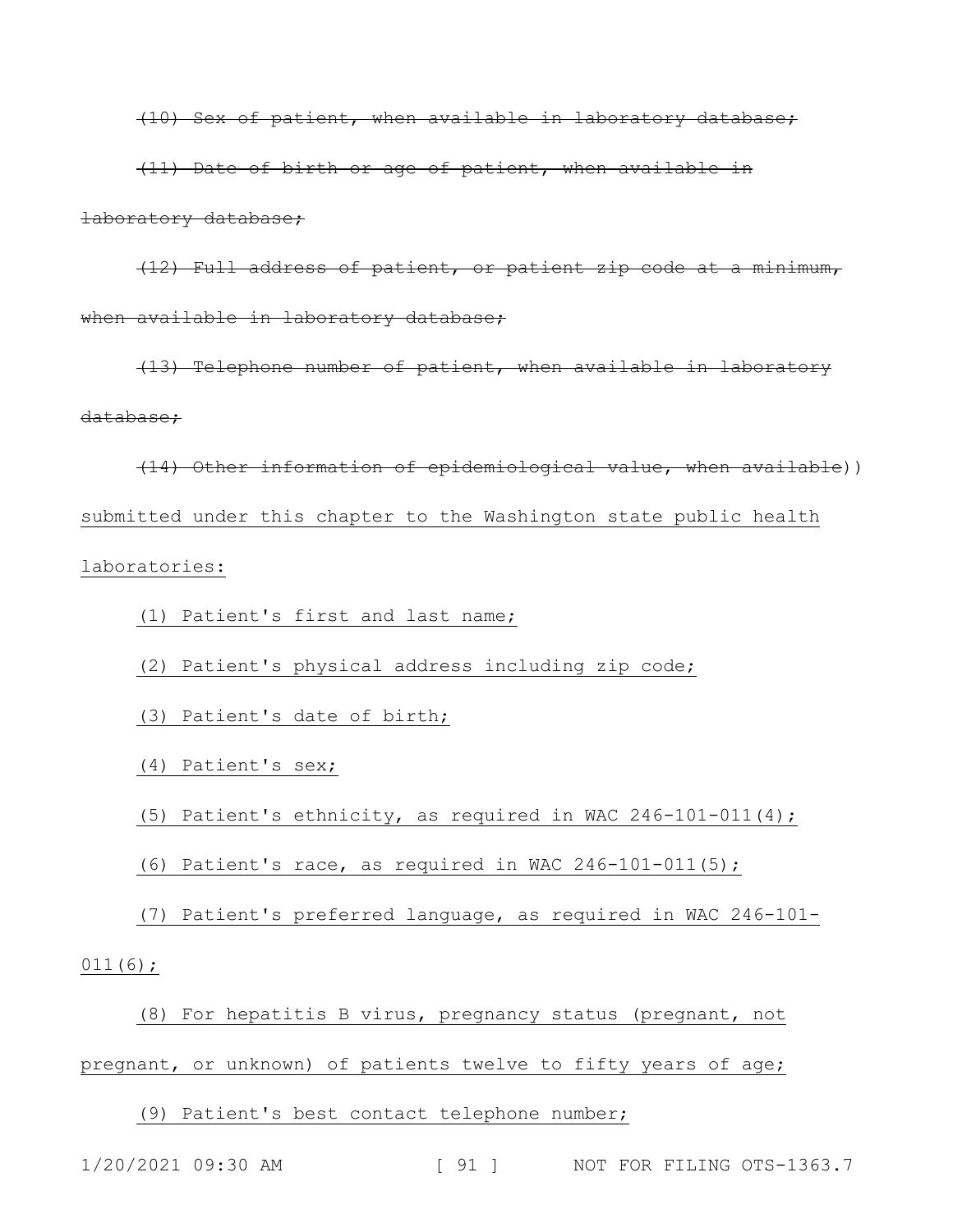- (10) Requesting health care provider's name;
- (11) Requesting health care provider's phone number;
- (12) Address where patient received care;
- (13) Name of submitting laboratory;
- (14) Telephone number of submitting laboratory;
- (15) Specimen type;
- (16) Specimen collection date;
- (17) Date laboratory received specimen;
- (18) Test method used; and
- (19) Test result.

[Statutory Authority: RCW 43.20.050. WSR 11-02-065, § 246-101-215,

filed 1/4/11, effective 2/4/11. Statutory Authority: RCW 43.20.050,

70.24.125 and 70.28.010. WSR 00-23-120, § 246-101-215, filed 11/22/00, effective 12/23/00.]

AMENDATORY SECTION (Amending WSR 11-02-065, filed 1/4/11, effective 2/4/11)

**WAC 246-101-220 Means of notification** ((**for positive preliminary test results and positive final test results**))**—Laboratory directors.**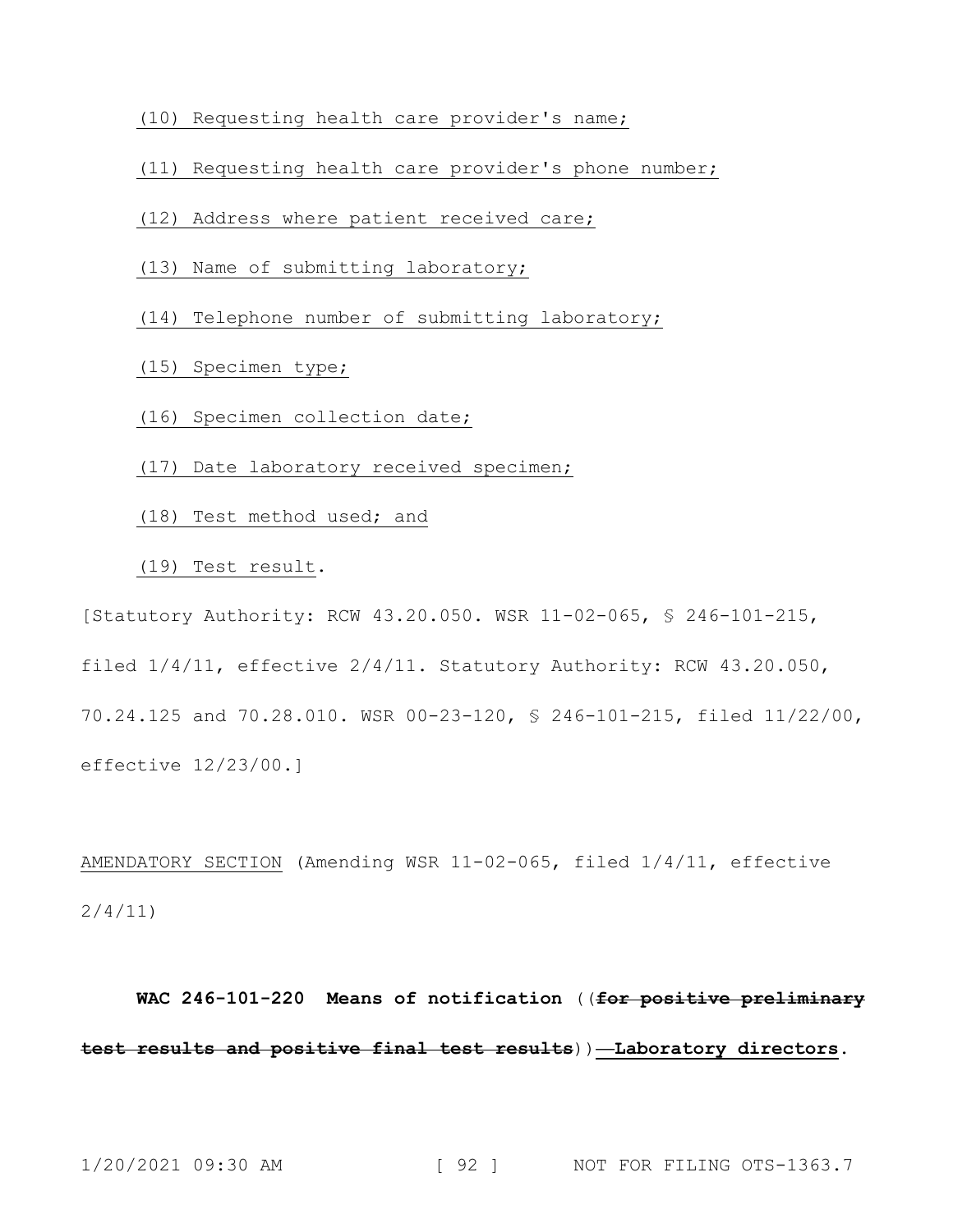A laboratory director((s)) shall ((adhere to the following timelines and procedures:

(1) Conditions designated as immediately notifiable must be reported to the local health officer or the department, as specified in Table Lab-1 of WAC 246-101-201, immediately at the time of positive preliminary test result or positive final test result. This applies twenty-four hours a day, seven days a week. Each local health jurisdiction, as well as the department, maintains after-hours emergency telephone contacts for this purpose. A party sending notification by secure facsimile copy or secure electronic transmission during normal business hours must confirm immediate receipt by a live person.

(2) Conditions designated as notifiable within twenty-four hours must be reported to the local health officer or the department, as specified in Table Lab-1 of WAC 246-101-201, within twenty-four hours of positive preliminary test result or positive final test result, seven days a week. Reports during normal public health business hours may be sent by secure electronic transmission, telephone, or secure facsimile copy of a case report. A party sending a report outside of normal public health business hours must use the after-hours emergency phone contact for the appropriate jurisdiction.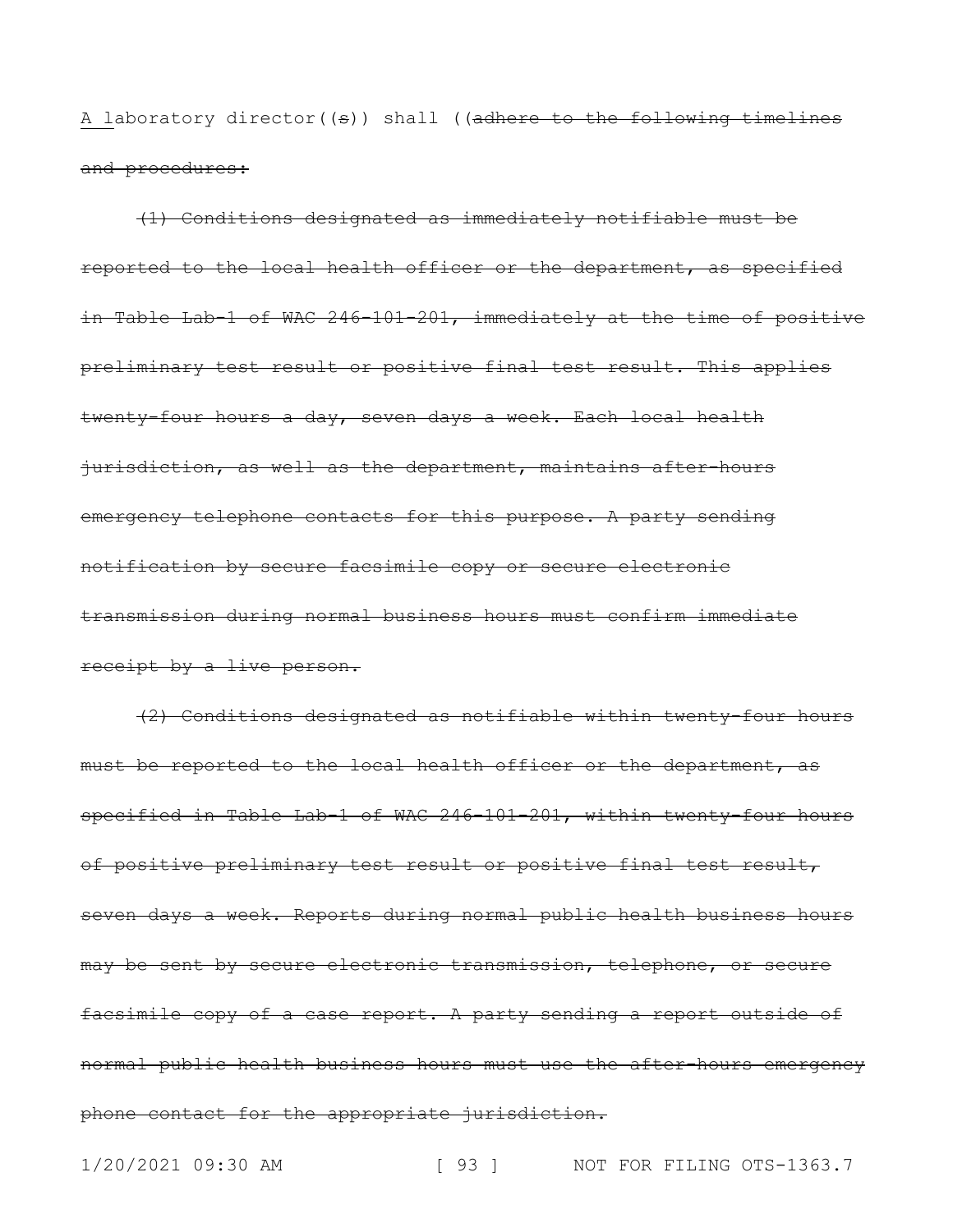(3) Conditions designated as notifiable within two business days must be reported to the local health officer or the department, as specified in Table Lab-1 of WAC 246-101-201, within two business days. Notification may be sent by secure electronic transmission, telephone, or secure facsimile copy of a case report; and

(4) Conditions designated as notifiable on a monthly basis must be reported to the local health officer or the department, as specified in Table Lab-1 of WAC 246-101-201, on a monthly basis. Notification may be sent by written case report, secure electronic transmission, telephone, or secure facsimile copy of a case report)):

(1) Submit laboratory reports as required under this chapter by secure electronic data transmission.

(2) Call the local health jurisdiction in which the case occurred immediately and confirm receipt of a presumptive or final test result for a condition designated as:

(a) Immediately notifiable; or

(b) Notifiable within twenty-four hours when submitting the test result outside the local health jurisdiction's normal business hours. [Statutory Authority: RCW 43.20.050. WSR 11-02-065, § 246-101-220, filed 1/4/11, effective 2/4/11. Statutory Authority: RCW 43.20.050,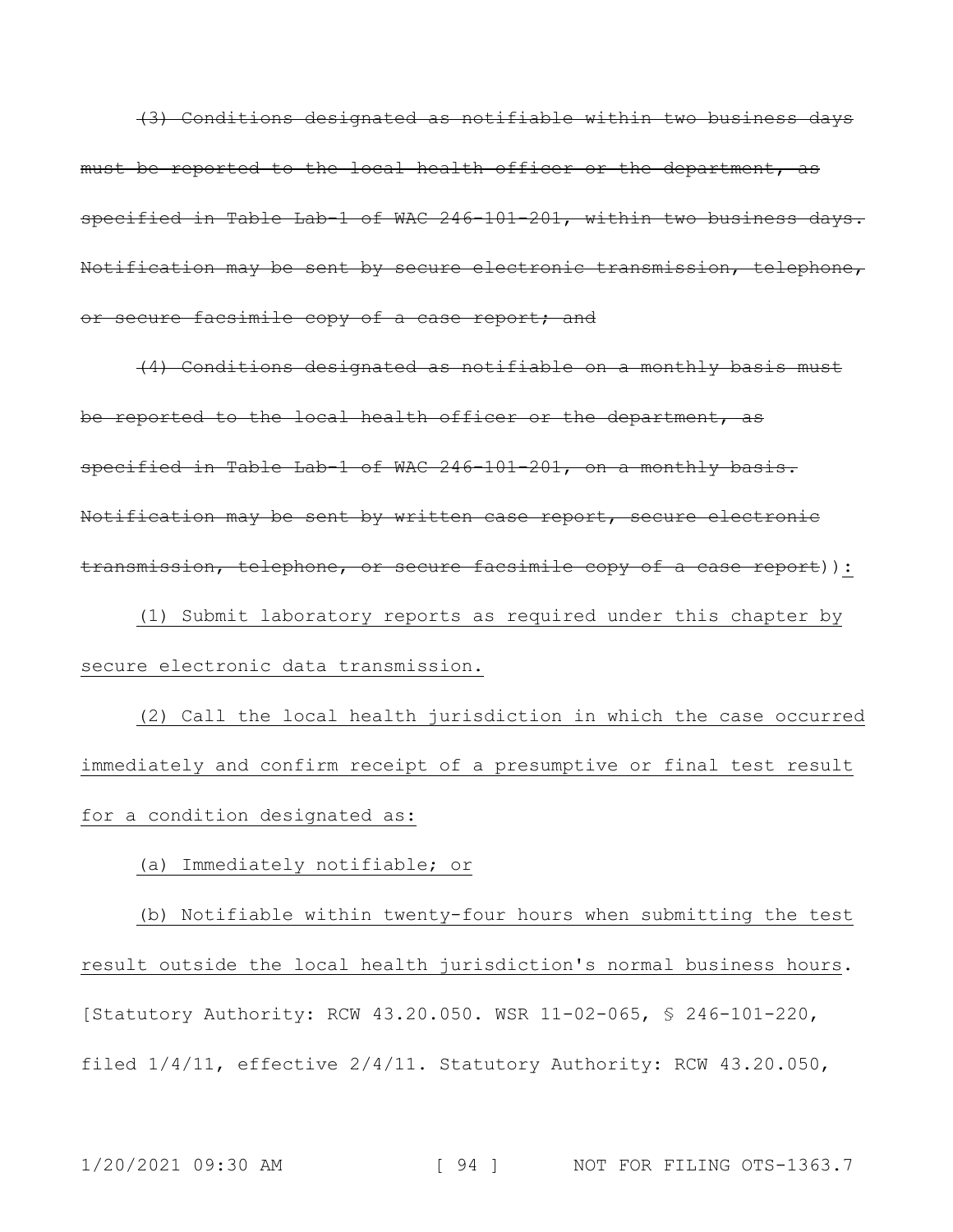70.24.125 and 70.28.010. WSR 00-23-120, § 246-101-220, filed 11/22/00, effective 12/23/00.]

AMENDATORY SECTION (Amending WSR 11-02-065, filed 1/4/11, effective 2/4/11)

**WAC 246-101-225 Content of** ((**notifications for positive preliminary test results and positive final test results**)) **laboratory reports—Laboratory directors.** (1) ((For each condition listed in Table Lab-1 of WAC  $246-101-201$ , a laboratory director((s must)) shall provide the following information ( $(for)$ ) in each ( $(positive)$ culture or suggestive test result)) laboratory report required under this chapter:

- ((<del>(a) Type of specimen tested;</del>
- (b) Name of reporting laboratory;
- (c) Telephone number of reporting laboratory;
- (d) Date of specimen collection;
- (e) Date specimen received by reporting laboratory;
- (f) Requesting health care provider's name;
- (g) Requesting health care provider's phone number;
- (h) Requesting health care provider's address, when available;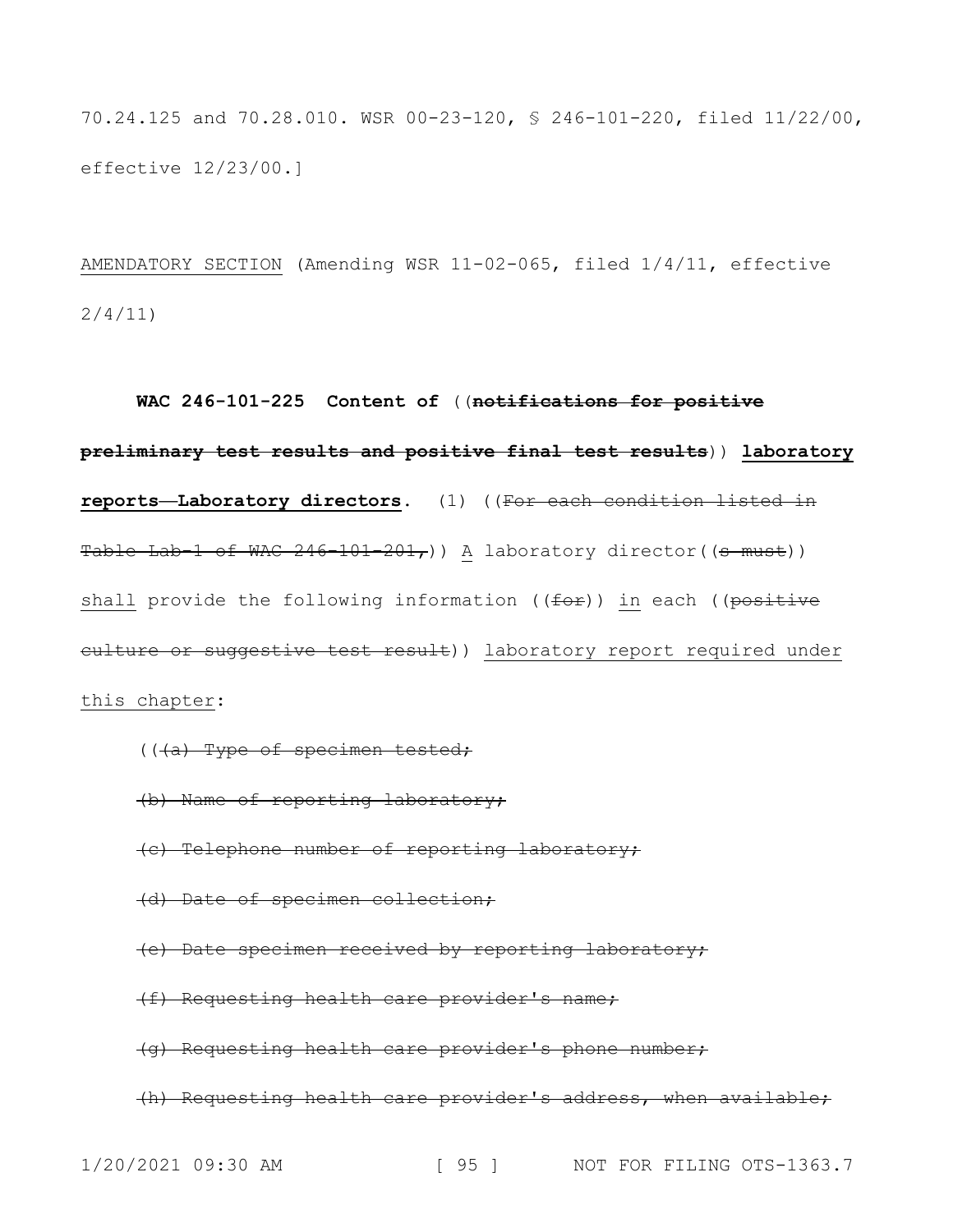(i) Test result;

(j) Name of patient;

(k) Sex of patient, when available in laboratory database;

(l) Date of birth or age of patient, when available in laboratory database; and

(m) Full address of patient, or patient zip code at a minimum, when available in laboratory database.)) (a) Patient's first and last name;

(b) Patient's physical address including zip code;

(c) Patient's date of birth;

(d) Patient's sex;

(e) Patient's ethnicity, as required in WAC 246-101-011(4);

(f) Patient's race, as required in WAC  $246-101-011(5)$ ;

(g) Patient's preferred language, as required in WAC 246-101- 011(6);

(h) For hepatitis B virus, pregnancy status (pregnant, not

pregnant, or unknown) of patients twelve to fifty years of age;

(i) Patient's best contact telephone number;

(j) For blood lead level, medicaid status of patients less than

### seventy-two months of age;

(k) Requesting health care provider's name;

1/20/2021 09:30 AM [ 96 ] NOT FOR FILING OTS-1363.7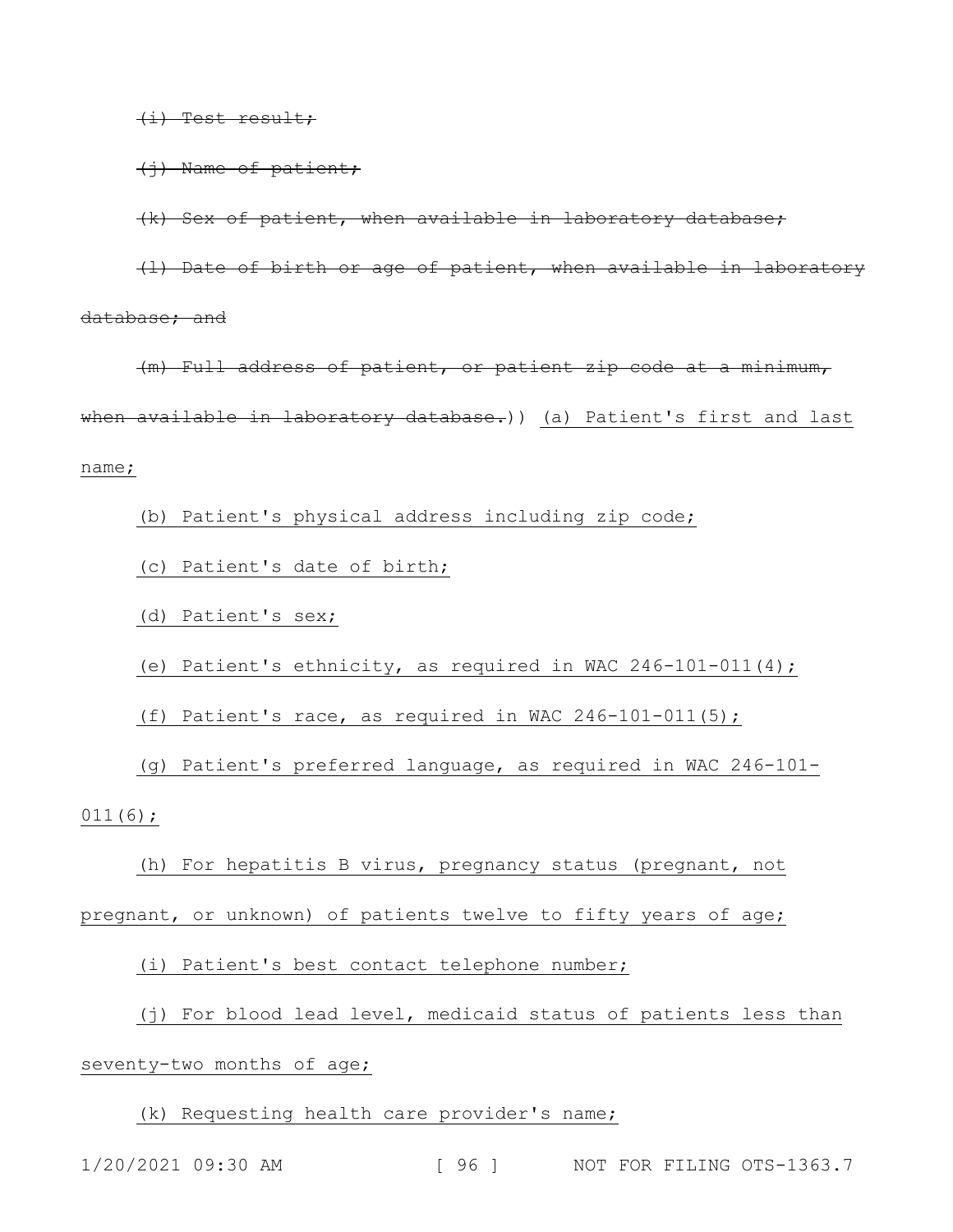- (l) Requesting health care provider's phone number;
- (m) Address where patient received care;
- (n) Name of submitting laboratory;
- (o) Telephone number of submitting laboratory;
- (p) Specimen type;
- (q) Specimen collection date;
- (r) Date laboratory received specimen;
- (s) Test method used; and
- (t) Test result.

(2) The local health ((officers and)) officer or the state health officer may ((require laboratory directors to report other)) request additional information of epidemiological or public health value when conducting a case investigation or otherwise for prevention and control of a specific notifiable condition.

[Statutory Authority: RCW 43.20.050. WSR 11-02-065, § 246-101-225, filed 1/4/11, effective 2/4/11. Statutory Authority: RCW 43.20.050, 43.70.545, 70.24.125 and 70.28.010. WSR 00-23-120, § 246-101-225, filed 11/22/00, effective 12/23/00.]

AMENDATORY SECTION (Amending WSR 11-02-065, filed 1/4/11, effective 2/4/11)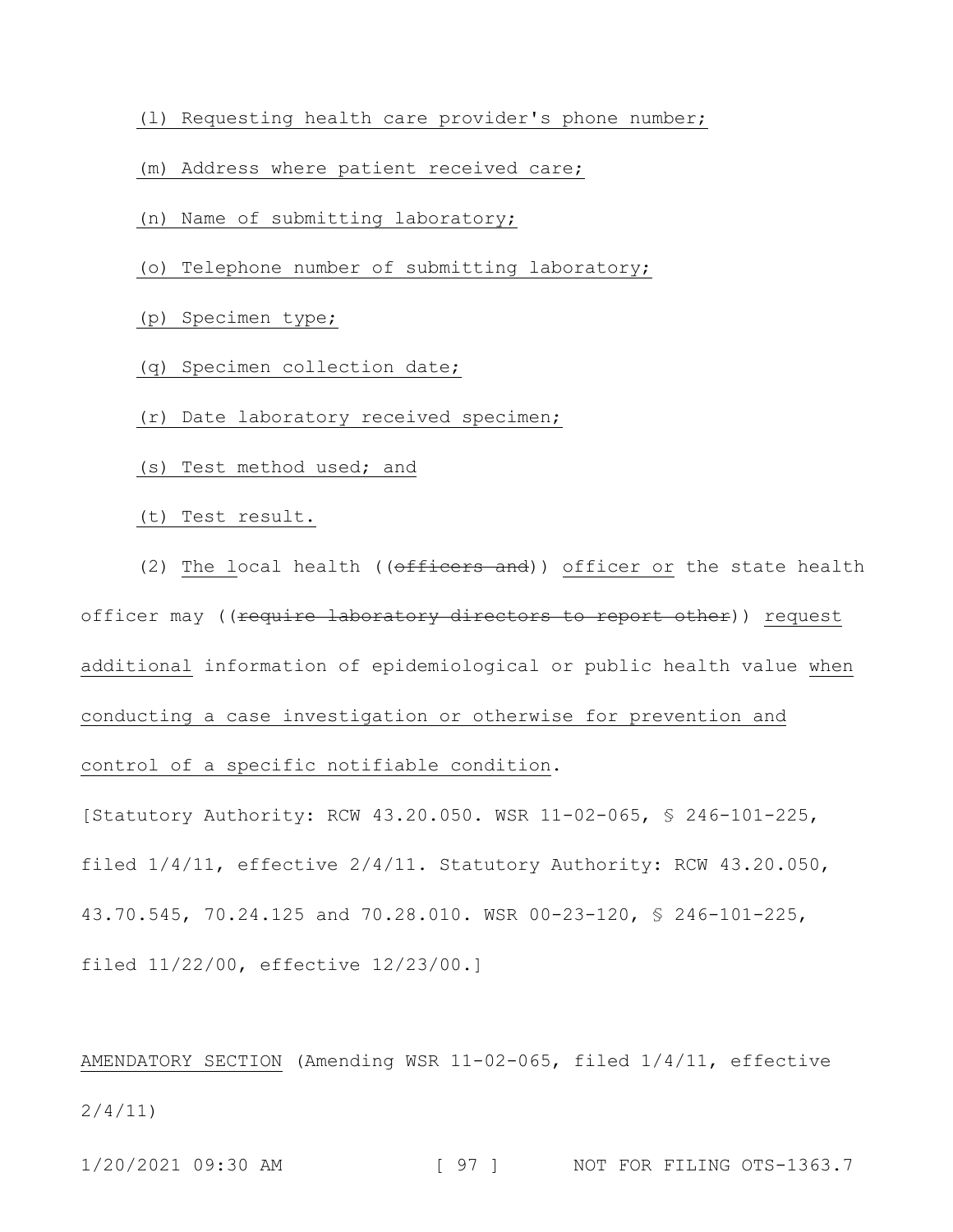**confidential information—Laboratory directors.** (1) ((All records and specimens containing or accompanied by patient identifying information are confidential. The Washington state public health laboratories, other laboratories approved as public health referral laboratories, and any persons, institutions, or facilities submitting specimens or records containing patient-identifying information.)) A laboratory shall maintain the confidentiality of ((identifying information accompanying submitted laboratory specimens)) health care information consistent with chapter 70.02 RCW and any other applicable confidentiality laws.

**WAC 246-101-230 Handling** ((**of case reports and medical**))

(2) A laboratory director( $(\theta)$ ) shall establish and implement policies and procedures to maintain confidentiality ((related to a patient's medical)) of health care information.

(((3) Laboratory directors and personnel working in laboratories who know of a person with a notifiable condition, other than a sexually transmitted disease, shall release identifying information only to other individuals responsible for protecting the health and well-being of the public through control of disease.

(4) Laboratory directors and personnel working in laboratories with knowledge of a person with sexually transmitted disease, and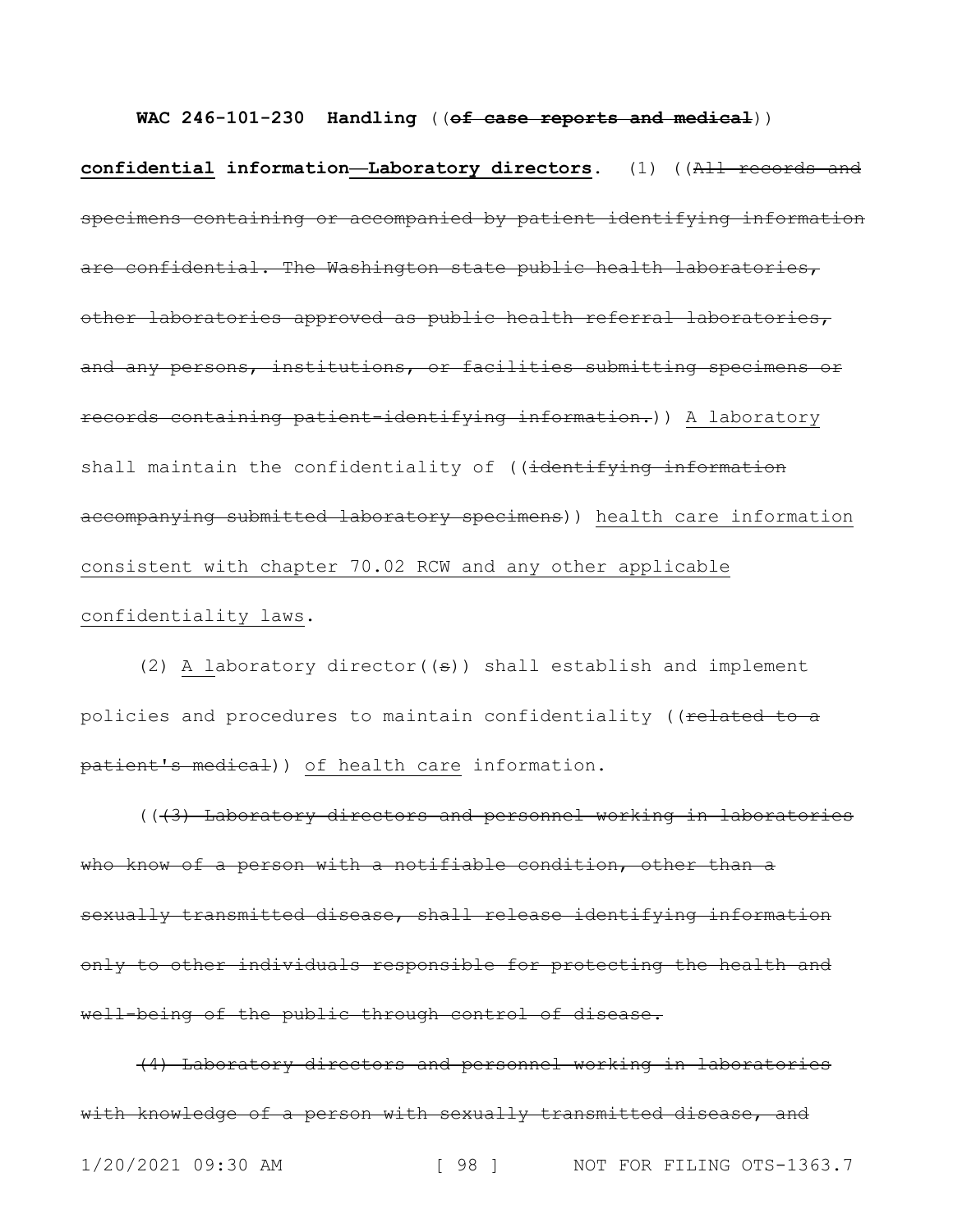following the basic principles of health care providers, which respect the human dignity and confidentiality of patients:

(a) May disclose identity of a person or release identifying information only as specified in RCW 70.24.105; and

(b) Shall under RCW 70.24.105(6), use only the following customary methods for exchange of medical information:

(i) Laboratory directors and personnel working in laboratories may exchange medical information related to HIV testing, HIV test results, and confirmed HIV or confirmed STD diagnosis and treatment in order to provide health care services to the patient. This means that information shared impacts the care or treatment decisions concerning the patient; and the laboratory director or personnel working in the laboratory require the information for the patient's benefit.

(ii) Laboratory directors are authorized to permit access to a patient's medical information and medical record by laboratory staff or office staff to carry out duties required for care and treatment of a patient, the management of medical information, and the management of the patient's medical record.))

[Statutory Authority: RCW 43.20.050. WSR 11-02-065, § 246-101-230, filed 1/4/11, effective 2/4/11; WSR 00-23-120, § 246-101-230, filed 11/22/00, effective 12/23/00.]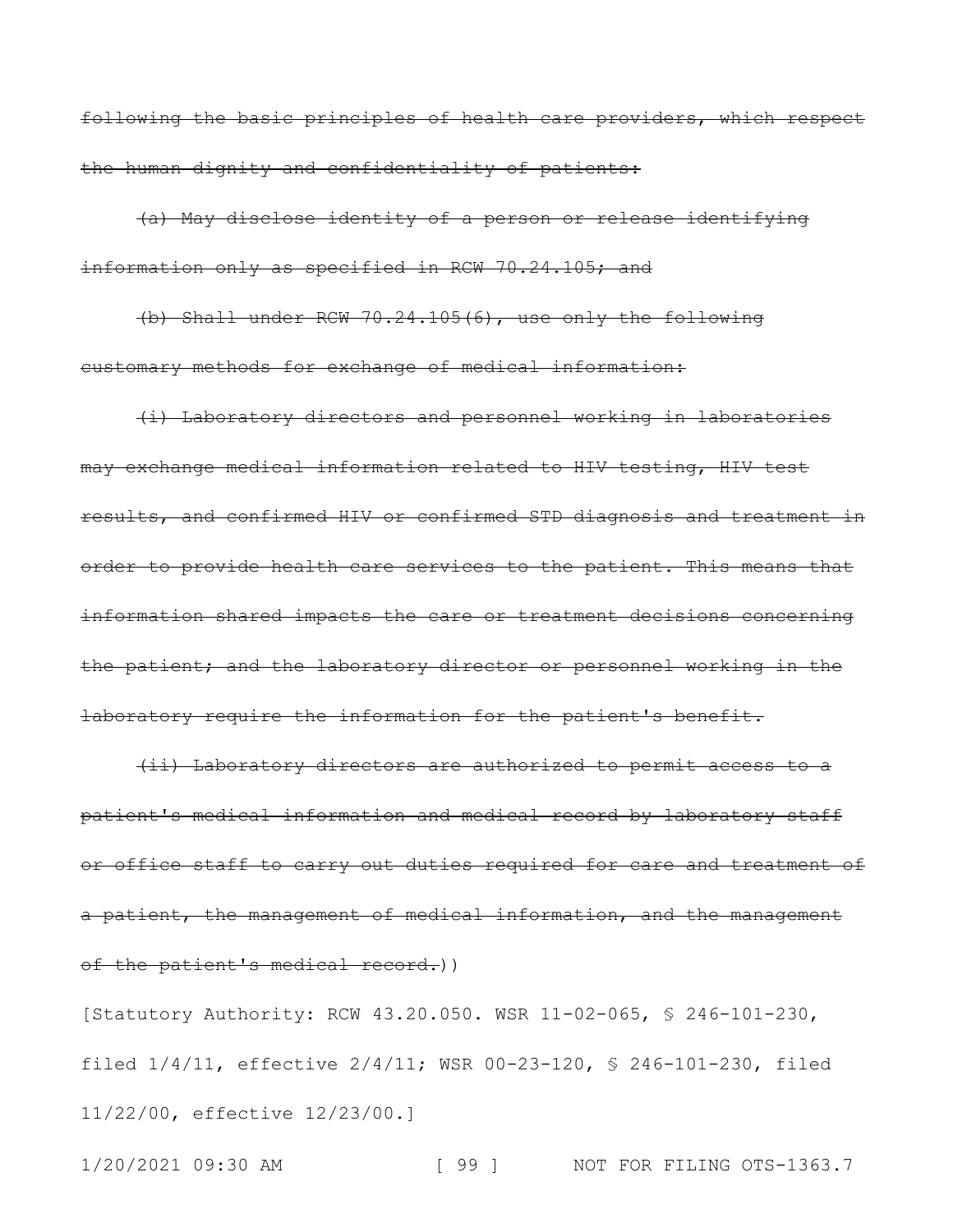#### PART IV: NOTIFIABLE CONDITIONS—DUTIES OF OTHERS

AMENDATORY SECTION (Amending WSR 11-02-065, filed 1/4/11, effective 2/4/11)

# **WAC 246-101-405** ((**Responsibilities of**)) **Duties—Veterinarians.**

(1) A veterinarian  $((\div))$  shall  $((\div))$ 

(a) Notify the local health officer of the jurisdiction in which the human resides of any suspected human case or suspected human outbreak based on the human's exposure to a confirmed animal case of any disease listed in Table V-1 of this section:

| Notifiable Condition                                                                                                   | Time Frame for Notification | Notifiable to Local<br>Health Department |
|------------------------------------------------------------------------------------------------------------------------|-----------------------------|------------------------------------------|
| Anthrax                                                                                                                | Immediately                 |                                          |
| <b>Arboviral Disease</b>                                                                                               | Within 24 hours             |                                          |
| Brucellosis (Brucella species)                                                                                         | Within 24 hours             | ₩                                        |
| Burkholderia mallei (Glanders)                                                                                         | Immediately                 |                                          |
| Disease of suspected bioterrorism origin (including but not<br>limited to anthrax)                                     | Immediately                 | ₹                                        |
| E. coli Refer to "Shiga toxin producing E. coli"                                                                       | Immediately                 | ↵                                        |
| Emerging condition with outbreak potential                                                                             | Immediately                 | ₩                                        |
| Influenza virus, novel or unsubtypable strain                                                                          | Immediately                 | N                                        |
| Leptospirosis                                                                                                          | Within 24 hours             | ↵                                        |
| Plague                                                                                                                 | Immediately                 | ₩                                        |
| Psittaeosis                                                                                                            | Within 24 hours             |                                          |
| Q Fever                                                                                                                | Within 24 hours             | ₩                                        |
| Rabies (suspected human or animal)                                                                                     | Immediately                 |                                          |
| Shiga toxin-producing E. coli infections (enterohemorrhagie E.<br>coli including, but not limited to, E. coli O157:H7) | Immediately                 |                                          |
| <del>Tularemia</del>                                                                                                   | Immediately                 |                                          |

Table V-1 (Conditions Notifiable by Veterinarians)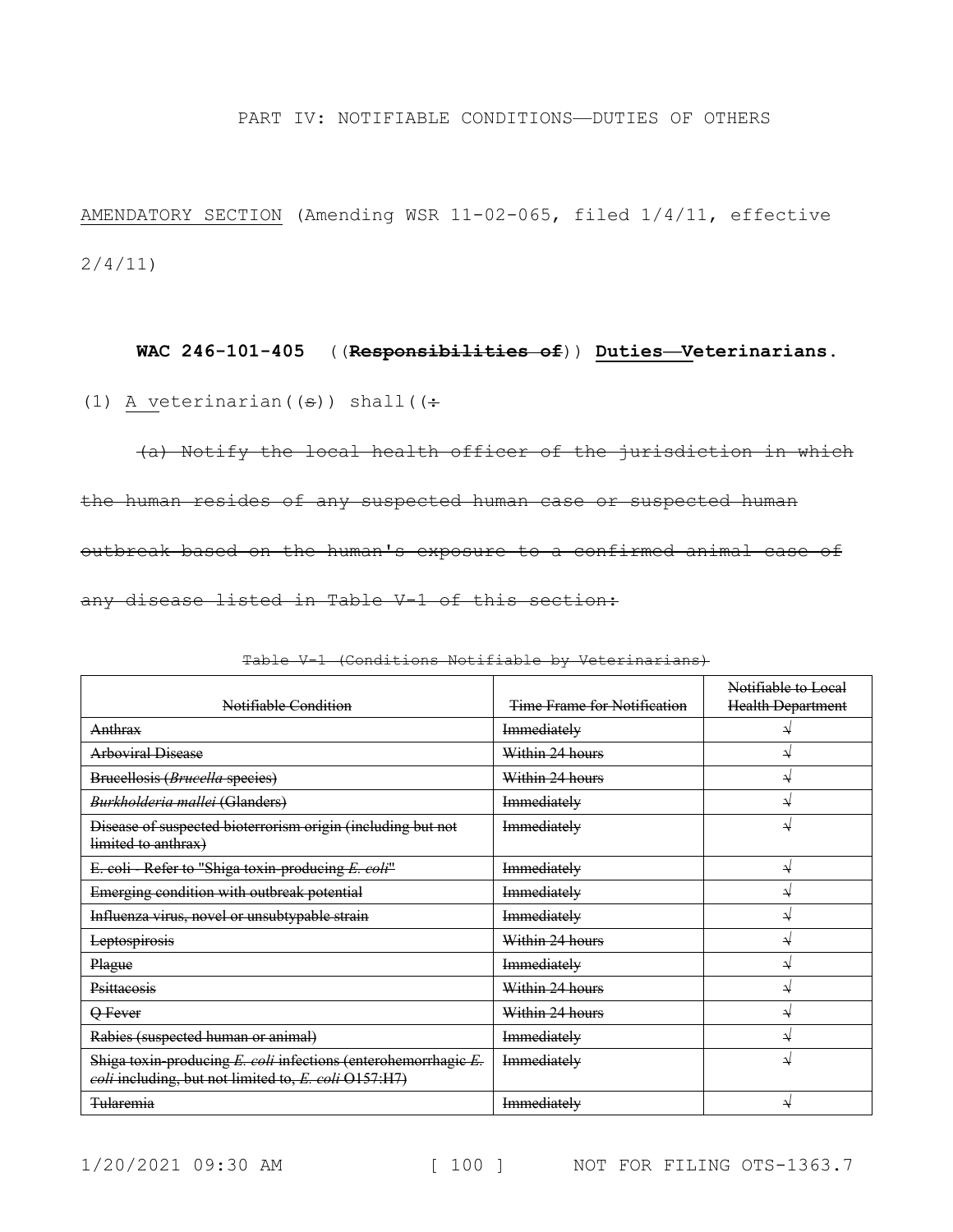$\left(\frac{1}{b}\right)$ ) cooperate with public health authorities in (( $\frac{1}{2}$ ) their: (a) Investigation of human and animal cases, ((suspected cases,)) outbreaks, ((and)) suspected outbreaks, and clusters of zoonotic disease((-

(c) Cooperate with public health authorities in the implementation of infection control measures including isolation and quarantine.

(d) Comply with requirements in chapter 16-70 WAC for submitting positive specimens and isolates for specific diseases, and provide information requested by the department or local health jurisdiction. (2) The department of health shall:

(a) Coordinate with the state veterinarian at the department of agriculture to develop, maintain, and implement a procedure for notifying the department of animal cases of the conditions listed in Table V-1 of this section.

(b) Notify the local health jurisdiction of reported animal cases of the conditions in Table V-1 of this section)); and

(b) Implementation of infection control measures.

(2) Cooperation with public health authorities includes, but is not limited to: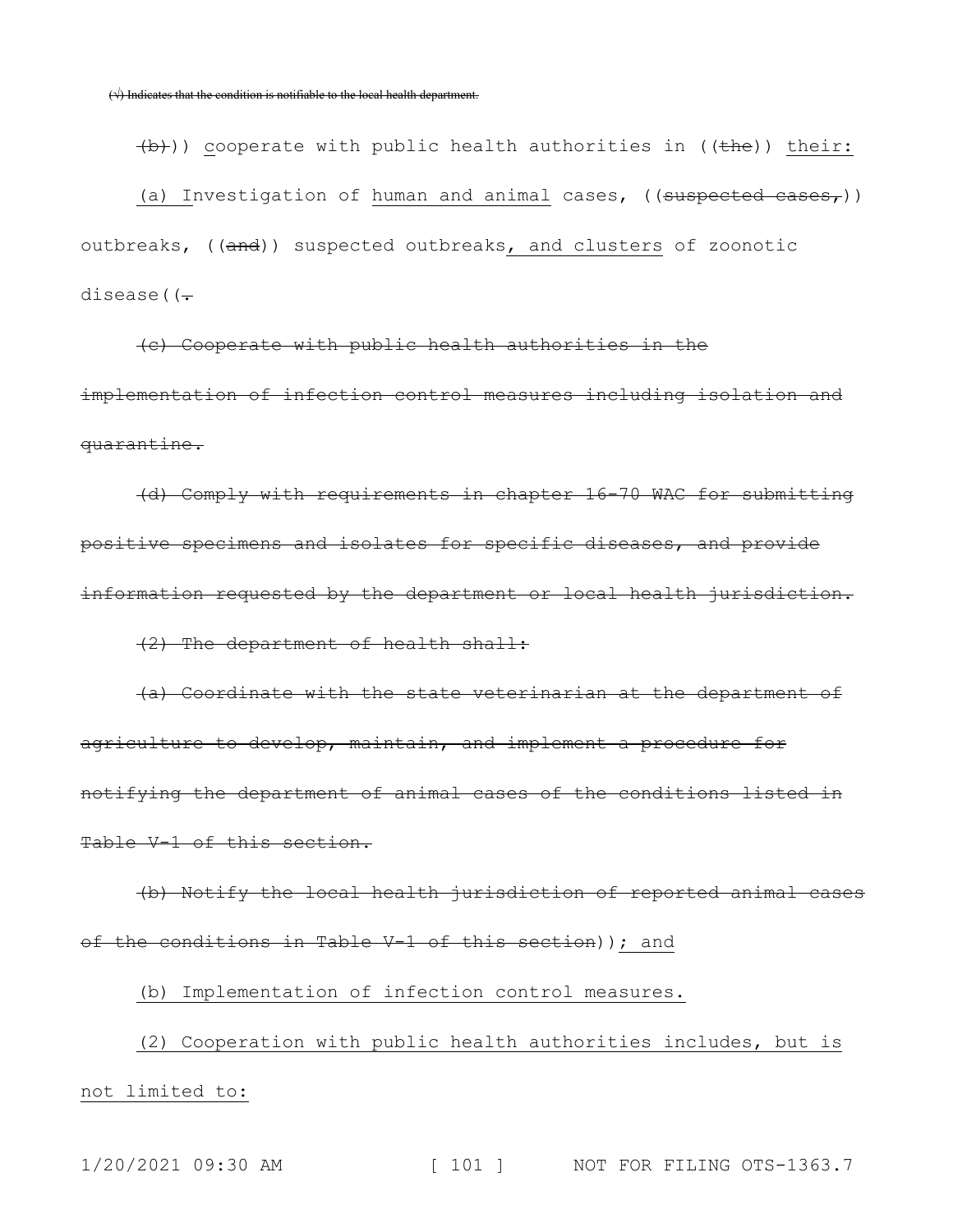(a) Providing information requested by the department or local health jurisdiction; and

(b) Following infection control measures for:

(i) Humans under chapter 246-100 WAC;

(ii) Dogs, cats, ferrets, and hybrids under WAC 246-100-197; and

(iii) Other animals under chapter 16.36 RCW.

[Statutory Authority: RCW 43.20.050. WSR 11-02-065, § 246-101-405, filed 1/4/11, effective 2/4/11; WSR 00-23-120, § 246-101-405, filed 11/22/00, effective 12/23/00.]

AMENDATORY SECTION (Amending WSR 11-02-065, filed 1/4/11, effective 2/4/11)

**WAC 246-101-410** ((**Responsibilities of food service**)) **Duties— Food establishments.** (1) For the purposes of this section "food establishment" has the same meaning as defined and referenced under WAC 246-215-01115.

(2) The person in charge of a food ((service)) establishment shall: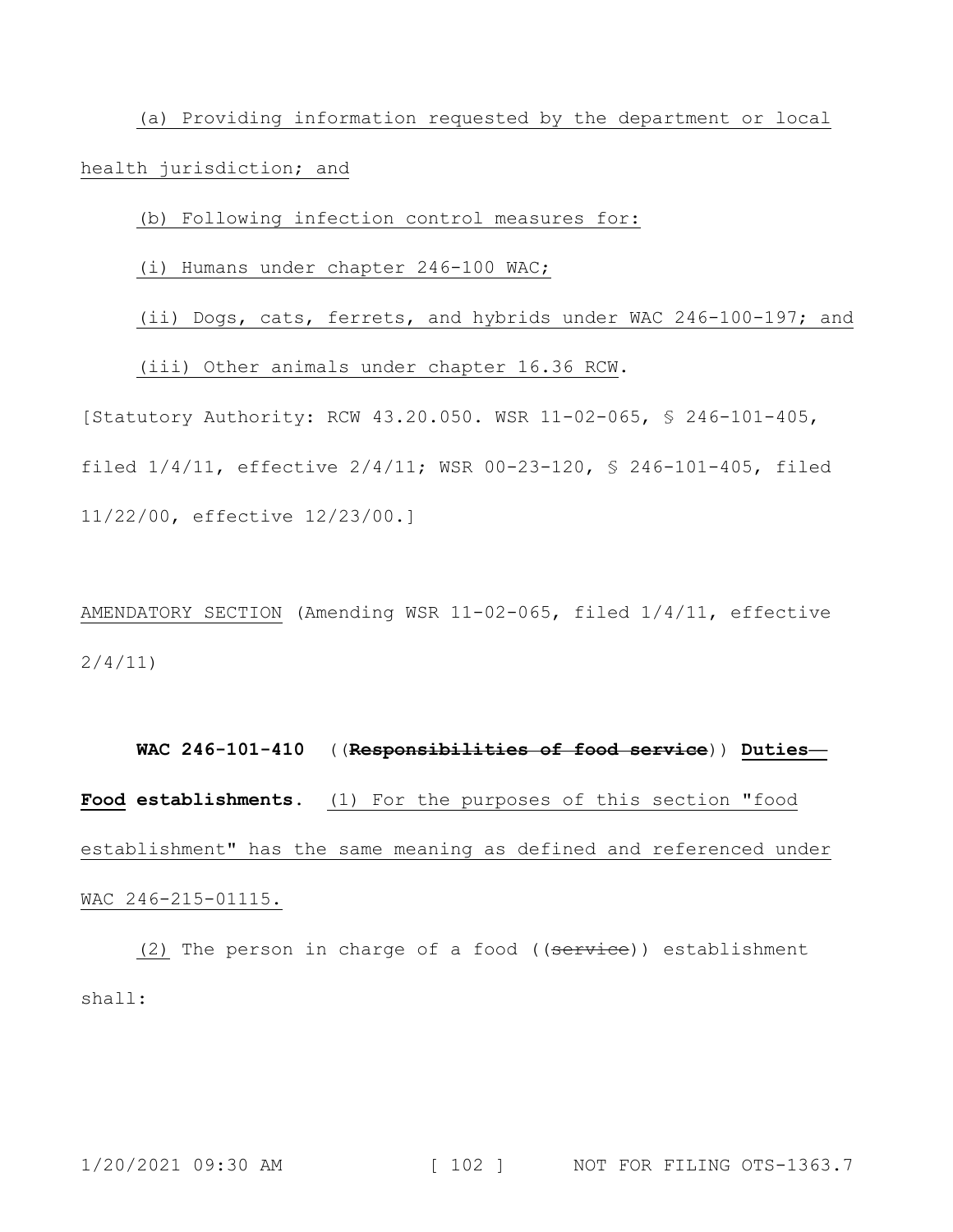$((+1))$  (a) Notify the local health ((department)) jurisdiction of potential foodborne disease as required in WAC  $((246-215-260))$  246-215-02215.

 $((+2))$  (b) Cooperate with public health authorities in ((the)) their investigation and control of cases,  $((suspected cases,))$ outbreaks, and suspected outbreaks ((of foodborne or waterborne disease)). This includes, but is not limited to, the release of the name and other pertinent information about food handlers diagnosed with a notifiable condition or other communicable disease ((as it relates to a foodborne or waterborne disease investigation)) to the public health authority.

 $((+3))$  (c) Not release identifying information about food handlers with a notifiable condition or other communicable disease to other employees or the general public.

[Statutory Authority: RCW 43.20.050. WSR 11-02-065, § 246-101-410, filed 1/4/11, effective 2/4/11; WSR 00-23-120, § 246-101-410, filed 11/22/00, effective 12/23/00.]

AMENDATORY SECTION (Amending WSR 11-02-065, filed 1/4/11, effective 2/4/11)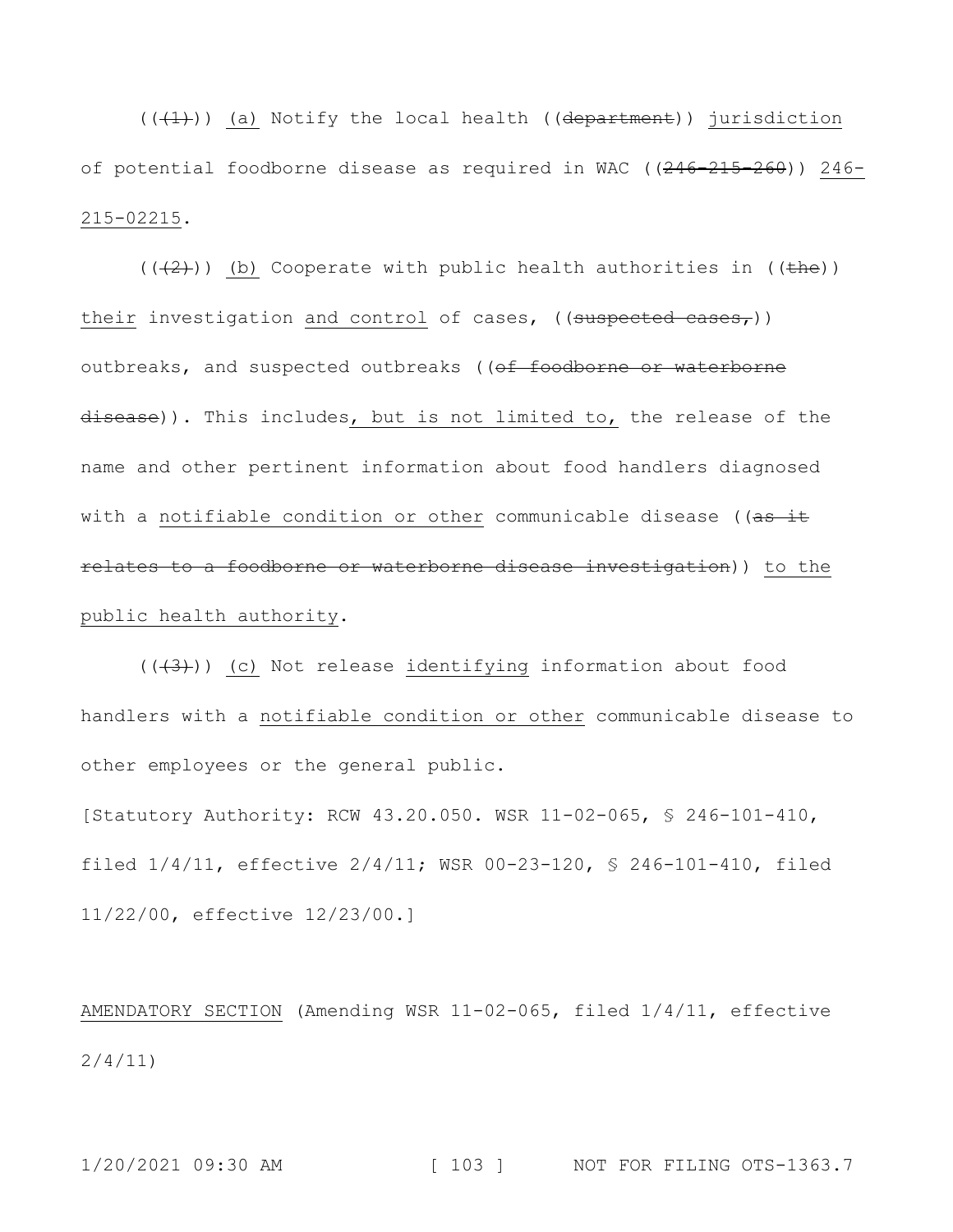**WAC 246-101-415** ((**Responsibilities of child day**)) **Duties—Child care facilities.** (1) For the purposes of this section "child care facility" means an agency that regularly provides early childhood education and early learning services for a group of children for less than twenty-four hours a day and is subject to licensing under chapter 74.15 or 43.216 RCW, or both.

(2) A child ((day)) care ((facilities)) facility shall:

 $((+1))$  (a) Notify the local health ((department)) jurisdiction of cases, ((suspected cases,)) outbreaks, and suspected outbreaks of notifiable conditions in Table HC-1 of WAC 246-101-101 that may be associated with the child  $((\frac{day}{}) )$  care facility.

 $((+2))$  (b) Consult with a health care provider or the local health ((department)) jurisdiction for information about the control and prevention of infectious ((or communicable disease)) conditions, as necessary.

 $((+3))$  (c) Cooperate with public health authorities in (( $\pm$ he)) their investigation and control of cases, ((suspected cases,)) outbreaks, and suspected outbreaks ((of disease)) that may be associated with the child  $((\frac{day}{}) )$  care facility.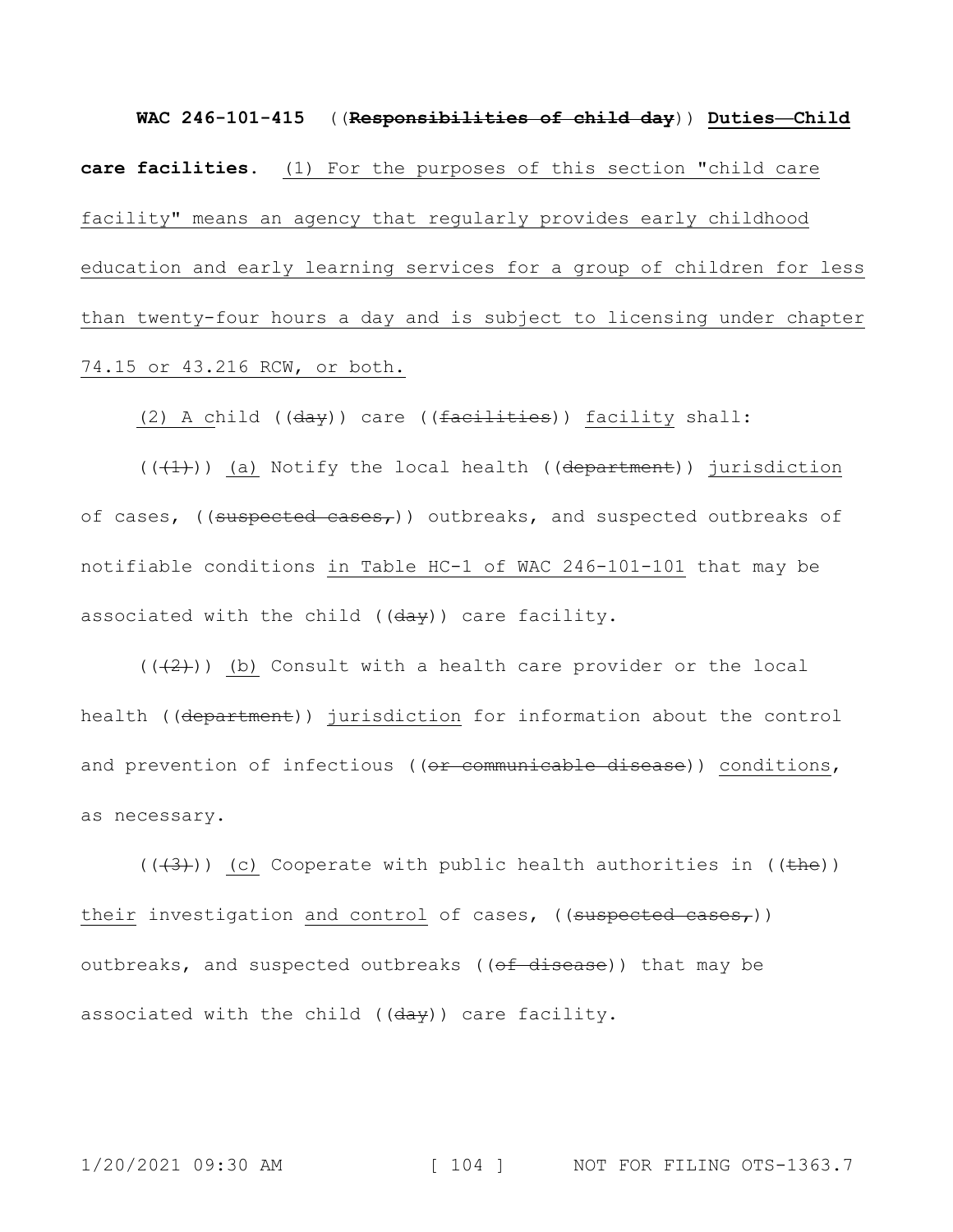$((+4))$  (d) Establish and implement policies and procedures to maintain confidentiality related to ((medical)) health care information in their possession.

[Statutory Authority: RCW 43.20.050. WSR 11-02-065, § 246-101-415, filed 1/4/11, effective 2/4/11; WSR 00-23-120, § 246-101-415, filed 11/22/00, effective 12/23/00.]

AMENDATORY SECTION (Amending WSR 11-02-065, filed 1/4/11, effective 2/4/11)

**WAC 246-101-420** ((**Responsibilities of**)) **Duties—Schools.** A school((s)) shall:

(1) Notify the local health ((department)) jurisdiction of cases, ((suspected cases,)) outbreaks, and suspected outbreaks of ((disease)) notifiable conditions in Table HC-1 of WAC 246-101-101 that may be associated with the school.

(2) Cooperate with the local health ((department)) jurisdiction in monitoring influenza.

(3) Consult with a health care provider or the local health ((department)) jurisdiction for information about the control and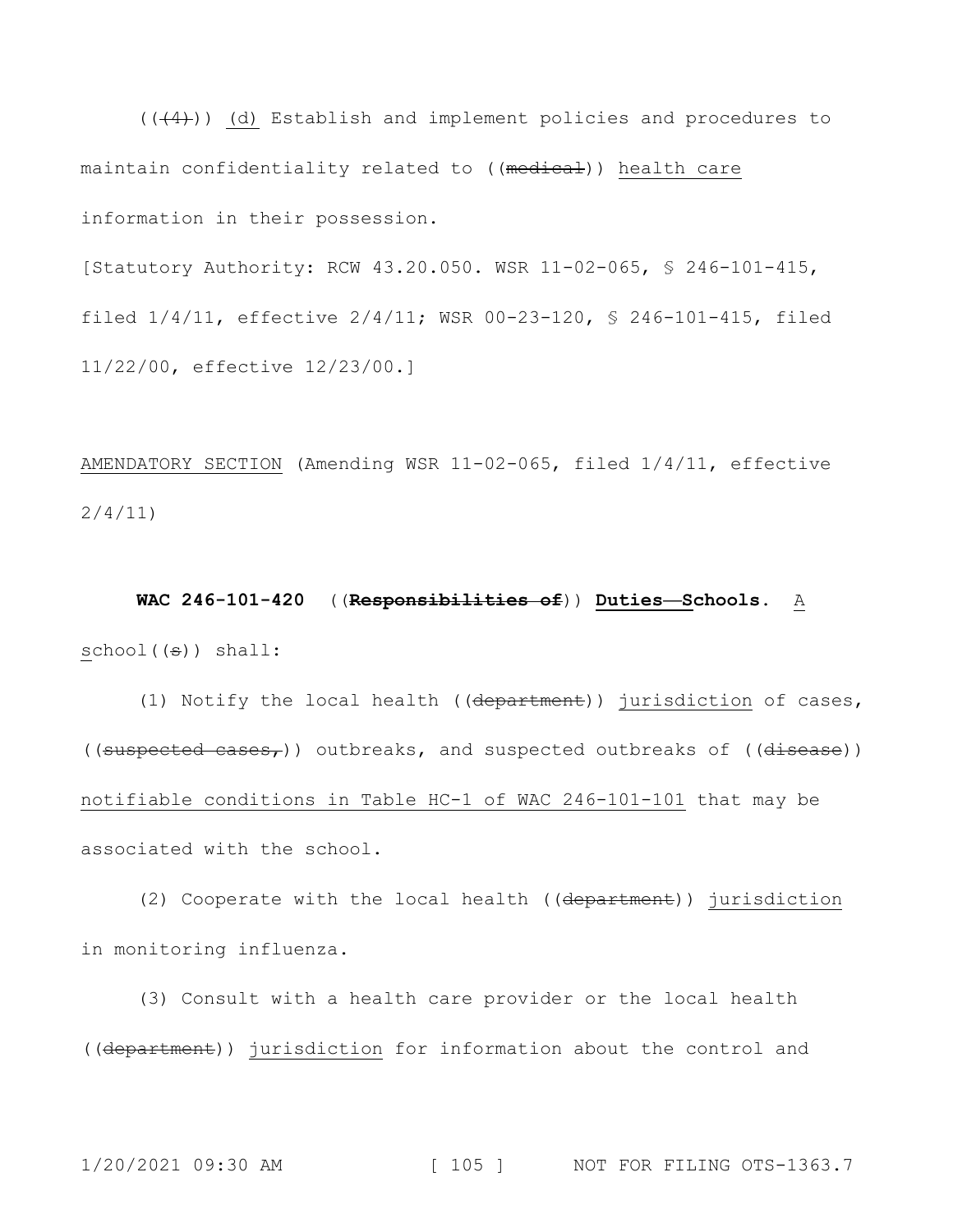prevention of infectious ((<del>or communicable disease</del>)) conditions, as necessary.

(4) Cooperate with public health authorities in  $((the)<sub>h</sub>)$  their investigation and control of cases, ((suspected cases,)) outbreaks, and suspected outbreaks ((of disease)) that may be associated with the school.

(5) Release identifying information only to other individuals responsible for protecting the health and well-being of the public through control of disease.

(6) ((Schools shall)) Establish and implement policies and procedures to maintain confidentiality related to ((medical)) health care information in their possession.

[Statutory Authority: RCW 43.20.050. WSR 11-02-065, § 246-101-420, filed 1/4/11, effective 2/4/11; WSR 00-23-120, § 246-101-420, filed 11/22/00, effective 12/23/00.]

AMENDATORY SECTION (Amending WSR 11-02-065, filed 1/4/11, effective 2/4/11)

**WAC 246-101-425** ((**Responsibilities of**)) **Duties—The general public.** (1) Members of the general public shall cooperate with: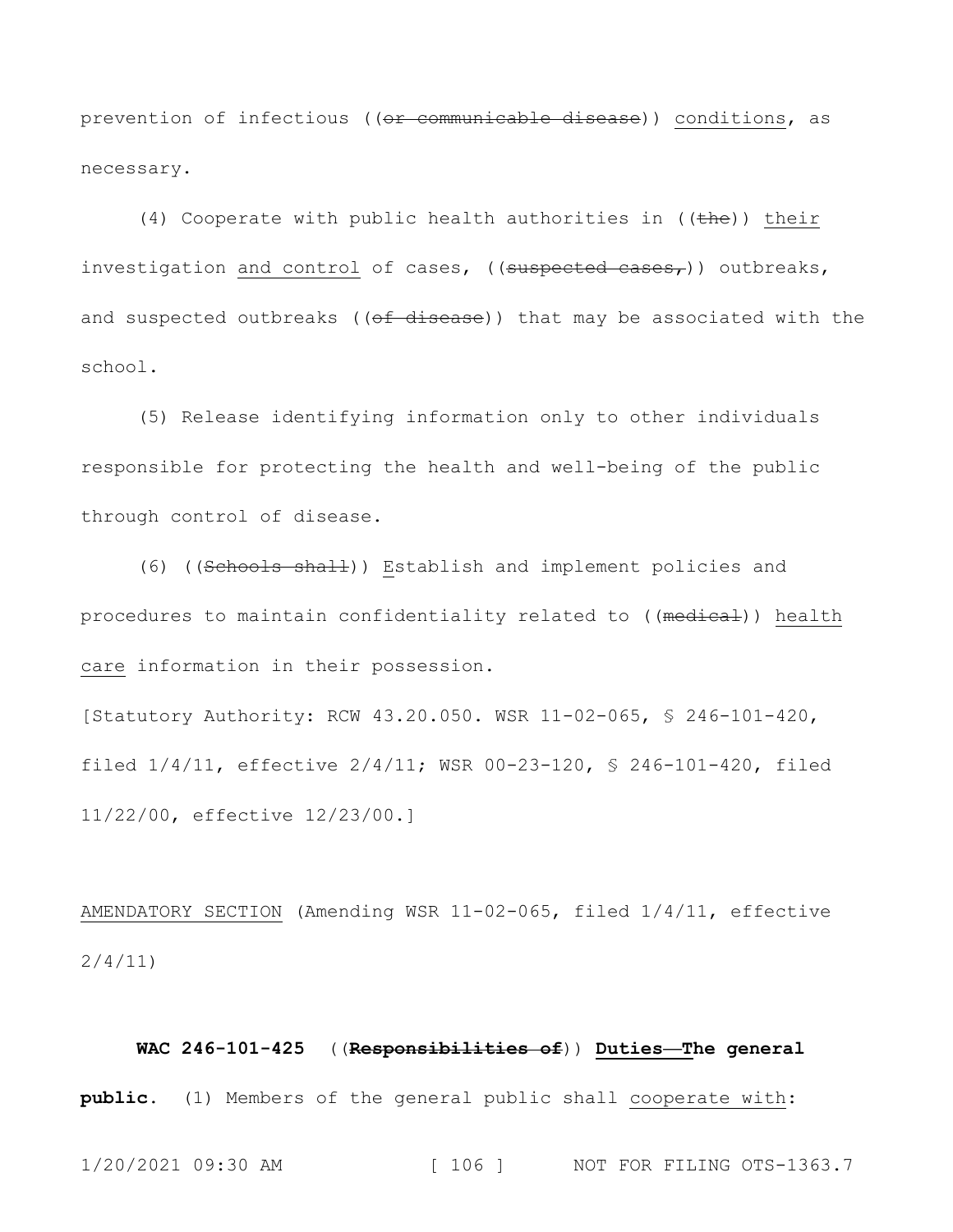(a) ((Cooperate with)) Public health authorities in (( $t$ he)) their investigation and control of cases, ((suspected cases,)) outbreaks, and suspected outbreaks ((of notifiable conditions or other communicable diseases)); and

(b) ((Cooperate with the)) Implementation of infection control measures((, including isolation and quarantine)).

(2) Members of the general public may notify the local health ((department)) jurisdiction of any case, ((suspected case,)) outbreak, or ((potential)) suspected outbreak ((of communicable disease)). [Statutory Authority: RCW 43.20.050. WSR 11-02-065, § 246-101-425, filed 1/4/11, effective 2/4/11; WSR 00-23-120, § 246-101-425, filed 11/22/00, effective 12/23/00.]

PART V: NOTIFIABLE CONDITIONS ((AND))—LOCAL HEALTH JURISDICTIONS ((AND THE DEPARTMENT))

AMENDATORY SECTION (Amending WSR 11-02-065, filed 1/4/11, effective 2/4/11)

**WAC 246-101-505 Duties** ((**of the**))**—Local health officer or the local health** ((**department**)) **jurisdiction.** (1) A local health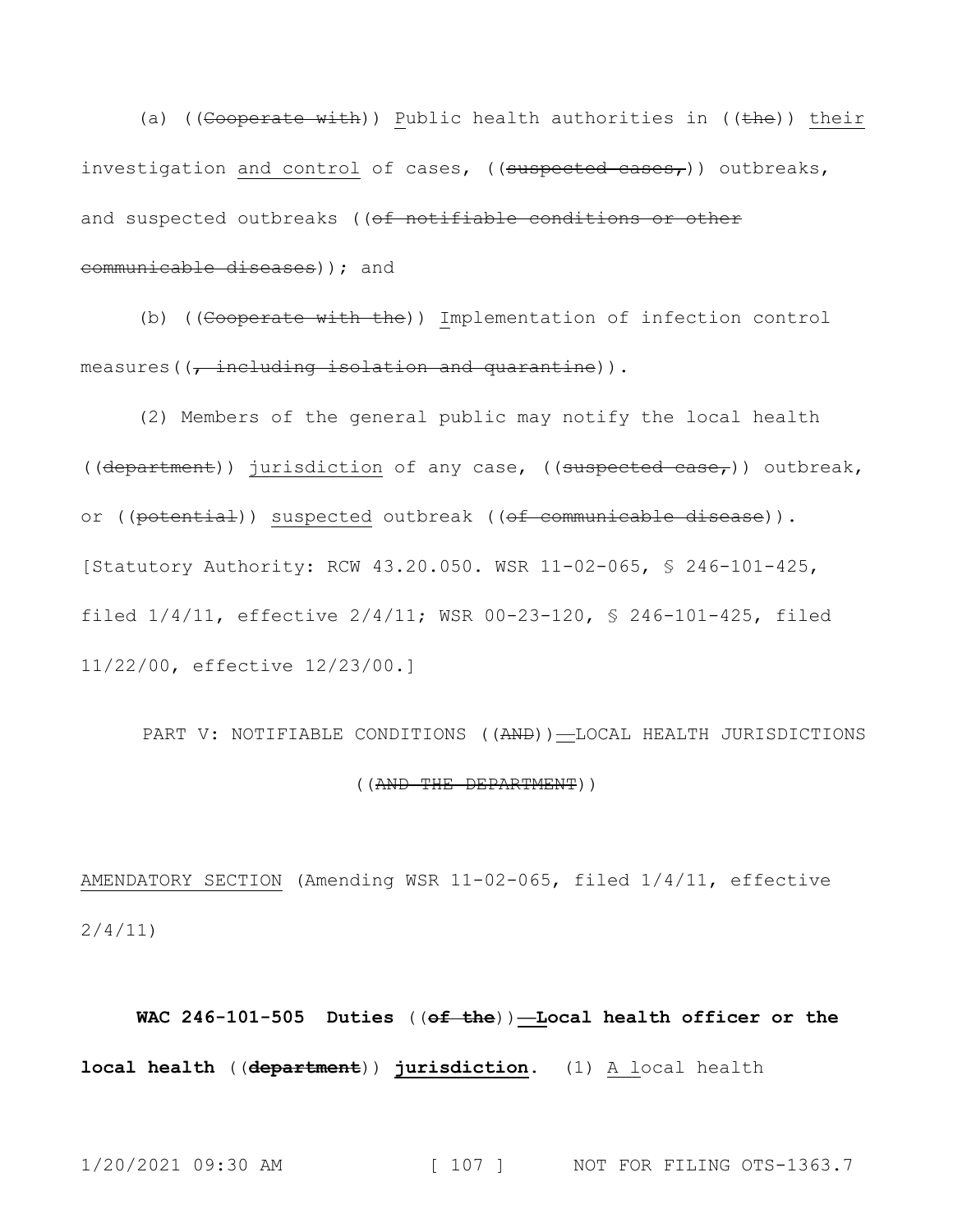officer( $(\theta)$ ) or ( $(\theta)$ ) local health ( $(\theta)$ ) department)) jurisdiction shall:

(a) Review and determine appropriate action for:

(i) Each ( $($ reported)) case ( $($ or suspected case)) of a notifiable condition submitted to the local health jurisdiction;

(ii) Any ((disease or)) condition considered a threat to public health; and

(iii) Each ((reported)) outbreak or suspected outbreak of disease  $((f + \n $\frac{1}{f}, \n $\frac{1}{f}, \n $\frac{1}{f}, \n $\frac{1}{f}, \n $\frac{1}{f}, \n $\frac{1}{f}, \n $\frac{1}{f}, \n $\frac{1}{f}, \n $\frac{1}{f}, \n $\frac{1}{f}, \n $\frac{1}{f}, \n $\frac{1}{f}, \n $\frac{1}{f}, \n $\frac{1}{f}, \n $\frac{1}{f}, \n $\frac{1}{f}, \n $\frac{1}{f}, \n $\frac{1}{f}, \n $\frac{1}{f}, \n $\frac{1$$$$$$$$$$$$$$$$$$$$$ request assistance from the department in carrying out any of these investigations when necessary.

(b) Establish a system at the local health ((department)) jurisdiction for maintaining confidentiality of ((written)) records ((and written and telephoned notifiable conditions case reports)) under WAC 246-101-515;

(c) Notify health care providers, laboratories, and health care facilities within the ((jurisdiction of the)) local health ((department)) jurisdiction of requirements in this chapter;

(d) Notify the department of cases of  $((a \rightarrow b)$  conditions notifiable to the local health ((department (except animal bites) upon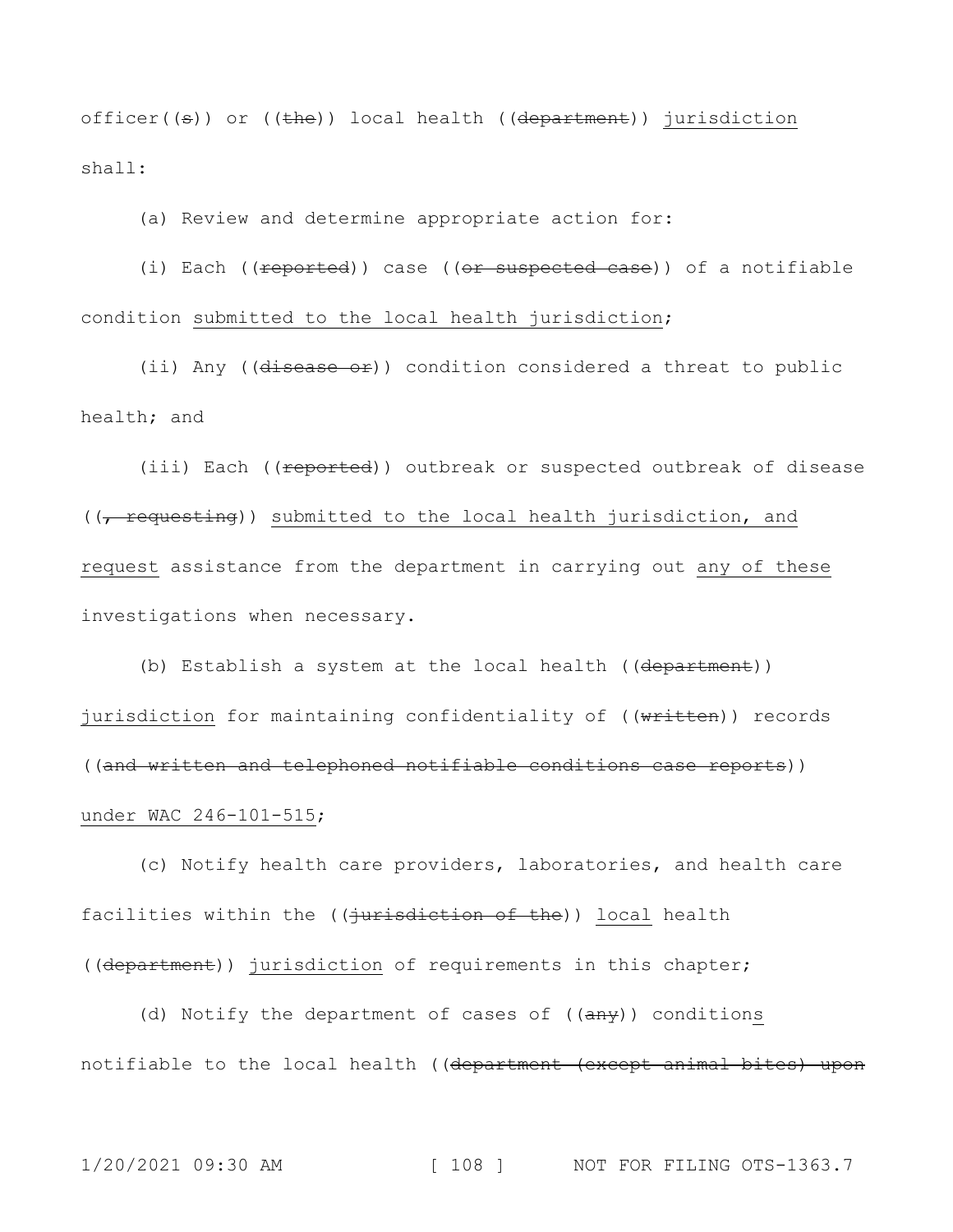completion of the case investigation)) jurisdiction under this chapter;

(e) ((Distribute appropriate notification forms to persons responsible for reporting;

(f))) Notify the principal health care provider named in the case report or laboratory report, if possible, prior to initiating a case investigation ((by the local health department));

(((g) Carry out the HIV partner notification requirements of WAC  $246 - 100 - 072;$ 

(h))) (f) Allow laboratories to contact the health care provider ordering the diagnostic test before initiating patient contact if requested and the delay is unlikely to jeopardize public health; and

 $((\overleftrightarrow{t}))$  (g) Conduct investigations and institute infection control measures in accordance with chapter 246-100 WAC.

(2) The local health ((department)) jurisdiction may:

(a) Adopt alternate arrangements for meeting the ((reporting)) requirements under this chapter through cooperative agreement between the local health ((department)) jurisdiction and any health care provider, laboratory, or health care facility( $(\div)$ ). The alternative must provide the same level of public health protection as the reporting requirement for which an alternative is sought;

1/20/2021 09:30 AM [ 109 ] NOT FOR FILING OTS-1363.7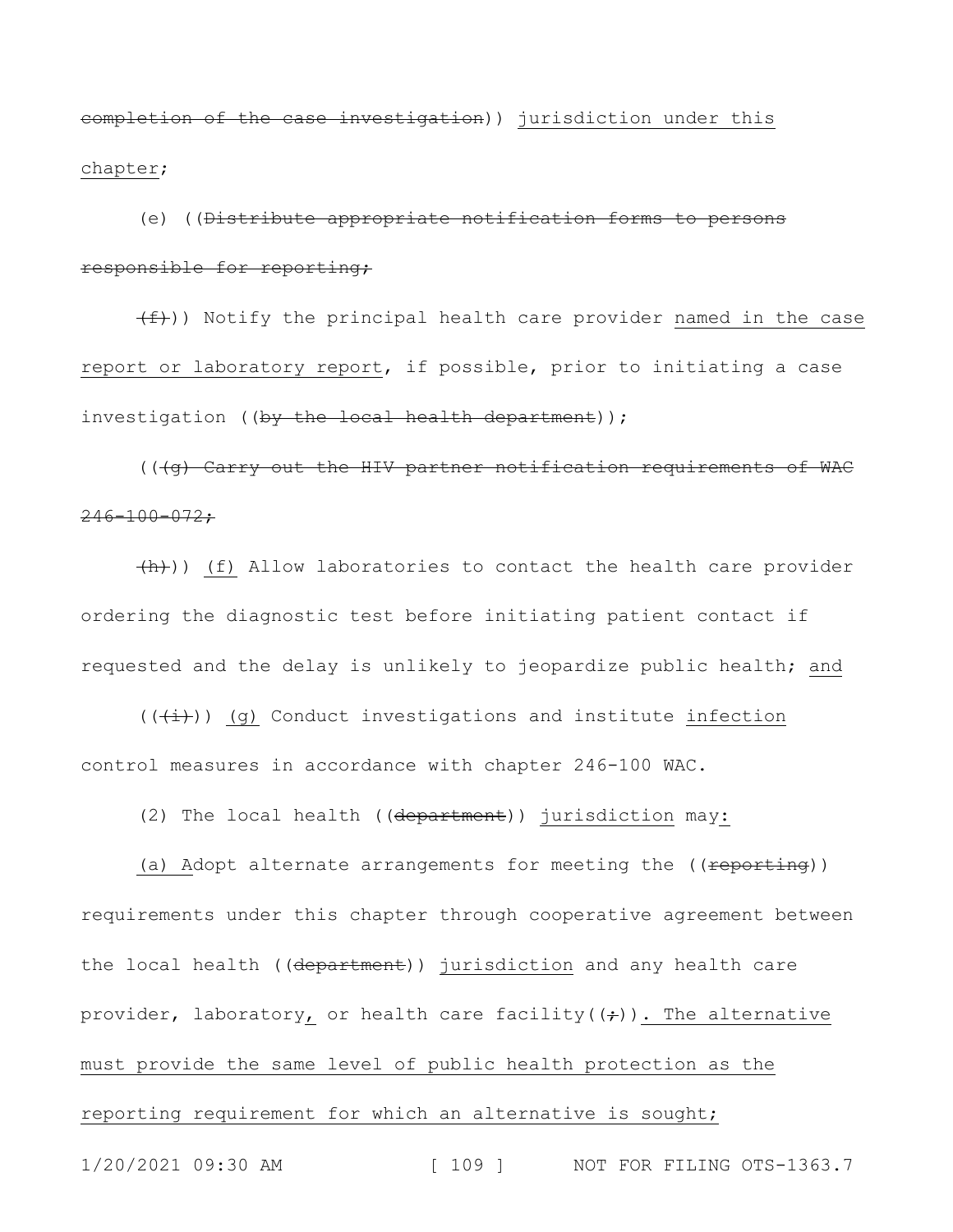(b) Receive health information, demographic information, and infectious or noninfectious condition information in addition to that required under this chapter from health care providers, health care facilities, laboratories, the department of agriculture, and the department of labor and industries when the entity submitting the information determines that the additional information will aid the public health authority in protecting and improving the public's health through prevention and control of infectious and noninfectious conditions.

(3) When the local health jurisdiction receives information under subsection (2)(b) of this section, the local health jurisdiction shall handle the information under the requirements of WAC 246-101-515.

(4) Each local health officer ((has the authority to)) may:

(a) Carry out additional steps ((determined to be)) necessary to verify a diagnosis reported by a health care provider;

(b) Require any person suspected of having a notifiable condition to submit to examinations ((required)) necessary to determine the presence or absence of the condition;

(c) Investigate any case ((or suspected case)) of a ((reportable disease or)) notifiable condition or other ((illness, communicable or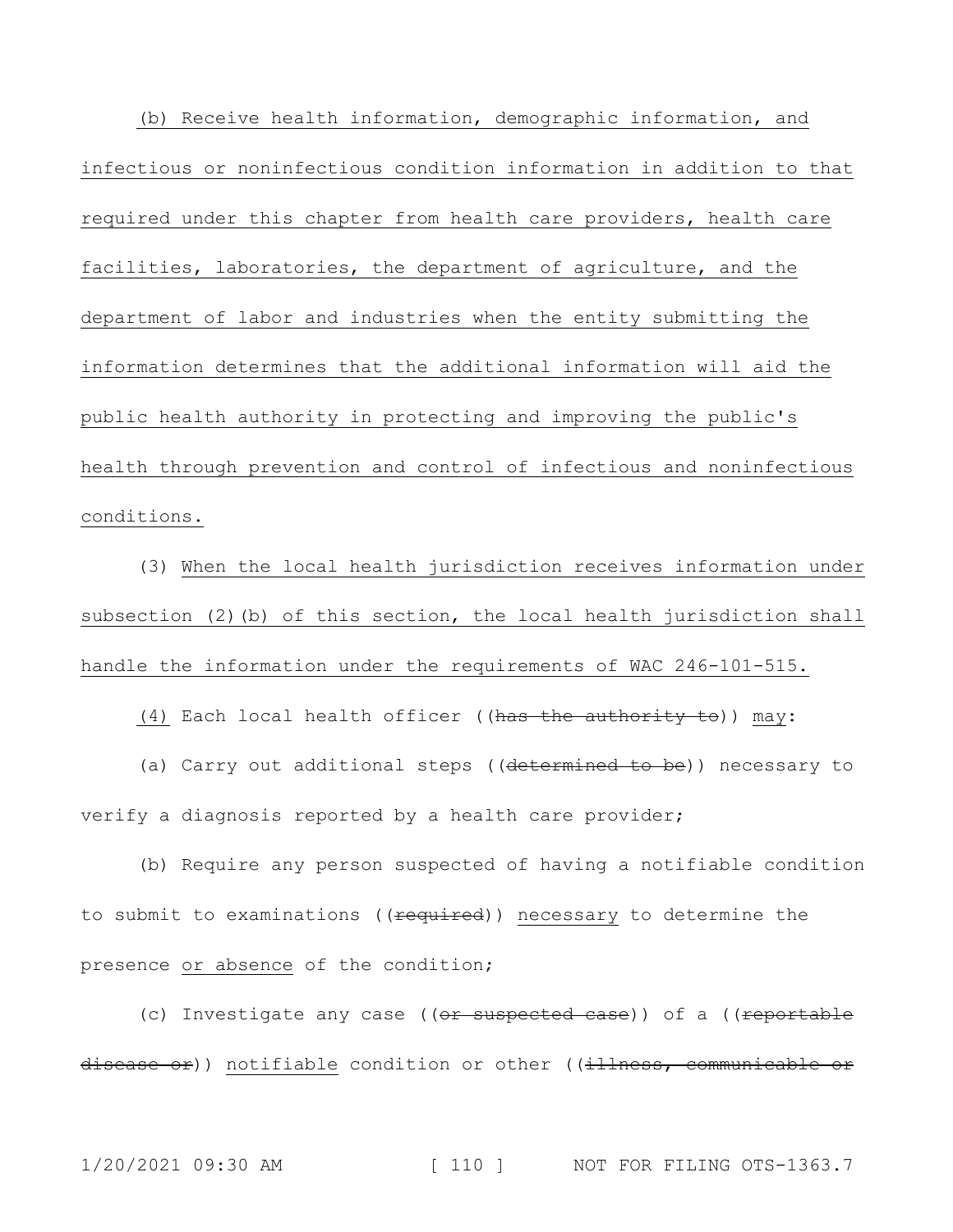otherwise)) infectious or noninfectious condition, if deemed necessary; and

(d) Require the notification of additional conditions of public health importance occurring within the jurisdiction of the local health officer.

[Statutory Authority: RCW 43.20.050. WSR 11-02-065, § 246-101-505, filed 1/4/11, effective 2/4/11. Statutory Authority: RCW 70.24.130 and 70.24.380. WSR 05-11-110, § 246-101-505, filed 5/18/05, effective 6/18/05. Statutory Authority: RCW 43.20.050 (2)(d), 70.05.050 and 70.05.060. WSR 03-06-003, § 246-101-505, filed 2/19/03, effective 2/19/03. Statutory Authority: RCW 43.20.050. WSR 00-23-120, § 246-101- 505, filed 11/22/00, effective 12/23/00.]

AMENDATORY SECTION (Amending WSR 11-02-065, filed 1/4/11, effective 2/4/11)

**WAC 246-101-510 Means of notification—Local health officer or local health jurisdiction.** (1) A local health ((departments)) jurisdiction shall: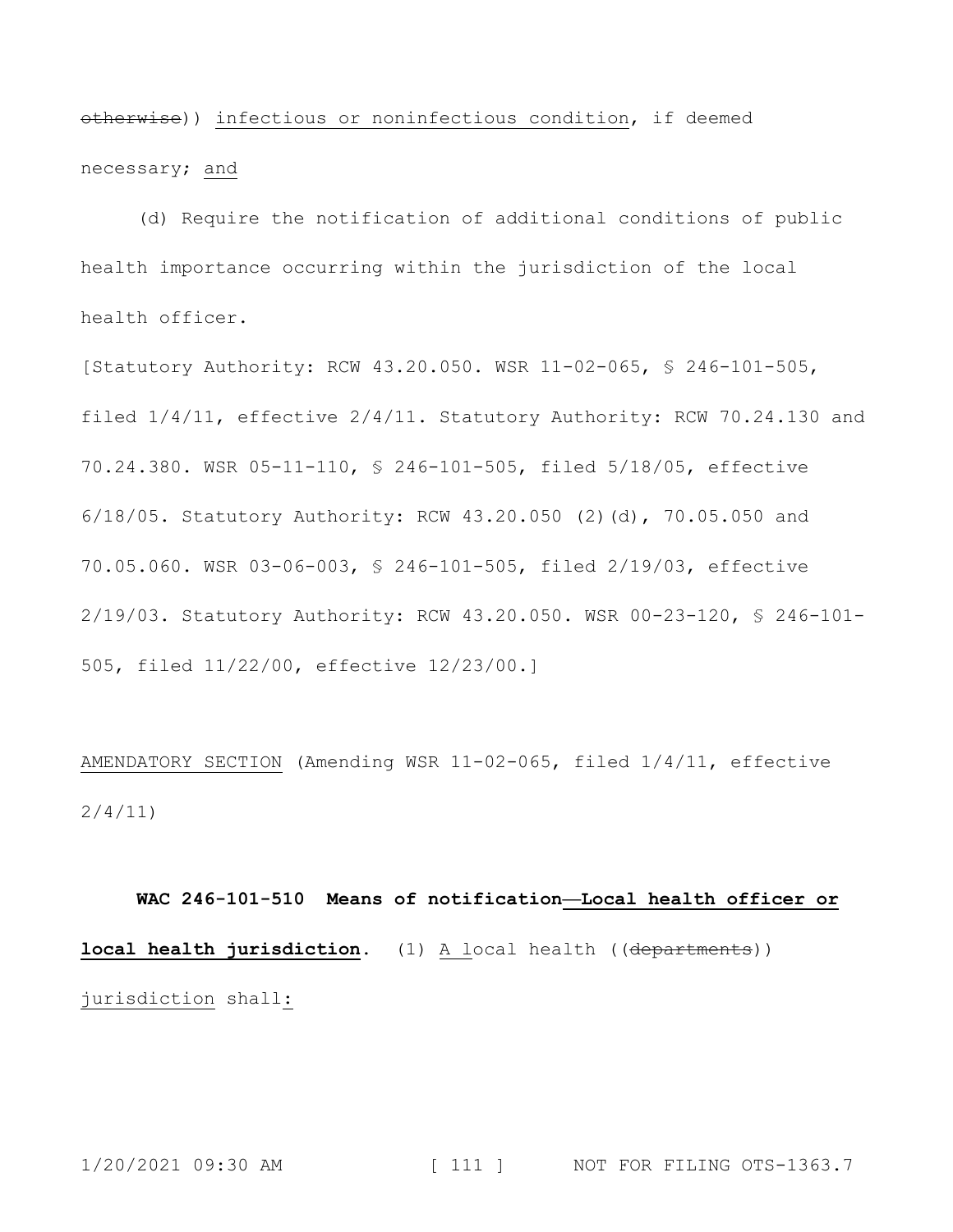(a) Maintain a twenty-four-hour telephone number to receive confirmation calls of case reports or laboratory reports submitted under this chapter for:

### (i) Immediately notifiable conditions; and

## (ii) Conditions designated as notifiable within twenty-four hours.

(b) Notify the department immediately ((by telephone or secure electronic data transmission of any case or suspected case of:

(a) Botulism;

(b) Cholera;

(c) Diphtheria;

(d) Disease of suspected bioterrorism origin (including, but not  $limited to, anthrax$ ;

(e) Emerging condition with outbreak potential;

(f) Influenza, novel strain;

(g) Measles;

(h) Paralytic shellfish poisoning;

(i) Plague;

(j) Poliomyelitis;

(k) Rabies, human;

 $\left(\frac{1}{1}\right)$  SARS;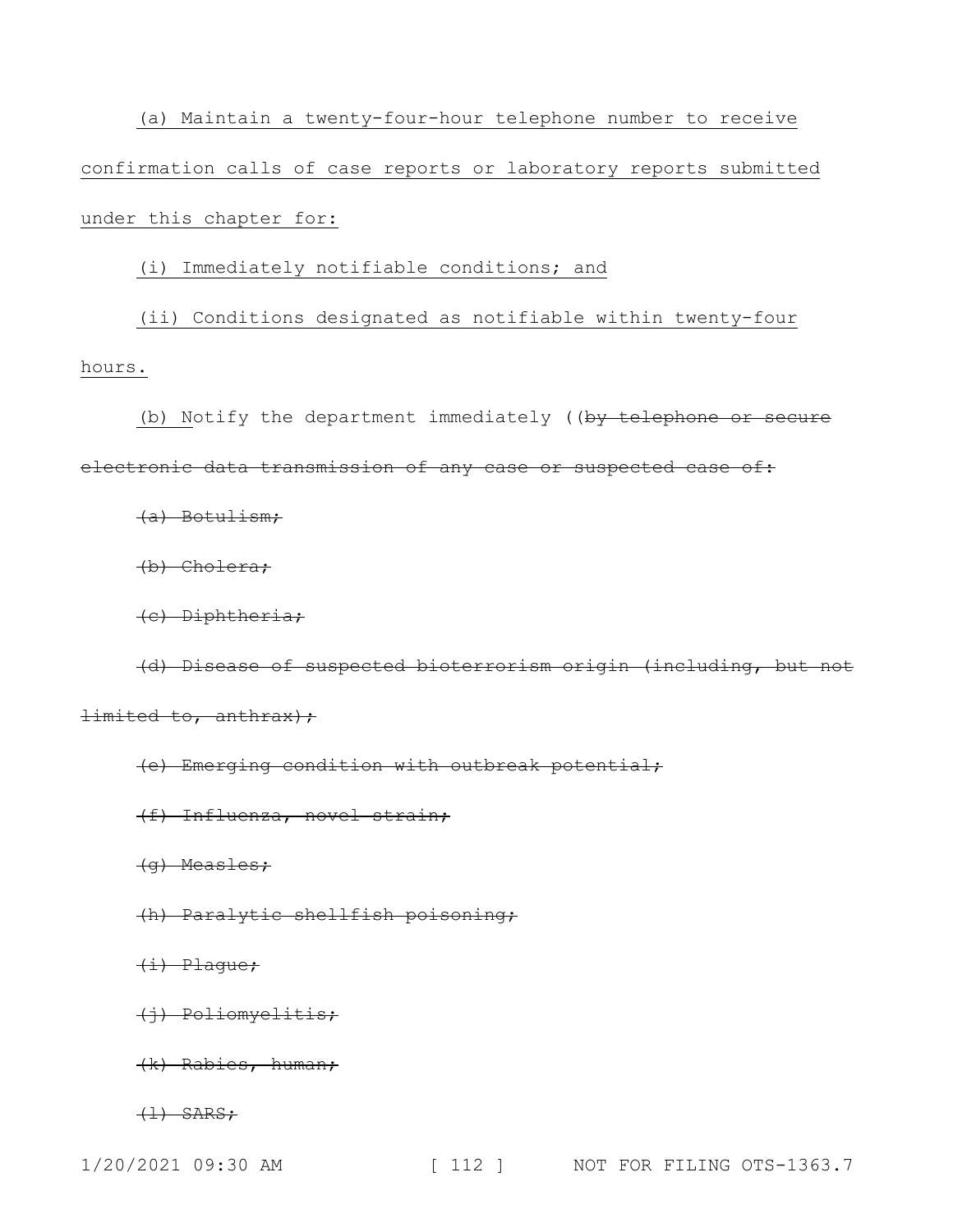#### $(m)$  Smallpox;

(n) Tularemia;

(o) Viral hemorrhagic fever; and

(p) Yellow fever.

(2) Immediate notifications of cases and suspected cases shall include:

(a) Patient name;

(b) Patient's notifiable condition; and

(c) Condition onset date.

(3) For each case of any condition notifiable to the local health department, submit to the department case report either on a form provided by the department or in a format approved by the department. Case reports must be sent by secure electronic transmission or telephone within seven days of completing the case investigation. If the case investigation is not complete within twenty-one days of notification, pertinent information collected from the case investigation must be sent to the department and shall include:

(a) Patient name;

(b) Patient's notifiable condition or suspected condition;

(c) Source or suspected source; and

(d) Condition onset date.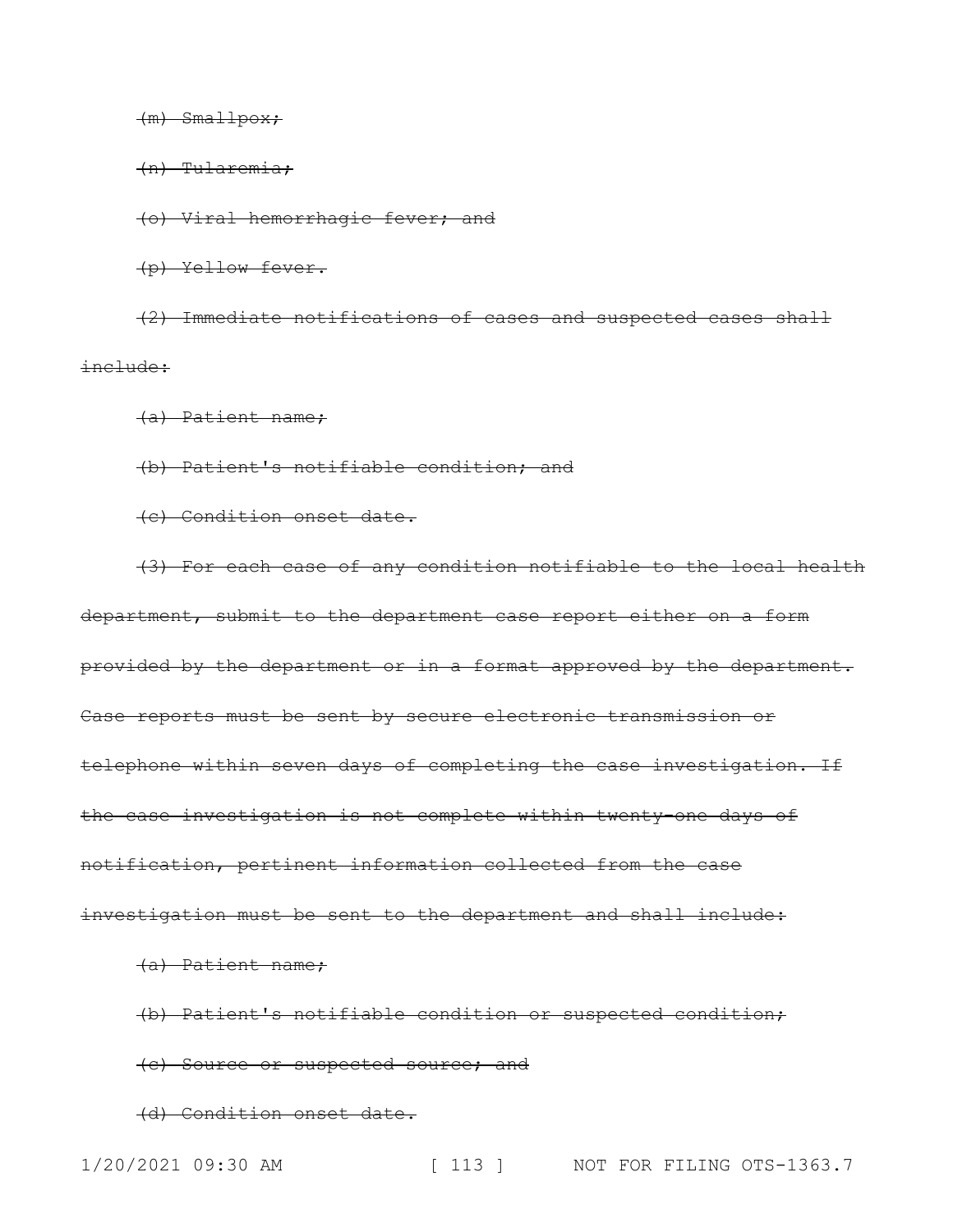(4) Local health officials will report asymptomatic HIV infection cases to the department according to a standard code developed by the department.

(5) When notified of an outbreak or suspected outbreak of illness due to an infectious agent or toxin, the local health department shall:

(a) Notify the department immediately by telephone or secure electronic data transmission.

(b) Include in the initial notification:

(i) Organism or suspected organism;

(ii) Source or suspected source; and

(iii) Number of persons affected.

(c) Within seven days of completing the outbreak investigation, submit)) using either telephone or secure electronic data transmission:

(i) Upon receiving a case report or laboratory report for a condition that is immediately notifiable to the local health jurisdiction under this chapter, excluding Meningococcal disease, invasive (Neisseria meningitides); Shiga toxin-producing *E. coli* (STEC)/enterohemorrhagic *E. coli*; and Vaccinia; and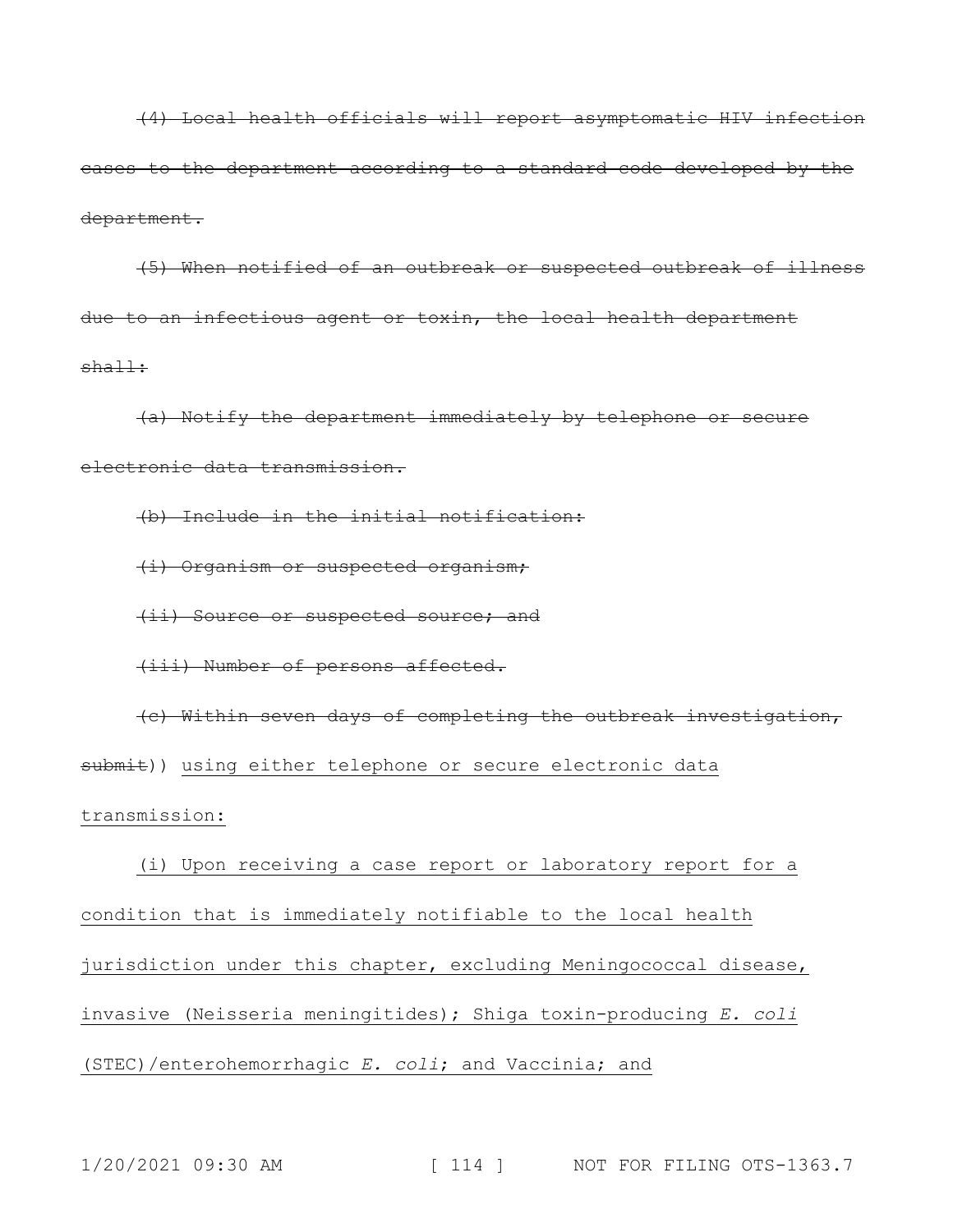(ii) Of an outbreak or suspected outbreak within their jurisdiction;

(c) Notify the department using a secure electronic disease surveillance system within three business days of receiving a case report or laboratory report for a condition that is not immediately notifiable to the local health jurisdiction under this chapter;

(d) If after submitting a notification to the department, the local health officer determines no further investigation is necessary, indicate in the secure electronic disease surveillance system that no further investigation is warranted within three business days of the determination.

(e) Immediately reassign cases to the department upon determining the patient who is the subject of the case:

(i) Is a resident of another local health jurisdiction; or

(ii) Resides outside Washington state.

(f) Submit an investigation report to the department using a secure electronic disease surveillance system for each case report or laboratory report received by the local health jurisdiction for which the local health officer determined an investigation was necessary:

(i) Within seven days of completing the investigation for any condition notifiable to the local health jurisdiction; or

1/20/2021 09:30 AM [ 115 ] NOT FOR FILING OTS-1363.7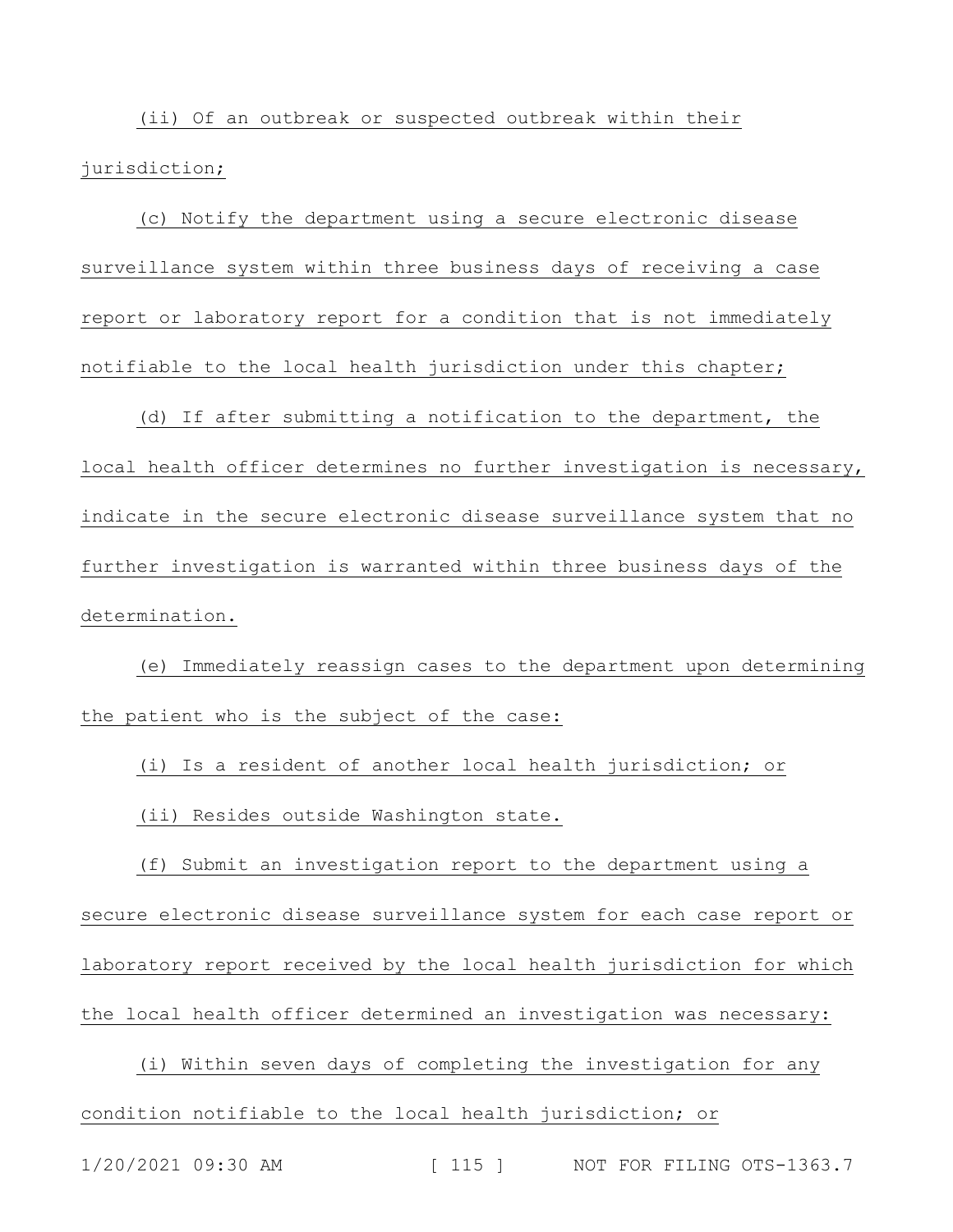(ii) Within twenty-one days of receiving the case report or laboratory report if the investigation is not complete.

(g) Submit an outbreak report to the department ((a report on forms provided by the department or in a format approved by the department)) using secure electronic data transmission within seven days of completing an outbreak investigation. The department may waive this requirement if ((telephone or secure electronic data transmission)) notification under (b)(ii) of this subsection provided ((pertinent)) sufficient information.

(2) The local health officer shall confirm that each case is based on clinical criteria, or laboratory criteria, or both prior to submitting the investigation report to the department. These criteria include, but are not limited to, the Centers for Disease Control and Prevention, National Notifiable Diseases Surveillance System, Council of State and Territorial Epidemiologists case definitions. [Statutory Authority: RCW 43.20.050. WSR 11-02-065, § 246-101-510, filed 1/4/11, effective 2/4/11. Statutory Authority: RCW 43.20.050, 70.24.125 and 70.28.010. WSR 00-23-120, § 246-101-510, filed 11/22/00, effective 12/23/00.]

#### NEW SECTION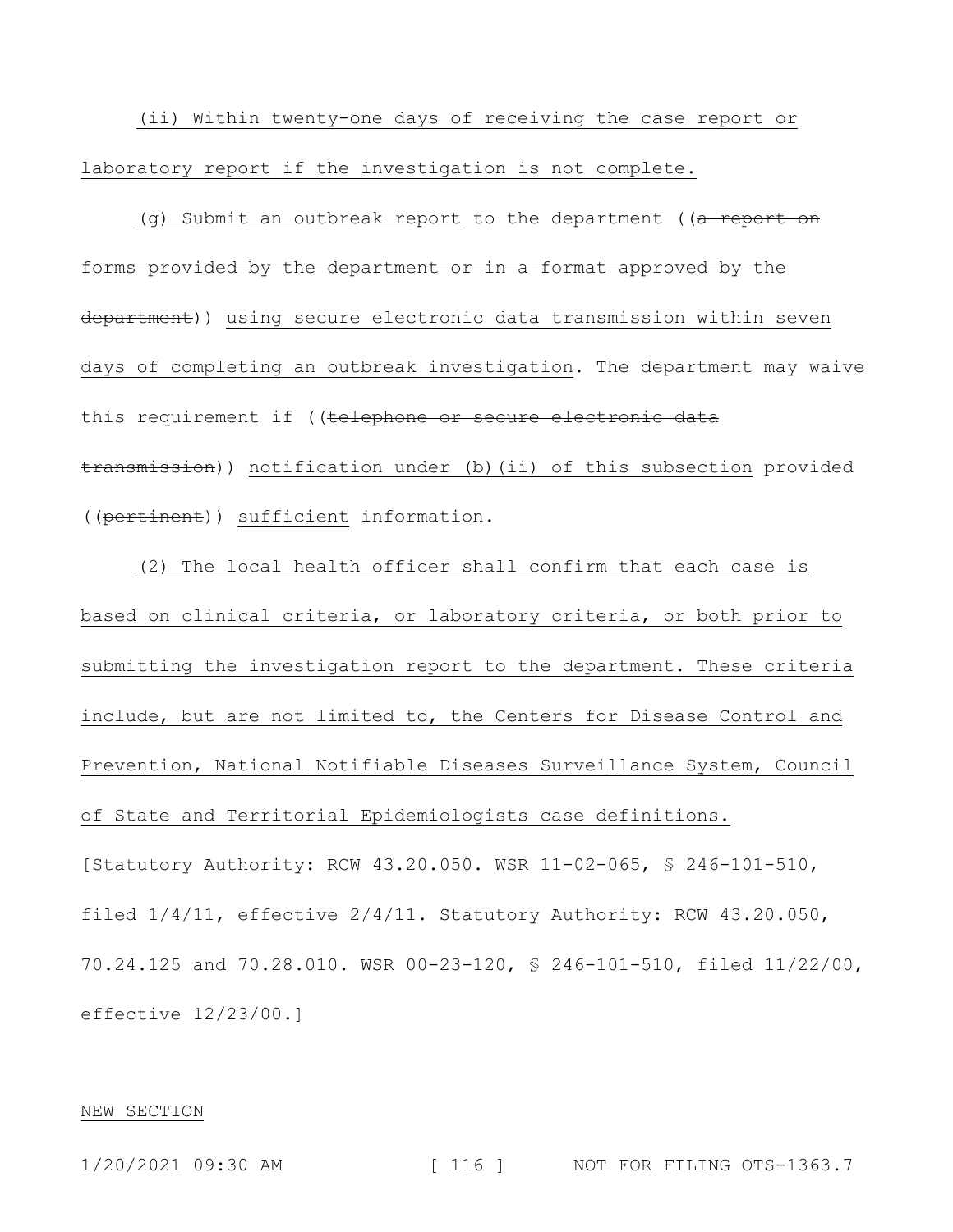#### **WAC 246-101-513 Content of notifications, investigation reports,**

**and outbreak reports—Local health officer.** A local health officer shall provide the following information for each notification, investigation report, and outbreak report submitted under WAC 246-101- 510:

- (1) Notifications must include:
- (a) Patient's first and last name;
- (b) Patient's notifiable condition;
- (c) Date local health jurisdiction was notified;
- (d) Condition symptom onset date (preferred), or alternatively,

## diagnosis date;

- (e) Patient's date of birth; and
- (f) Patient's sex.
- (2) Investigation reports must include:
- (a) Patient's first and last name;
- (b) Patient's date of birth;
- (c) Patient's ethnicity, as required in WAC 246-101-011(4);
- (d) Patient's race, as required in WAC  $246-101-011(5)$ ;
- (e) Patient's preferred language, as required in WAC 246-101- 011(6);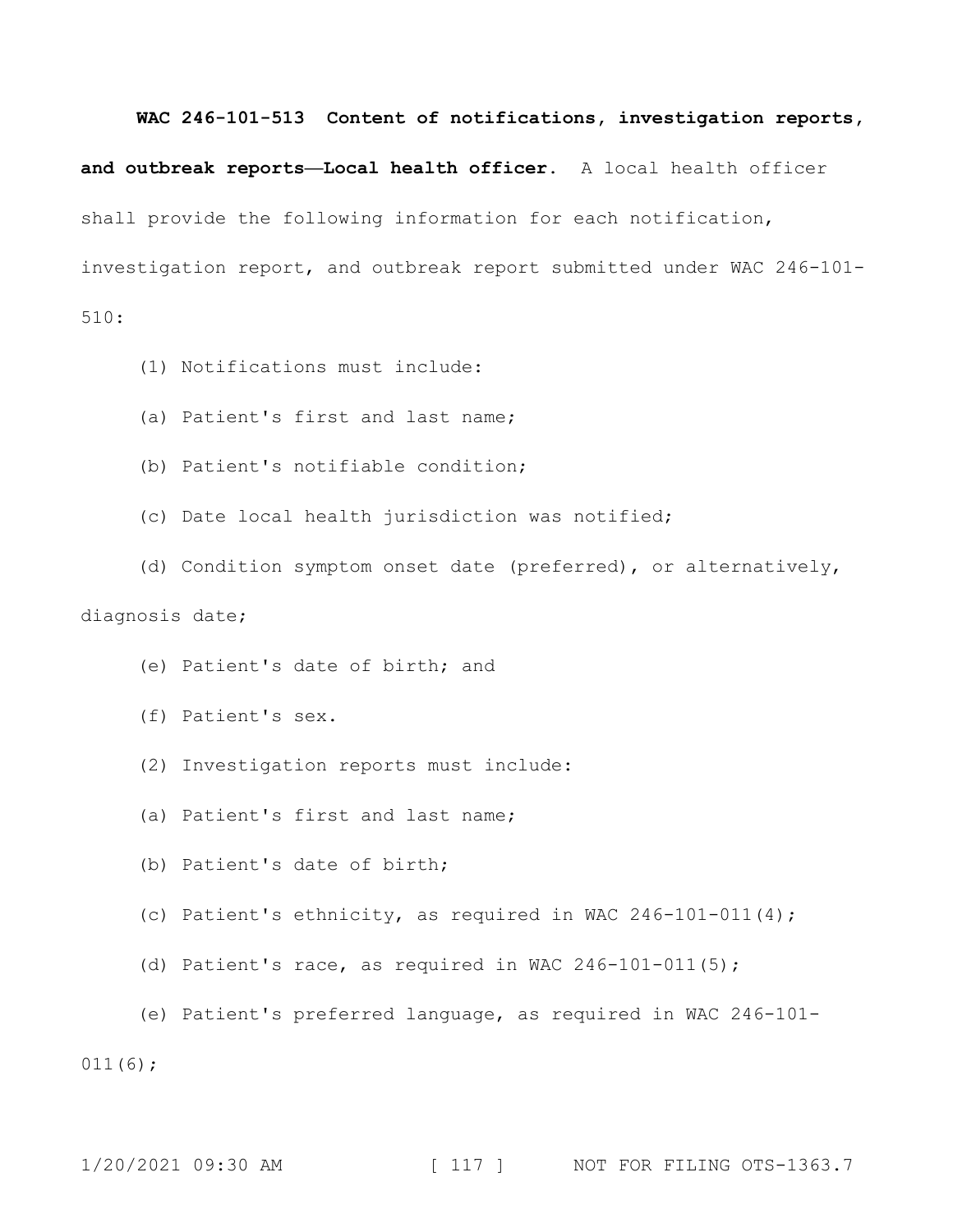(f) For hepatitis B acute or chronic infection investigation reports, pregnancy status (pregnant, not pregnant, or unknown) of patients twelve to fifty years of age;

(g) Investigation start date;

(h) Investigation completion date;

(i) Initial notification source;

(j) Hospitalization status of patient;

(k) Whether the patient died during this illness;

(l) Probable geographic region of exposure (i.e., county, state, or country other than the United States of America);

(m) Travel out of the country (as applicable);

(n) Whether the case is associated with an ongoing outbreak investigation; and

(o) The data used to verify the case meets clinical criteria, or laboratory criteria, or both. These criteria include, but are not limited to, the Centers for Disease Control and Prevention, National Notifiable Diseases Surveillance System, Council of State and Territorial Epidemiologists case definitions.

(3) Outbreak reports must include:

(a) Organism or suspected organism;

(b) Source or suspected source; and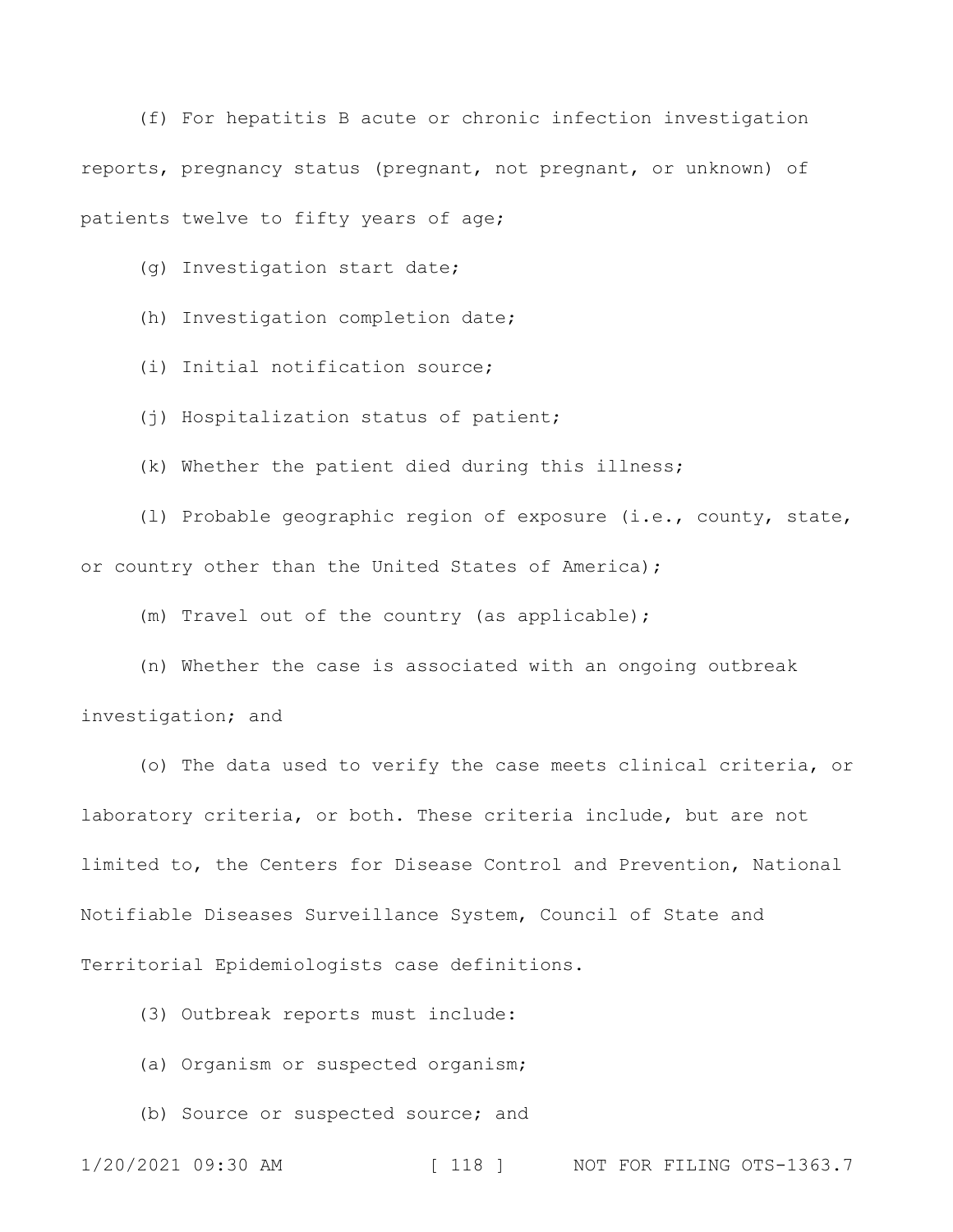(c) Number of persons infected and potentially exposed.

 $\lceil$ ]

AMENDATORY SECTION (Amending WSR 11-02-065, filed 1/4/11, effective 2/4/11)

**WAC 246-101-515 Handling** ((**of case reports and medical**)) **confidential information—Local health officers and local health jurisdictions.** (1) Local health officers and local health jurisdiction employees shall maintain the confidentiality of health care information consistent with chapter 70.02 RCW, RCW 42.56.360(2), and any other applicable confidentiality laws.

(2) Local health officers or local health ((departments)) jurisdictions shall establish and ((maintain)) implement confidentiality policies and procedures related to employee handling of ((all reports of cases and suspected cases, prohibiting disclosure of report information identifying an individual case or suspected cases except:

(a) To employees of the local health department, another local health department, or other official agencies needing to know for the purpose of administering public health laws and these regulations;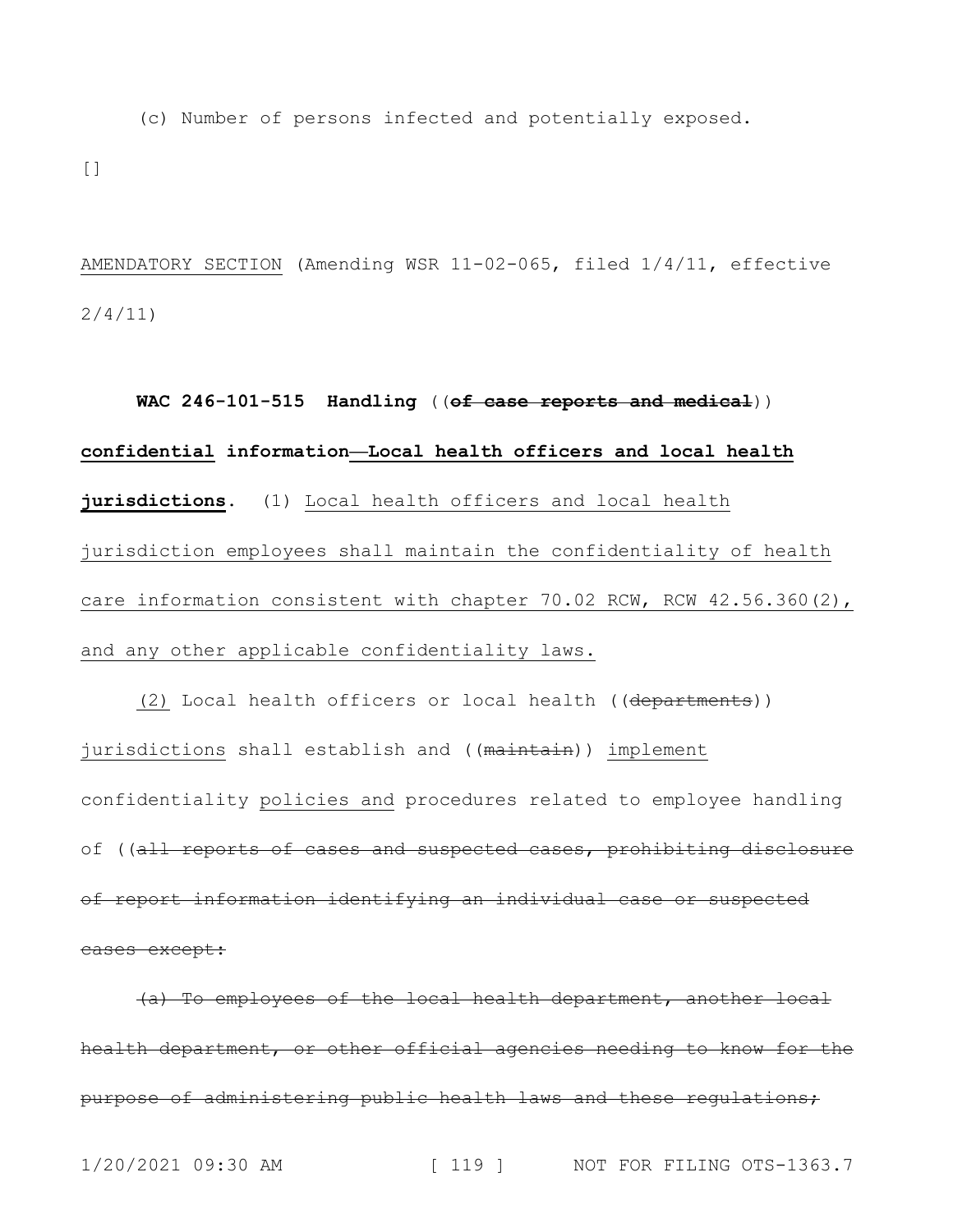(b) To health care providers, designees of health care facilities, laboratory directors, and others for the purpose of collecting additional information about a case or suspected case as required for disease prevention and control;

 $(2)$ )) health care information.

(3) Local health officers shall ((require and maintain signed confidentiality agreements with) ) :

(a) Require all local health ((department)) jurisdiction employees with access to ((identifying)) health care information ((related to a case or suspected case of a person diagnosed with a notifiable condition. The agreements will be renewed)) to sign confidentiality agreements;

(b) Retain current signed confidentiality agreements;

(c) Reference in confidentiality agreements the penalties for violation of chapter 70.24 RCW and administrative actions that may be taken by the local health jurisdiction if the confidentiality agreement is violated; and

(d) Renew confidentiality agreements at least annually ((and will include reference to criminal and civil penalties for violation of chapters 70.02 and 70.24 RCW and other administrative actions that may be taken by the local health department.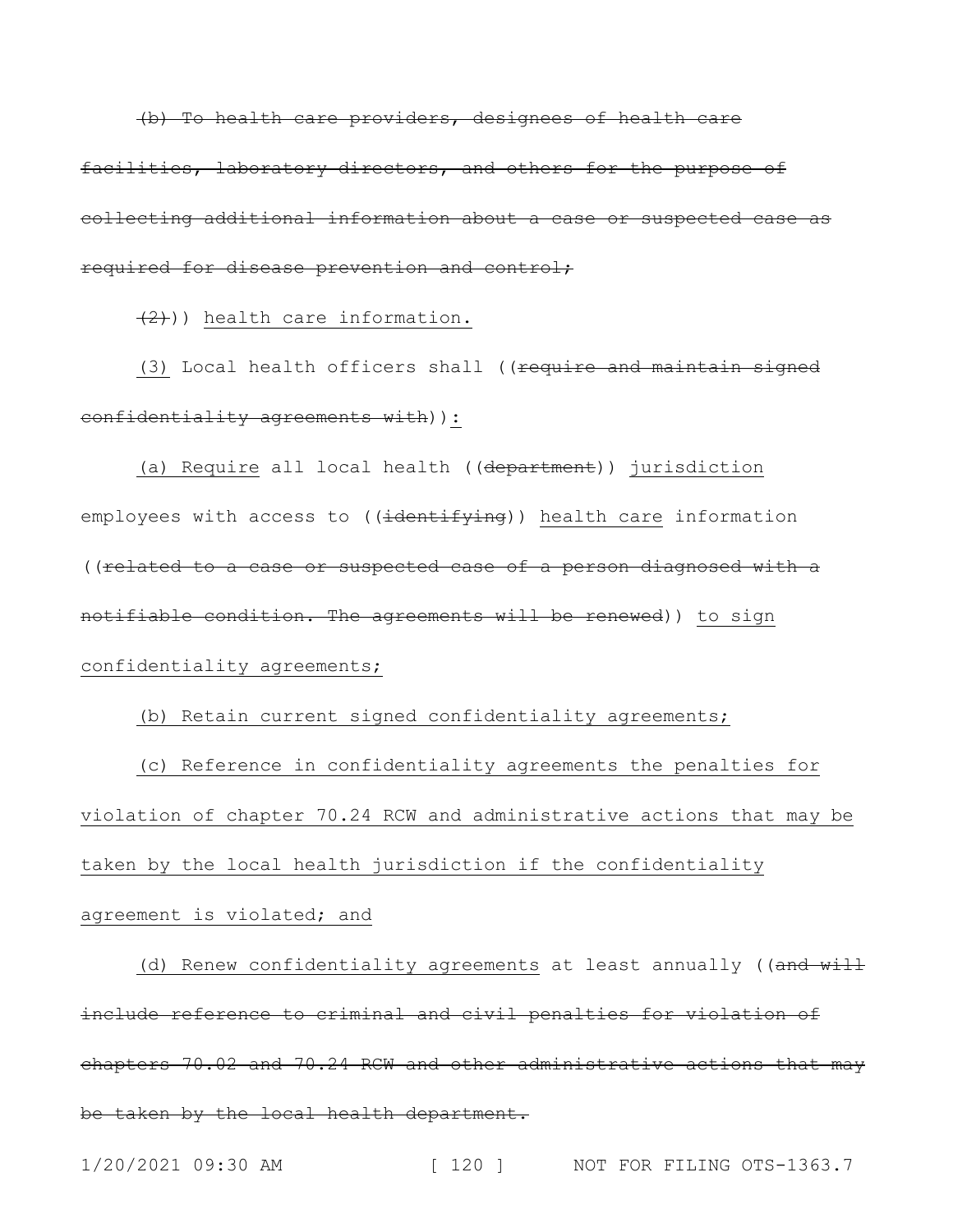(3) Local health departments may release statistical summaries and epidemiological studies based on individual case reports if no individual is identified or identifiable)).

[Statutory Authority: RCW 43.20.050. WSR 11-02-065, § 246-101-515, filed 1/4/11, effective 2/4/11; WSR 00-23-120, § 246-101-515, filed 11/22/00, effective 12/23/00.]

AMENDATORY SECTION (Amending WSR 06-16-117, filed 8/1/06, effective 9/1/06)

**WAC 246-101-520 Special conditions—AIDS and HIV—Local health officers and local health jurisdictions.** (1) The local health officer and local health ((department)) jurisdiction personnel shall maintain individual case reports, laboratory reports, investigation reports, and other data and supporting information for AIDS and HIV as confidential records consistent with the requirements of  $($  (this section)) RCW 70.02.220 and any other applicable confidentiality laws.

(2) The local health officer and local health ((department)) jurisdiction personnel ((must)) shall:

(a) Use identifying information ((on HIV-infected individuals)) of individuals tested, diagnosed, or reported with HIV only: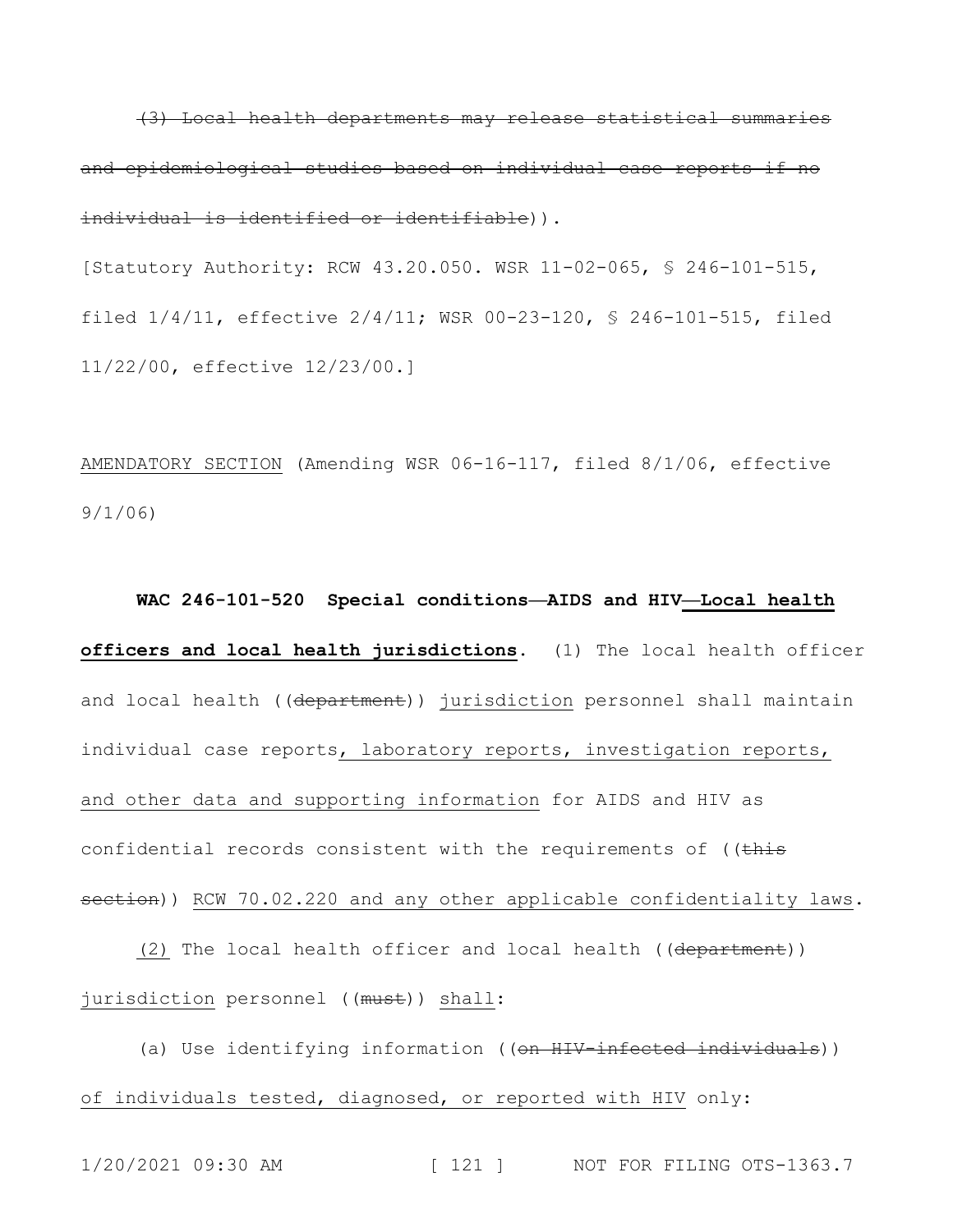(i) ((For purposes of contacting the HIV-positive individual)) To contact the individual tested, diagnosed, or reported with HIV to provide test results ((and post-test counseling)) or refer the individual to social and medical services; or

(ii) To contact persons who have ((experienced substantial exposure, including)) been identified as sex ((and)) or injection equipment-sharing partners ((, and spouses)); or

(iii) To link with other name-based public health disease registries when doing so will improve ability to provide needed care services ((and counseling)) and disease prevention, provided that the identity or identifying information of the individual tested, diagnosed, or reported with HIV is not disclosed outside of the local health jurisdiction; or

(iv) As specified in WAC 246-100-072; or

(v) To provide case reports, laboratory reports, or investigation reports to the ((state health)) department; or

(vi) To conduct investigations under RCW 70.24.022 or 70.24.024.

(b) ((Destroy case report identifying information on asymptomatic HIV-infected individuals received as a result of this chapter within three months of receiving a complete case report, or)) Within ninety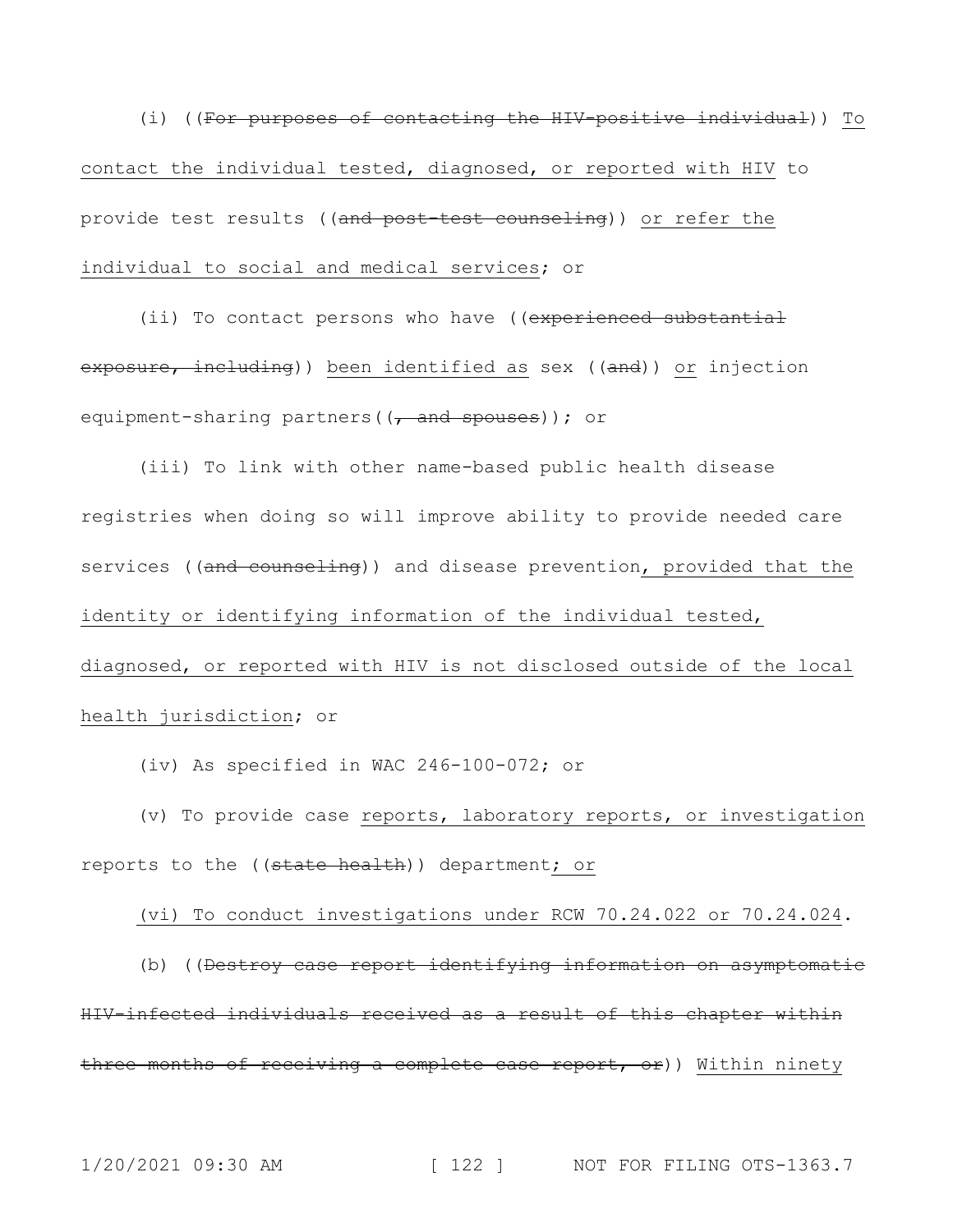days of completing an investigation report, or of receiving a complete investigation report from another public health authority:

(i) Destroy case reports, laboratory reports, investigation reports, and other data and supporting identifying information on individuals tested, diagnosed, or reported with HIV received as a result of this chapter. If an investigation is not conducted for a case, then the identifying information for that case shall be destroyed within ninety days of receiving a complete HIV case report or laboratory report; or

(ii) Maintain HIV case reports, laboratory reports, investigation reports, and other data and supporting information in secure systems ((that meet the following standards and are)) consistent with the ((2006)) 2011 *Data Security and Confidentiality Guidelines* ((developed)) *for HIV, Viral Hepatitis, Sexually Transmitted Disease, and Tuberculosis Programs: Standards to Facilitate Sharing and Use of Surveillance Data for Public Health Action* published by the Centers for Disease Control and Prevention.

(3) The local health officer shall:

 $((+\frac{i}{i}))$  (a) Describe the secure systems ((must be described)) in written policies ((that are reviewed)) and review the policies annually ( $(by$  the local health officer));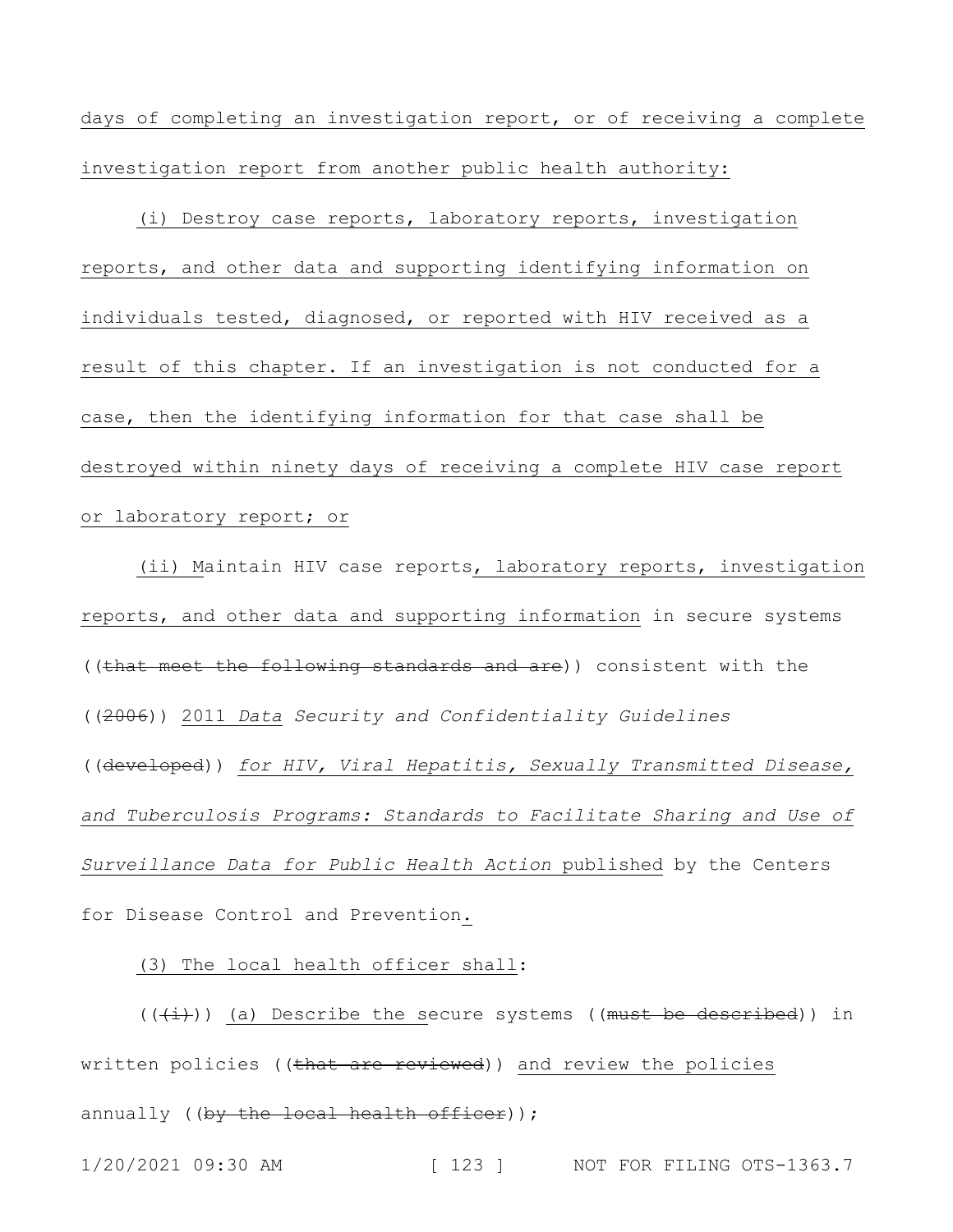$((+i+))$  (b) Limit access to case report, laboratory report, investigation report, and other data and supporting information ((must be limited)) to local health ((department)) jurisdiction staff who need ( $(i$ t)) the information to perform their job duties ( $($ and));

(c) Maintain a current list of ((these)) local health jurisdiction staff ((must be maintained by the local health officer)) with access to case report, laboratory report, investigation report, and other data and supporting information;

 $((+iii)$   $A11)$ ) (d) Enclose physical locations containing electronic or paper copies of surveillance data ((must be enclosed)) in a locked, secured area with limited access and not accessible by window;

 $((+iv))$  (e) Store paper copies or electronic media containing surveillance information ((must be housed)) inside locked file cabinets that are in the locked, secured area;

 $((\overline{y},\overline{y}))$  (f) Destroy information by either shredding it with a crosscut shredder ((must be available for destroying information and)) or appropriately sanitizing electronic media ((must be appropriately sanitized)) prior to disposal;

1/20/2021 09:30 AM [ 124 ] NOT FOR FILING OTS-1363.7  $((\overleftrightarrow{v_i}))$  (q) Store files or databases containing confidential information ((must reside)) on either stand-alone computers with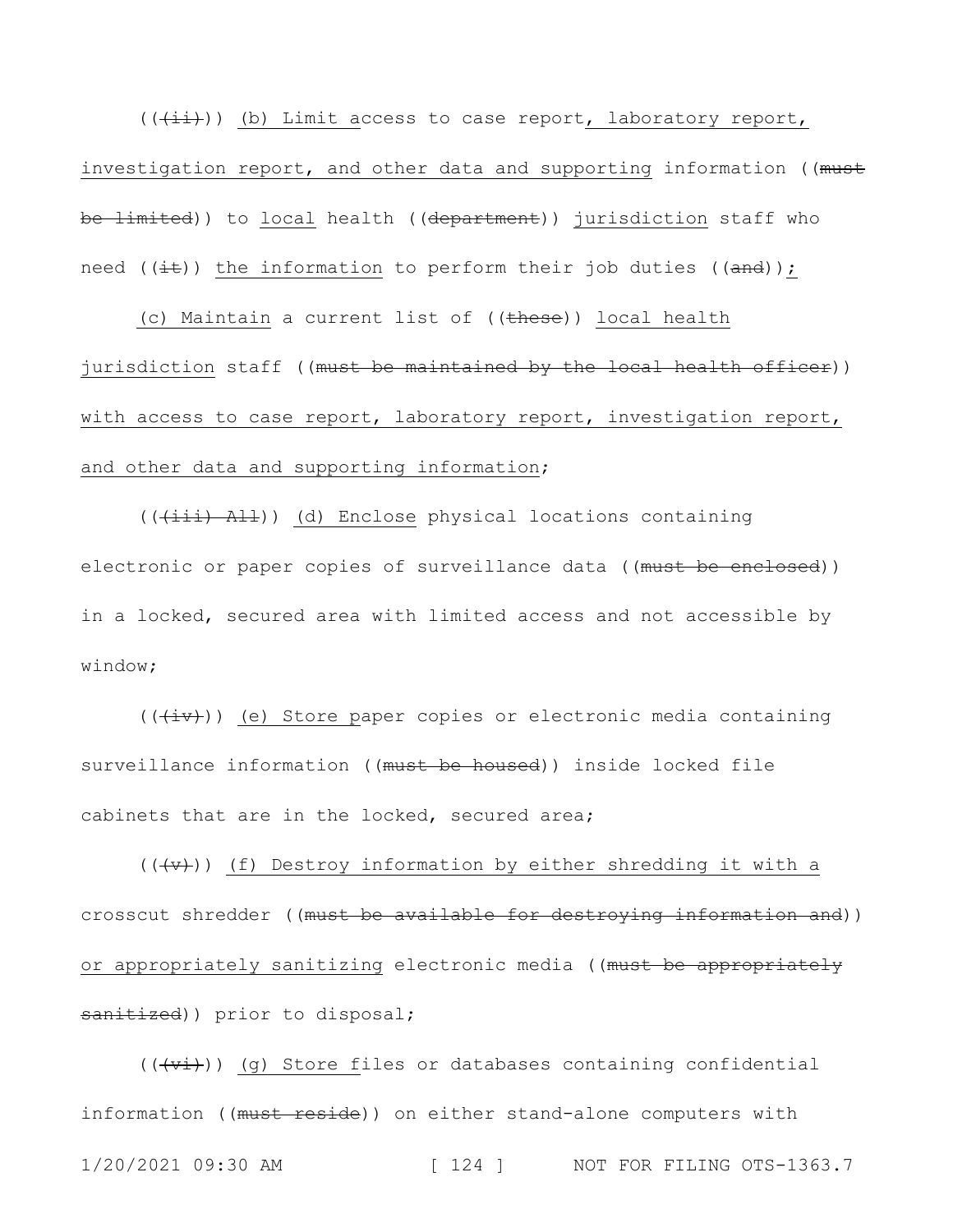restricted access or on networked drives with proper access controls, encryption software, and firewall protection;

 $((+vii))$  (h) Protect electronic communication of confidential information ((must be protected)) by encryption standards ((that are reviewed annually by the local health officer)) and review the standards annually; and

(((viii))) (i) Make available locking briefcases ((must be  $a$ vailable)) for transporting confidential information( $(+)$ 

 $\left(\rightarrow e$ )).

(4) The local health officer and local health jurisdiction staff shall:

(a) If maintaining identifying information on ((asymptomatic HIVinfected)) individuals tested, diagnosed, or reported with HIV more than ninety days following ((receipt of a completed case)) completion of an investigation report or receipt of a complete investigation report from another public health authority, cooperate with the department ((of health)) in biennial review of system security measures described in subsection (2)(b) of this ((subsection)) section.

1/20/2021 09:30 AM [ 125 ] NOT FOR FILING OTS-1363.7 (((d) Destroy documentation of referral information established in WAC 246-100-072 containing identities and identifying information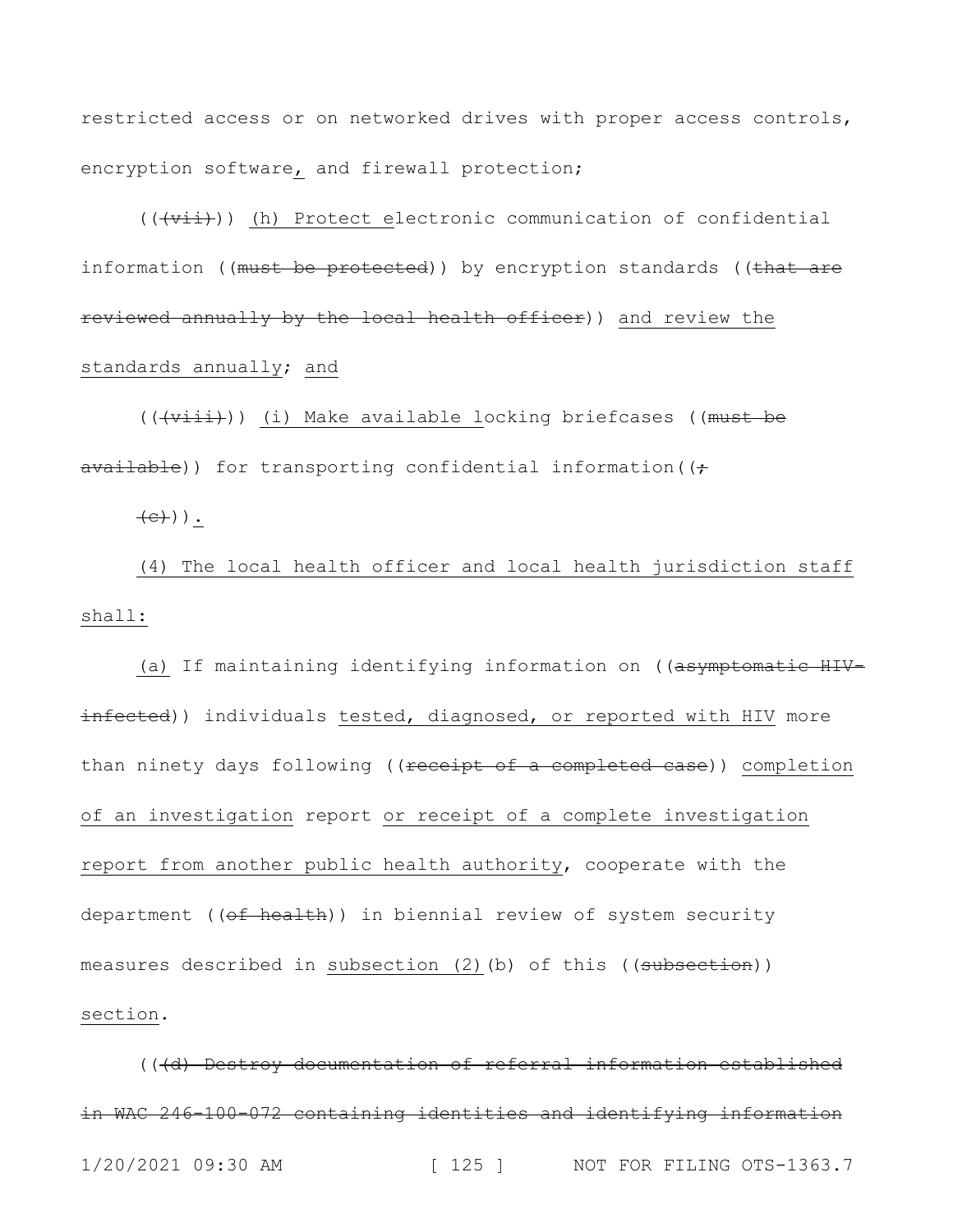on HIV-infected individuals and at-risk partners of those individuals immediately after notifying partners or within three months, whichever occurs first unless such documentation is being used in an investigation of conduct endangering the public health or of behaviors presenting an imminent danger to the public health pursuant to RCW 70.24.022 or 70.24.024.

(e))) (b) Not disclose identifying information received as a result of this chapter unless:

(i) Explicitly and specifically required to do so by state or federal law;  $((\theta \text{F}))$ 

(ii) Permitted under RCW 70.02.220; or

(iii) Authorized by written patient consent.

(((2) Local health department personnel are authorized to use HIV identifying information obtained as a result of this chapter only for the following purposes:

(a) Notification of persons with substantial exposure, including sexual or syringe-sharing partners;

(b) Referral of the infected individual to social and health services;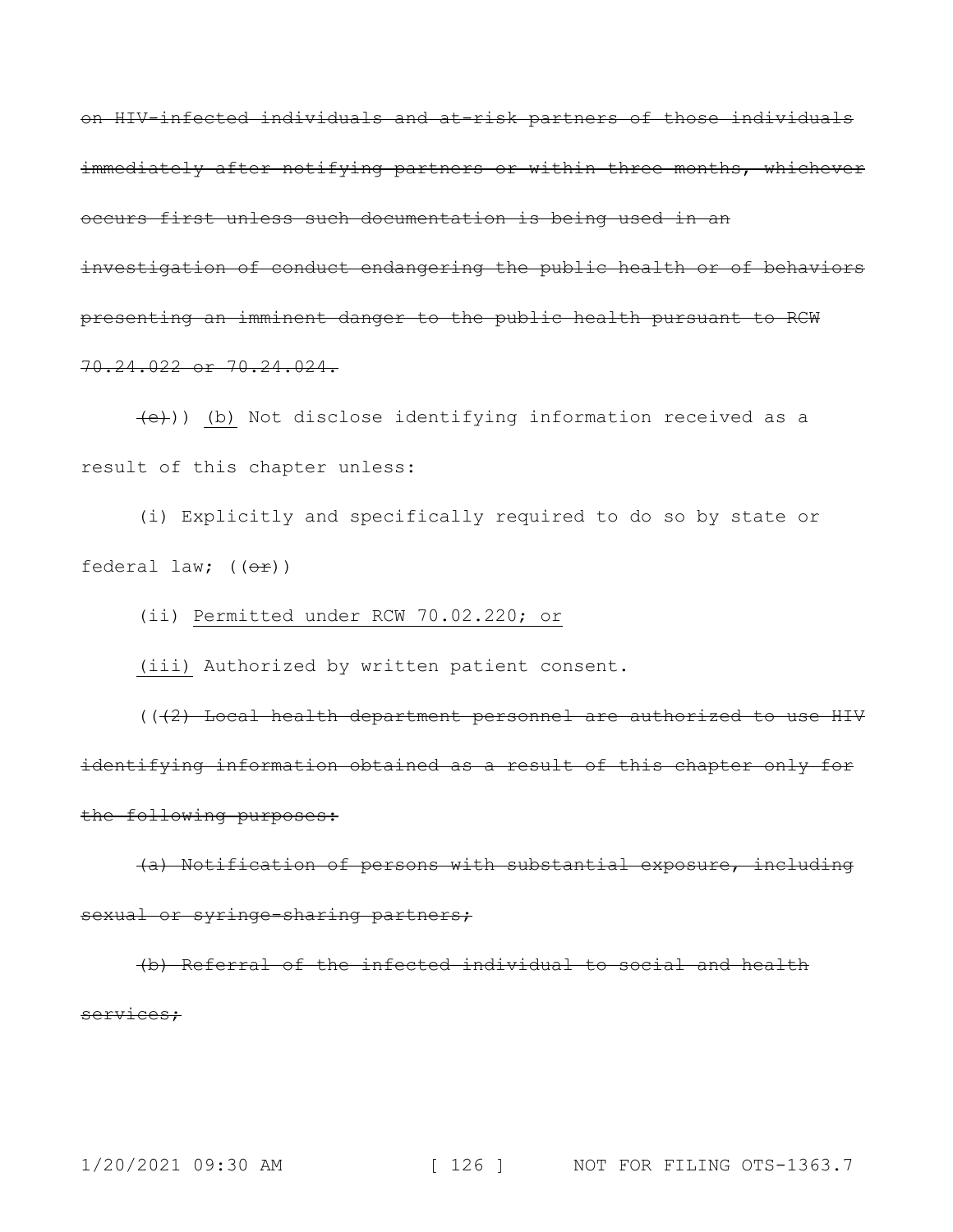(c) Linkage to other public health databases, provided that the identity or identifying information on the HIV-infected person is not disclosed outside of the health department; and

(d) Investigations pursuant to RCW 70.24.022 or 70.24.024.

(3) Public health databases do not include health professions licensing records, certifications or registries, teacher certification lists, other employment rolls or registries, or databases maintained by law enforcement officials.

(4) Local health officials will report HIV infection cases to the state health department.

(5) Local health officers must require and maintain signed confidentiality agreements with all health department employees with access to HIV identifying information. These agreements will be renewed at least annually and include reference to criminal and civil penalties for violation of chapter 70.24 RCW and other administrative actions that may be taken by the department.

(6))) (5) Local health officers ((must)) shall investigate potential breaches of the confidentiality of HIV identifying information by health ((department)) jurisdiction employees. The local health officer shall report all breaches of confidentiality ((must be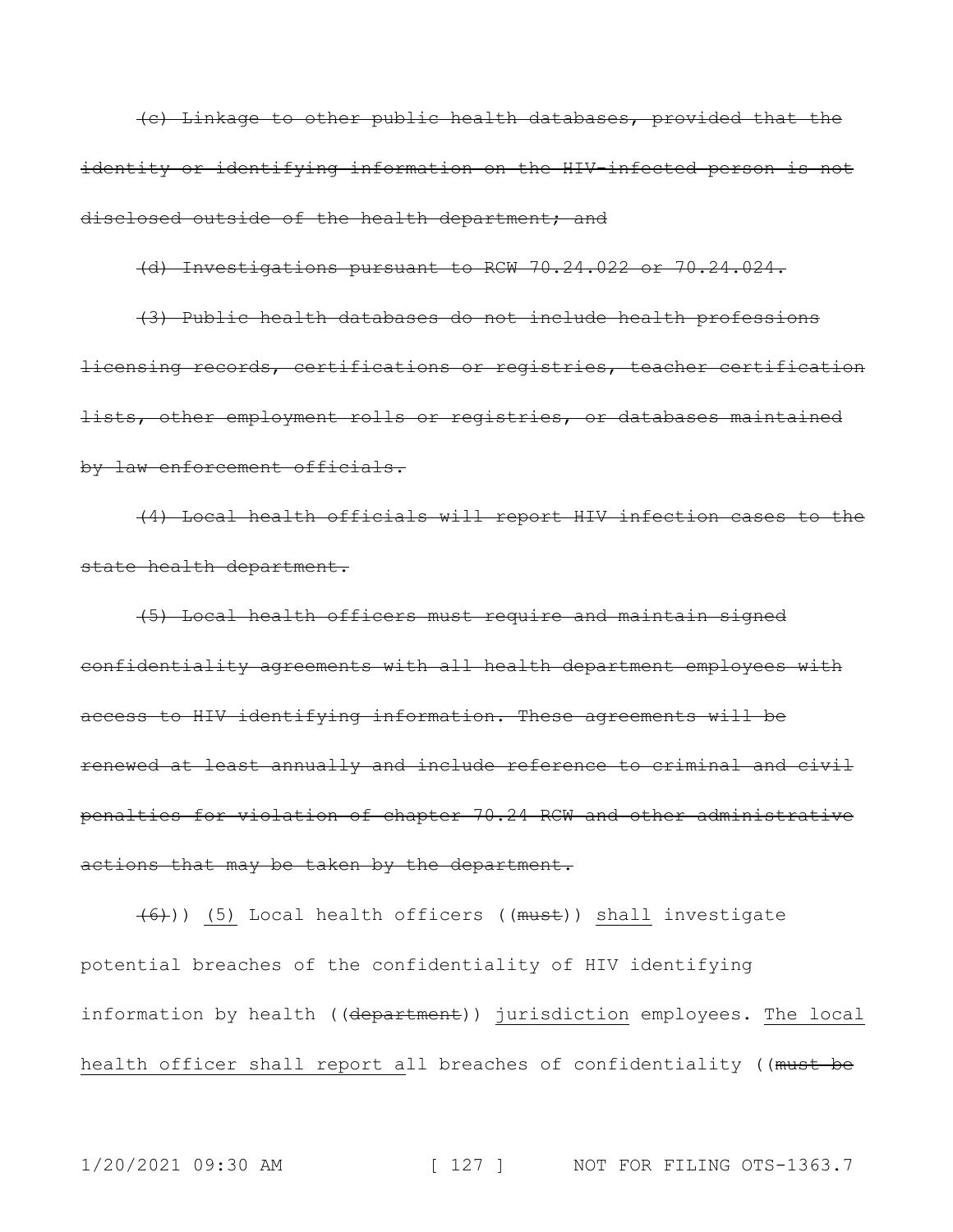reported)) to the state health officer ((or their designee)) for review and appropriate action.

(((7) Local health officers and local health department personnel must assist the state health department to reascertain the identities of previously reported cases of HIV infection.))

[Statutory Authority: RCW 70.24.125. WSR 06-16-117, § 246-101-520, filed 8/1/06, effective 9/1/06. Statutory Authority: RCW 70.24.130 and 70.24.380. WSR 05-11-110, § 246-101-520, filed 5/18/05, effective 6/18/05. Statutory Authority: RCW 43.20.050 and 70.24.125. WSR 00-23- 120, § 246-101-520, filed 11/22/00, effective 12/23/00.]

AMENDATORY SECTION (Amending WSR 00-23-120, filed 11/22/00, effective 12/23/00)

### **WAC 246-101-525 Special condition—Influenza—Local health**

**jurisdictions.** A local health ((departments)) jurisdiction shall:

(1) Maintain a surveillance system for influenza during the ((appropriate)) influenza season which may include:

(a) Monitoring of excess school absenteeism;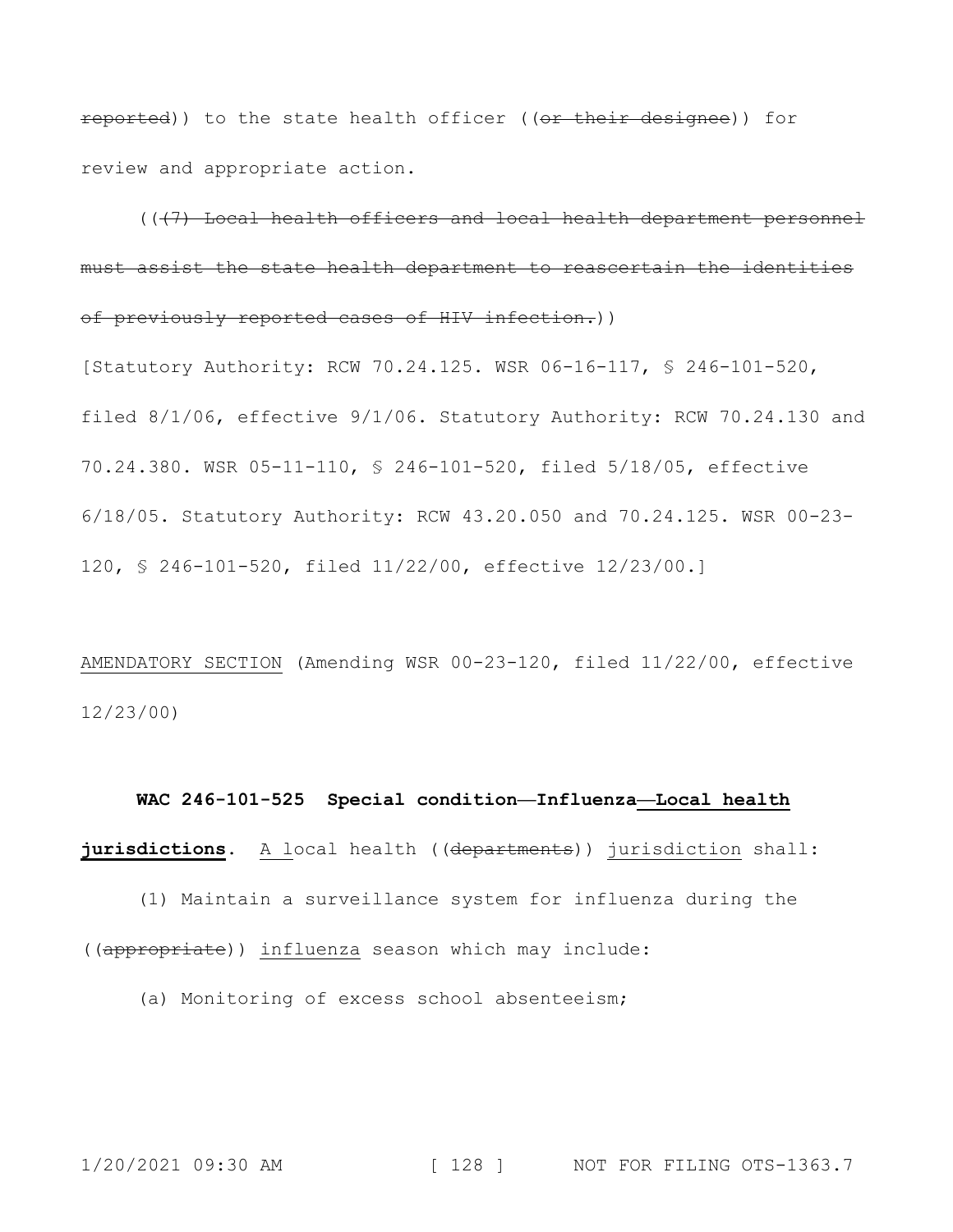(b) ((Sample check with)) Requesting information from health care providers( $\overline{z}$ ,  $\overline{z}$ , nursing homes, and hospitals)) and health care facilities regarding influenza-like illnesses; and

(c) Monitoring  $( (e f) )$  workplace absenteeism and other mechanisms.

(2) ((Encourage)) Request submission of appropriate clinical specimens from a sample of patients with influenza-like illness to the Washington state public health laboratories or other laboratory approved by the state health officer.

[Statutory Authority: RCW 43.20.050. WSR 00-23-120, § 246-101-525, filed 11/22/00, effective 12/23/00.]

## PART VI: NOTIFIABLE CONDITIONS—DEPARTMENT OF HEALTH

AMENDATORY SECTION (Amending WSR 11-02-065, filed 1/4/11, effective 2/4/11)

**WAC 246-101-605 Duties** ((**of the**))**—Department** ((**of health**))**.** (1) The department shall:

(a) Upon request, provide consultation and technical assistance to local health ((departments and)) jurisdictions, the department of labor and industries, and the department of agriculture when they are investigating notifiable conditions ((<del>reports upon request</del>)).

1/20/2021 09:30 AM [ 129 ] NOT FOR FILING OTS-1363.7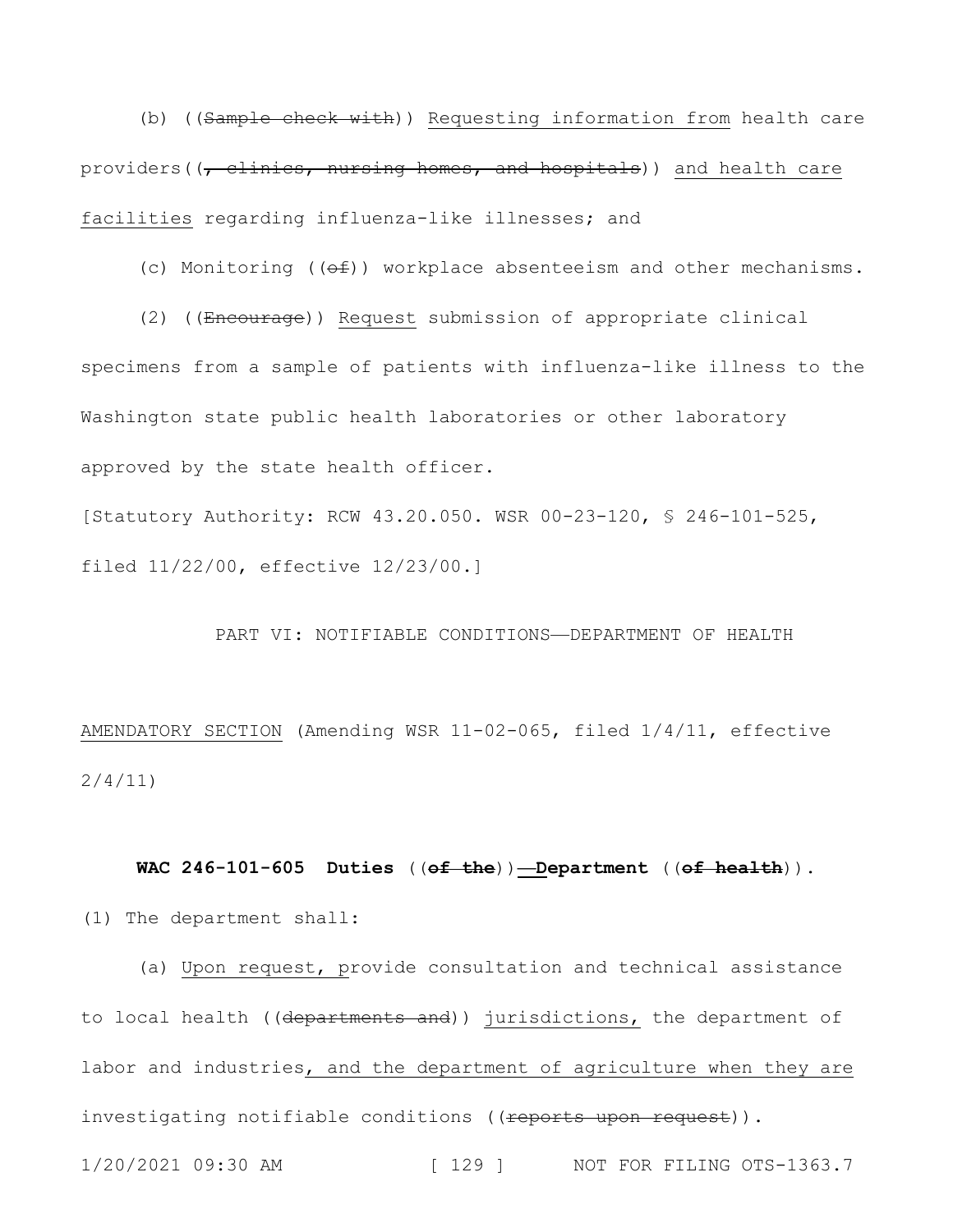(b) Upon request, provide consultation and technical assistance to health care providers, laboratories, health care facilities, and others required to ((make notifications to public health authorities of notifiable conditions upon request)) comply with this chapter.

(c) Develop, maintain, and make available for local health ((departments)) jurisdictions guidance on investigation and control measures for notifiable ((communicable disease)) conditions.

(d) ((Develop and)) Make case report, laboratory report, specimen submittal forms, and investigation report forms available ((forms for the submission of notifiable conditions data)) to local health ((departments)) jurisdictions, health care providers, laboratories, health care facilities, and others required to ((make notifications to public health authorities of notifiable conditions)) comply with this chapter.

(e) Maintain a twenty-four hour telephone number ((for reporting notifiable conditions)) to receive:

(i) Confirmation calls for immediately notifiable condition case reports and laboratory reports; and

(ii) Notification of immediately notifiable conditions including outbreaks and suspected outbreaks from local health jurisdictions.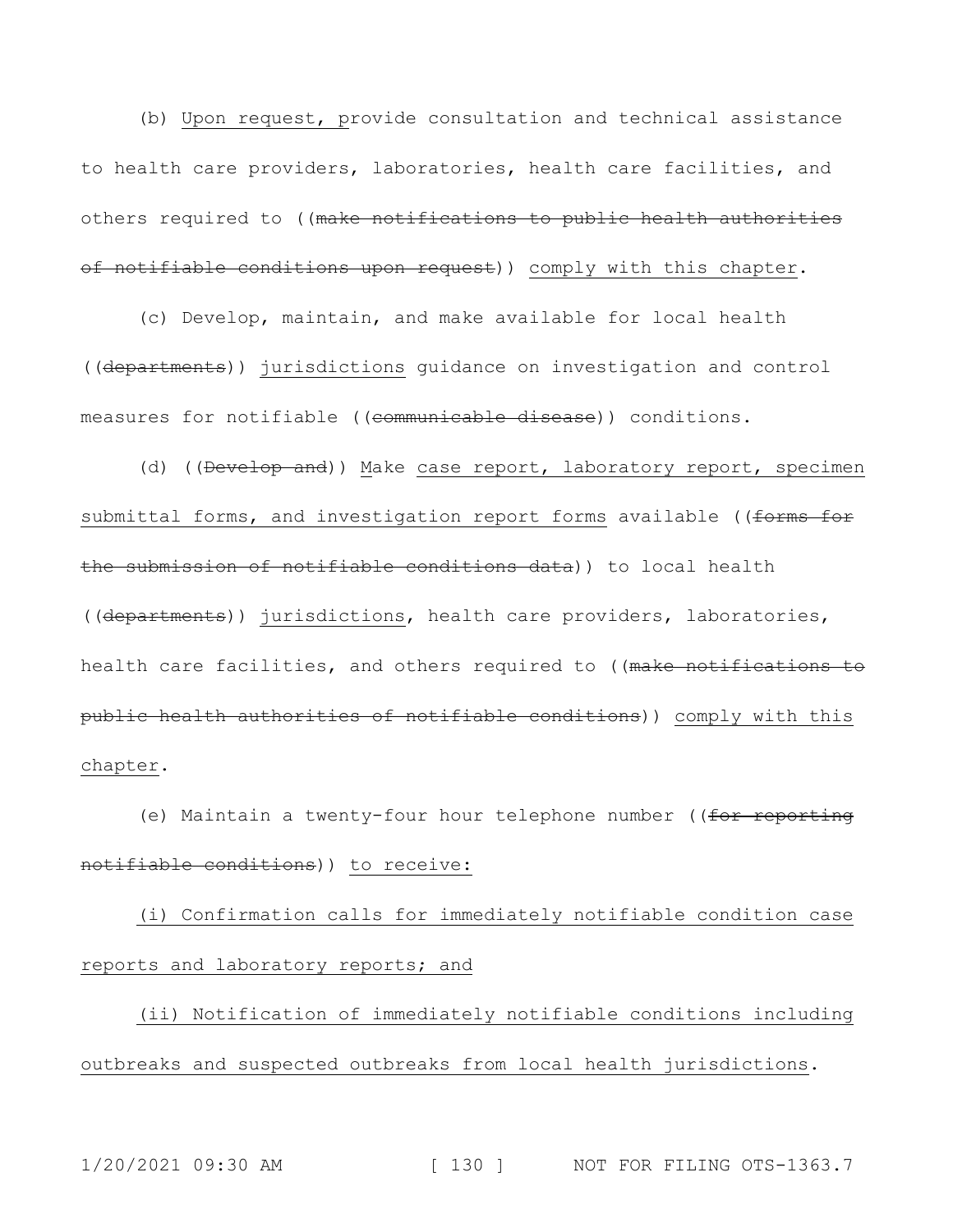(f) Develop routine data dissemination mechanisms that describe and analyze notifiable conditions case investigations and data ( $(-$ These may include annual and monthly reports and other mechanisms for data dissemination as developed by the department)) in accordance with WAC 246-101-615.

(g) Conduct investigations and institute infection control measures as necessary.

(h) Document the known environmental, human, and other variables associated with a case ((or suspected case)) of pesticide poisoning.

(i) Report the results of the pesticide poisoning investigation to the principal health care provider named in the case report or laboratory report ( $(form)$ ) and to the local health officer in whose jurisdiction the ((exposure has)) case occurred.

(2) The department may:

(a) Negotiate ((alternate arrangements)) alternatives for meeting ((reporting)) requirements under this chapter through cooperative agreement between the department and any health care provider, laboratory,  $((\theta \oplus))$  health care facility, or state agency. An alternative must provide the same level of public health protection as the reporting requirement for which an alternative is sought.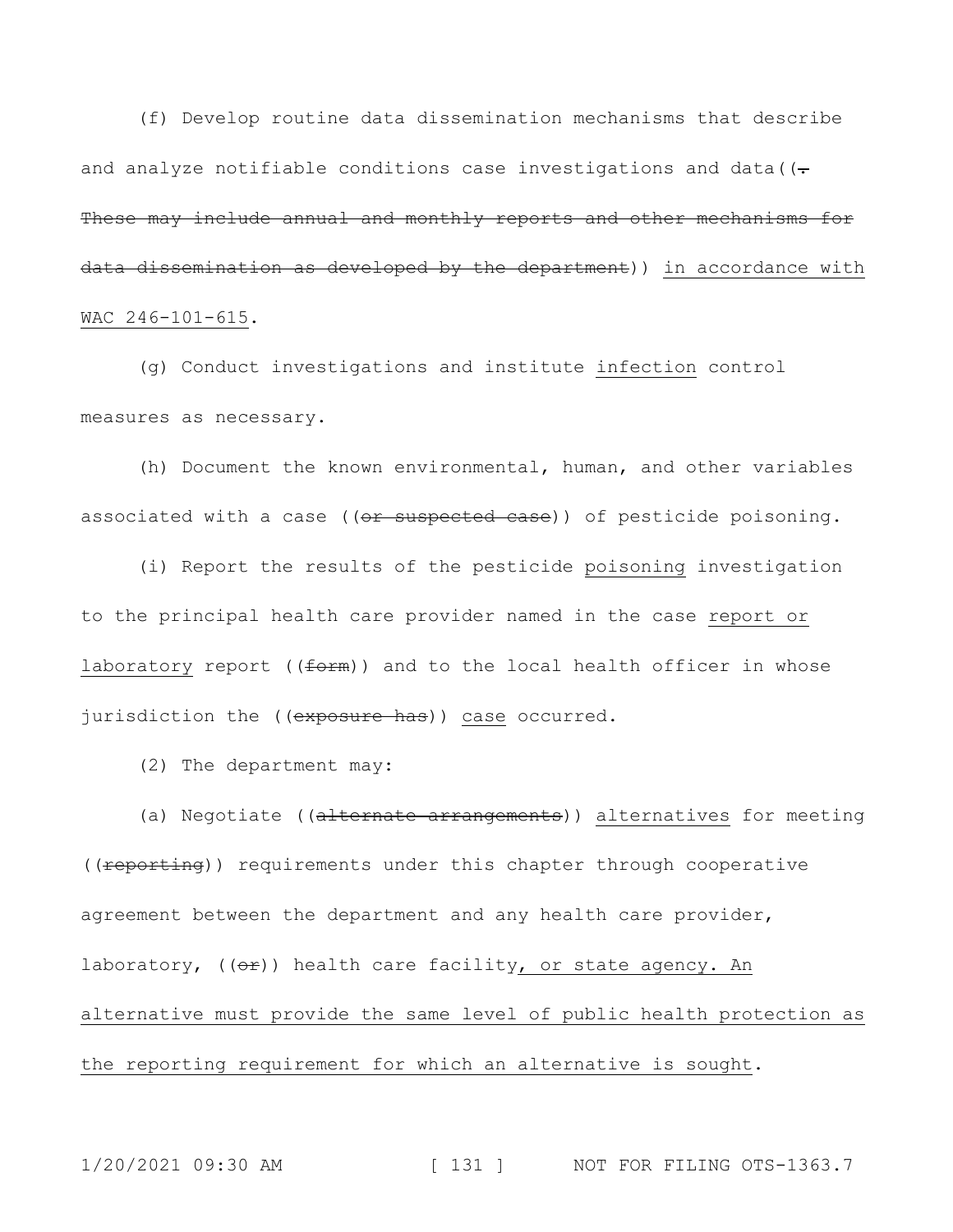(b) ((Consolidate reporting for notifiable conditions from any)) Under an approved cooperative agreement, relieve a health care provider, laboratory, or health care facility( $\sqrt{2}$  and relieve that health care provider, laboratory, or health care facility from reporting directly to each)) of the duty to notify a local health ((department)) jurisdiction, if the department can ((provide the report)) consolidate and submit notifications to the local health ((department)) jurisdiction within the ((same time as the local health department would have otherwise received it)) time frame for notification required under Table HC-1 of WAC 246-101-101 and Table Lab-1 of WAC 246-101-201.

(c) Receive health care information, demographic information, and infectious or noninfectious condition information in addition to that required under this chapter from health care providers, health care facilities, laboratories, and public health authorities.

(3) When the department receives information under subsection (2)(c) of this section, the department shall handle the information under the requirements of WAC 246-101-610.

[Statutory Authority: RCW 43.20.050. WSR 11-02-065, § 246-101-605, filed 1/4/11, effective 2/4/11. Statutory Authority: RCW 43.20.050,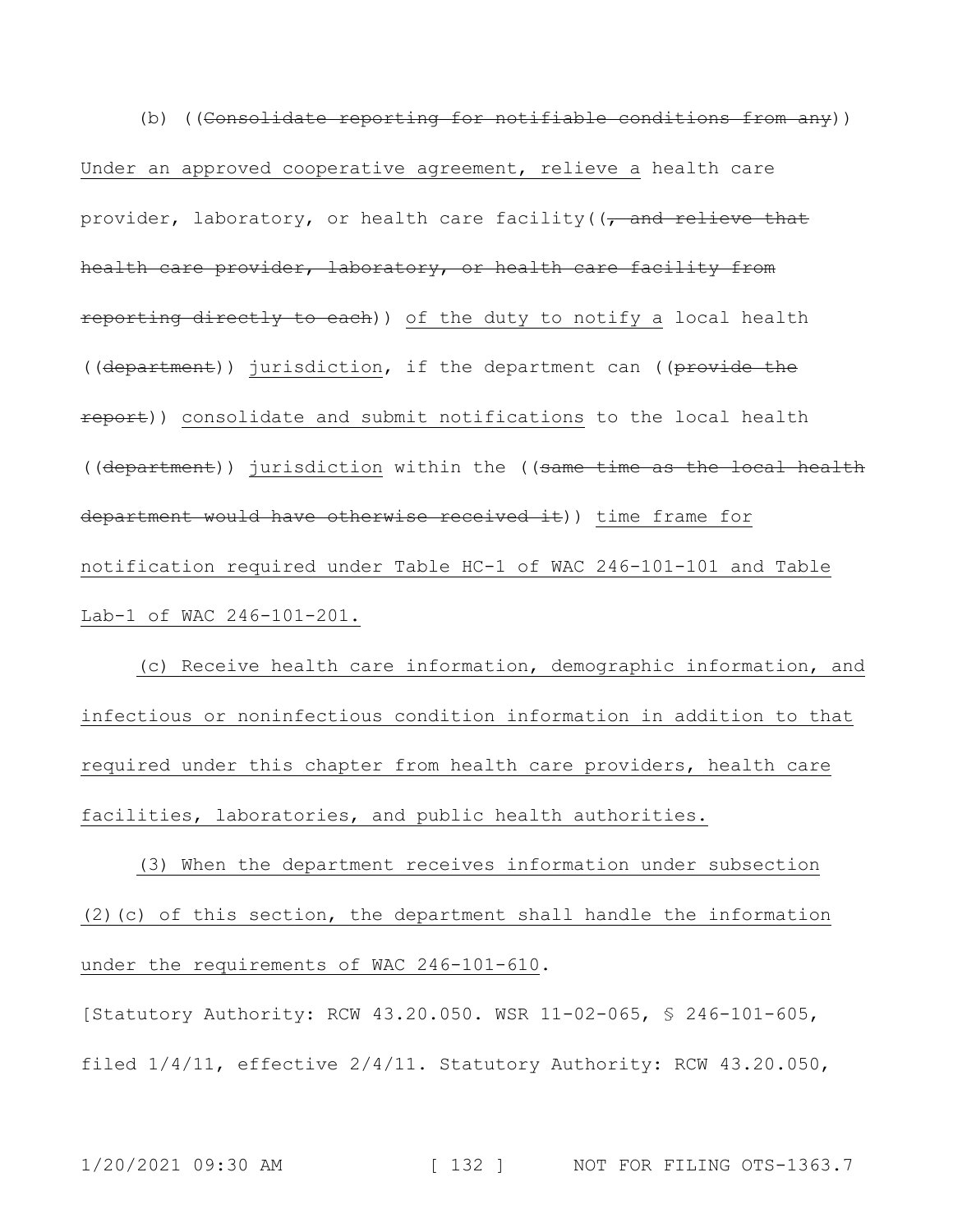43.70.545 and 70.104.030. WSR 00-23-120, § 246-101-605, filed 11/22/00, effective 12/23/00.]

AMENDATORY SECTION (Amending WSR 11-02-065, filed 1/4/11, effective 2/4/11)

**WAC 246-101-610 Handling of** ((**case reports and medical**)) **confidential information and information exempt from public disclosure—State health officer and department.** (1) The state health officer and department employees shall maintain the confidentiality of health care information in accordance with chapter 70.02 RCW, RCW 42.56.360(2), and any other applicable confidentiality laws.

(2) The state health officer ((or designee)) shall establish and ((maintain)) implement confidentiality policies and procedures related to employee handling of ((all reports of cases and suspected cases, prohibiting disclosure of report information identifying an individual case or suspected cases except:

(a) To employees of the local health department, other local health departments, or other official agencies needing to know for the purpose of administering public health laws and these regulations.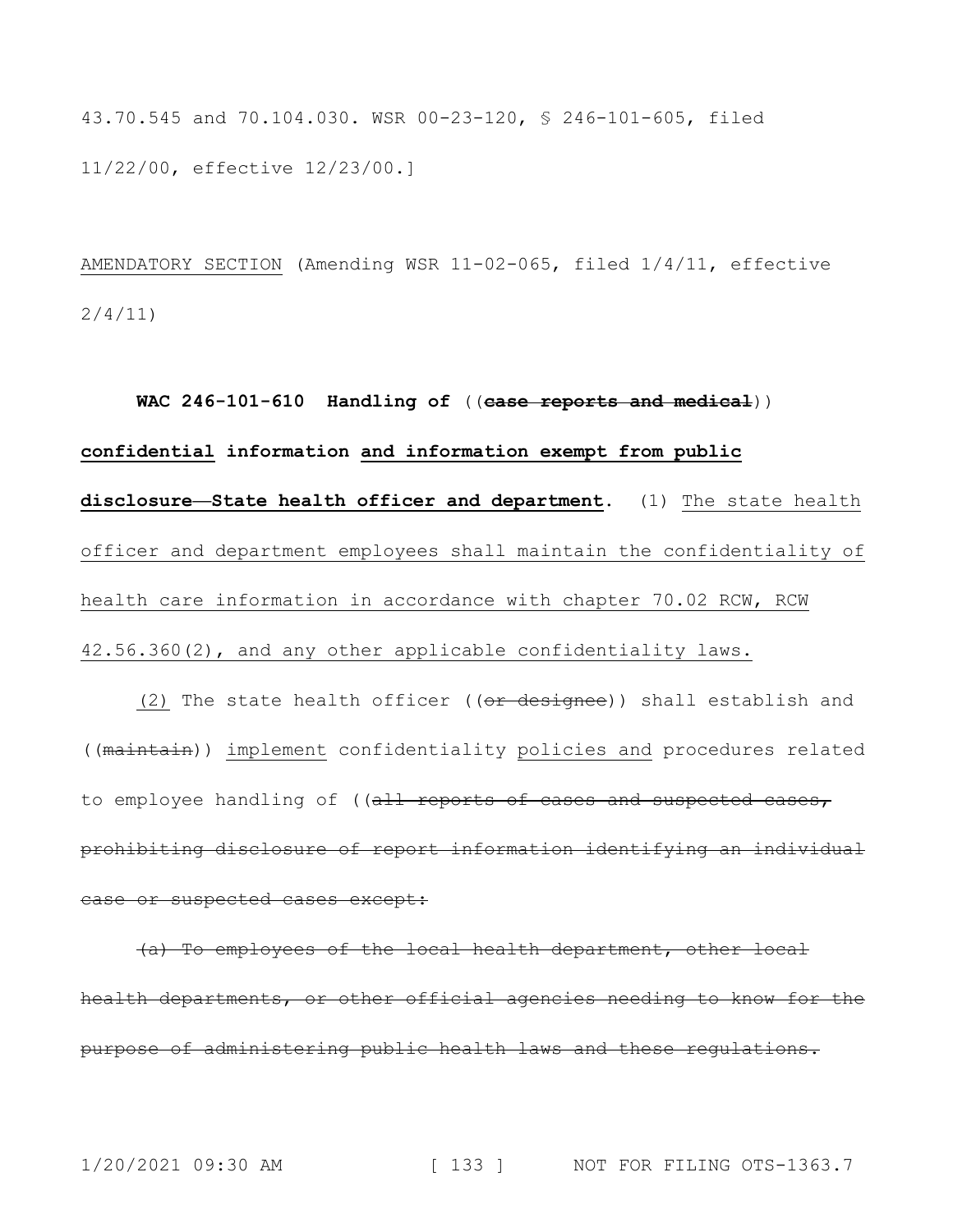(b) To health care providers, specific designees of health care facilities, laboratory directors, and others for the purpose of collecting additional information about a case or suspected case as required for disease prevention and control.

(c) For research approved by an institutional review board as indicated under chapter 42.48 RCW. The institutional review board applies federal and state privacy laws to research requests for confidential information.

 $(2)$ )) health care information under this chapter.

(3) The state health officer or department shall:

(a) Require all department employees, contractors, and others with access to ((identifying)) health information ((related to a case or suspected case of a person diagnosed with a notifiable condition shall be required)) to sign ( $(a)$ ) confidentiality agreements( $(-$ The));

(b) Retain current signed confidentiality agreements;

(c) Reference in confidentiality agreements the penalties for violation of chapter 70.24 RCW and administrative actions that may be taken by the department if the confidentiality agreement is violated; and

1/20/2021 09:30 AM [ 134 ] NOT FOR FILING OTS-1363.7 (d) Renew confidentiality agreements ((shall be renewed)) at least annually ((and shall include reference to criminal and civil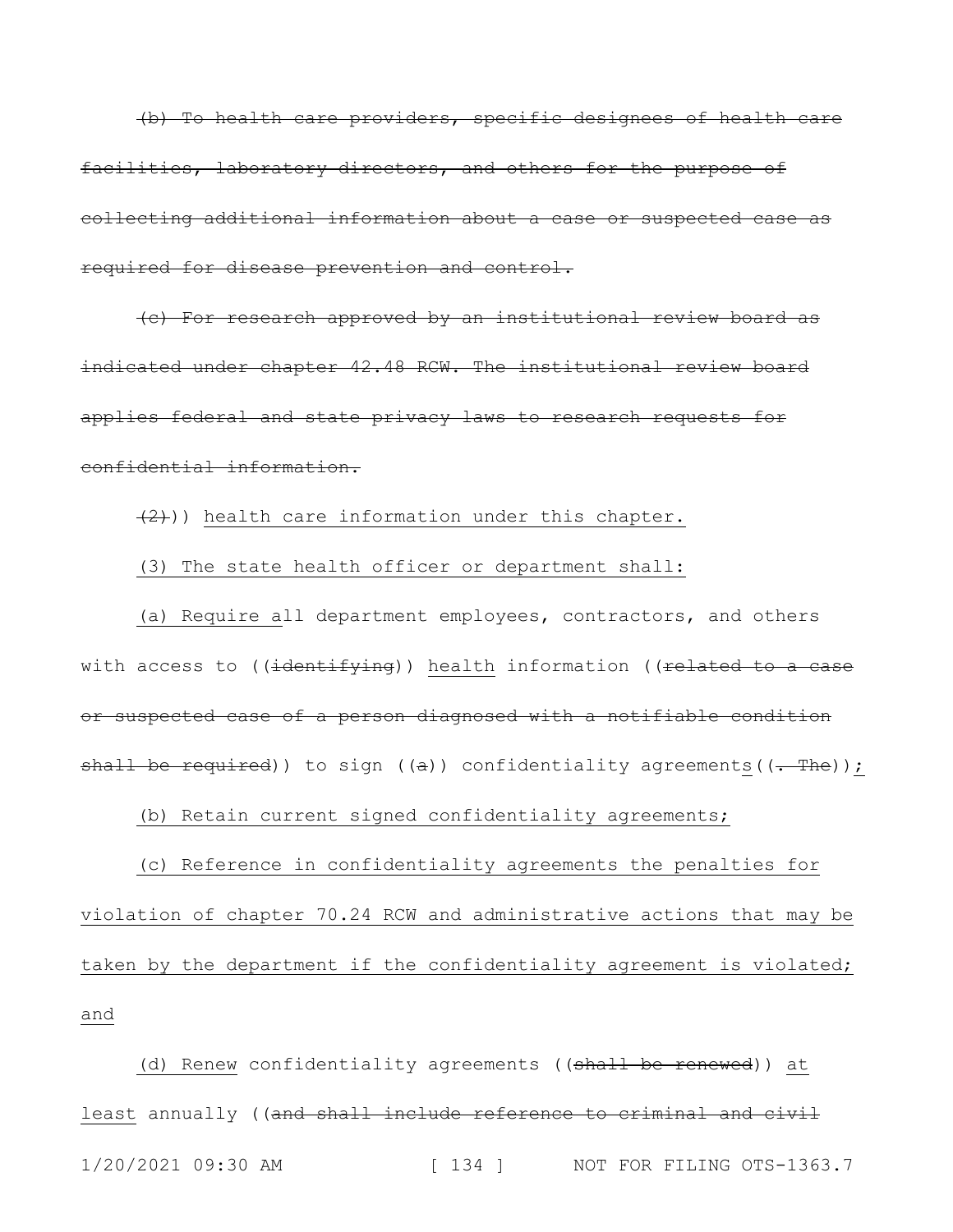penalties for violation of chapters 70.02 and 70.24 RCW and other administrative actions that may be taken by the department)). [Statutory Authority: RCW 43.20.050. WSR 11-02-065, § 246-101-610, filed 1/4/11, effective 2/4/11. Statutory Authority: RCW 43.20.050, 43.70.545 and 70.104.030. WSR 00-23-120, § 246-101-610, filed 11/22/00, effective 12/23/00.]

AMENDATORY SECTION (Amending WSR 11-02-065, filed 1/4/11, effective 2/4/11)

**WAC 246-101-615** ((**Requirements for**)) **Data dissemination and notification—Department.** The department shall:

(1) Distribute periodic epidemiological summary reports and an annual review of public health issues to local health officers ((and)), local health ((departments)) jurisdictions, and the department of labor and industries.

(2) ((Upon execution of a data sharing agreement,)) Make available ((any data or other)) case investigation documentation (( $\frac{1}{1}$ ) its possession regarding)) for notifiable conditions reported directly to the department to local health officers or ((their designees within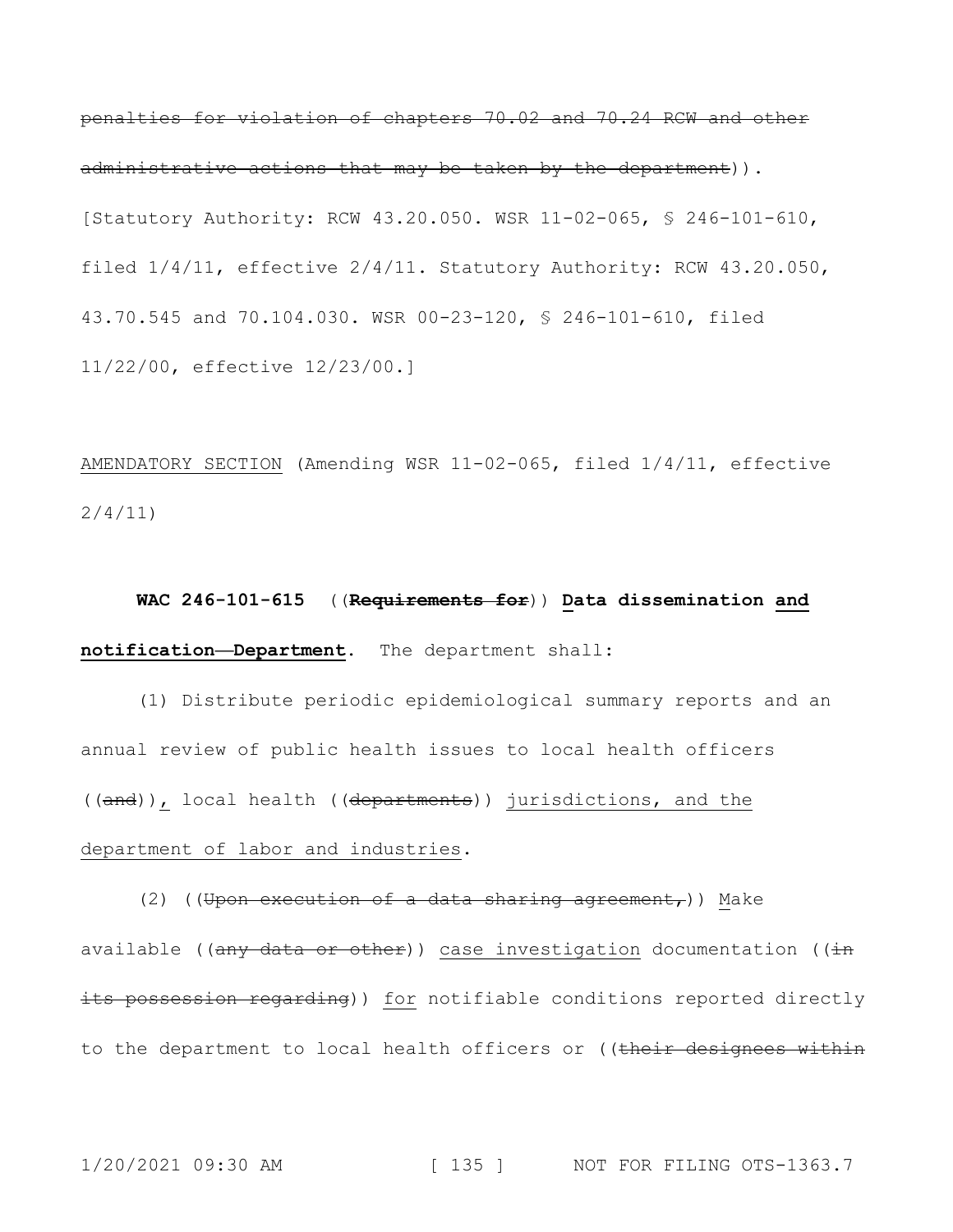two days of a request)) the department of labor and industries within twenty-four hours of receipt by the department.

(3) Make other data necessary to conduct case investigations or epidemiological summaries available within two business days of a request from a public health authority.

 $((+3))$  (4) Periodically distribute statistical summaries and epidemiological studies based on individual case reports, laboratory reports, and investigation reports if no ((individual)) patient is identified or identifiable.

[Statutory Authority: RCW 43.20.050. WSR 11-02-065, § 246-101-615, filed 1/4/11, effective 2/4/11. Statutory Authority: RCW 43.20.050, 43.70.545 and 70.104.030. WSR 00-23-120, § 246-101-615, filed 11/22/00, effective 12/23/00.]

AMENDATORY SECTION (Amending WSR 00-23-120, filed 11/22/00, effective 12/23/00)

**WAC 246-101-630 Special condition—Antibiotic resistant disease— Department.** The department shall:

(1) Maintain a surveillance system for monitoring antibiotic resistant disease that may include:

```
1/20/2021 09:30 AM [ 136 ] NOT FOR FILING OTS-1363.7
```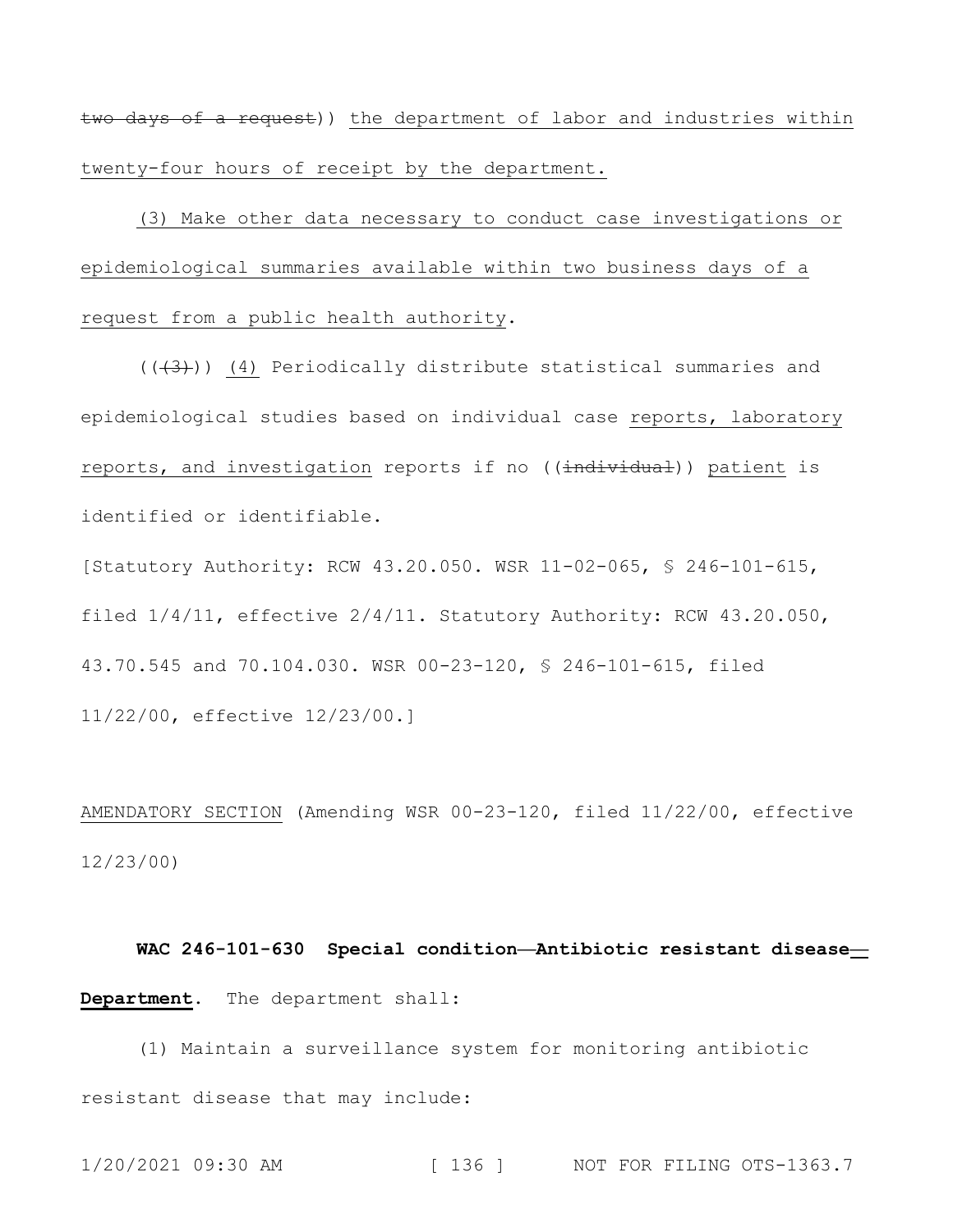(a) Development of a sentinel network of laboratories to provide information regarding antibiotic resistant disease; and

(b) Sample checks with health care providers ( $(-c)$  clinics, and hospitals)) and health care facilities regarding antibiotic resistant disease( $(-)$ ); and

(2) ((Encourage submission of appropriate clinical)) Request the health care providers and laboratories submit specimens from a sample of patients with antibiotic resistant disease to the Washington state public health laboratories or other laboratory approved by the state health officer.

[Statutory Authority: RCW 43.20.050, 43.70.545 and 70.24.125. WSR 00- 23-120, § 246-101-630, filed 11/22/00, effective 12/23/00.]

AMENDATORY SECTION (Amending WSR 06-16-117, filed 8/1/06, effective 9/1/06)

**WAC 246-101-635 Special conditions—AIDS and HIV—Department.** The following provisions apply ((for)) to the use of AIDS and HIV notifiable conditions case reports, laboratory reports, and investigation reports, related information, and data and is in addition to the requirements established under WAC 246-101-610: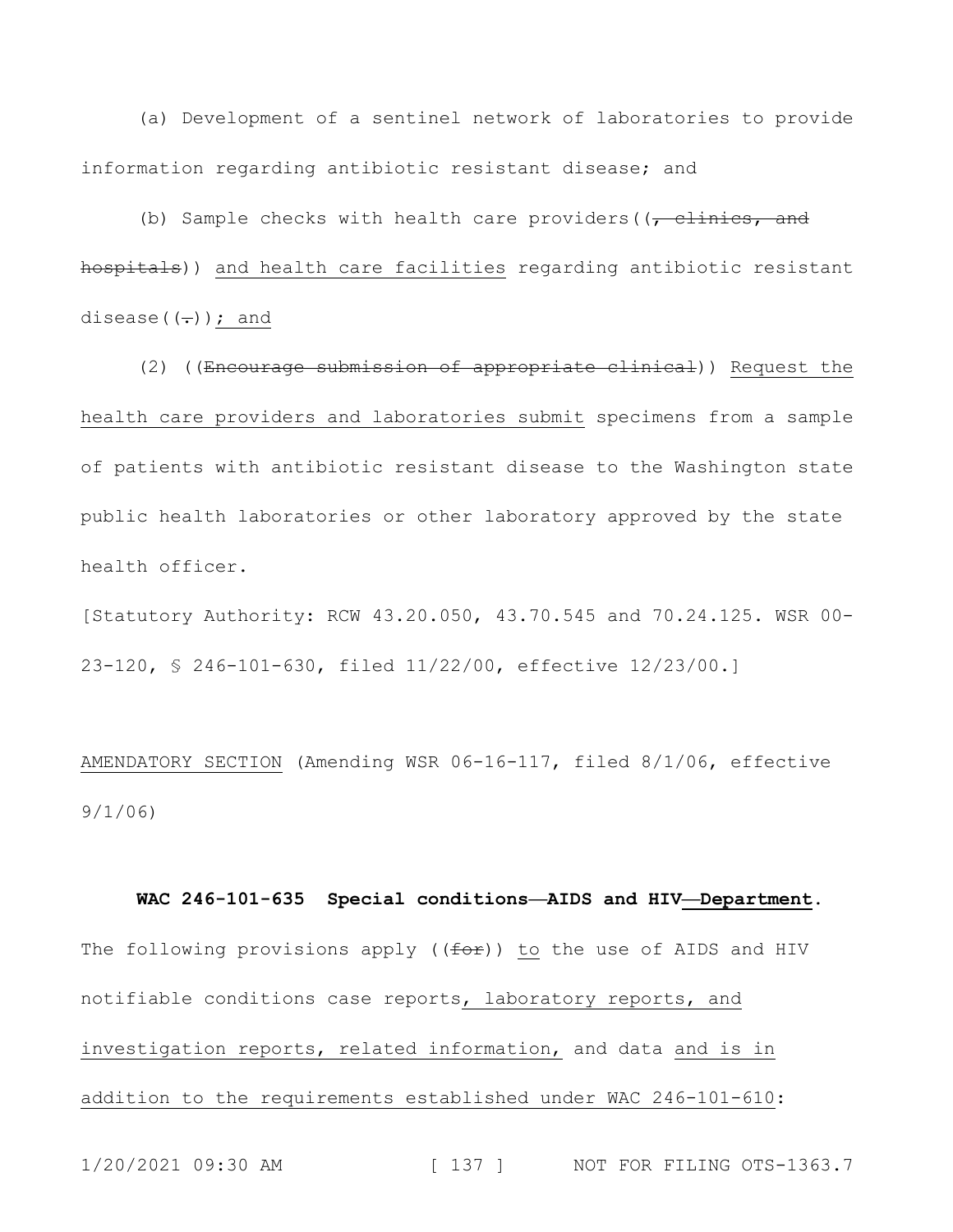(1) Department personnel ((must)) shall not disclose ((identifying)) health care information ((received as a result of receiving information regarding a notifiable conditions report of)) related to a case of AIDS or HIV unless:

(a) Explicitly and specifically required to do so by state or federal law;  $(\theta \hat{r})$ 

(b) Permitted under RCW 70.02.220; or

(c) Authorized by written patient consent.

(2) Department personnel ((are authorized to)) may use HIV identifying information ((received as a result of receiving information regarding a notifiable conditions report of)) related to a case of AIDS or HIV only for the following purposes:

(a) Notification of persons ((with substantial exposure, including sexual or syringe-sharing)) identified as sex or injection equipment-sharing partners;

(b) Referral of the ((infected)) individual tested, diagnosed, or report with HIV to social and ((health)) medical services; and

(c) Linkage to other public health databases, provided that the identity or identifying information ((on)) of the ((HIV-infected person)) individual tested, diagnosed, or reported with HIV is not disclosed outside ( $(\overline{\Theta}f)$ ) the ( $(\overline{\text{health}})$ ) department.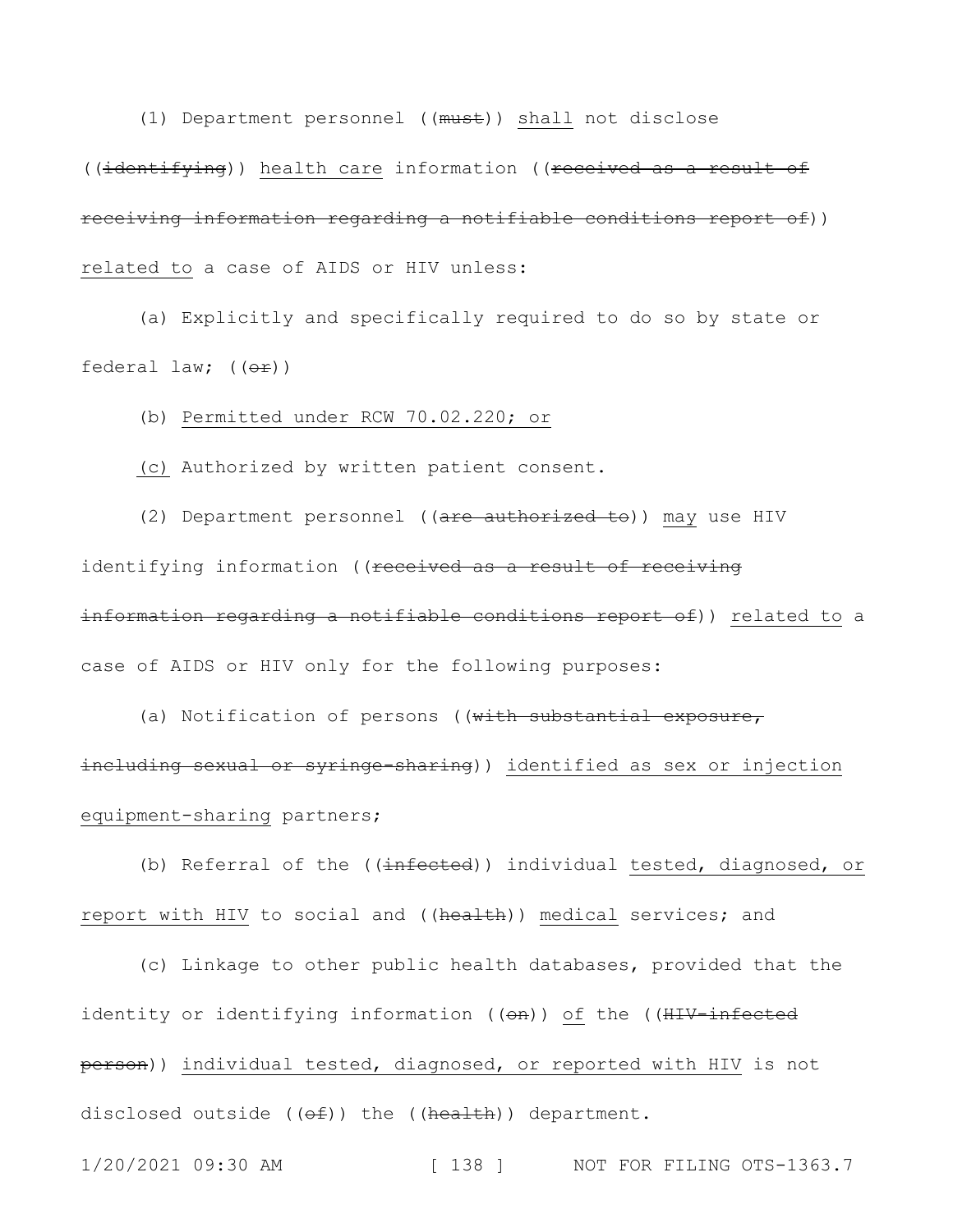(3) ((For the purposes of this chapter, public health databases do not include health professions licensing records, certifications or registries, teacher certification lists, other employment rolls or registries, or databases maintained by law enforcement officials.

 $(4)$ )) The state health officer ((must)) shall require and maintain signed confidentiality agreements with all department employees with access to HIV identifying information. The state health officer shall ensure these agreements ((will be)) are renewed at least annually and include reference to ((criminal and civil)) penalties for violation of chapter 70.24 RCW and ((other)) administrative actions that may be taken by the department.

 $((+5))$  (4) The state health officer (( $must$ )) shall investigate potential breaches of the confidentiality of HIV identifying information by department employees. All breaches of confidentiality shall be reported to the state health officer or their authorized representative for review and appropriate action.

1/20/2021 09:30 AM [ 139 ] NOT FOR FILING OTS-1363.7  $((+6))$  (5) The department ((must)) shall maintain all HIV case reports, laboratory reports, and investigation reports and other data and supporting information in a name-based surveillance system solely for the purpose of complying with HIV reporting guidelines from the ((federal)) Centers for Disease Control and Prevention, and ((must))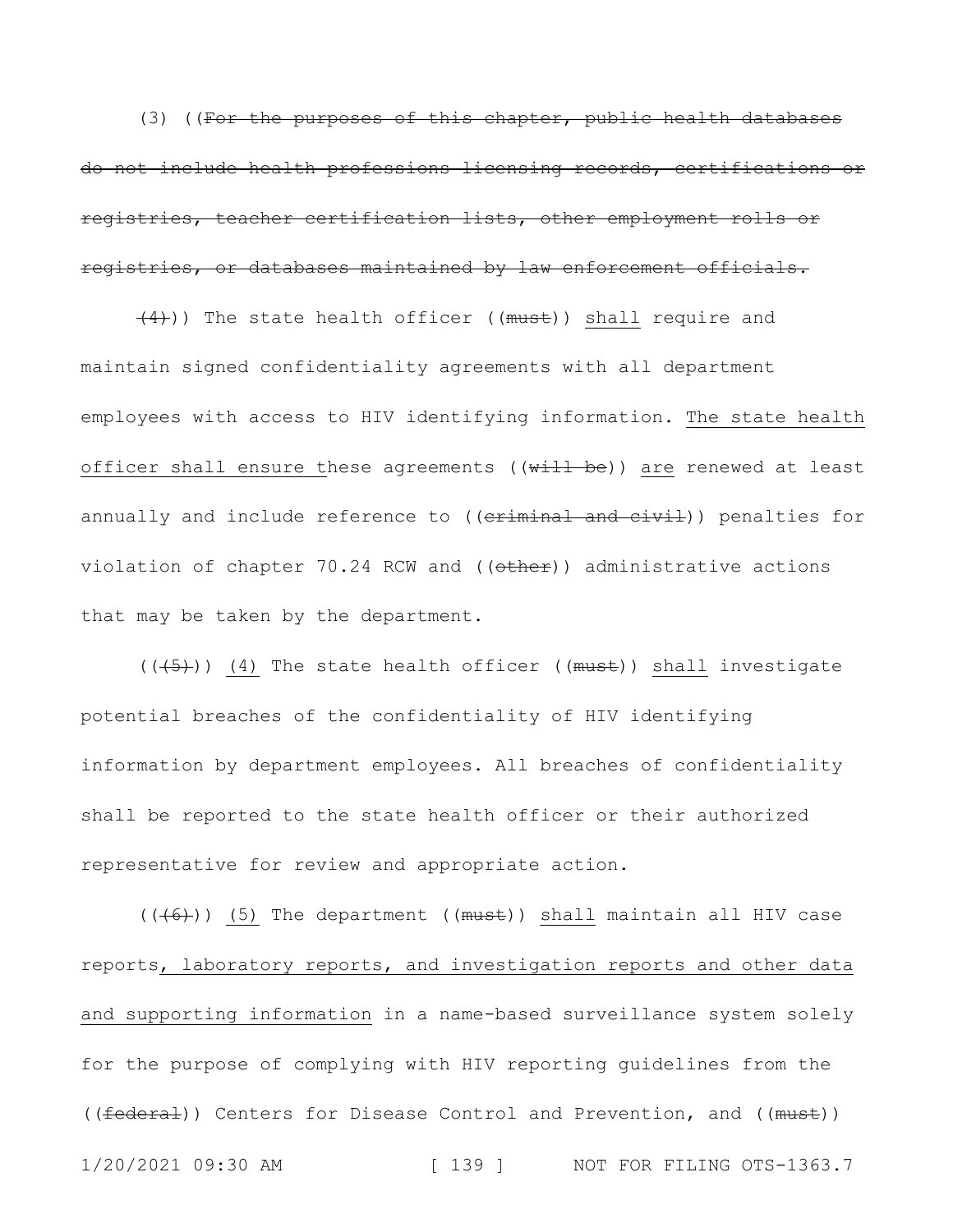shall not disclose or otherwise use any information contained in that system for any other purpose, except as expressly permitted by this section.

 $((+7)$  Authorized representatives of the department must review available records to reascertain the identities of previously reported cases of asymptomatic HIV infection and retain those cases in a confidential name-based system.

(8))) (6) The department ((must)) shall:

(a) Maintain HIV case reports, laboratory reports, and investigation reports and other data and supporting information in secure systems that meet the following standards and are consistent with the ((2006)) 2011 *Data Security and Confidentiality Guidelines* ((developed)) *for HIV, Viral Hepatitis, Sexually Transmitted Disease, and Tuberculosis Programs: Standards to Facilitate Sharing and Use of Surveillance Data for Public Health Action* published by the Centers for Disease Control and Prevention ((:

 $\overline{a})$ );

(b) Describe secure systems ((must be described)) in written policies ((that are reviewed)) and review the policies annually ((by the overall responsible party));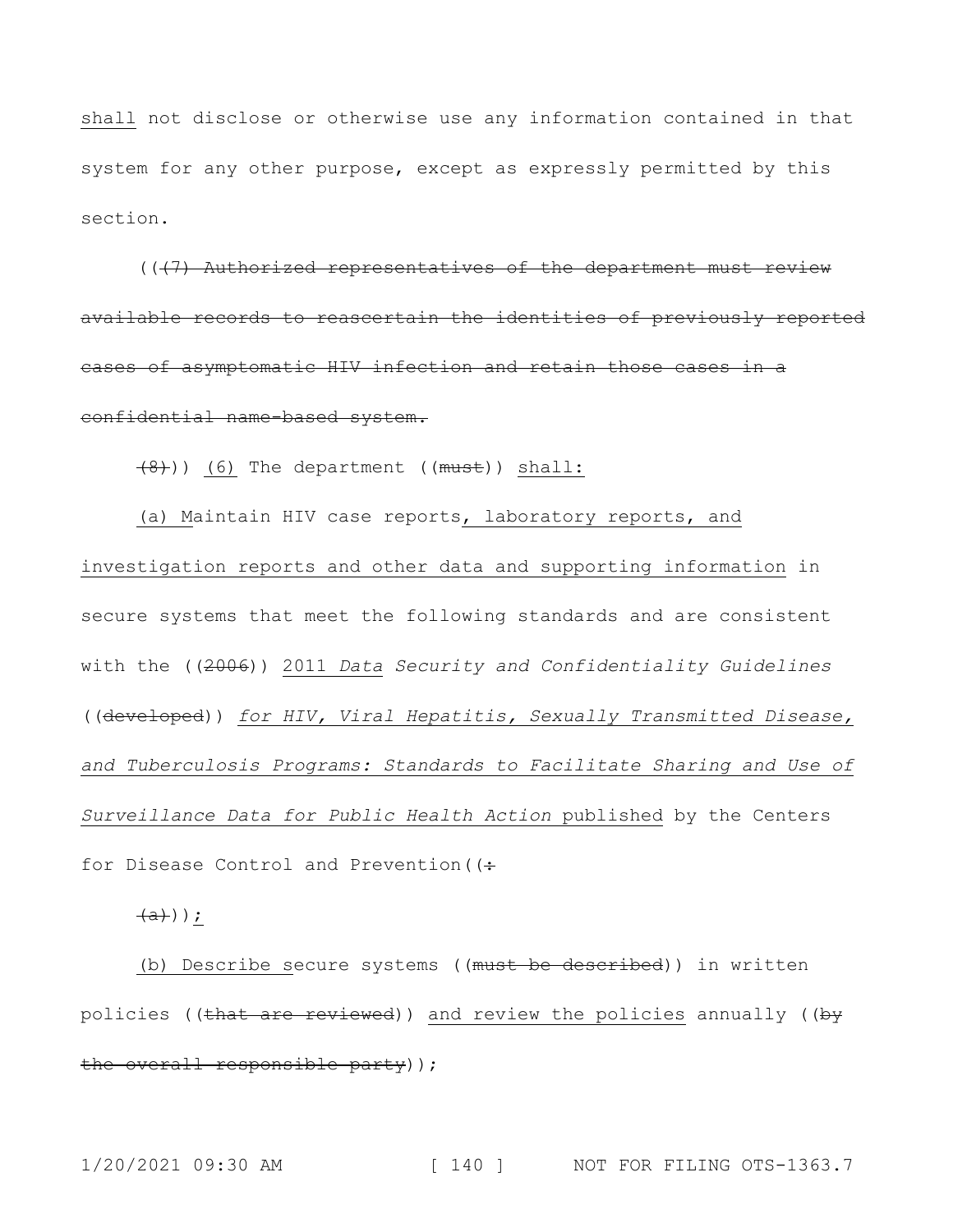(((b))) (c) Limit access to case report, laboratory report, and investigation report and other data and supporting information ((must be limited)) to ((health)) department staff who need it to perform their job duties ((and));

(d) Maintain a current list of ((these)) department staff ((must be maintained by the overall responsible party)) with access to case report, laboratory report, and investigation report and other data and supporting information;

 $((+e))$  (e) Enclose all physical locations containing electronic or paper copies of surveillance data ((must be enclosed)) in a locked, secured area with limited access and not accessible by window;

 $((+d))$  (f) Store paper copies or electronic media containing surveillance information ((must be housed)) inside locked file cabinets that are in the locked, secured area;

 $((+e))$  (g) Destroy information by either shredding it with a crosscut shredder ((must be available for destroying information and)) or appropriately sanitizing electronic media ((must be appropriately sanitized)) prior to disposal;

 $((\overline{f}))(h)$  Store files or databases containing confidential information ((must reside)) on either stand-alone computers with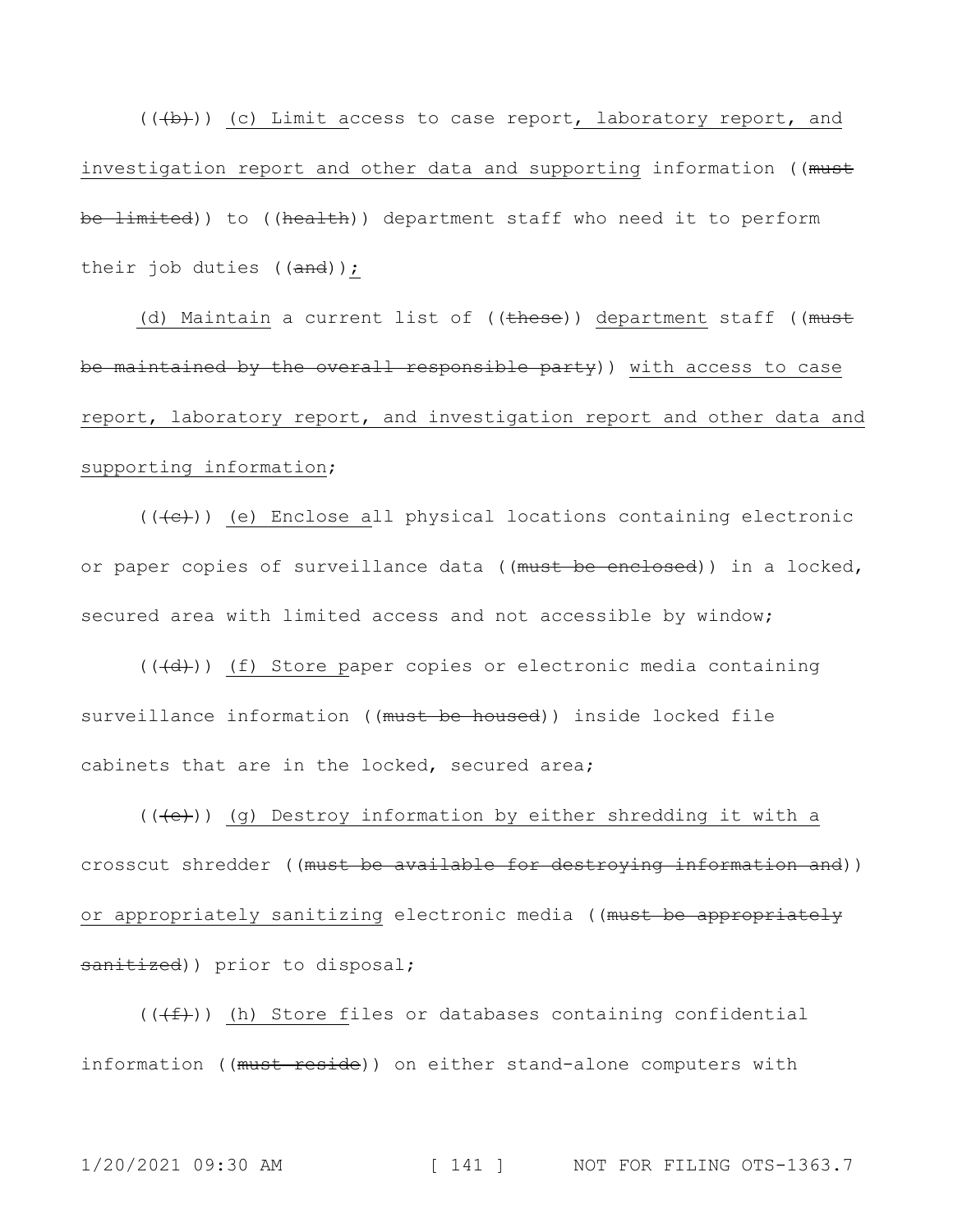restricted access or on networked drives with proper access controls, encryption software, and firewall protection;

 $((\overline{g}))$  (i) Protect electronic communication of confidential information ((must be protected)) by encryption standards ((that are reviewed)) and review the standards annually ((by the overall responsible party));

(((h))) (j) Use locking briefcases ((must be available)) for transporting confidential information.

 $((+9)$ ) (7) The state health officer (( $-$ designee must)) shall conduct a biennial review of local health jurisdictions system security measures described in WAC 246-101-520 ( $(\frac{1}{1})(b)$  at local health jurisdictions)) that are maintaining records by name.

 $((+10))$  (8) When providing technical assistance to a local health ((department)) jurisdiction, authorized representatives of the department may temporarily, and subject to the time limitations in WAC 246-101-520, receive the names of reportable cases of HIV infection for the purpose of partner notification, or special studies. Upon completion of the activities by representatives of the ((state health)) department, named information will be provided to the local health ((department)) jurisdiction subject to the provisions of WAC 246-101-520.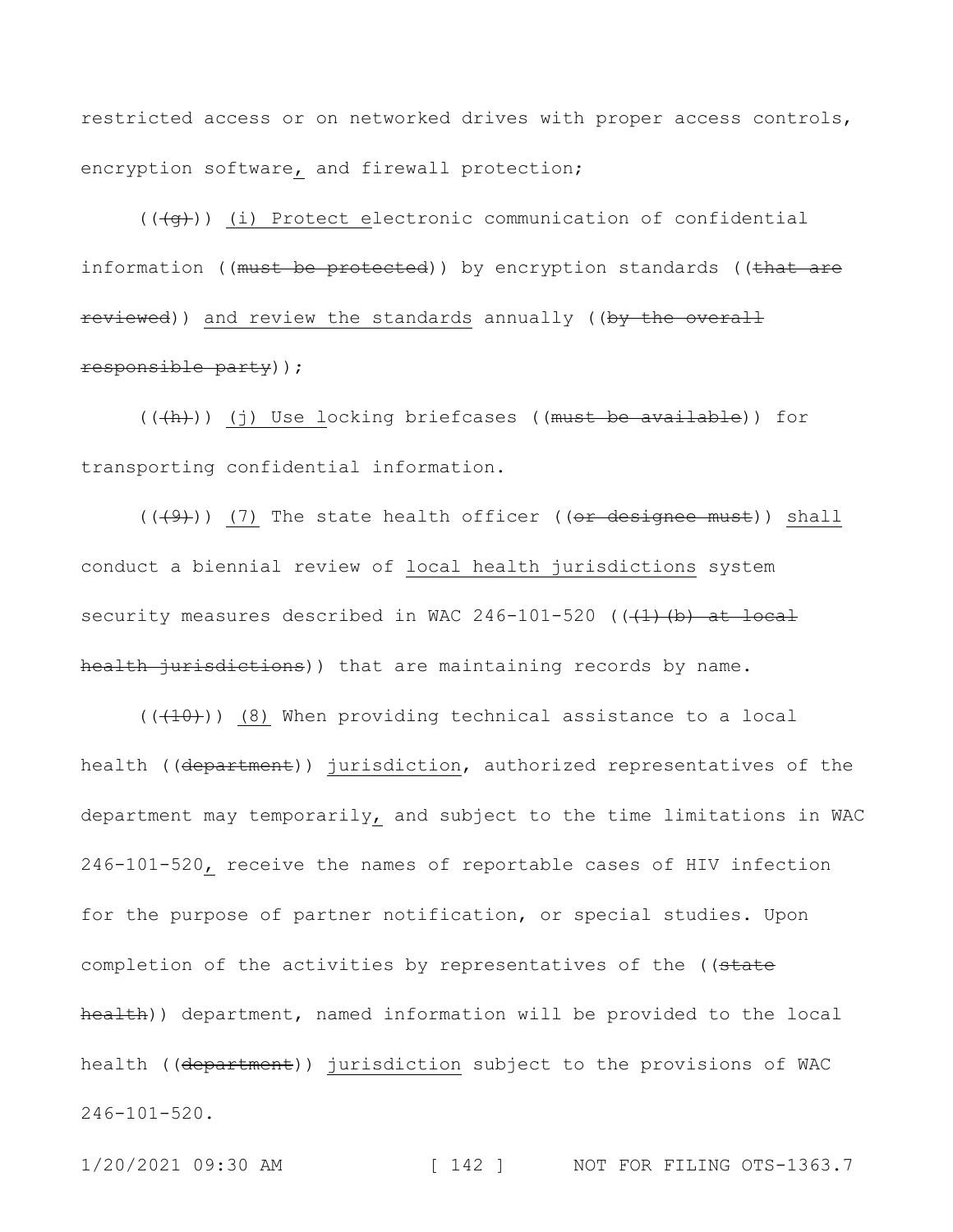$((+11)$  By December 2007, the state health officer, in cooperation with local health officers, will report to the board on:

(a) The ability of the HIV reporting system to meet surveillance performance standards established by the federal Centers for Disease Control and Prevention;

(b) The cost of the reporting system for state and local health departments;

(c) The reporting system's effect on disease control activities; (d) The impact of HIV reporting on HIV testing among persons at increased risk of HIV infection; and

(e) The availability of anonymous HIV testing in the state.

 $(12)$ )) (9) The state health officer ((must)) shall provide a report to the state board of health if federal policy no longer requires that HIV surveillance systems be name-based. [Statutory Authority: RCW 70.24.125. WSR 06-16-117, § 246-101-635, filed 8/1/06, effective 9/1/06. Statutory Authority: RCW 43.20.050, 70.24.125 and 70.28.010. WSR 00-23-120, § 246-101-635, filed 11/22/00, effective 12/23/00.]

AMENDATORY SECTION (Amending WSR 00-23-120, filed 11/22/00, effective 12/23/00)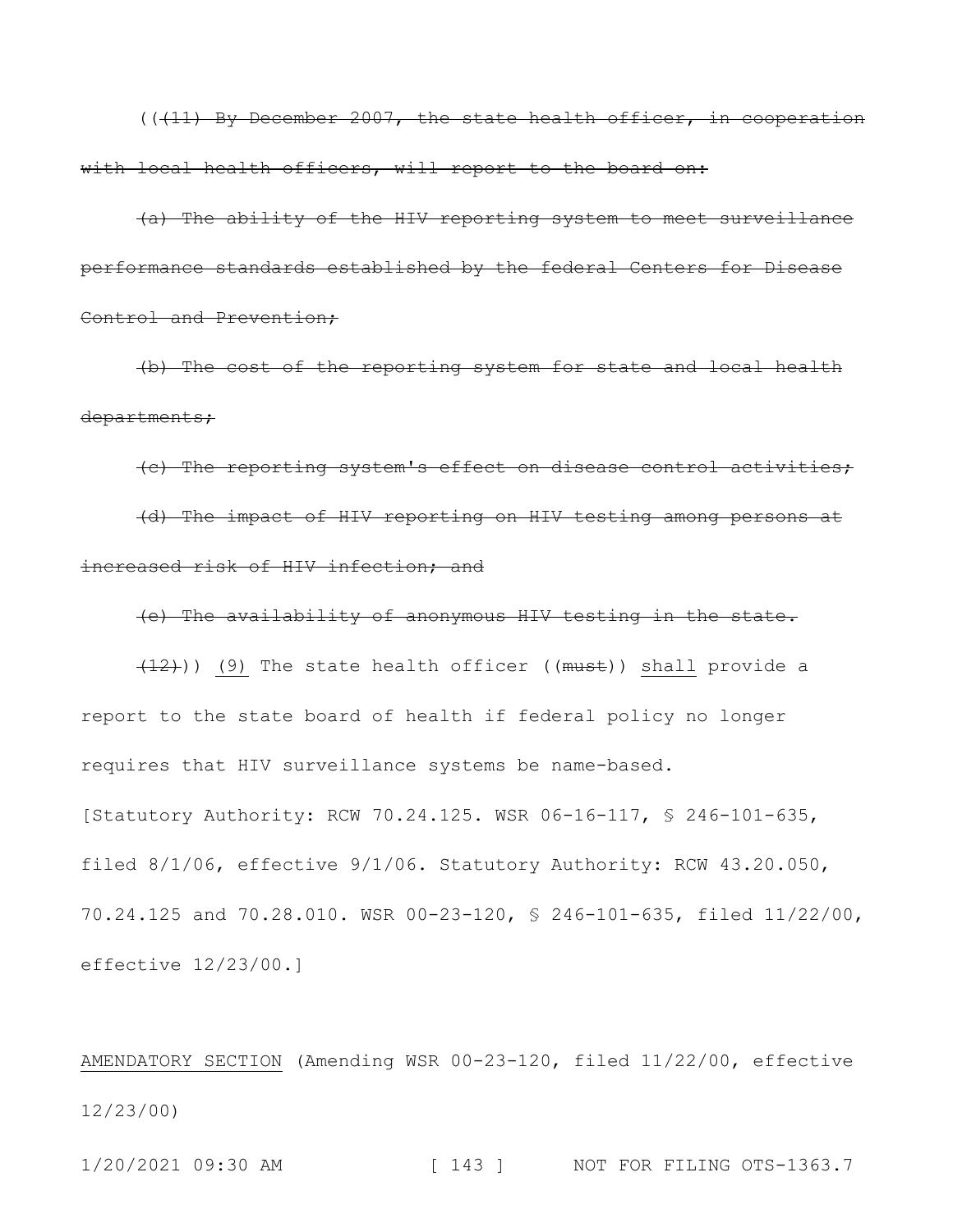#### **WAC 246-101-640 Special condition—Birth defects.** The

department shall enter into a data sharing agreement with the office of the superintendent of public instruction (the superintendent) to access data from databases maintained by the superintendent containing student health information for the purpose of identifying cases of autism or other conditions of public health interest. [Statutory Authority: RCW 43.20.050. WSR 00-23-120, § 246-101-640, filed 11/22/00, effective 12/23/00.]

# PART VII: NOTIFIABLE CONDITIONS—DEPARTMENT OF LABOR AND INDUSTRIES

AMENDATORY SECTION (Amending WSR 00-23-120, filed 11/22/00, effective 12/23/00)

# **WAC 246-101-705 Duties** ((**of the**))**—Department of labor and**  industries. (1) The department of labor and industries shall:

(a) Be responsible for the investigation of cases identified as notifiable to the department of labor and industries under this chapter;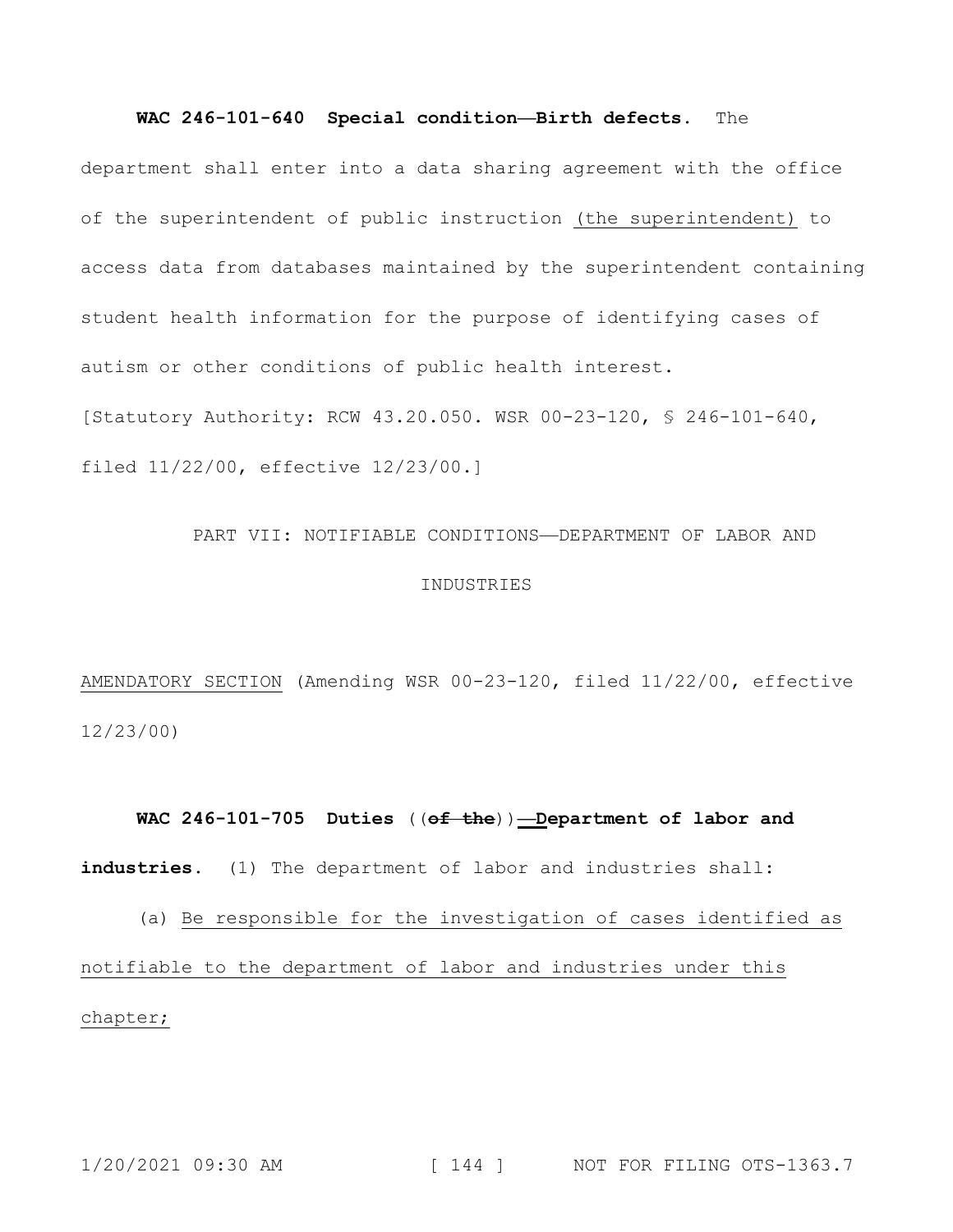(b) Provide consultation and technical assistance to local health ((departments)) jurisdictions and the department investigating ((notifiable conditions reports)) cases;

 $((+b))$  (c) Upon request, provide consultation and technical assistance to health care providers, laboratories, health care facilities, and others required to ((make notifications to public health authorities of notifiable conditions upon request)) notify and cooperate with public health authorities under this chapter;

 $((+e))$  (d) Provide technical assistance to businesses and labor organizations for understanding the use of notifiable conditions data collected and analyzed by the department of labor and industries; and

 $((+d))$  (e) Develop routine data dissemination mechanisms that describe and analyze notifiable conditions case investigations and data. These may include annual and monthly reports and other mechanisms for data dissemination as developed by the department of labor and industries.

(2) The department of labor and industries may:

(a) Receive data through  $((any))$  cooperative  $((\text{relative} n)$ ) agreement negotiated by the department of labor and industries and ((any)) a health care provider, laboratory, or health care facility;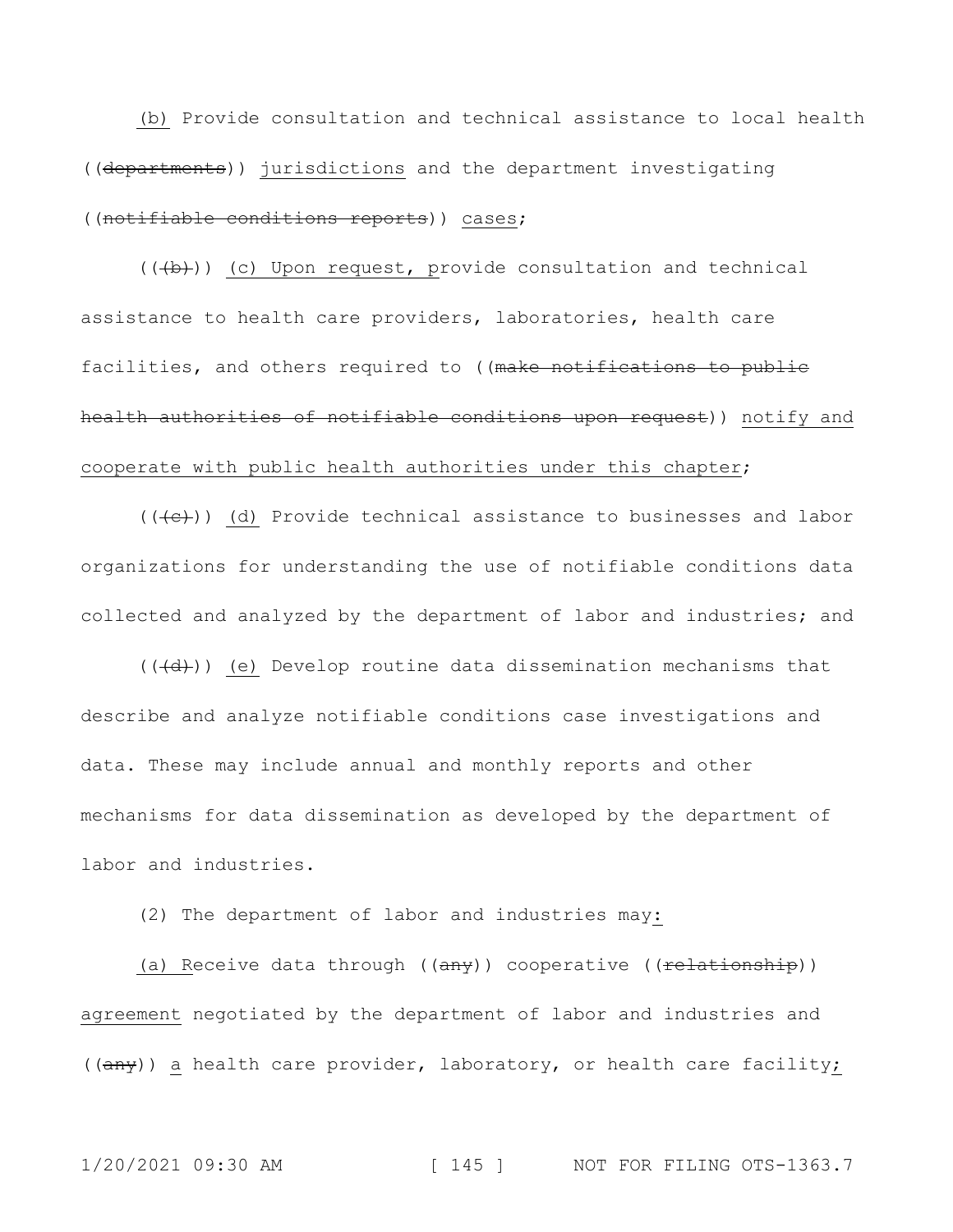(b) Receive health information, demographic information, and infectious or noninfectious condition information in addition to that required under this chapter from health care providers and health care facilities.

(3) When the department of labor and industries receives information under this section, the department of labor and industries shall handle the information under the requirements of WAC 246-101- 710.

[Statutory Authority: RCW 43.20.050. WSR 00-23-120, § 246-101-705, filed 11/22/00, effective 12/23/00.]

AMENDATORY SECTION (Amending WSR 00-23-120, filed 11/22/00, effective 12/23/00)

**WAC 246-101-710 Handling of** ((**case reports and medical information**)) **confidential information—Department of labor and**  industries. (1) ((The department of labor and industries shall establish and maintain confidentiality procedures related to employee handling of all reports of cases and suspected cases, prohibiting disclosure of report information identifying an individual case or suspected cases except: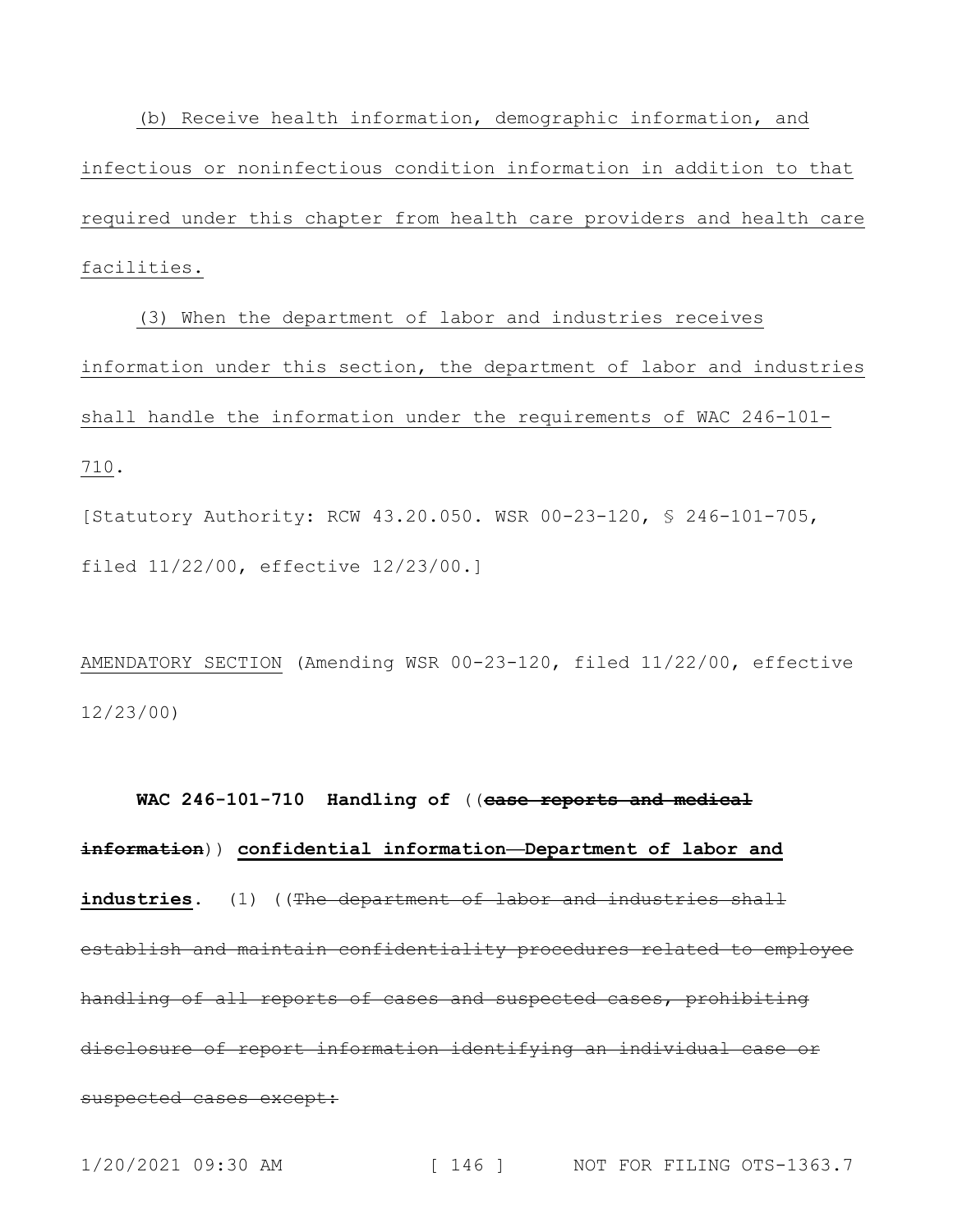(a) To employees of the local health department, the department, or other official agencies needing to know for the purpose of administering public health laws and these regulations; and

(b) To health care providers, specific designees of health care facilities, laboratory directors, and others for the purpose of collecting additional information about a case or suspected case as required for occupational condition prevention and control.

 $(2)$ )) The director of the department of labor and industries and department of labor and industries employees shall maintain the confidentiality of health care information consistent with chapter 70.02 RCW, RCW 42.56.360(2), and any other applicable confidentiality laws.

(2) The director of the department of labor and industries shall ((require and maintain signed confidentiality agreements with)):

(a) Require all employees, contractors, and others with access to ((identifying)) health care information ((related to a case or suspected case of a person diagnosed with a notifiable condition. Such agreements will be renewed at least annually and include reference to criminal and civil penalties for violation of chapter 70.02 RCW, other chapters of pertinent state law, and other administrative actions that may be taken by the department of labor and industries.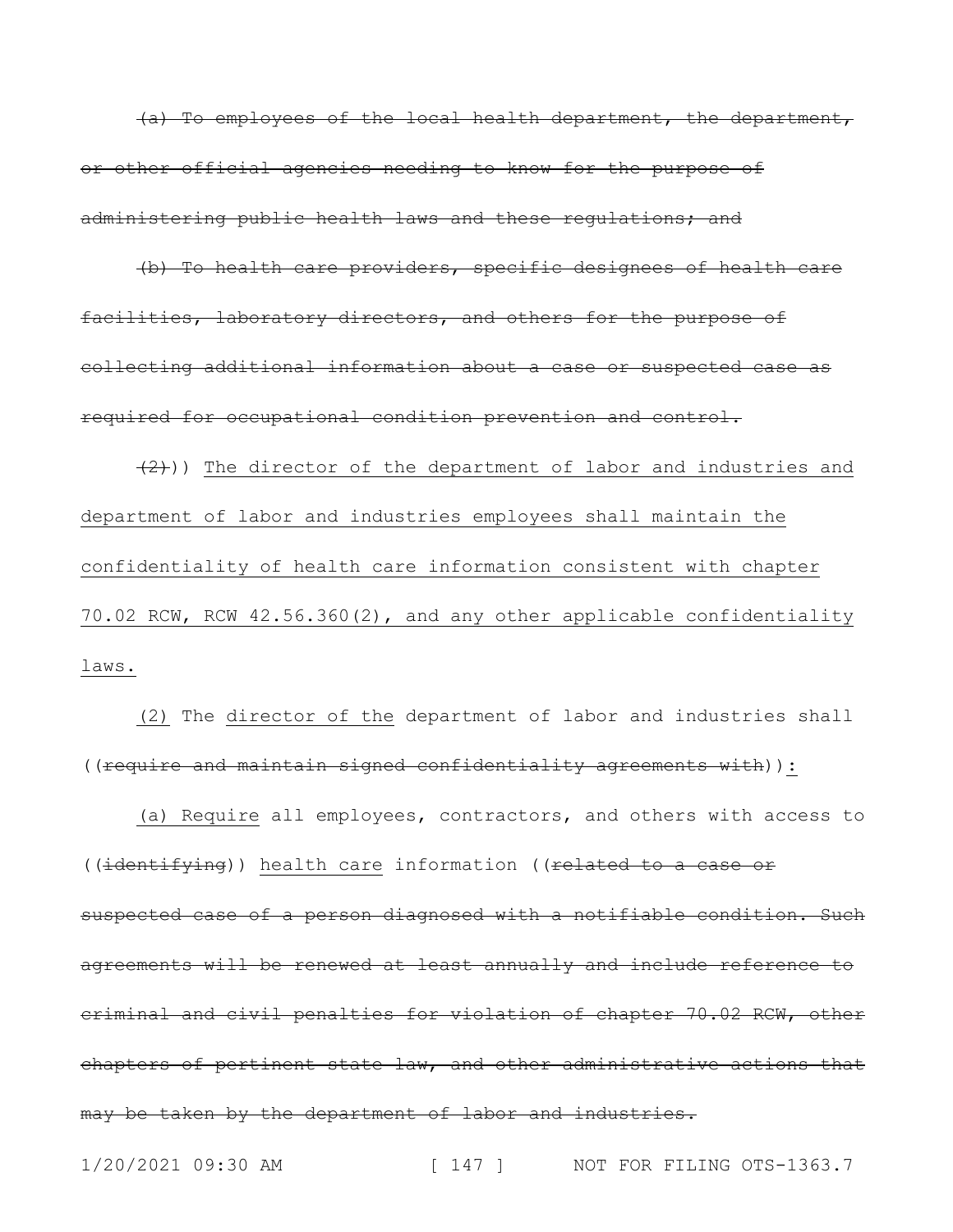(3) The department of labor and industries may release statistical summaries and epidemiological studies based on individual case reports if no individual is identified or identifiable)), to sign confidentiality agreements;

(b) Retain signed confidentiality agreements;

(c) Reference in confidentiality agreements the administrative actions that may be taken by the department of labor and industries if the confidentiality agreement is violated; and

(d) Renew confidentiality agreements at least annually. [Statutory Authority: RCW 43.20.050. WSR 00-23-120, § 246-101-710, filed 11/22/00, effective 12/23/00.]

AMENDATORY SECTION (Amending WSR 00-23-120, filed 11/22/00, effective 12/23/00)

**WAC 246-101-715** ((**Requirements for**)) **Data dissemination and notification—Department of labor and industries.** The department of labor and industries shall:

(1) Distribute periodic epidemiological summary reports and an annual review of public health issues to local health officers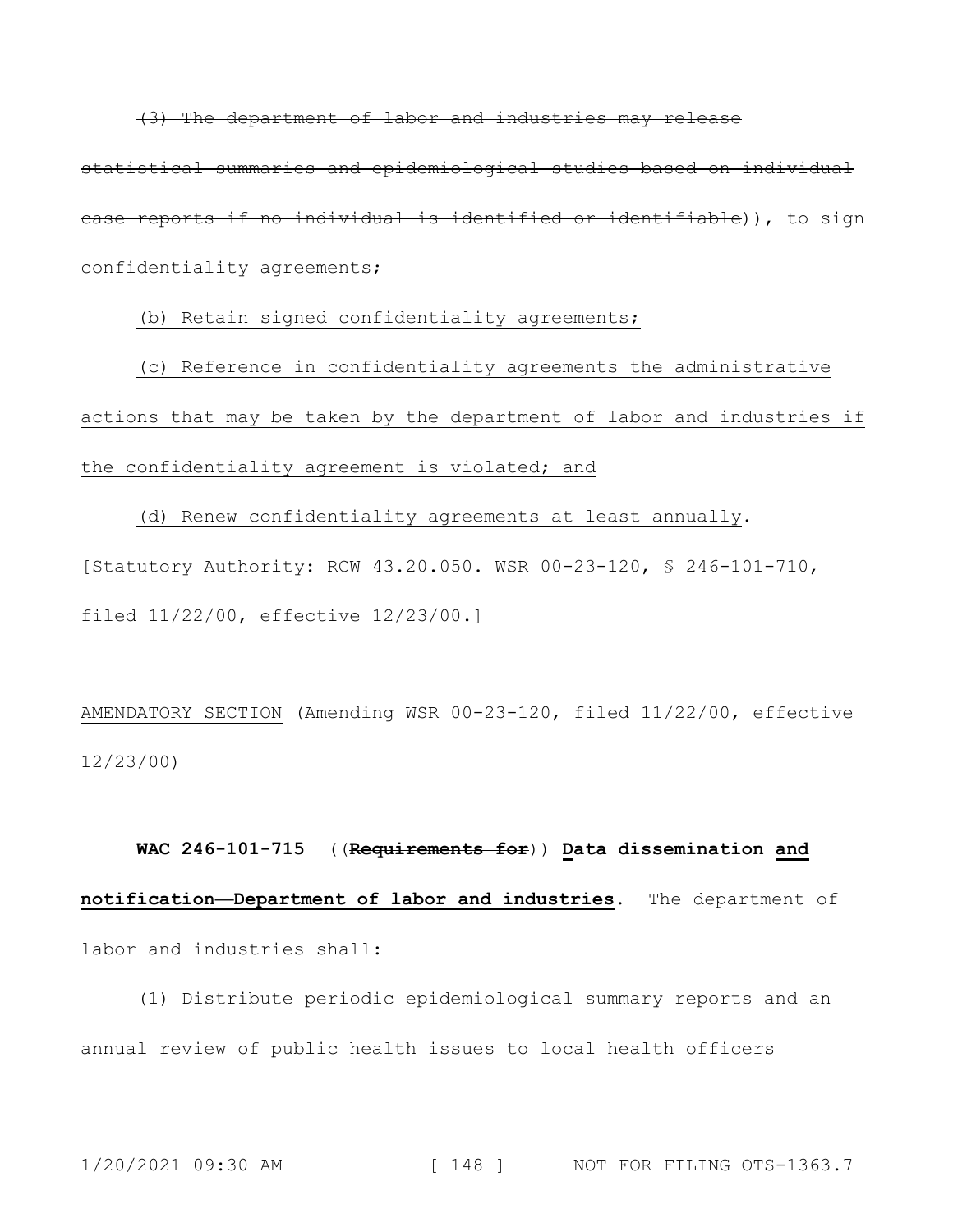((and)), local health ((departments)) jurisdictions, and the department.

(2) Make available case investigation documentation for notifiable conditions reported directly to the department of labor and industries, data necessary to conduct case investigations, or epidemiological summaries to local health officers or ((their designees upon execution of a data sharing agreement)) the department within two business days of a request.

[Statutory Authority: RCW 43.20.050. WSR 00-23-120, § 246-101-715, filed 11/22/00, effective 12/23/00.]

AMENDATORY SECTION (Amending WSR 00-23-120, filed 11/22/00, effective 12/23/00)

**WAC 246-101-730 Special condition—Hospitalized burns.** The department of labor and industries shall maintain a surveillance system for monitoring hospitalized burn( $(\theta)$ ) patients that may include:

(1) Development of a sentinel network of burn treatment centers and hospitals to provide information regarding hospitalized burn $((\theta))$ patients; and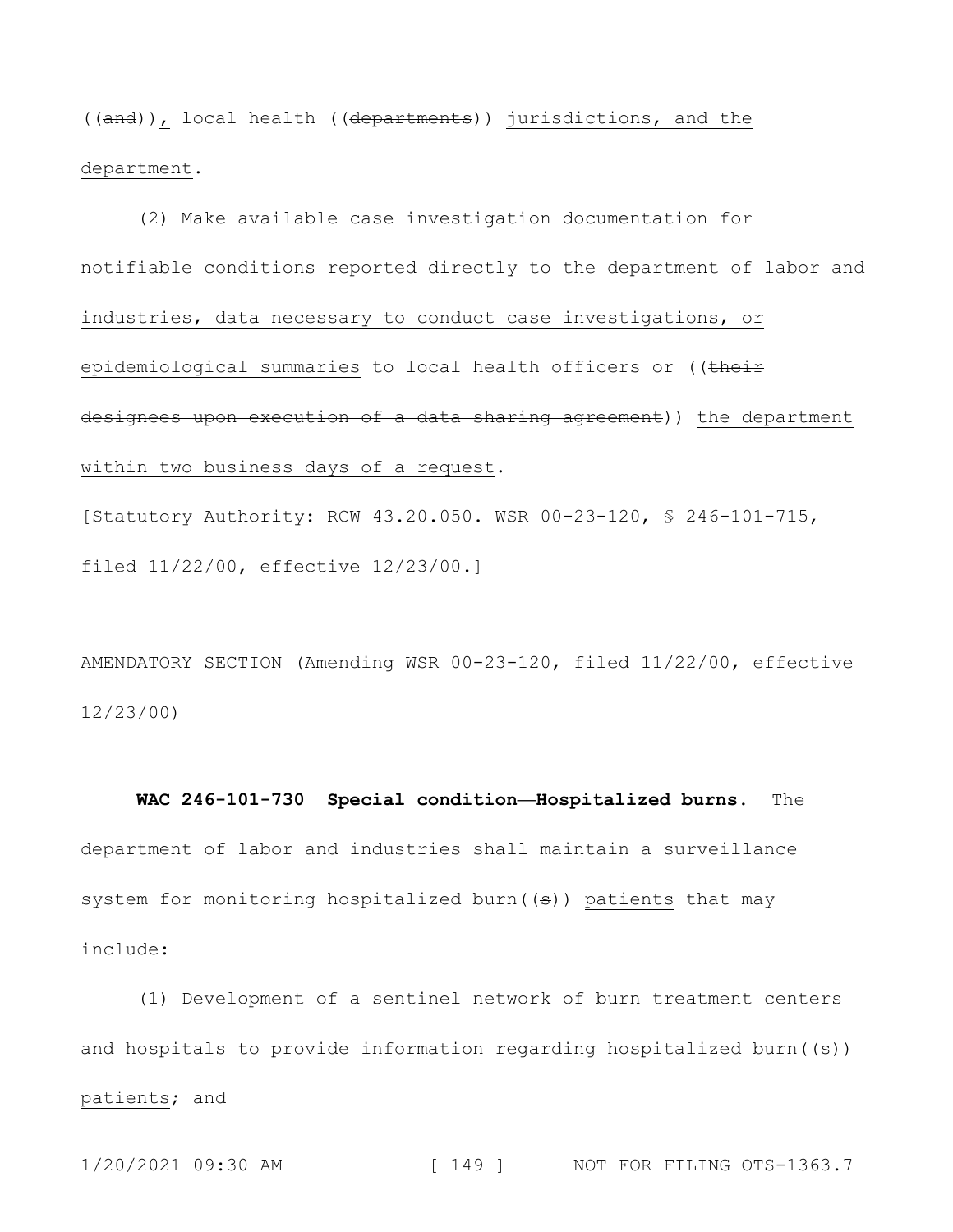(2) Sample checks with health care providers( $(\tau - \text{clinics}_{\tau})$ ) and (( $h$ ospitals)) health care facilities regarding hospitalized burn( $(\theta)$ ) patients.

[Statutory Authority: RCW 43.20.050. WSR 00-23-120, § 246-101-730, filed 11/22/00, effective 12/23/00.]

PART VIII: NOTIFIABLE CONDITIONS—DEPARTMENT OF AGRICULTURE

#### NEW SECTION

**WAC 246-101-805 Duties—Department of agriculture.** (1) For the purposes of this section, "new, emerging, or unusual animal diseases or disease clusters with potential public health significance" means zoonotic or potentially zoonotic diseases in animals that have never or rarely been observed in Washington state (new or emerging); or appear in a new species or show evidence of higher pathogenicity than expected (unusual); or appear in a higher than expected number of animals clustered in time or space (cluster).

(2) The department of agriculture shall:

(a) Submit an individual animal case report for each animal case of a condition identified in Table Agriculture-1 to the department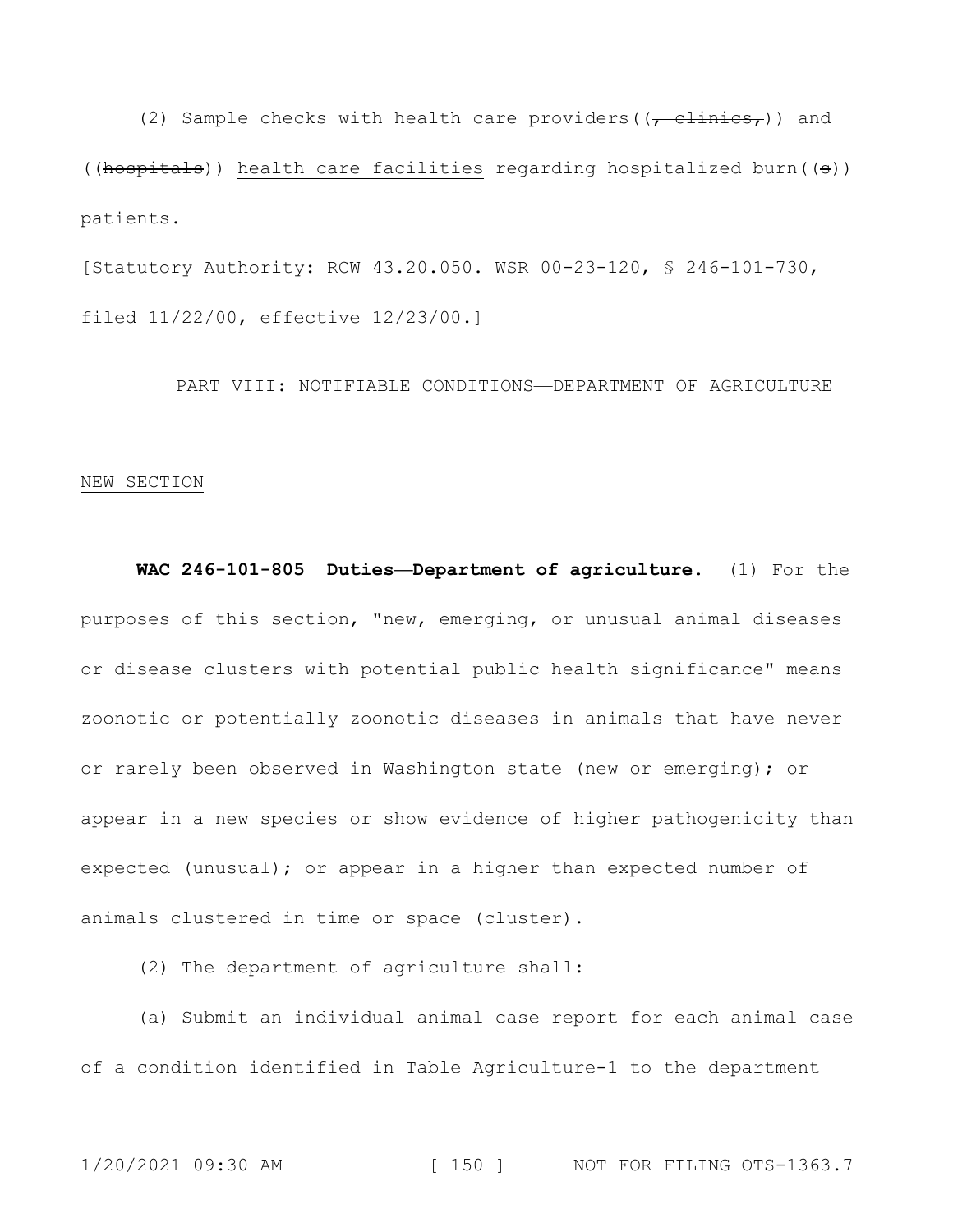immediately upon being notified of the animal case using secure electronic data transmission under this table and this chapter.

(b) Call the department and confirm receipt immediately after submitting an animal case report for the following conditions:

(i) Anthrax (*Bacillus anthracis* or *Bacillus cereus* biovar *anthracis*);

(ii) Coronavirus infection (SARS-associated coronavirus, MERSassociated coronavirus, and Novel coronavirus (COVID-19));

(iii) Influenza virus in swine, influenza H5 and H7 (avian);

(iv) Livestock exposed to toxic substances which may threaten public health;

(v) Plague (*Yersinia pestis*);

(vi) Rabies (suspected human or animal);

(vii) Transmissible Spongiform Encephalopathy; and

(viii) Tularemia (*Francisella tularensis*).

Table Agriculture-1 (Conditions Notifiable by the Department of

| Notifiable Condition (Agent)                              |
|-----------------------------------------------------------|
| Anthrax (Bacillus anthracisor B. cereus biovar anthracis) |
| <b>Arboviral Diseases</b>                                 |
| California serogroup                                      |
| Chikungunya                                               |
| Dengue                                                    |
| Eastern equine encephalitis                               |
|                                                           |

### Agriculture)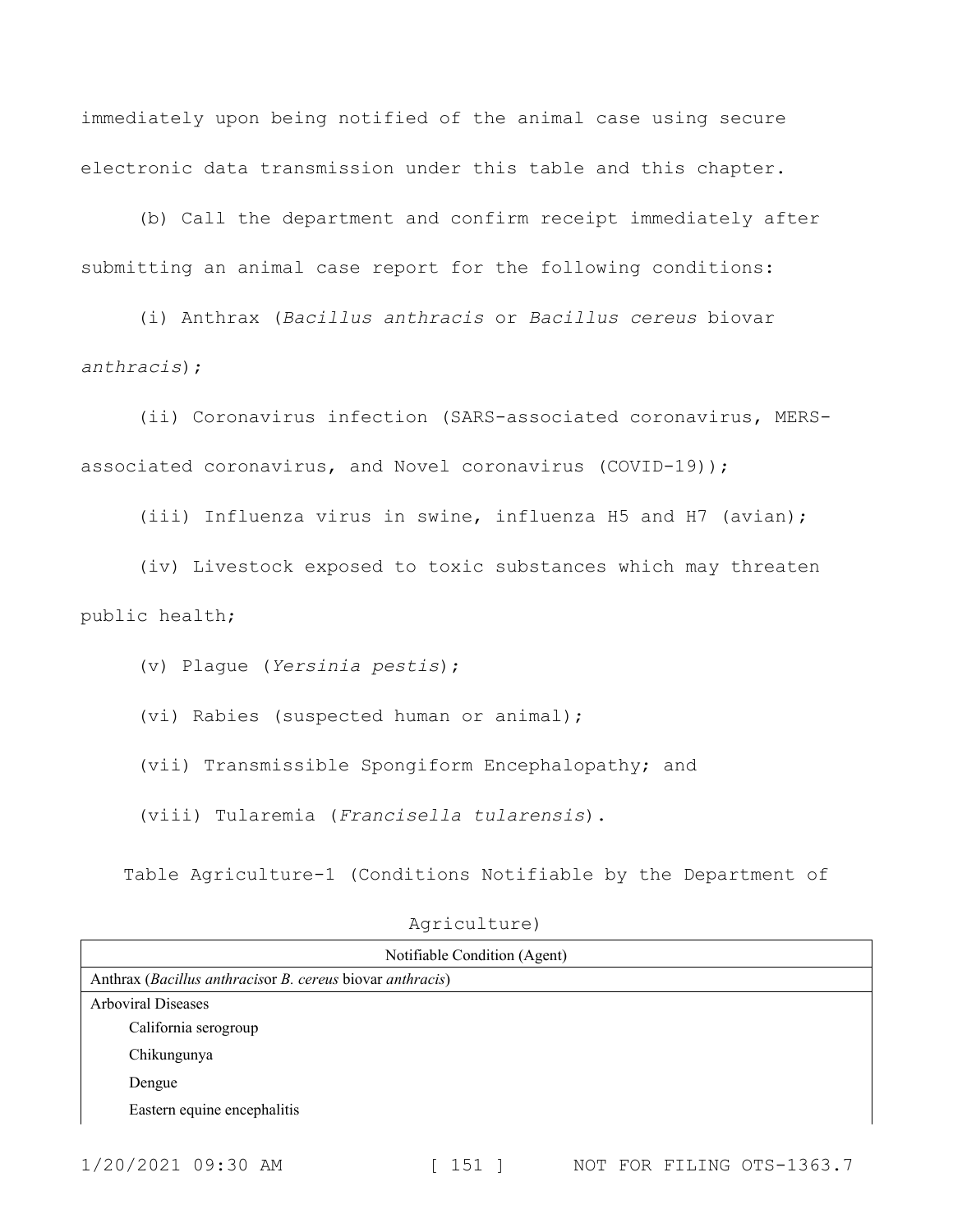| Notifiable Condition (Agent)                                                                                      |  |
|-------------------------------------------------------------------------------------------------------------------|--|
| Japanese encephalitis                                                                                             |  |
| La Crosse encephalitis                                                                                            |  |
| Powassan                                                                                                          |  |
| St. Louis encephalitis                                                                                            |  |
| Western equine encephalitis                                                                                       |  |
| West Nile virus                                                                                                   |  |
| Zika                                                                                                              |  |
| Brucellosis (Brucella species)                                                                                    |  |
| Coccidioidomycosis (Coccidioides species)                                                                         |  |
| Coronavirus infection                                                                                             |  |
| SARS-associated coronavirus                                                                                       |  |
| MERS-associated coronavirus                                                                                       |  |
| Novel coronavirus (COVID-19)                                                                                      |  |
| Cryptococcus gattii or undifferentiated Cryptococcus species (i.e., Cryptococcus not identified as C. neoformans) |  |
| Cysticercosis (Taenia solium)                                                                                     |  |
| Echinococcosis (Echinococcus species)                                                                             |  |
| Ehrlichiosis (Ehrlichia species)                                                                                  |  |
| Glanders (Burkholderia mallei)                                                                                    |  |
| Influenza virus in swine, influenza H5 and H7 (avian)                                                             |  |
| Leptospirosis (Leptospira species)                                                                                |  |
| Livestock exposed to toxic substances which may threaten public health                                            |  |
| Psittacosis (Chlamydia psittaci)                                                                                  |  |
| Plague (Yersinia pestis)                                                                                          |  |
| Q Fever (Coxiella burnettii)                                                                                      |  |
| Rabies (suspected human or animal)                                                                                |  |
| Shiga toxin-producing E. coli infections/enterohemorrhagic E. coli infections                                     |  |
| Transmissible Spongiform Encephalopathy                                                                           |  |
| Trichinosis (Trichinella spiralis)                                                                                |  |
| Tuberculosis                                                                                                      |  |
| Tularemia (Francisella tularensis)                                                                                |  |
| Vancomycin-resistant (Staphylococcus aureus)                                                                      |  |
| Zoonotic Viral Hemorrhagic Fever                                                                                  |  |
| New, emerging, or unusual animal diseases or disease clusters with potential public health significance.          |  |

1/20/2021 09:30 AM [ 152 ] NOT FOR FILING OTS-1363.7 (3) The department of agriculture may provide additional health information, demographic information, or infectious or noninfectious condition information than is required under this chapter to the department, local health jurisdiction, or both when it determines that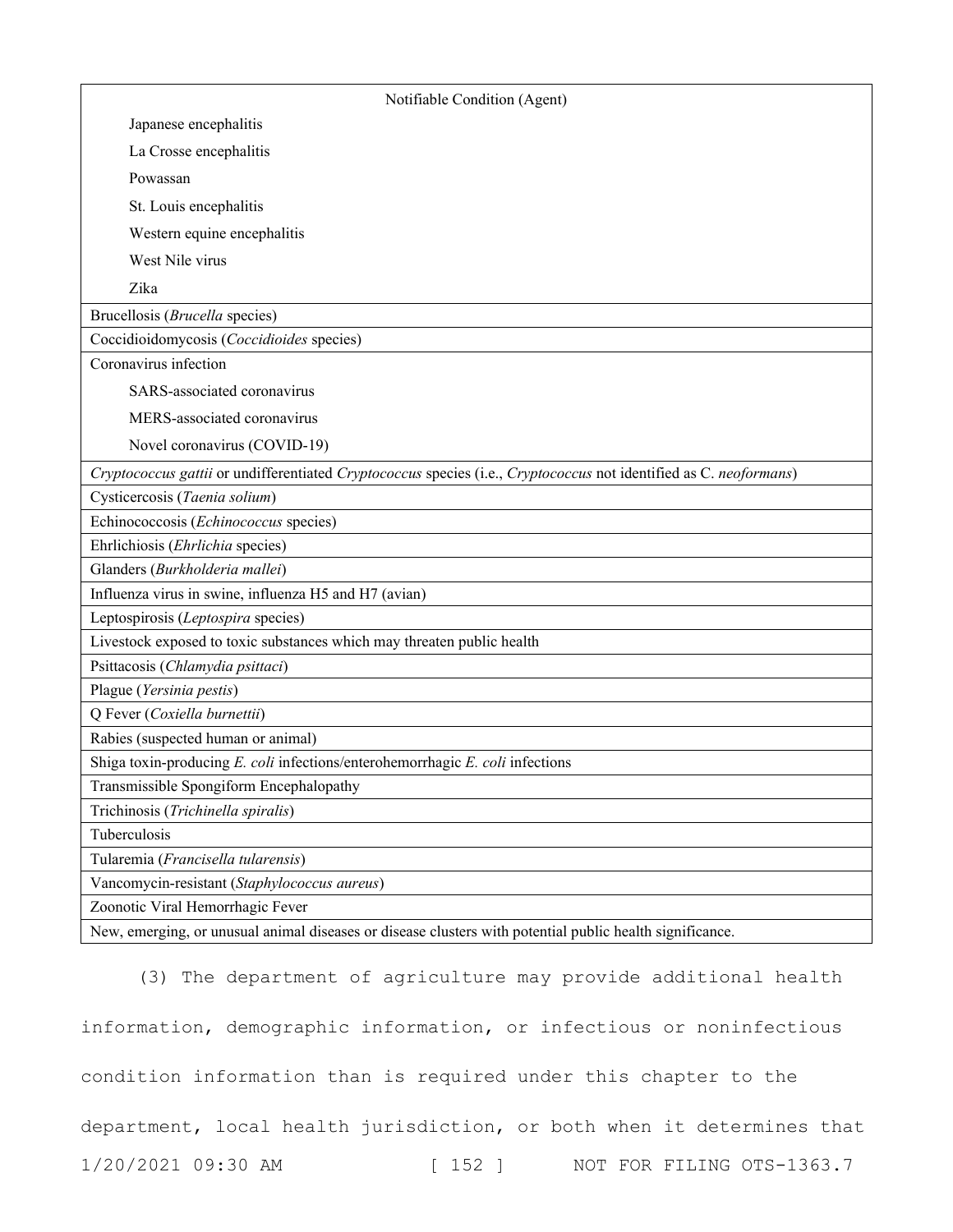the additional information will aid the public health authority in protecting and improving the public's health through prevention and control of infectious and noninfectious conditions.

(4) When the department of agriculture submits information under subsection (3) of this section, they shall submit the information using secure electronic data transmission.

(5) The department shall:

(a) Consult with the department of agriculture on all animal cases; and

(b) Notify the local health jurisdiction of animal cases submitted to the department.

[]

### NEW SECTION

# **WAC 246-101-810 Content of animal case reports—Department of agriculture.** (1) The state department of agriculture shall provide the following information for each animal case required under WAC 246- 101-805:

- (a) Animal species;
- (b) Animal county of current residence;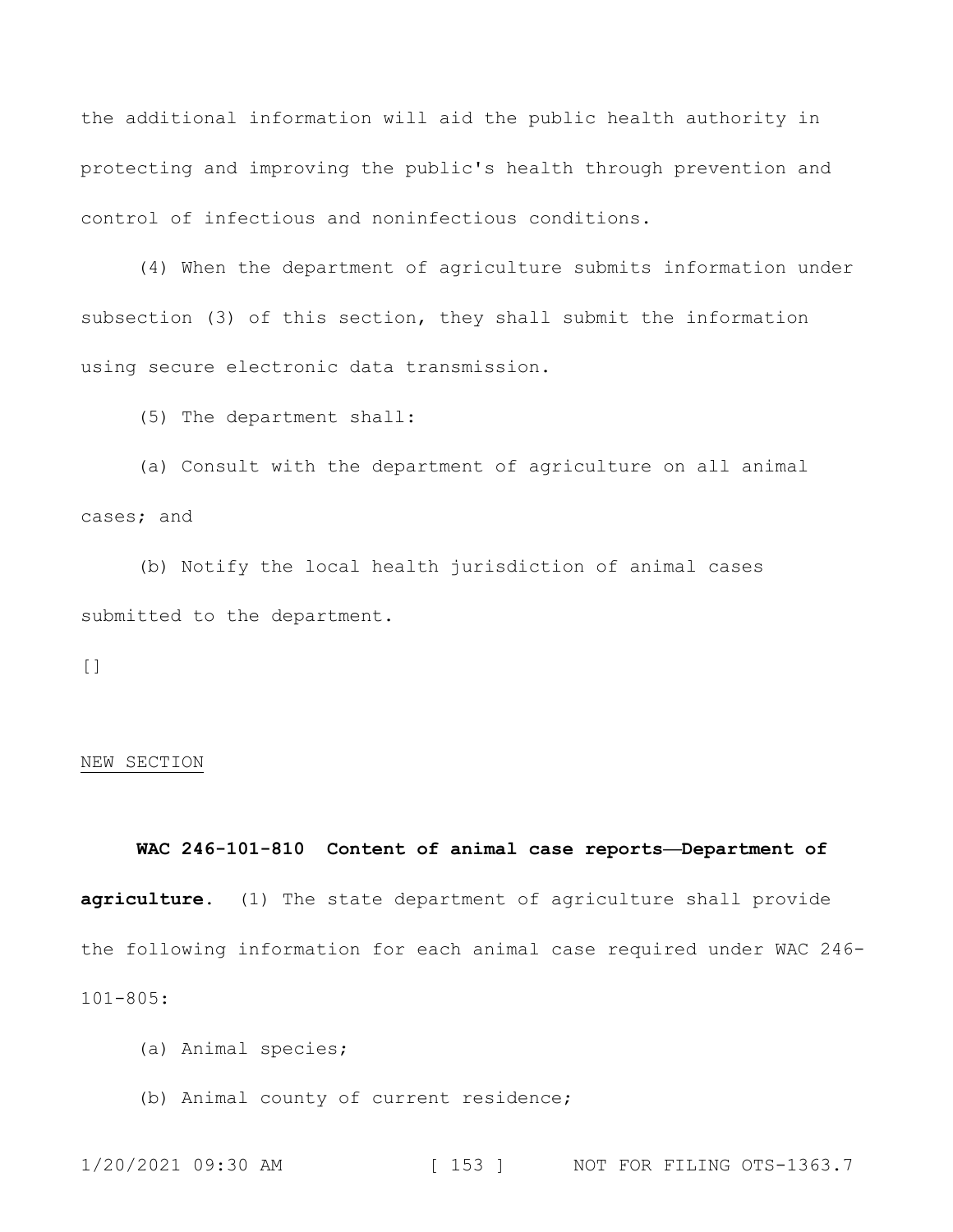(c) Diagnosis or suspected diagnosis of the condition;

(d) Contact name;

(e) Contact address;

(f) Contact telephone number;

(g) Pertinent laboratory data, if available; and

(h) Other information of public health significance collected under chapter 16-70 WAC.

(2) The local health officer or state health officer may request additional information of epidemiological or public health value when conducting a case investigation or for control of a notifiable condition.

(3) The department and local health jurisdiction shall handle all information received under this chapter including, but not limited to, information collected under this section and WAC 246-101-805 and information collected during case investigations or for investigation or control of a notifiable condition, consistent with applicable provisions of WAC 246-101-515, 246-101-610, and RCW 42.56.380.

[]

### REPEALER